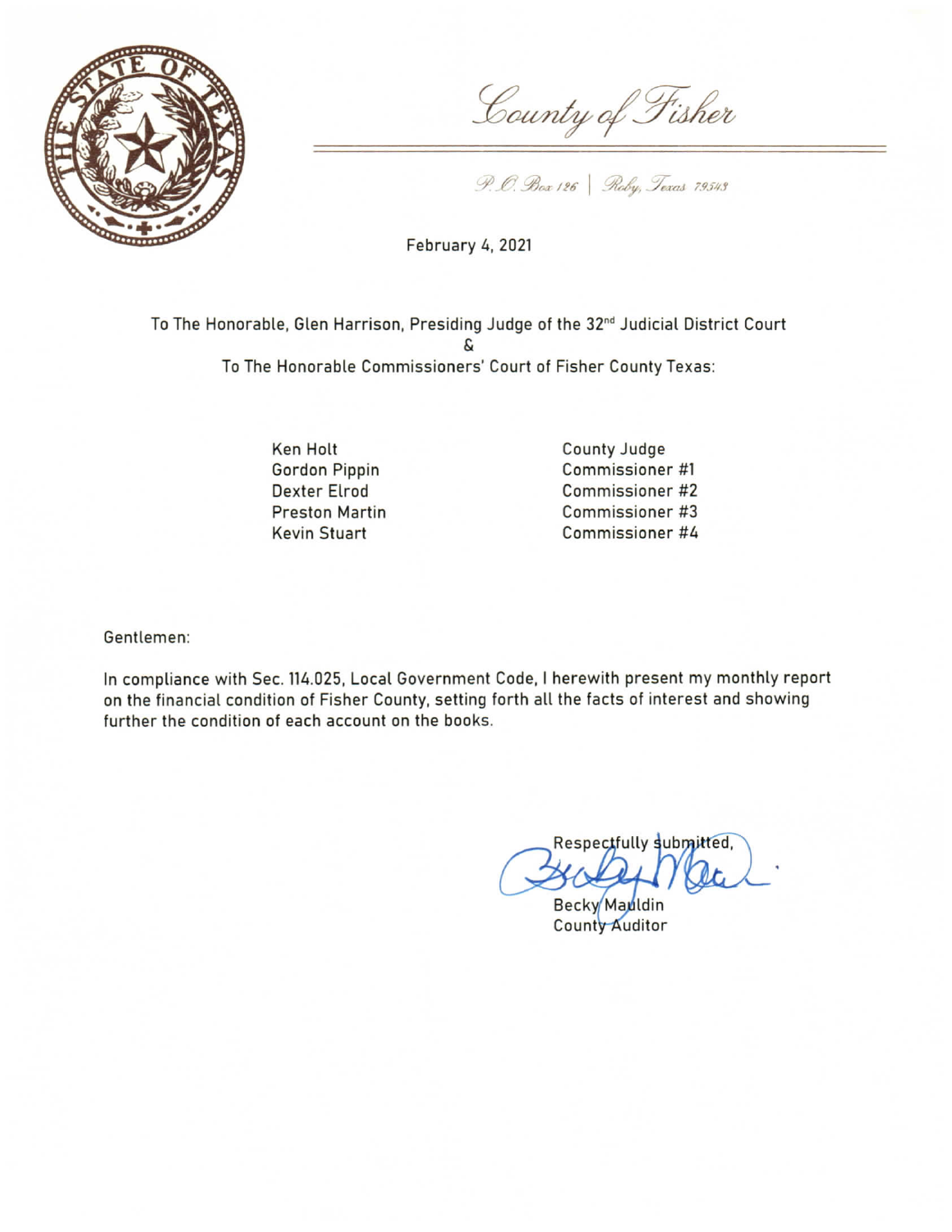

# **FISHER COUNTY**

## State of Financial Condition

#### FEBRUARY 8, 2021

### COUNTY JUDGE

**KEN HOLT** 

COMMISSIONERS

| PRECINCT#1 | GORDON PIPPIN |        |
|------------|---------------|--------|
|            |               | ______ |

- PRECINCT#2 DEXTER ELROD
- PRECINCT#3 PRESTON MARTIN
- PRECINCT#4 KEVIN STUART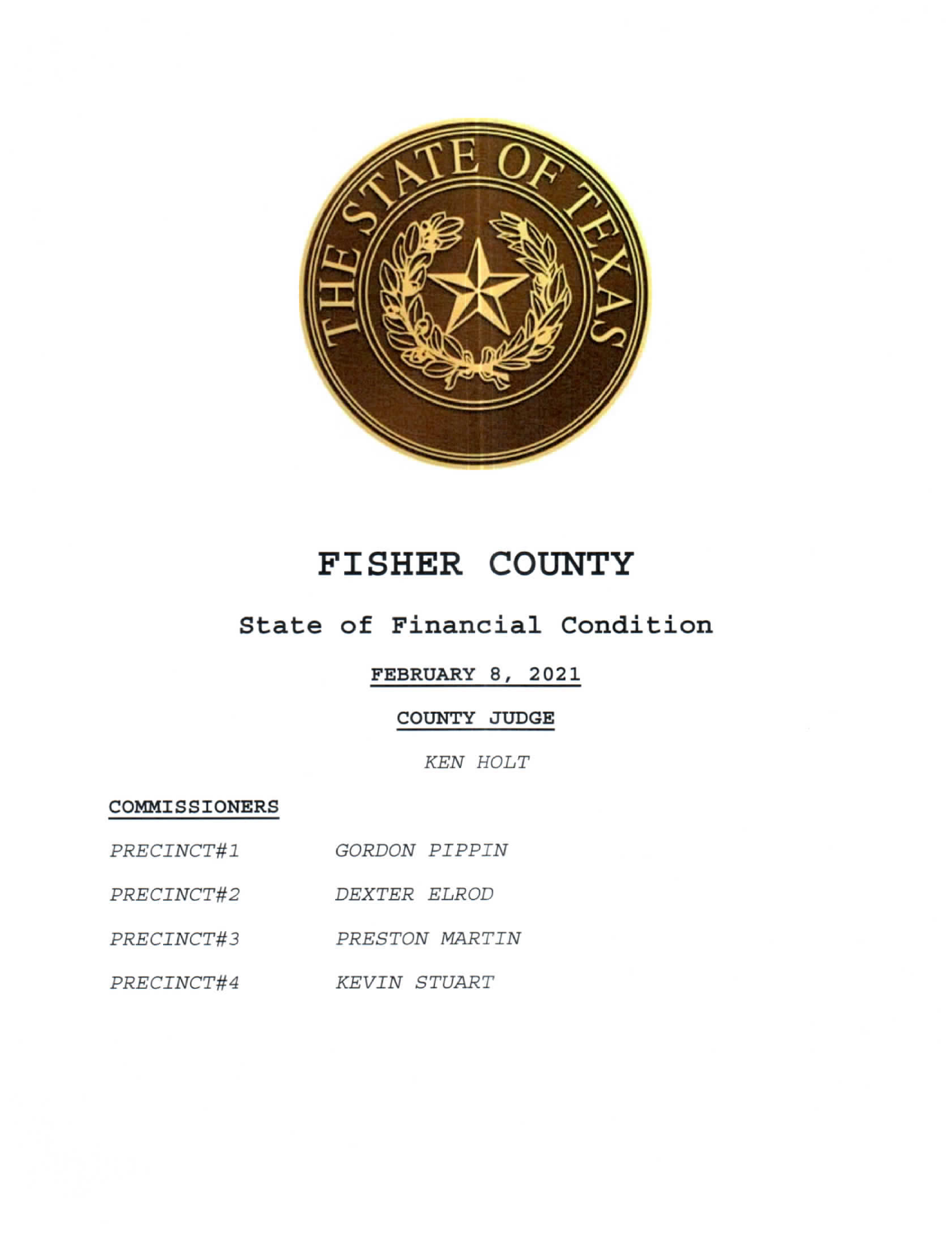|                     | ACCOUNT NO ACCOUNT-TITLE                                                       | ORIGINAL       | AMENDED<br>BUDGET-AMOUNT BUDGET-AMOUNT YEAR-TO-DATE YEAR-TO-DATE MONTH-TO-DATE | ENCUMBERED |                     | ACTIVITY ACTIVITY                                                    | <b>CURRENT USED</b><br>BALANCE PCT |    |
|---------------------|--------------------------------------------------------------------------------|----------------|--------------------------------------------------------------------------------|------------|---------------------|----------------------------------------------------------------------|------------------------------------|----|
|                     | REPORTING FUND: 0010 GENERAL FUND                                              |                |                                                                                |            |                     |                                                                      | EFFECTIVE MONTH - 02               |    |
| 0100 CASH ACCOUNTS  |                                                                                |                |                                                                                |            |                     |                                                                      |                                    |    |
|                     |                                                                                |                |                                                                                |            |                     |                                                                      |                                    |    |
|                     | 10-100-100 CFC: GENERAL FUND                                                   |                |                                                                                |            |                     | 1,565,299.88 751,272.41 3,285,323.96                                 |                                    |    |
|                     | 10-100-130 MONEY MARKET CHECKING                                               |                |                                                                                |            | 117.21              | 0.00                                                                 | 231,858.89                         |    |
|                     | 10-100-140 GRANT FUND CHECKING                                                 |                |                                                                                |            | 0.00                | 0.00                                                                 | 0.40                               |    |
|                     | 10-100-150 DRUG FORFEITURE CHECKING                                            |                |                                                                                |            | 0.00                | 0.00                                                                 | 0.00                               |    |
|                     | 10-100-185 DUE FROM I&S FUND                                                   |                |                                                                                |            | 0.00                | 0.00                                                                 | 133,602.02                         |    |
|                     | 10-100-201 CERTIFICATE OF DEPOSIT - 1<br>10-100-202 CERTIFICATE OF DEPOSIT - 2 |                |                                                                                |            | 126.28<br>126.28    | 0.00<br>0.00                                                         | 156,433.68<br>156,433.68           |    |
|                     | 10-100-203 CERTIFICATE OF DEPOSIT - 3                                          |                |                                                                                |            | 126.28              | 0.00                                                                 | 156,433.68                         |    |
|                     | 10-100-204 CERTIFICATE OF DEPOSIT - 4                                          |                |                                                                                |            | 126.28              | 0.00                                                                 | 156,433.68                         |    |
|                     | 10-100-205 CERTIFICATE OF DEPOSIT - 5                                          |                |                                                                                |            | 126.28              | 0.00                                                                 | 156,433.68                         |    |
|                     | 10-100-206 CERTIFICATE OF DEPOSIT - 6                                          |                |                                                                                |            | 142.28              | 0.00                                                                 | 258,067.53                         |    |
|                     | 10-100-211 REIMBURSEMENT CLEARING                                              |                |                                                                                |            | 0.00                | 0.00                                                                 | 4.00                               |    |
|                     | 10-100-230 DISTRICT CLERK EFILE                                                |                |                                                                                |            | 20.05               | 16.00                                                                | 70.05                              |    |
|                     | 10-100-231 COUNTY CLERK EFILE                                                  |                |                                                                                |            | 1,653.13            | 100.00                                                               | 1,653.13                           |    |
|                     | 10-100-232 JP CREDIT CARD                                                      |                |                                                                                |            | 3,845.01            | 390.50                                                               | 3,845.01                           |    |
|                     | 10-100-280 DELINQUENT TAXES RECEIVABLE                                         |                |                                                                                |            | 0.00                | 0.00                                                                 | 108,436.19                         |    |
|                     | 10-100-285 ALLOWANCE-UNCOLLETABLE TAXES                                        |                |                                                                                |            | 0.00                | 0.00                                                                 | 23,734.89-                         |    |
|                     | 10-100-290 DUE FROM APPRAISAL DISTRICT                                         |                |                                                                                |            | 0.00<br>----------- | 0.00                                                                 | 0.00                               |    |
|                     | CASH ACCOUNTS                                                                  |                |                                                                                |            |                     | 1,571,708.96 751,778.91 4,781,294.69                                 |                                    |    |
|                     | 0300 GENERAL REVENUE ACCOUNTS                                                  |                |                                                                                |            |                     |                                                                      |                                    |    |
|                     |                                                                                |                |                                                                                |            |                     |                                                                      |                                    |    |
|                     | 10-300-100 ADVALOREM TAXES                                                     |                | 2,482,523.00 2,482,523.00                                                      |            |                     | 1,716,088.52 194,089.75                                              | 766,434.48                         | 69 |
|                     | 10-300-104 TDEM GRANT                                                          | 0.00           | 0.00                                                                           |            | 0.00                | 0.00                                                                 | 0.00                               |    |
|                     | 10-300-105 DELINQUENT ADVALOREM TAXES                                          | 0.00           | 0.00                                                                           |            | 0.00                | 0.00                                                                 | 0.00                               |    |
|                     | 10-300-106 DC EFILE CLEARING ACCOUNT                                           | 0.00           | 0.00                                                                           |            | 0.00                | 0.00                                                                 | 0.00                               |    |
|                     | 10-300-107 CC EFILE CLEARING ACCOUNT                                           | 0.00           | 0.00                                                                           |            | 0.00                | 0.00                                                                 | 0.00                               |    |
|                     | 10-300-108 JP C-CARD CLEARING ACCOUNT                                          | 0.00           | 0.00                                                                           |            | 0.00                | 0.00                                                                 | 0.00                               |    |
|                     | 10-300-109 CREDIT CARD INTEREST EARNED                                         | 150.00         | 150.00                                                                         |            | 4.26                | 0.00                                                                 | 145.74                             | 03 |
|                     | 10-300-149 APPRAISAL DIST EXCESS REFUND<br>10-300-150 OTHER INCOME             | 0.00<br>100.00 | 0.00                                                                           |            | 0.00                | 0.00                                                                 | 0.00                               | 00 |
|                     | 10-300-151 TAX COLLECTOR ANNUAL SALES TAX COMM                                 | 7,200.00       | 100.00<br>7,200.00                                                             |            | 0.00<br>0.00        | 0.00<br>0.00                                                         | 100.00<br>7,200.00                 | 00 |
|                     | 10-300-152 MISC REIMBURSEMENTS                                                 | 300.00         | 300.00                                                                         |            | 50.34               | 0.00                                                                 | 249.66                             | 17 |
|                     | 10-300-153 DPS REIMBURSEMENTS/PHONE& INTERNET                                  | 2,000.00       | 2,000.00                                                                       |            | 0.00                | 0.00                                                                 | 2,000.00                           | 00 |
|                     | 10-300-155 DRUG FOR REIMBURSING GF JAIL ASSIST                                 | 0.00           | 0.00                                                                           |            | 0.00                | 0.00                                                                 | 0.00                               |    |
|                     | 10-300-156 DRUG FOR REIMBURSING FICA                                           | 0.00           | 0.00                                                                           |            | 0.00                | 0.00                                                                 | 0.00                               |    |
|                     | 10-300-157 DRUG FOR REIMBURSING RETIREMENT                                     | 0.00           | 0.00                                                                           |            | 0.00                | 0.00                                                                 | 0.00                               |    |
|                     | 10-300-180 INTEREST EARNED                                                     | 24,500.00      | 24,500.00                                                                      |            | 1,196.24            | 0.00                                                                 | 23, 303. 76                        | 05 |
|                     | 10-300-185 INSURANCE PROCEEDS                                                  | 0.00           | 0.00                                                                           |            | 0.00                | 0.00                                                                 | 0.00                               |    |
|                     | 10-300-190 INTEREST EARNED CD'S                                                | 10,400.00      | 10,400.00                                                                      |            | 773.68              | 0.00                                                                 | 9,626.32                           | 07 |
|                     | 10-300-195 INSURANCE REMIBURSEMENTS                                            | 1,000.00       | 1,000.00                                                                       |            | 0.00                | 0.00                                                                 | 1,000.00                           | 00 |
|                     | 10-300-200 COUNTY RESTITUTION INCOME                                           | 1,600.00       | 1,600.00                                                                       |            | 0.00                | 0.00                                                                 | 1,600.00                           | 00 |
|                     | 10-300-202 DRUG PROG CCP - 10% COUNTY                                          | 300.00         | 300.00                                                                         |            | 5.97-               | 0.00                                                                 | 305.97                             | 02 |
|                     | 10-300-204 OIL & GAS INCOME                                                    | 500.00         | 500.00                                                                         |            | 230.07              | 0.00                                                                 | 269.93                             | 46 |
|                     | 10-300-205 GAS PIPELINE INCOME                                                 | 0.00           | 0.00                                                                           |            | 0.00                | 0.00                                                                 | 0.00                               |    |
|                     | 10-300-206 NSF INCOME                                                          | 0.00           | 0.00                                                                           |            | 0.00                | 0.00                                                                 | 0.00                               |    |
|                     | 10-300-212 HEALTHY COUNTY INCOME                                               | 0.00           | 0.00                                                                           |            | 0.00                | 0.00                                                                 | 0.00                               |    |
|                     | 10-300-214 COURT APPT ATTY - C & D CLERK                                       | 2,600.00       | 2,600.00                                                                       |            | 0.00                | 0.00                                                                 | 2,600.00 00                        |    |
|                     | 10-300-216 JUROR REIMBURSEMENT                                                 | 408.00         | 408.00                                                                         |            | 340.00              | 0.00                                                                 | 68.00 83                           |    |
|                     | 10-300-218 TX-TF-IND DEFENSE GRANT 2019                                        | 7,000.00       | 7,000.00                                                                       |            | 0.00                | 0.00                                                                 | 7,000.00 00                        |    |
|                     | 10-300-222 AD LITEM TAX SUIT T REES                                            | 55.00          | 55.00                                                                          |            | 0.00                | 0.00                                                                 | 55.00 00                           |    |
|                     | 10-300-224 OUT OF COUNTY SHERIFF CITATIONS                                     | 0.00           | 0.00                                                                           |            | 0.00                | 0.00                                                                 | 0.00                               |    |
|                     | 10-300-225 OUT OF COUNTY SHERIFF SERVICE                                       | 400.00         | 400.00                                                                         |            | 200.00              | 0.00                                                                 | 200.00 50                          |    |
|                     | 10-300-226 INSURANCE BUILDING REPAIRS                                          | 0.00           | 0.00                                                                           |            | 0.00                | 0.00                                                                 | 0.00                               |    |
|                     | 10-300-228 UNCLAIMED PROPERTY REFUND                                           | 0.00           | 0.00                                                                           |            | 0.00                | 0.00                                                                 | 0.00                               |    |
|                     | 10-300-229 VOL FIRE DEPT REIMBURSEMENTS                                        | 0.00           | 0.00                                                                           |            | 0.00                | 0.00                                                                 | 0.00                               |    |
|                     | 10-300-230 TOBACCO SETTLEMENT INCOME                                           | 43.00          | 43.00                                                                          |            | 0.00                | 0.00                                                                 | 43.00 00                           |    |
|                     | 10-300-231 FISHER COUNTY SHERIFF'S POSSE                                       | 1.00           | 1.00                                                                           |            | 0.00                | 0.00                                                                 | 1.00 00                            |    |
|                     | 10-300-232 WIND FARM TAX ABATEMENTS                                            | 581,735.00     | 581,735.00                                                                     |            | 581,735.00          | 581,735.00                                                           | 0.00 100                           |    |
|                     | 10-300-234 SHERIFF - DRUG FORF REIMBURSEMENT                                   | 0.00           | 0.00                                                                           |            | 0.00                | 0.00                                                                 | 0.00                               |    |
|                     | 10-300-236 SHERIFF - MISC INCOME                                               | 15,140.00      | 15,140.00                                                                      |            | 252.00              | 247.00                                                               | 14,888.00 02                       |    |
|                     | 10-300-237 SHERIFF BODY ARMOR GRANT                                            | 0.00           | 0.00                                                                           |            | 0.00                | 0.00                                                                 | 0.00                               |    |
|                     | 10-300-239 SB1849 PRISONER SAFETY FUND GRANT                                   | 0.00           | 0.00                                                                           |            | 0.00                | 0.00                                                                 | 0.00                               |    |
|                     | 10-300-241 SHERIFF SALE INCOME                                                 | 930.00         | 930.00                                                                         |            | 0.00                | 0.00                                                                 | 930.00 00                          |    |
|                     | 10-300-242 NEW AG BARN 2020                                                    | 0.00           | 0.00                                                                           |            | 0.00                | 0.00                                                                 | 0.00                               |    |
|                     | 10-300-245 HAVA CARES ACT - 2020                                               | 0.00           | 0.00                                                                           |            | 0.00                | 0.00                                                                 | 0.00                               |    |
|                     | 10-300-250 HAVA SECURITY GRANT                                                 | 0.00           | 0.00                                                                           |            | 0.00                | 0.00                                                                 | 0.00                               |    |
|                     | 10-300-713 BUILDING RENT                                                       | 10.00          | 10.00                                                                          |            | 0.00                | 0.00                                                                 | 10.00 00                           |    |
|                     | GENERAL REVENUE ACCOUNTS 3,138,895.00 3,138,895.00                             |                |                                                                                |            |                     | $0.00 \quad 2,300,864.14 \quad 776,071.75 \quad 838,030.86 \quad 73$ |                                    |    |
| 0310 FEES OF OFFICE |                                                                                |                |                                                                                |            |                     |                                                                      |                                    |    |
|                     | 10-310-400 FEES - COUNTY JUDGE                                                 | 100.00         | 100.00                                                                         |            | 60.00               |                                                                      | 0.00<br>40.00 60                   |    |
|                     |                                                                                |                |                                                                                |            |                     |                                                                      |                                    |    |

02-04-2021\*\*BUDGET ANALYSIS USAGE REPORT \*\* ASSET, INCOME, & EXPENSE ACCOUNTS PAGE 1<br>TIME:12:27 PM - EFFECTIVE MONTH:02 TIME:12:27 PM - EFFECTIVE MONTH:02

-------------------------------------------------------------------------------------------------------------------------------------------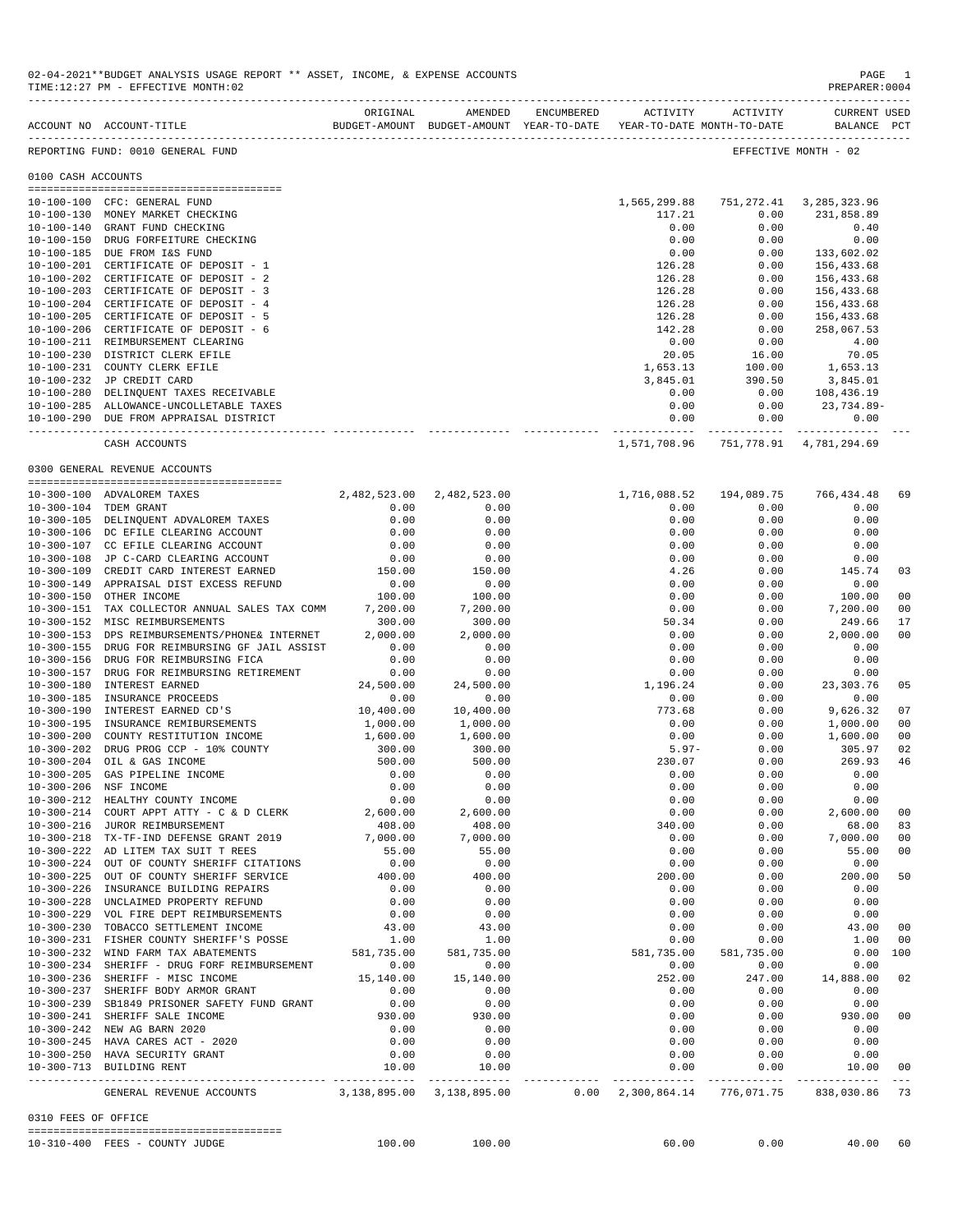|                   | TIME: 12:27 PM - EFFECTIVE MONTH: 02               |                                                                                 |                                    |      |                                    |                                                                        | PREPARER:0004         |    |
|-------------------|----------------------------------------------------|---------------------------------------------------------------------------------|------------------------------------|------|------------------------------------|------------------------------------------------------------------------|-----------------------|----|
|                   | ACCOUNT NO ACCOUNT-TITLE                           | ORIGINAL<br>BUDGET-AMOUNT BUDGET-AMOUNT YEAR-TO-DATE YEAR-TO-DATE MONTH-TO-DATE | AMENDED                            |      |                                    | ENCUMBERED ACTIVITY ACTIVITY CURRENT USED                              | BALANCE PCT           |    |
|                   | REPORTING FUND: 0010 GENERAL FUND                  |                                                                                 |                                    |      |                                    | EFFECTIVE MONTH - 02                                                   |                       |    |
|                   | 10-310-410 FEES - COUNTY CLERK                     | 65,000.00                                                                       | 65,000.00                          |      |                                    | 25,821.61 629.60 39,178.39                                             |                       | 40 |
|                   | 10-310-420 FEES - COUNTY & DISTRICT COURT          | 500.00                                                                          | 500.00                             |      |                                    | $120.00$ $0.00$ $380.00$ $24$<br>$2,243.64$ $16.00$ $7,556.36$ $23$    |                       |    |
|                   | 10-310-425 FEES - DISTRICT CLERK                   | 9,800.00                                                                        | 9,800.00                           |      |                                    |                                                                        |                       |    |
|                   | 10-310-426 FEES - DIST CLERK TAX RESEARCH          | 700.00                                                                          | 700.00                             |      | 750.20                             | 0.00                                                                   | $50.20 + 107$         |    |
|                   | 10-310-427 REPAYMENT OF REWARD FINE                | 0.00                                                                            | 0.00                               |      | 0.00                               | 0.00                                                                   | 0.00                  |    |
|                   | 10-310-430 FEES - JP #1                            | 40,000.00                                                                       | 40,000.00                          |      |                                    | 9,289.80 668.70 30,710.20 23                                           |                       |    |
|                   | 10-310-432 FEES - JP ATTY DELINQUENT COL           | 400.00                                                                          | $400.00$<br>0.00                   |      | 76.62                              | 0.00                                                                   | 323.38 19             |    |
|                   | 10-310-433 FEES - JP WRIT OF POSSESS               | 0.00                                                                            |                                    |      | 0.00                               | 0.00                                                                   | 0.00                  |    |
|                   | 10-310-440 FEES - COUNTY ATTORNEY                  | 600.00                                                                          | 600.00                             |      | 92.59                              | 0.00                                                                   | 507.41 15             |    |
|                   | 10-310-445 FEES - TAX COLLECTOR                    | 7,500.00                                                                        | 7,500.00                           |      | 2,928.15                           | 0.00                                                                   | 4,571.85              | 39 |
|                   | 10-310-447 FEES - TITLE                            | 2,200.00                                                                        | 2,200.00                           |      | 1,030.00                           | 0.00                                                                   | 1,170.00              | 47 |
|                   | 10-310-448 FEES - LIQUOR LICENSE                   | 500.00                                                                          | 500.00                             |      | 316.00                             | 0.00                                                                   | 184.00                | 63 |
|                   | 10-310-450 FEES - FAMILY PROTECTION                | 0.00                                                                            | 0.00                               |      | 0.00                               | 0.00                                                                   | 0.00                  |    |
|                   | 10-310-451 FEES - CHILD CARE                       |                                                                                 | $0.00$ 0.00                        |      | 0.00                               | 0.00                                                                   | 0.00                  |    |
|                   | $3,400.00$ $3,400.00$<br>10-310-455 FEES - SHERIFF |                                                                                 |                                    |      | 3,760.37                           |                                                                        | $0.00$ $360.37 + 111$ |    |
|                   | 10-310-465 FEES - COUNTY COURT AT LAW JUDGE        | 0.00                                                                            | 0.00                               |      | 0.00                               | 0.00                                                                   | 0.00                  |    |
|                   | FEES OF OFFICE                                     |                                                                                 |                                    |      |                                    | $130,700.00$ $130,700.00$ $0.00$ $46,488.98$ $1,314.30$ $84,211.02$ 36 |                       |    |
|                   | 0320 STATE SUPPLEMENTS                             |                                                                                 |                                    |      |                                    |                                                                        |                       |    |
|                   | 10-320-405 SUPPLEMENT - COUNTY JUDGE               |                                                                                 | 25,200.00 25,200.00                |      |                                    | 10,182.09   0.00   15,017.91   40                                      |                       |    |
|                   | 10-320-420 SUPPLEMENT - COUNTY ATTORNEY            |                                                                                 | 23, 333.00 23, 333.00              |      | 23, 333.00                         | 0.00                                                                   | 0.00 100              |    |
|                   | STATE SUPPLEMENTS                                  |                                                                                 | 48,533.00 48,533.00 0.00 33,515.09 |      |                                    |                                                                        | $0.00$ 15,017.91 69   |    |
| 0400 COUNTY JUDGE |                                                    |                                                                                 |                                    |      |                                    |                                                                        |                       |    |
|                   |                                                    |                                                                                 |                                    |      |                                    |                                                                        |                       |    |
|                   | 10-400-100 SALARY - COUNTY JUDGE                   | 43,080.00                                                                       | 43,080.00                          |      | 0.00 13,610.41                     | 0.00                                                                   | 29,469.59             | 32 |
|                   | 10-400-105 COUNTY JUDGE - STATE SUPPLEMENT         | 25,200.00                                                                       | 25,200.00                          | 0.00 | 8,723.07                           | 0.00                                                                   | 16,476.93             | 35 |
|                   | 10-400-110 SALARY - ADMINISTRATIVE ASSISTANT       | 29,058.00                                                                       | 29,058.00                          |      | $0.00$ $9,103.47$<br>$0.00$ $0.00$ | 0.00                                                                   | 19,954.53             | 31 |
|                   | 10-400-115 LONGEVITY PAY                           | 1,350.00                                                                        | 1,350.00                           |      |                                    | 0.00                                                                   | 1,350.00              | 00 |
|                   | 10-400-200 FICA EXPENSE                            | 7,550.00                                                                        | 7,550.00                           |      | 0.00 2,391.81                      | 0.00                                                                   | 5, 158. 19            | 32 |
| 10-400-202        | TCDRS GROUP TERM LIFE                              | 0.00                                                                            | 0.00                               | 0.00 | 221.40                             | 0.00                                                                   | $221.40-$             |    |
|                   | 10-400-205 RETIREMENT                              | 8,122.00                                                                        | 8,122.00                           | 0.00 | 2,587.26                           | 0.00                                                                   | 5.534.74 32           |    |

| $10 - 400 - 300$    | TRAVEL & SCHOOL                              | 2,500.00  | 2,500.00              | 1,402.35              | 250.00     | 0.00 | 847.65         | 66 |
|---------------------|----------------------------------------------|-----------|-----------------------|-----------------------|------------|------|----------------|----|
| $10 - 400 - 305$    | SUPPLIES                                     | 2,000.00  | 2,000.00              | 0.00                  | 163.28     | 0.00 | 1,836.72       | 08 |
| $10 - 400 - 310$    | COMMUNICATIONS                               | 700.00    | 700.00                | 0.00                  | 108.86     | 0.00 | 591.14         | 16 |
| $10 - 400 - 315$    | BONDS & NOTARY                               | 1,420.00  | 1,420.00              | 0.00                  | 0.00       | 0.00 | 1,420.00       | 00 |
| $10 - 400 - 320$    | COMPUTER REPAIRS & MAINTENANCE               | 0.00      | 0.00                  | 0.00                  | 0.00       | 0.00 | 0.00           |    |
| $10 - 400 - 325$    | SCHOOL & DUES                                | 475.00    | 475.00                | 0.00                  | 400.00     | 0.00 | 75.00          | 84 |
|                     | 10-400-333 LAST YEARS BILLS 2019             | 0.00      | 0.00                  | 0.00                  | 0.00       | 0.00 | 0.00           |    |
|                     | 10-400-334 LAST YEARD BILLS 2020             |           |                       |                       | 0.00       | 0.00 | 0.00           |    |
|                     | COUNTY JUDGE                                 |           |                       |                       | 44,361.87  | 0.00 | 96,210.78 32   |    |
| 0410 COUNTY CLERK   |                                              |           |                       |                       |            |      |                |    |
|                     | 10-410-100 SALARY - COUNTY CLERK             | 41,080.00 | 41,080.00             | 0.00                  | 12,978.57  | 0.00 | 28,101.43      | 32 |
|                     | 10-410-105 LONGEVITY PAY                     | 3,150.00  | 3,150.00              | 0.00                  | 0.00       | 0.00 | 3,150.00       | 00 |
| $10 - 410 - 110$    | SALARY - ADMINISTRATIVE ASSISTANT            | 26,978.00 | 26,978.00             | 0.00                  | 8,523.18   | 0.00 | 18,454.82      | 32 |
| $10 - 410 - 115$    | PHONE ALLOWANCE                              | 360.00    | 360.00                | 0.00                  | 113.69     | 0.00 | 246.31         | 32 |
| $10 - 410 - 200$    | FICA EXPENSE                                 | 5,448.00  | 5,448.00              | 0.00                  | 1,632.08   | 0.00 | 3,815.92       | 30 |
| $10 - 410 - 202$    | TCDRS GROUP TERM LIFE                        | 0.00      | 0.00                  | 0.00                  | 152.29     | 0.00 | 152.29-        |    |
| $10 - 410 - 205$    | RETIREMENT                                   | 5,861.00  | 5,861.00              | 0.00                  | 1,778.88   | 0.00 | 4,082.12       | 30 |
| $10 - 410 - 210$    | MEDICAL INSURANCE                            | 20,520.00 | 20,520.00             | 0.00                  | 6,732.96   | 0.00 | 13,787.04      | 33 |
| $10 - 410 - 300$    | TRAVEL & SCHOOL                              | 2,500.00  | 2,500.00              | 791.20                | 164.10     | 0.00 | 1,544.70       | 38 |
| $10 - 410 - 305$    | <b>SUPPLIES</b>                              | 3,000.00  | 3,000.00              | 0.00                  | 414.86     | 0.00 | 2,585.14       | 14 |
| $10 - 410 - 310$    | COMMUNICATONS                                | 0.00      | 0.00                  | 0.00                  | 0.00       | 0.00 | 0.00           |    |
| $10 - 410 - 315$    | <b>BONDS</b>                                 | 100.00    | 100.00                | 0.00                  | 0.00       | 0.00 | 100.00         | 00 |
| $10 - 410 - 320$    | COPY MACHINE                                 | 0.00      | 0.00                  | 0.00                  | 0.00       | 0.00 | 0.00           |    |
| $10 - 410 - 325$    | ELECTION SCHOOL                              | 1,500.00  | 1,500.00              | 0.00                  | 0.00       | 0.00 | 1,500.00       | 00 |
| $10 - 410 - 330$    | SOFTWARE MAINTENANCE                         | 10,140.00 | 10,140.00             | 0.00                  | 3,380.00   | 0.00 | 6,760.00       | 33 |
|                     | 10-410-334 LAST YEARS BILLS 2020             | 0.00      | 0.00                  | 26.38                 | 376.84     | 0.00 | 403.22-        |    |
|                     | 10-410-335 SUPPL GUAR FUND EXPENSE           | 0.00      | 0.00                  | 0.00                  | 0.00       | 0.00 | 0.00           |    |
|                     | 10-410-340 RESTITUTION EXPENSE               | 0.00      | 0.00<br>------------- | 0.00<br>_____________ | 0.00<br>.  | 0.00 | 0.00           |    |
|                     | COUNTY CLERK                                 |           | 120,637.00 120,637.00 | 817.58                | 36, 247.45 | 0.00 | 83,571.97 31   |    |
| 0420 DISTRICT CLERK |                                              |           |                       |                       |            |      |                |    |
|                     |                                              |           |                       |                       |            |      |                |    |
|                     | 10-420-100 SALARY - DISTRICT CLERK           | 41,080.00 | 41,080.00             | 0.00                  | 12,978.57  | 0.00 | 28, 101. 43 32 |    |
|                     | 10-420-120 SALARY - ADMINISTRATIVE ASSISTANT | 10,000.00 | 10,000.00             | 0.00                  | 2,930.00   | 0.00 | 7,070.00       | 29 |
| $10 - 420 - 200$    | FICA EXPENSE                                 | 3,908.00  | 3,908.00              | 0.00                  | 1,182.31   | 0.00 | 2,725.69       | 30 |
|                     | 10-420-202 TCDRS GROUP TERM LIFE             | 0.00      | 0.00                  | 0.00                  | 112.10     | 0.00 | 112.10-        |    |
|                     | 10-420-205 RETIREMENT                        | 4,204.00  | 4,204.00              | 0.00                  | 1,309.25   | 0.00 | 2,894.75       | 31 |

10-400-210 MEDICAL INSURANCE 20,520.00 20,520.00 0.00 6,802.31 0.00 13,717.69 33

## 02-04-2021\*\*BUDGET ANALYSIS USAGE REPORT \*\* ASSET, INCOME, & EXPENSE ACCOUNTS<br>TIME:12:27 PM - EFFECTIVE MONTH:02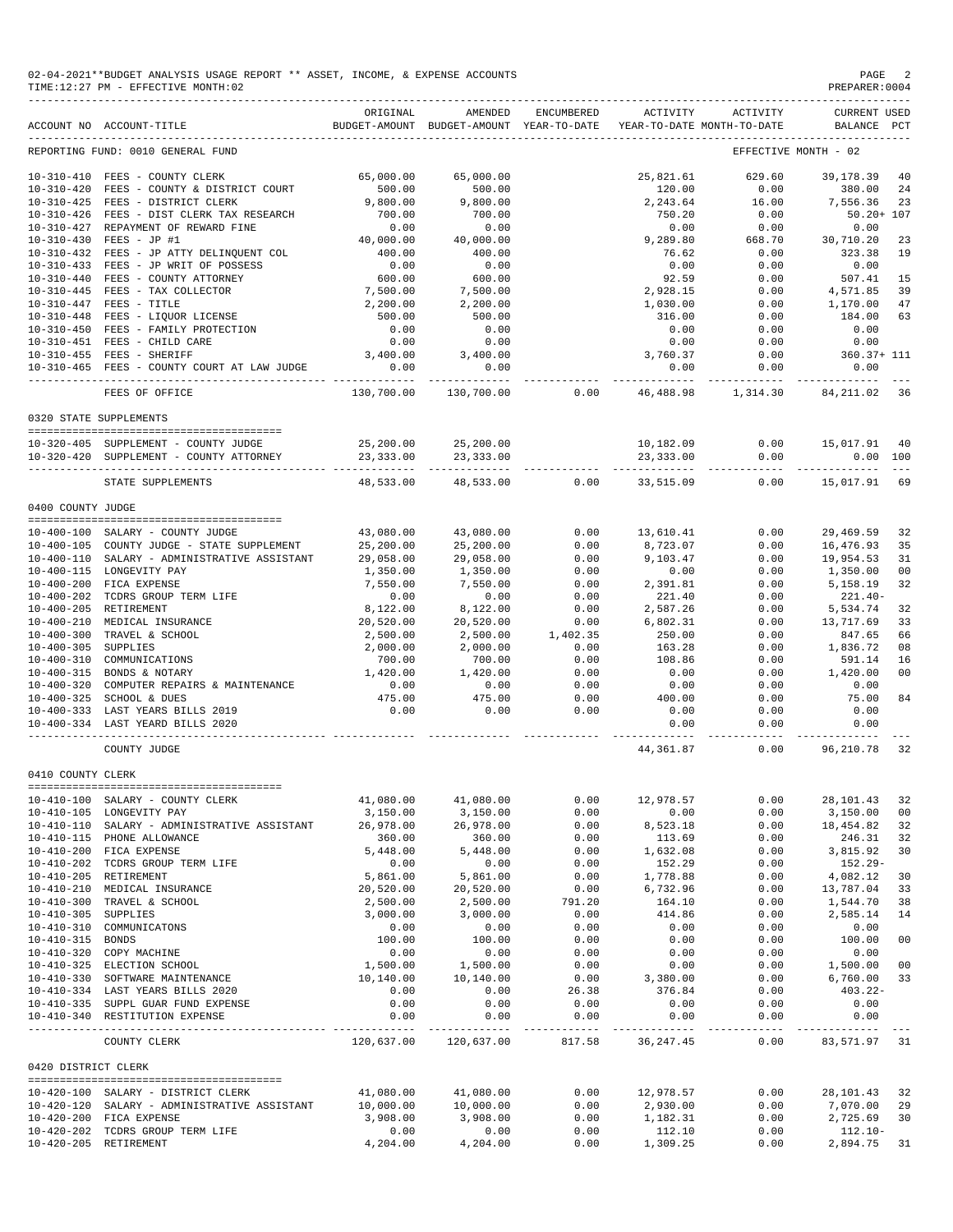| 02-04-2021**BUDGET ANALYSIS USAGE REPORT ** ASSET, INCOME, & EXPENSE ACCOUNTS<br>PAGE<br>$\overline{\phantom{a}}$<br>PREPARER: 0004<br>TIME:12:27 PM - EFFECTIVE MONTH:02 |                                                                         |                                                                                 |                              |                       |                            |                                     |                                    |                 |
|---------------------------------------------------------------------------------------------------------------------------------------------------------------------------|-------------------------------------------------------------------------|---------------------------------------------------------------------------------|------------------------------|-----------------------|----------------------------|-------------------------------------|------------------------------------|-----------------|
|                                                                                                                                                                           | ACCOUNT NO ACCOUNT-TITLE                                                | ORIGINAL<br>BUDGET-AMOUNT BUDGET-AMOUNT YEAR-TO-DATE YEAR-TO-DATE MONTH-TO-DATE | AMENDED                      | ENCUMBERED            | ACTIVITY                   | ACTIVITY                            | <b>CURRENT USED</b><br>BALANCE PCT |                 |
|                                                                                                                                                                           | REPORTING FUND: 0010 GENERAL FUND                                       |                                                                                 |                              |                       |                            |                                     | EFFECTIVE MONTH - 02               |                 |
|                                                                                                                                                                           | 10-420-210 MEDICAL INSURANCE                                            | 10,260.00                                                                       | 10,260.00                    | 0.00                  | 3,417.84                   | 0.00                                | 6,842.16                           | 33              |
| $10 - 420 - 300$                                                                                                                                                          | TRAVEL/SCHOOL/TUITION/DUES                                              | 2,500.00                                                                        | 2,500.00                     | 125.00                | 0.00                       | 0.00                                | 2,375.00 05                        |                 |
| 10-420-305 SUPPLIES                                                                                                                                                       |                                                                         | 2,000.00                                                                        | 2,000.00                     | 0.00                  | 462.87                     | 0.00                                | 1,537.13                           | 23              |
|                                                                                                                                                                           | 10-420-310 COMMUNICATIONS                                               | 0.00                                                                            | 0.00                         | 0.00                  | 0.00                       | 0.00                                | 0.00                               |                 |
| 10-420-315 BONDS                                                                                                                                                          |                                                                         | 250.00                                                                          | 250.00                       | 0.00                  | 51.58                      | 0.00                                | 198.42                             | 21              |
|                                                                                                                                                                           | 10-420-320 SOFTWARE MAINTENANCE                                         | 3,960.00                                                                        | 3,960.00                     | 0.00                  | 1,320.00                   | 0.00                                | 2,640.00                           | 33              |
|                                                                                                                                                                           | 10-420-333 LAST YEARS BILLS 2019                                        | 0.00                                                                            | 0.00                         | 0.00<br>0.00          | 0.00<br>0.00               | 0.00                                | 0.00<br>0.00                       |                 |
|                                                                                                                                                                           | 10-420-334 LAST YEARS BILLS 2020<br>10-420-345 TAX RESEARCH FEE         | 0.00<br>0.00                                                                    | 0.00<br>0.00                 |                       | 0.00                       | 0.00<br>0.00                        | 0.00                               |                 |
|                                                                                                                                                                           | -----------------------------                                           |                                                                                 | ------------ ------------    |                       | -----------                | ----------                          | ------------                       |                 |
|                                                                                                                                                                           | DISTRICT CLERK                                                          |                                                                                 | 78,162.00- 78,162.00- 125.00 |                       | 23,764.52                  | 0.00                                | 54, 272. 48+ 31                    |                 |
|                                                                                                                                                                           | 0430 JUSTICE OF THE PEACE #1                                            |                                                                                 |                              |                       |                            |                                     |                                    |                 |
|                                                                                                                                                                           | 10-430-100 SALARY - JUSTICE OF THE PEACE #1                             | 41,080.00                                                                       | 41,080.00                    | 0.00                  | 12,978.57                  | 0.00                                | 28,101.43                          | 32              |
|                                                                                                                                                                           | 10-430-105 LONGEVITY PAY                                                | 600.00                                                                          | 600.00                       | 0.00                  | 0.00                       | 0.00                                | 600.00                             | 00              |
|                                                                                                                                                                           | 10-430-110 SALARY - ADMINISTRATIVE ASSISTANT                            | 26,978.00                                                                       | 26,978.00                    | 0.00                  | 8,523.17                   | 0.00                                | 18,454.83                          | 32              |
|                                                                                                                                                                           | 10-430-200 FICA EXPENSE                                                 | 5,253.00                                                                        | 5,253.00                     | 0.00                  | 1,626.99                   | 0.00                                | 3,626.01                           | 31              |
|                                                                                                                                                                           | 10-430-202 TCDRS GROUP TERM LIFE                                        | 0.00                                                                            | 0.00                         | 0.00                  | 151.49                     | 0.00                                | $151.49-$                          |                 |
|                                                                                                                                                                           | 10-430-205 RETIREMENT                                                   | 5,651.00                                                                        | 5,651.00                     | 0.00                  | 1,769.54                   | 0.00                                | 3,881.46                           | 31              |
|                                                                                                                                                                           | 10-430-210 MEDICAL INSURANCE                                            | 20,520.00                                                                       | 20,520.00                    | 0.00                  | 6,835.68                   | 0.00                                | 13,684.32                          | 33              |
|                                                                                                                                                                           | 10-430-300 TRAVEL/SCHOOL/TUITION/DUES                                   | 2,500.00                                                                        | 2,500.00                     | 0.00                  | 120.00                     | 0.00                                | 2,380.00                           | 05              |
| 10-430-305 SUPPLIES                                                                                                                                                       |                                                                         | 2,000.00<br>0.00                                                                | 2,000.00<br>700.00           | 122.24                | 0.00<br>108.86             | 0.00                                | 1,877.76                           | 06              |
| 10-430-315 BONDS                                                                                                                                                          | 10-430-310 COMMUNICATIONS                                               | 200.00                                                                          | 200.00                       | 0.00<br>0.00          | 43.34                      | 0.00<br>0.00                        | 591.14<br>156.66                   | 16<br>22        |
|                                                                                                                                                                           | 10-430-320 VIDEO MAGISTRATE OR LAW BOOKS                                | 4,000.00                                                                        | 4,000.00                     | 0.00                  | 0.00                       | 0.00                                | 4,000.00                           | 00              |
|                                                                                                                                                                           | 10-430-330 SOFTWARE MAINTENANCE                                         | 5,100.00                                                                        | 5,100.00                     | 250.00                | 1,000.00                   | 0.00                                | 3,850.00                           | 25              |
|                                                                                                                                                                           | 10-430-333 LAST YEARS BILLS 2019                                        | 0.00                                                                            | 0.00                         | 0.00                  | 0.00                       | 0.00                                | 0.00                               |                 |
|                                                                                                                                                                           | 10-430-334 LAST YEARS BILLS 2020                                        | 0.00                                                                            | 0.00                         | 135.39                | 44.52                      | 0.00                                | 179.91-                            |                 |
|                                                                                                                                                                           | 10-430-350 OUT OF COUNTY SHERIFF CITATIONS                              | 200.00                                                                          | 200.00                       | 0.00                  | 0.00                       | 0.00                                | 200.00                             | 00              |
|                                                                                                                                                                           | 10-430-355 PERMANENT RECORDS BINDERS                                    | 0.00                                                                            | 0.00                         | 0.00                  | 0.00                       | 0.00                                | 0.00                               |                 |
|                                                                                                                                                                           | 10-430-360 JUVENILE TRUANCY REINBURSE EXPENSE                           | 0.00                                                                            | 0.00                         | 0.00<br>_____________ | 0.00                       | 0.00<br>-------------- ------------ | 0.00<br>------------               |                 |
|                                                                                                                                                                           | JUSTICE OF THE PEACE #1                                                 | 114,082.00                                                                      | 114,782.00                   | 507.63                | 33,202.16                  | 0.00                                | 81,072.21                          | 29              |
| 0450 DISTRICT ATTORNEY                                                                                                                                                    |                                                                         |                                                                                 |                              |                       |                            |                                     |                                    |                 |
|                                                                                                                                                                           | 10-450-105 D.A. - STATE SUPPLEMENT                                      | 2,628.00                                                                        | 2,628.00                     | 0.00                  | 829.97                     | 0.00                                | 1,798.03                           | 32              |
|                                                                                                                                                                           | 10-450-110 SALARY - ASSISTANT D.A.                                      | 11,403.00                                                                       | 11,403.00                    | 0.00                  | 2,388.79                   | 0.00                                | 9,014.21                           | 21              |
|                                                                                                                                                                           | 10-450-130 SALARY - D.A. SECRETARY                                      | 6,066.00                                                                        | 6,066.00                     | 0.00                  | 1,928.89                   | 0.00                                | 4,137.11                           | 32              |
|                                                                                                                                                                           | 10-450-132 SALARY - ASST D.A. SECRETARY                                 | 6,066.00                                                                        | 6,066.00                     | 0.00                  | 1,916.23                   | 0.00                                | 4,149.77                           | 32              |
|                                                                                                                                                                           | 10-450-134 SALARY - D.A. INVESTIGATOR                                   | 7,264.00                                                                        | 7,264.00                     | 0.00                  | 2,294.91                   | 0.00                                | 4,969.09                           | 32              |
|                                                                                                                                                                           | 10-450-200 FICA EXPENSE                                                 | 2,267.00                                                                        | 2,267.00                     | 0.00                  | 715.86                     | 0.00                                | 1,551.14                           | 32              |
|                                                                                                                                                                           | 10-450-202 TCDRS GROUP TERM LIFE                                        | 0.00                                                                            | 0.00                         | 0.00                  | 65.99                      | 0.00                                | $65.99 -$                          |                 |
|                                                                                                                                                                           | 10-450-205 RETIREMENT                                                   | 2,438.00                                                                        | 2,438.00                     | 0.00                  | 770.25                     | 0.00                                | 1,667.75                           | 32              |
|                                                                                                                                                                           | 10-450-210 MEDICAL INSURANCE                                            | 6,700.00                                                                        | 6,700.00                     | 5,574.54              | 0.00                       | 0.00                                | 1,125.46                           | 83              |
| 10-450-300 TRAVEL                                                                                                                                                         |                                                                         | 1,200.00                                                                        | 1,200.00                     | 240.17                | 0.00                       | 0.00                                | 959.83 20                          |                 |
| 10-450-305 SUPPLIES                                                                                                                                                       | 10-450-308 COURT TRANSCRIPTS                                            | 1,128.00<br>0.00                                                                | 1,128.00<br>0.00             | 972.22<br>0.00        | 0.00<br>0.00               | 0.00<br>0.00                        | 155.78<br>0.00                     | 86              |
|                                                                                                                                                                           | 10-450-310 COMMUNICATIONS                                               | 0.00                                                                            | 0.00                         | 0.00                  | 0.00                       | 0.00                                | 0.00                               |                 |
|                                                                                                                                                                           | 10-450-365 CRIME VICTIMS EXPENSE                                        | 1,400.00                                                                        | 1,400.00                     | 0.00                  | 0.00                       | 0.00                                | 1,400.00                           | 00              |
|                                                                                                                                                                           | 10-450-538 LEGAL STATEMENTS OF FACT                                     | 7,500.00                                                                        | 7,500.00                     | 0.00                  | 0.00                       | 0.00                                | 7,500.00                           | 00              |
|                                                                                                                                                                           | DISTRICT ATTORNEY                                                       | 56,060.00                                                                       | 56,060.00                    | 6,786.93              | -------------<br>10,910.89 | ------------<br>0.00                | -------------<br>38, 362.18        | $- - - -$<br>32 |
| 0460 COUNTY ATTORNEY                                                                                                                                                      |                                                                         |                                                                                 |                              |                       |                            |                                     |                                    |                 |
|                                                                                                                                                                           |                                                                         |                                                                                 |                              |                       |                            |                                     |                                    |                 |
|                                                                                                                                                                           | 10-460-100 SALARY - COUNTY ATTORNEY                                     | 41,080.00                                                                       | 41,080.00                    | 0.00                  | 12,978.57                  | 0.00                                | 28, 101. 43 32                     |                 |
|                                                                                                                                                                           | 10-460-105 COUNTY ATTY - STATE SUPPLEMENT                               | 23,333.00                                                                       | 23,333.00                    | 0.00                  | 8,076.78                   | 0.00                                | 15, 256. 22 35                     |                 |
|                                                                                                                                                                           | 10-460-110 SALARY - ADMINISTRATIVE ASSISTANT<br>10-460-200 FICA EXPENSE | 10,000.00<br>5,693.00                                                           | 10,000.00<br>5,693.00        | 0.00<br>0.00          | 2,320.00<br>1,767.72       | 0.00<br>0.00                        | 7,680.00<br>3,925.28               | 23<br>31        |
|                                                                                                                                                                           | 10-460-202 TCDRS GROUP TERM LIFE                                        | 0.00                                                                            | 0.00                         | 0.00                  | 164.66                     | 0.00                                | 164.66-                            |                 |
| 10-460-205 RETIREMENT                                                                                                                                                     |                                                                         | 6, 125.00                                                                       | 6, 125.00                    | 0.00                  | 1,923.78                   | 0.00                                | 4,201.22                           | 31              |
|                                                                                                                                                                           | 10-460-210 MEDICAL INSURANCE                                            | 10,260.00                                                                       | 10,260.00                    | 0.00                  | 3,417.84                   | 0.00                                | 6,842.16                           | 33              |
|                                                                                                                                                                           | 10-460-300 TRAVEL/SCHOOL/TUITION                                        | 2,500.00                                                                        | 2,500.00                     | 0.00                  | 0.00                       | 0.00                                | 2,500.00                           | 00              |
| 10-460-305 SUPPLIES                                                                                                                                                       |                                                                         | 2,000.00                                                                        | 2,000.00                     | 0.00                  | 27.13                      | 0.00                                | 1,972.87                           | 01              |
|                                                                                                                                                                           | 10-460-310 COMMUNICATIONS                                               | 700.00                                                                          | 700.00                       | 0.00                  | 108.86                     | 0.00                                | 591.14                             | 16              |
| 10-460-315 BONDS                                                                                                                                                          |                                                                         | 250.00                                                                          | 250.00                       | 0.00                  | 177.50                     | 0.00                                | 72.50                              | 71              |
|                                                                                                                                                                           | 10-460-330 COMPUTER SOFTWARE & MAINTENCE                                | 0.00                                                                            | 0.00                         | 0.00                  | 0.00                       | 0.00                                | 0.00                               |                 |
|                                                                                                                                                                           | 10-460-333 LAST YEARS BILLS 2019                                        | 0.00                                                                            | 0.00                         | 0.00                  | 0.00                       | 0.00                                | 0.00                               |                 |
|                                                                                                                                                                           | 10-460-334 LAST YEARS BILLS 2020                                        | 0.00<br>2,000.00                                                                | 0.00                         | 0.00<br>168.00        | 0.00                       | 0.00<br>0.00                        | 0.00                               |                 |
|                                                                                                                                                                           | 10-460-370 ELECTRONIC FORMS/ LEGAL RESEARCH                             |                                                                                 | 2,000.00                     |                       | 672.00                     |                                     | 1,160.00                           | 42              |
|                                                                                                                                                                           | COUNTY ATTORNEY                                                         | 103,941.00                                                                      | 103,941.00                   | 168.00                | 31,634.84                  | 0.00                                | 72, 138. 16 31                     |                 |

0470 MAINTENANCE - BUILDING & GROUNDS

========================================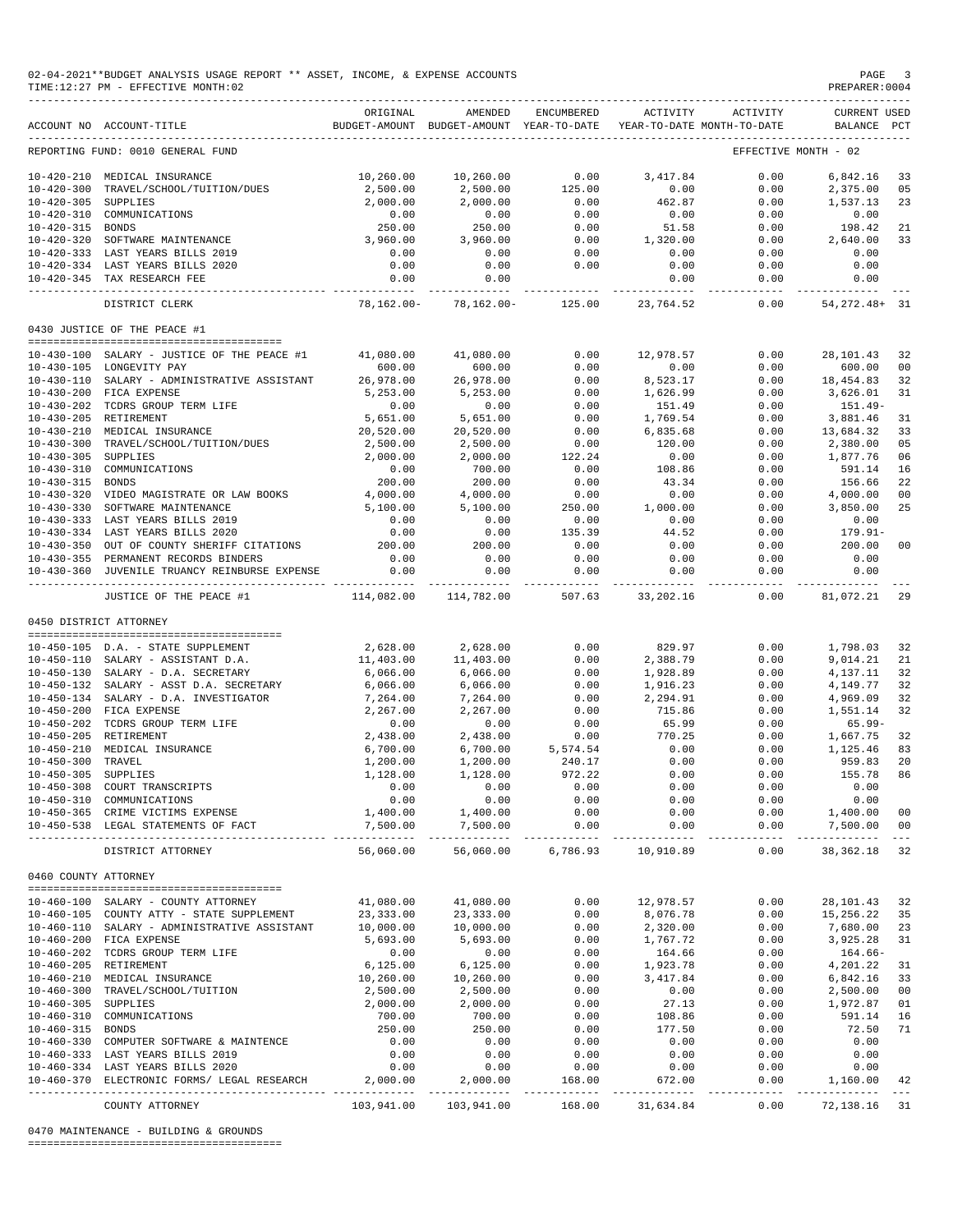| 02-04-2021**BUDGET ANALYSIS USAGE REPORT ** ASSET, INCOME, & EXPENSE ACCOUNTS<br>TIME:12:27 PM - EFFECTIVE MONTH:02 |                                                                          |                             |                                                                                |                       |                       |                     | PAGE<br>PREPARER: 0004             | 4        |
|---------------------------------------------------------------------------------------------------------------------|--------------------------------------------------------------------------|-----------------------------|--------------------------------------------------------------------------------|-----------------------|-----------------------|---------------------|------------------------------------|----------|
|                                                                                                                     | ACCOUNT NO ACCOUNT-TITLE                                                 | ORIGINAL                    | AMENDED<br>BUDGET-AMOUNT BUDGET-AMOUNT YEAR-TO-DATE YEAR-TO-DATE MONTH-TO-DATE | ENCUMBERED            | ACTIVITY              | ACTIVITY            | <b>CURRENT USED</b><br>BALANCE PCT |          |
|                                                                                                                     | REPORTING FUND: 0010 GENERAL FUND                                        |                             |                                                                                |                       |                       |                     | EFFECTIVE MONTH - 02               |          |
| 10-470-305 SUPPLIES                                                                                                 |                                                                          | 6,000.00                    | 6,000.00                                                                       | 1,279.49              | 610.27                | 209.99              | 4,110.24                           | 31       |
|                                                                                                                     | 10-470-333 LAST YEARS BILL                                               | 0.00                        | 0.00                                                                           | 0.00                  | 0.00                  | 0.00                | 0.00                               |          |
|                                                                                                                     | 10-470-375 COURTHOUSE MAINTENANCE                                        | 20,000.00                   | 20,000.00                                                                      | 54.00                 | 2,476.27              | 500.00              | 17,469.73                          | 13       |
|                                                                                                                     | 10-470-376 EXTERMINATOR SERVICES                                         | 5,000.00                    | 5,000.00                                                                       | 350.00                | 700.00                | 0.00                | 3,950.00                           | 21       |
| 10-470-380 UTILITIES                                                                                                | 10-470-385 REPAIRS - BUILDINGS                                           | 35,000.00<br>10,000.00      | 35,000.00<br>10,000.00                                                         | 0.00<br>0.00          | 8,344.54<br>715.00    | 893.32<br>0.00      | 26,655.46<br>9,285.00              | 24<br>07 |
|                                                                                                                     | 10-470-387 REPAIRS - AC AND HEATING                                      | 15,000.00                   | 15,000.00                                                                      | 0.00                  | 0.00                  | 0.00                | 15,000.00                          | 00       |
|                                                                                                                     | 10-470-390 REPAIRS - FC LAW ENFORCEMENT CENTER                           | 2,000.00                    | 2,000.00                                                                       | 0.00                  | 0.00                  | 0.00                | 2,000.00                           | 00       |
|                                                                                                                     | 10-470-392 REPAIRS - EXTENSION SERVICES                                  | 1,000.00                    | 1,000.00                                                                       | 0.00                  | 0.00                  | 0.00                | 1,000.00                           | 00       |
|                                                                                                                     | 10-470-395 REPAIRS - YARD SERVICES                                       | 8,400.00                    | 8,400.00                                                                       | 0.00                  | 2,600.00              | 500.00              | 5,800.00                           | 31       |
|                                                                                                                     | 10-470-397 REPAIRS - HISTORICAL SOCIETY                                  | 2,000.00                    | 2,000.00                                                                       | 0.00                  | 0.00                  | 0.00                | 2,000.00                           | 00       |
|                                                                                                                     | 10-470-398 REPAIRS TO DAMAGED ELECTRIC LINES                             | 0.00                        | 0.00                                                                           | 0.00                  | 0.00                  | 0.00                | 0.00                               |          |
|                                                                                                                     | 10-470-399 REPAIRS TO CH ELECTRIC BOXES                                  | 0.00<br>----- ------------- | 0.00<br>-----------                                                            | 0.00<br>------------- | 0.00<br>------------- | 0.00<br>.           | 0.00<br>----------                 |          |
|                                                                                                                     | MAINTENANCE - BUILDING & GROUNDS                                         | 104,400.00                  | 104,400.00                                                                     | 1,683.49              | 15,446.08             | 2,103.31            | 87,270.43                          | 16       |
| 0480 COUNTY AUDITOR                                                                                                 |                                                                          |                             |                                                                                |                       |                       |                     |                                    |          |
|                                                                                                                     | 10-480-100 SALARY - COUNTY AUDITOR                                       | 43,680.00                   | 43,680.00                                                                      | 0.00                  | 13,799.92             | 0.00                | 29,880.08                          | 32       |
|                                                                                                                     | 10-480-105 PHONE ALLOWANCE                                               | 360.00                      | 360.00                                                                         | 0.00                  | 113.69                | 0.00                | 246.31                             | 32       |
|                                                                                                                     | 10-480-110 SALARY - ASSISTANT AUDITOR                                    | 27, 233.00                  | 27, 233.00                                                                     | 0.00                  | 8,595.43              | 0.00                | 18,637.57                          | 32       |
|                                                                                                                     | 10-480-115 LONGEVITY PAY                                                 | 600.00                      | 600.00                                                                         | 0.00                  | 0.00                  | 0.00                | 600.00                             | 00       |
|                                                                                                                     | 10-480-200 FICA EXPENSE                                                  | 5,499.00                    | 5,499.00                                                                       | 0.00                  | 1,721.88              | 0.00                | 3,777.12                           | 31       |
|                                                                                                                     | 10-480-202 TCDRS GROUP TERM LIFE                                         | 0.00                        | 0.00                                                                           | 0.00                  | 158.61                | 0.00                | $158.61-$                          |          |
|                                                                                                                     | 10-480-205 RETIREMENT                                                    | 5,916.00                    | 5,916.00                                                                       | 0.00                  | 1,852.49              | 0.00                | 4,063.51                           | 31       |
|                                                                                                                     | 10-480-210 MEDICAL INSURANCE                                             | 20,520.00                   | 20,520.00                                                                      | 0.00                  | 6,835.68              | 0.00                | 13,684.32                          | 33       |
| $10 - 480 - 300$                                                                                                    | TRAVEL/TUITION/DUES                                                      | 2,500.00                    | 2,500.00                                                                       | 0.00                  | 0.00                  | 0.00                | 2,500.00                           | 00       |
| 10-480-305 SUPPLIES<br>10-480-310                                                                                   | COMMUNICATIONS - IPAD EXPENSE                                            | 2,000.00<br>500.00          | 2,000.00<br>500.00                                                             | 24.20<br>0.00         | 174.95<br>151.96      | 0.00<br>0.00        | 1,800.85<br>348.04                 | 10<br>30 |
|                                                                                                                     | 10-480-315 BONDS & NOTARY                                                | 150.00                      | 150.00                                                                         | 0.00                  | 92.50                 | 0.00                | 57.50                              | 62       |
|                                                                                                                     | 10-480-320 COMPUTER SOFTWARE & MAINTENANCE                               | 0.00                        | 0.00                                                                           | 0.00                  | 0.00                  | 0.00                | 0.00                               |          |
|                                                                                                                     | 10-480-333 LAST YEARS BILLS 2019                                         | 0.00                        | 0.00                                                                           | 0.00                  | 0.00                  | 0.00                | 0.00                               |          |
|                                                                                                                     | 10-480-334 LAST YEARS BILLS 2020                                         | 0.00                        | 0.00                                                                           | 75.05                 | 0.00                  | 0.00                | $75.05 -$                          |          |
|                                                                                                                     | 10-480-400 NEW EQUIPMENT                                                 | 1,000.00                    | 1,000.00                                                                       | 0.00                  | 0.00                  | 0.00                | 1,000.00                           | 00       |
|                                                                                                                     | COUNTY AUDITOR                                                           | 109,958.00                  | 109,958.00                                                                     | 99.25                 | 33,497.11             | 0.00                | 76,361.64                          | 31       |
| 0490 COUNTY TREASURER                                                                                               |                                                                          |                             |                                                                                |                       |                       |                     |                                    |          |
|                                                                                                                     | 10-490-100 SALARY - COUNTY TREASURER                                     | 41,080.00                   | 41,080.00                                                                      | 0.00                  | 12,978.57             | 0.00                | 28,101.43                          | 32       |
|                                                                                                                     | 10-490-105 LONGEVITY PAY                                                 | 0.00                        | 0.00                                                                           | 0.00                  | 0.00                  | 0.00                | 0.00                               |          |
|                                                                                                                     | 10-490-110 SALARY - ADMINISTRATIVE ASSISTANT                             | 10,000.00                   | 10,000.00                                                                      | 0.00                  | 3,162.50              | 0.00                | 6,837.50                           | 32       |
|                                                                                                                     | 10-490-200 FICA EXPENSE                                                  | 3,908.00                    | 3,908.00                                                                       | 0.00                  | 1,234.82              | 0.00                | 2,673.18                           | 32       |
|                                                                                                                     | 10-490-202 TCDRS GROUP TERM LIFE                                         | 0.00                        | 0.00                                                                           | 0.00                  | 113.71                | 0.00                | $113.71-$                          |          |
|                                                                                                                     | 10-490-205 RETIREMENT                                                    | 4,204.00                    | 4,204.00                                                                       | 0.00                  | 1,328.36              | 0.00                | 2,875.64                           | 32       |
|                                                                                                                     | 10-490-210 MEDICAL INSURANCE                                             | 10,260.00                   | 10,260.00                                                                      | 0.00                  | 3, 417.84             | 0.00                | 6,842.16                           | 33       |
| $10 - 490 - 300$<br>10-490-305 SUPPLIES                                                                             | TRAVEL/SCHOOL/TUITIONS/DUES                                              | 2,500.00<br>2,000.00        | 2,500.00<br>2,000.00                                                           | 334.43<br>0.00        | 330.00<br>0.00        | 0.00<br>0.00        | 1,835.57<br>2,000.00               | 27       |
|                                                                                                                     | 10-490-310 COMMUNICATIONS                                                | 0.00                        | 0.00                                                                           | 0.00                  | 0.00                  | 0.00                | 0.00                               | 00       |
| 10-490-315 BONDS                                                                                                    |                                                                          | 200.00                      | 200.00                                                                         | 0.00                  | 200.00                | 0.00                |                                    | 0.00 100 |
|                                                                                                                     | 10-490-320 COMPUTER SOFTWARE & MAINTENANCE                               | 0.00                        | 0.00                                                                           | 0.00                  | 0.00                  | 0.00                | 0.00                               |          |
|                                                                                                                     | 10-490-333 LAST YEARS BILLS 2019                                         | 0.00                        | 0.00                                                                           | 0.00                  | 0.00                  | 0.00                | 0.00                               |          |
|                                                                                                                     | 10-490-334 LAST YEARS BILLS 2020                                         | 0.00                        | 0.00                                                                           | 46.38                 | 0.00                  | 0.00                | $46.38-$                           |          |
|                                                                                                                     | 10-490-400 NEW EQUIPMENT                                                 | 1,000.00<br>___________     | 1,000.00<br>--------------                                                     | 0.00                  | 0.00                  | 0.00<br>----------- | 1,000.00                           | 00       |
|                                                                                                                     | COUNTY TREASURER                                                         | 75,152.00                   | 75,152.00                                                                      | 380.81                | 22,765.80             | 0.00                | 52,005.39 31                       |          |
|                                                                                                                     | 0500 TAX ASSESSOR/COLLECTOR                                              |                             |                                                                                |                       |                       |                     |                                    |          |
|                                                                                                                     |                                                                          |                             |                                                                                |                       |                       |                     |                                    |          |
|                                                                                                                     | 10-500-100 SALARY - TAX COLLECTOR                                        | 41,080.00                   | 41,080.00<br>4,500.00                                                          | 0.00                  | 12,978.57<br>0.00     | 0.00                | 28, 101. 43 32<br>4,500.00         |          |
|                                                                                                                     | 10-500-105 LONGEVITY PAY<br>10-500-110 SALARY - ADMINISTRATIVE ASSISTANT | 4,500.00<br>26,978.00       | 26,978.00                                                                      | 0.00<br>0.00          | 8,523.15              | 0.00<br>0.00        | 18,454.85                          | 00<br>32 |
|                                                                                                                     | 10-500-115 VOTER REGISTRAR                                               | 350.00                      | 350.00                                                                         | 0.00                  | 338.55                | 0.00                | 11.45                              | 97       |
|                                                                                                                     | 10-500-200 FICA EXPENSE                                                  | 5,551.00                    | 5,551.00                                                                       | 0.00                  | 1,644.91              | 0.00                | 3,906.09                           | 30       |
|                                                                                                                     | 10-500-202 TCDRS GROUP TERM LIFE                                         | 0.00                        | 0.00                                                                           | 0.00                  | 151.49                | 0.00                | 151.49-                            |          |
|                                                                                                                     | 10-500-205 RETIREMENT                                                    | 5,972.00                    | 5,972.00                                                                       | 0.00                  | 1,769.52              | 0.00                | 4,202.48                           | 30       |
|                                                                                                                     | 10-500-210 MEDICAL INSURANCE                                             | 20,520.00                   | 20,520.00                                                                      | 0.00                  | 6,835.68              | 0.00                | 13,684.32                          | 33       |
| 10-500-300 TRAVEL                                                                                                   |                                                                          | 2,500.00                    | 2,500.00                                                                       | 0.00                  | 1,454.28              | 0.00                | 1,045.72                           | 58       |
| 10-500-305 SUPPLIES                                                                                                 |                                                                          | 1,500.00                    | 1,500.00                                                                       | 0.00                  | 162.73                | 0.00                | 1,337.27                           | 11       |
| 10-500-315 BONDS                                                                                                    | 10-500-310 COMMUNICATIONS                                                | 0.00<br>450.00              | 0.00<br>450.00                                                                 | 0.00<br>0.00          | 0.00<br>422.25        | 0.00<br>0.00        | 0.00<br>27.75                      | 94       |
|                                                                                                                     | 10-500-334 LAST YEARS BILLS 2020                                         | 0.00                        | 0.00                                                                           | 0.00                  | 0.00                  | 0.00                | 0.00                               |          |
|                                                                                                                     | ---------------------------------                                        | ------------                | ------------                                                                   | ------                | ----------            | ----------          | -----------                        |          |
|                                                                                                                     | TAX ASSESSOR/COLLECTOR                                                   | 109,401.00                  | 109,401.00                                                                     | 0.00                  | 34, 281. 13           | 0.00                | 75, 119.87 31                      |          |

0530 NON DEPARTMENTAL

========================================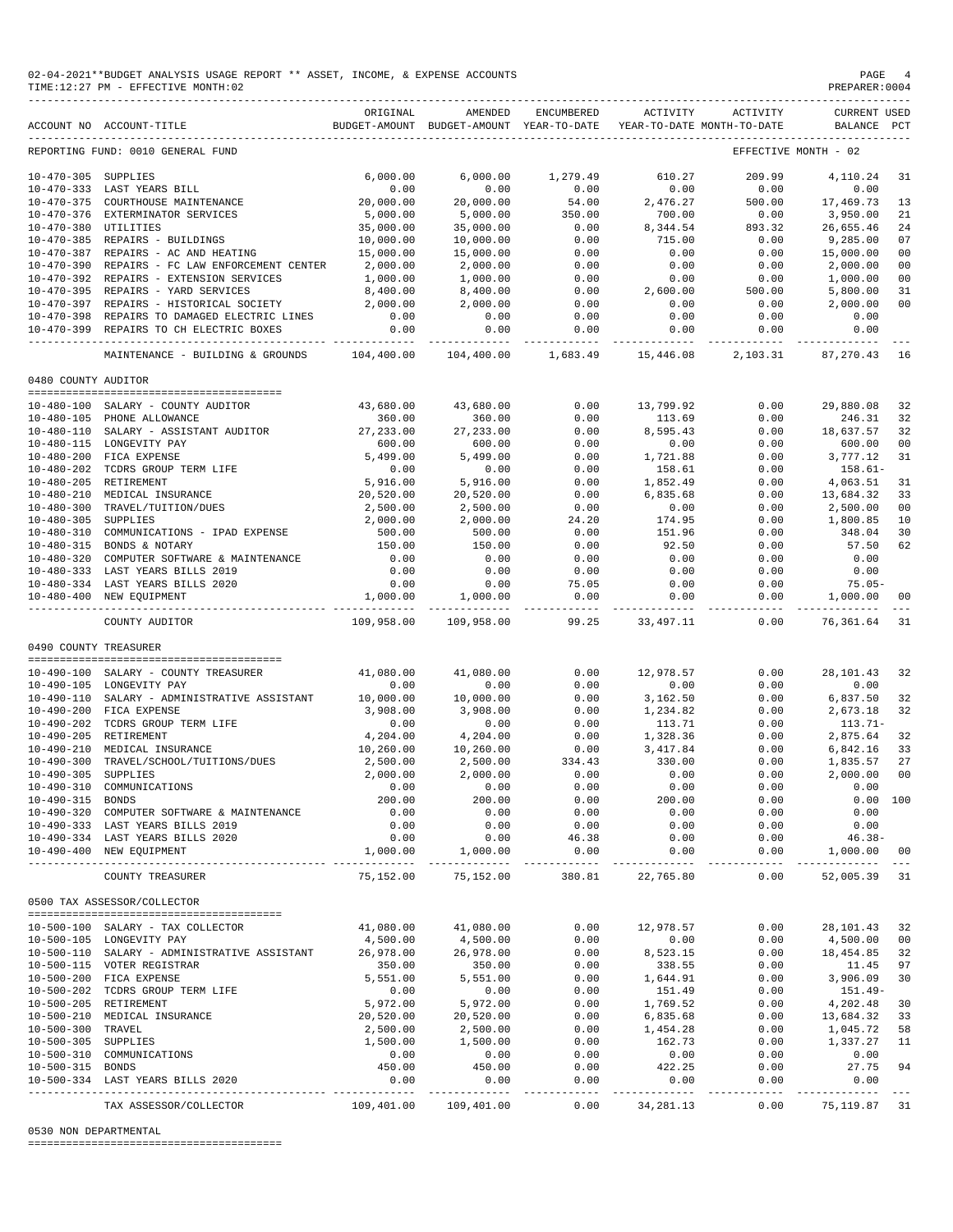| 02-04-2021**BUDGET ANALYSIS USAGE REPORT ** ASSET, INCOME, & EXPENSE ACCOUNTS | PAGE           |
|-------------------------------------------------------------------------------|----------------|
| TIME:12:27 PM - EFFECTIVE MONTH:02                                            | PREPARER: 0004 |

|                                      | ACCOUNT NO ACCOUNT-TITLE                                                    | ORIGINAL             | AMENDED<br>BUDGET-AMOUNT BUDGET-AMOUNT YEAR-TO-DATE YEAR-TO-DATE MONTH-TO-DATE | ENCUMBERED                                                                                                                                                                                                                                                                                                                                                               | ACTIVITY            | ACTIVITY                 | <b>CURRENT USED</b><br>BALANCE PCT |                      |
|--------------------------------------|-----------------------------------------------------------------------------|----------------------|--------------------------------------------------------------------------------|--------------------------------------------------------------------------------------------------------------------------------------------------------------------------------------------------------------------------------------------------------------------------------------------------------------------------------------------------------------------------|---------------------|--------------------------|------------------------------------|----------------------|
|                                      | REPORTING FUND: 0010 GENERAL FUND                                           |                      |                                                                                |                                                                                                                                                                                                                                                                                                                                                                          |                     |                          | EFFECTIVE MONTH - 02               |                      |
|                                      | 10-530-200 FICA EXPENSE                                                     | 120.00               | 120.00                                                                         | 0.00                                                                                                                                                                                                                                                                                                                                                                     | 396.36              | 0.00                     | 276.36-330                         |                      |
|                                      | 10-530-202 TCDRS GROUP TERM LIFE                                            | 0.00                 | 0.00                                                                           | 0.00                                                                                                                                                                                                                                                                                                                                                                     | 22.40               | 0.00                     | $22.40-$                           |                      |
|                                      | 10-530-205 RETIREMENT                                                       | 125.00               | 125.00                                                                         | 0.00                                                                                                                                                                                                                                                                                                                                                                     | 258.45              | 0.00                     | 133.45-207                         |                      |
|                                      | 10-530-210 MEDICAL INSURANCE                                                | 0.00                 | 0.00                                                                           | 0.00                                                                                                                                                                                                                                                                                                                                                                     | 33.37               | 0.00                     | $33.37-$                           |                      |
| 10-530-305 SUPPLIES                  |                                                                             | 2,500.00             | 2,500.00                                                                       | 31.45                                                                                                                                                                                                                                                                                                                                                                    | 298.77              | 0.00                     | 2,169.78                           | 13                   |
|                                      | 10-530-306 CORONAVIRUS EXPENSE 2020 TDEM                                    | 20,000.00            | 0.00                                                                           | 0.00                                                                                                                                                                                                                                                                                                                                                                     | 69,315.96           | 0.00<br>0.00<br>1,212.27 | 69,315.96-                         |                      |
|                                      | 10-530-310 COMMUNICATIONS                                                   | 55,000.00            | 55,000.00                                                                      | 750.00                                                                                                                                                                                                                                                                                                                                                                   | 12,150.60           |                          | 42,099.40                          | 23                   |
|                                      | 10-530-311 SOFTWARE FOR AUDITOR & TREASURER                                 | 40,000.00            | 40,000.00                                                                      | 0.00                                                                                                                                                                                                                                                                                                                                                                     | 0.00                | 0.00                     | 40,000.00                          | 00                   |
|                                      | 10-530-333 LAST YEARS BILLS 2019                                            | 0.00                 | 0.00                                                                           | 0.00                                                                                                                                                                                                                                                                                                                                                                     | 0.00                | 0.00                     | 0.00                               |                      |
|                                      | 10-530-334 LAST YEARS BILLS 2020<br>10-530-415 MISCELLANEOUS REIMBURSEMENTS | 0.00<br>300.00       | 0.00<br>300.00                                                                 | $379.63-$<br>0.00                                                                                                                                                                                                                                                                                                                                                        | 1,395.72<br>0.00    | 0.00<br>0.00             | 1,016.09-<br>300.00                | 00                   |
|                                      | 10-530-418 MISCELLANEOUS EXPENSE                                            | 800.00               | 800.00                                                                         | 0.00                                                                                                                                                                                                                                                                                                                                                                     | 701.34              | 0.00                     | 98.66                              | 88                   |
| $10 - 530 - 419$                     | IRS TAX PENALTY                                                             | 0.00                 | 0.00                                                                           | 0.00                                                                                                                                                                                                                                                                                                                                                                     | 0.00                | 0.00                     | 0.00                               |                      |
| $10 - 530 - 420$                     | EMPLOYEE INSURANCE EXPENSE                                                  | 0.00                 | 0.00                                                                           | 0.00                                                                                                                                                                                                                                                                                                                                                                     | 0.00                | 0.00                     | 0.00                               |                      |
| $10 - 530 - 425$                     | HEALTHY COUNTY EXPENSE                                                      | 0.00                 | 0.00                                                                           | 0.00                                                                                                                                                                                                                                                                                                                                                                     | 0.00                | 0.00                     | 0.00                               |                      |
|                                      | 10-530-426 COUNTY RESTITUTION EXPENSE                                       | 89.00                | 89.00                                                                          | 0.00                                                                                                                                                                                                                                                                                                                                                                     | 0.00                | 0.00                     | 89.00                              | 00                   |
| 10-530-427                           | TAX COLLECTOR REG FEE REFUND                                                | 56.00                | 56.00                                                                          | 0.00                                                                                                                                                                                                                                                                                                                                                                     | 0.00                | 0.00                     | 56.00                              | 0 <sub>0</sub>       |
| $10 - 530 - 430$                     | <b>BANK CHARGES</b>                                                         | 100.00               | 100.00                                                                         | 0.00                                                                                                                                                                                                                                                                                                                                                                     | 0.00                | 0.00                     | 100.00                             | 0 <sub>0</sub>       |
| $10 - 530 - 435$                     | ELECTION SUPPLIES/BOXES/JUDGES 25,000.00                                    |                      | 25,000.00                                                                      | 865.27                                                                                                                                                                                                                                                                                                                                                                   | 12,912.79           | 0.00                     | 11,221.94                          | 55                   |
|                                      | 10-530-436 REDISTRICTING CENUS                                              | 10,000.00            | 10,000.00                                                                      | 0.00                                                                                                                                                                                                                                                                                                                                                                     | 0.00                | 0.00                     | 10,000.00                          | 0 <sub>0</sub>       |
|                                      | 10-530-445 PAPER & POSTAGE                                                  | 10,000.00            | 10,000.00                                                                      | 1,310.39                                                                                                                                                                                                                                                                                                                                                                 | 1,584.80            | 0.00                     | 7,104.81                           | 29                   |
| $10 - 530 - 450$                     | ANIMAL CONTROL                                                              | 250.00               | 250.00                                                                         | 0.00                                                                                                                                                                                                                                                                                                                                                                     | 0.00                | 0.00                     | 250.00                             | 00                   |
| $10 - 530 - 457$                     | 10-530-455 LEGAL FEES<br>SAFETY PROGRAM                                     | 4,500.00<br>0.00     | 4,500.00                                                                       | 0.00                                                                                                                                                                                                                                                                                                                                                                     | 0.00                | 0.00                     | 4,500.00<br>0.00                   | 00                   |
| $10 - 530 - 458$                     | GAME WARDEN TRAINING                                                        | 500.00               | 0.00<br>500.00                                                                 | 0.00<br>0.00                                                                                                                                                                                                                                                                                                                                                             | 0.00<br>0.00        | 0.00<br>0.00             | 500.00                             | 00                   |
| $10 - 530 - 460$                     | EMERGENCY MANAGEMENT COORDINATOR                                            | 6,000.00             | 6,000.00                                                                       | 6,000.00                                                                                                                                                                                                                                                                                                                                                                 | $2,863.00 -$        | 0.00                     | 2,863.00                           | 52                   |
| $10 - 530 - 462$                     | NSF EXPENSE                                                                 | 150.00               | 150.00                                                                         | 0.00                                                                                                                                                                                                                                                                                                                                                                     | 0.00                | 0.00                     | 150.00                             | 00                   |
| $10 - 530 - 467$                     | SUPPLEMENTAL DEATH BENEFITS                                                 | 10,000.00            | 10,000.00                                                                      | 0.00                                                                                                                                                                                                                                                                                                                                                                     | 0.00                | 0.00                     | 10,000.00                          | 0 <sub>0</sub>       |
| $10 - 530 - 470$                     | WORKERS COMP INSURANCE                                                      | 25,000.00            | 25,000.00                                                                      | 0.00                                                                                                                                                                                                                                                                                                                                                                     | 5,496.00            | 0.00                     | 19,504.00                          | 22                   |
| $10 - 530 - 472$                     | UNEMPLOYMENT INSURANCE                                                      | 5,000.00             | 5,000.00                                                                       | 0.00                                                                                                                                                                                                                                                                                                                                                                     | 1,751.53            | 0.00                     | 3,248.47                           | 35                   |
|                                      | 10-530-475 COPY MACHINE/SUPPLIES/TONER                                      | 0.00                 | 0.00                                                                           | 0.00                                                                                                                                                                                                                                                                                                                                                                     | 0.00                | 0.00                     | 0.00                               |                      |
| $10 - 530 - 477$                     | OUTSIDE AUDITOR                                                             | 28,000.00            | 28,000.00                                                                      | 0.00                                                                                                                                                                                                                                                                                                                                                                     | 0.00                | 0.00                     | 28,000.00                          | 00                   |
| $10 - 530 - 480$                     | DUES & FEES - COG MATCH                                                     | 6,000.00             | 6,000.00                                                                       | 0.00                                                                                                                                                                                                                                                                                                                                                                     | 35.00               | 0.00                     | 5,965.00                           | 01                   |
|                                      | 10-530-482 LIABILITY INSURANCE                                              | 60,000.00            | 60,000.00                                                                      | 0.00                                                                                                                                                                                                                                                                                                                                                                     | 29,608.00           | 0.00                     | 30,392.00                          | 49                   |
| 10-530-485 LEGAL ADS                 |                                                                             | 2,700.00             | 2,700.00                                                                       | $0.00$<br>101.02                                                                                                                                                                                                                                                                                                                                                         | 1,380.70            | 0.00                     | 1,319.30                           | 51                   |
| $10 - 530 - 486$                     | RURAL FIRE DEPT FUEL EXPENSE                                                | 10,500.00            | 10,500.00                                                                      |                                                                                                                                                                                                                                                                                                                                                                          | 348.33              | 0.00                     | 10,050.65                          | 04                   |
| $10 - 530 - 487$                     | RURAL FIRE EQUIPMENT                                                        | 13,000.00            | 13,000.00                                                                      | 1,540.00                                                                                                                                                                                                                                                                                                                                                                 | 2,480.85            | 0.00                     | 8,979.15                           | 31                   |
| $10 - 530 - 488$<br>$10 - 530 - 489$ | RURAL FIRE SCHOOL<br>RURAL FIRE INSURANCE TRUCKS                            | 2,500.00<br>5,000.00 | 2,500.00<br>5,000.00                                                           | 0.00<br>0.00                                                                                                                                                                                                                                                                                                                                                             | 0.00<br>0.00        | 0.00<br>0.00             | 2,500.00<br>5,000.00               | 0 <sub>0</sub><br>00 |
| $10 - 530 - 490$                     | COUNTY LIBRARIES                                                            | 5,000.00             | 5,000.00                                                                       | 0.00                                                                                                                                                                                                                                                                                                                                                                     | 5,000.00            | 0.00                     | 0.00                               | 100                  |
| $10 - 530 - 492$                     | INTERLOCAL AGREEMENTS-LUBBOCK                                               | 1,000.00             | 1,000.00                                                                       |                                                                                                                                                                                                                                                                                                                                                                          | 1,000.00            | 0.00                     | 0.00                               | 100                  |
|                                      | 10-530-495 D.A. LEGAL STATEMENT OF FACTS                                    | 5,000.00             | 5,000.00                                                                       |                                                                                                                                                                                                                                                                                                                                                                          | 0.00                | 0.00                     | 5,000.00                           | 00                   |
|                                      | 10-530-497 CASH MATCH SENIOR CITIZENS                                       | 36,000.00            |                                                                                |                                                                                                                                                                                                                                                                                                                                                                          | 2,719.74            | 0.00                     | 33,280.26                          | 08                   |
|                                      | 10-530-500 DRUG & ALCOHOL TESTING                                           | 2,000.00             | $36,000.00$<br>2,000.00                                                        |                                                                                                                                                                                                                                                                                                                                                                          | 287.00              | 0.00                     | 1,713.00                           | 14                   |
|                                      | NON DEPARTMENTAL                                                            | 392,190.00           | 372,190.00                                                                     | $\begin{bmatrix} 0 & 0 & 0 \\ 0 & 0 & 0 \\ 0 & 0 & 0 \\ 0 & 0 & 0 \\ 0 & 0 & 0 \\ 0 & 0 & 0 \\ 0 & 0 & 0 \\ 0 & 0 & 0 \\ 0 & 0 & 0 \\ 0 & 0 & 0 \\ 0 & 0 & 0 \\ 0 & 0 & 0 \\ 0 & 0 & 0 \\ 0 & 0 & 0 \\ 0 & 0 & 0 \\ 0 & 0 & 0 \\ 0 & 0 & 0 \\ 0 & 0 & 0 \\ 0 & 0 & 0 \\ 0 & 0 & 0 \\ 0 & 0 & 0 \\ 0 & 0 & 0 \\ 0 & 0 & 0 \\ 0 & 0 & $<br>10,218.50  146,314.71  1,212.27 |                     |                          | 215,656.79                         | 42                   |
|                                      | 0540 COUNTY & DISTRICT COURT                                                |                      |                                                                                |                                                                                                                                                                                                                                                                                                                                                                          |                     |                          |                                    |                      |
|                                      |                                                                             |                      |                                                                                |                                                                                                                                                                                                                                                                                                                                                                          |                     |                          |                                    |                      |
|                                      | 10-540-310 COMMUNICATIONS                                                   | 0.00                 | 0.00                                                                           | 0.00                                                                                                                                                                                                                                                                                                                                                                     | 0.00                | 0.00                     | 0.00                               |                      |
|                                      | 10-540-502 AD LITEM TAX SUITS - T REES                                      | 1,000.00             | 1,000.00                                                                       | 0.00                                                                                                                                                                                                                                                                                                                                                                     | 0.00                | 0.00                     | 1,000.00                           | 00                   |
|                                      | 10-540-504 ADULT PROBATION SUPPLIES                                         | 200.00               | 200.00                                                                         | 0.00                                                                                                                                                                                                                                                                                                                                                                     | 0.00                | 0.00                     | 200.00                             | 00                   |
|                                      | 10-540-506 JUVENILE OFFICER EXPENSES                                        | 19,460.00            | 19,460.00                                                                      | 0.00                                                                                                                                                                                                                                                                                                                                                                     | 5,040.89            | 0.00                     | 14, 419.11                         | 26                   |
|                                      | 10-540-508 GRAND JURY                                                       | 3,000.00             | 3,000.00                                                                       | 0.00                                                                                                                                                                                                                                                                                                                                                                     | 1,120.00            | 0.00                     | 1,880.00                           | 37                   |
|                                      | 10-540-510 PETIT JURY                                                       | 3,000.00             | 3,000.00                                                                       | 0.00                                                                                                                                                                                                                                                                                                                                                                     | 0.00                | 0.00                     | 3,000.00                           | 00                   |
| 10-540-512 J.P. JURY                 |                                                                             | 100.00               | 100.00                                                                         | 0.00                                                                                                                                                                                                                                                                                                                                                                     | 0.00                | 0.00                     | 100.00                             | 0 <sub>0</sub>       |
|                                      | 10-540-513 J.P. ATTORNEY COLLECTIONS                                        | 2,000.00             | 2,000.00                                                                       | 0.00                                                                                                                                                                                                                                                                                                                                                                     | 1,126.86            | 0.00                     | 873.14                             | 56                   |
|                                      | 10-540-514 JURY LODGING & MEALS<br>10-540-516 JURY COMMISSION               | 600.00<br>200.00     | 600.00<br>200.00                                                               | 0.00<br>0.00                                                                                                                                                                                                                                                                                                                                                             | 0.00<br>0.00        | 0.00<br>0.00             | 600.00<br>200.00                   | 00<br>00             |
|                                      | 10-540-517 COUNTY COURT VISTING COURT REPORTER                              | 1,000.00             | 1,000.00                                                                       | 0.00                                                                                                                                                                                                                                                                                                                                                                     | 0.00                | 0.00                     | 1,000.00                           | 00                   |
|                                      | 10-540-518 COURT APPOINTED ATTORNEY                                         | 25,000.00            | 25,000.00                                                                      | 3,220.00                                                                                                                                                                                                                                                                                                                                                                 | 9,148.50            | 0.00                     | 12,631.50                          | 49                   |
|                                      | 10-540-520 INTERPRETOR                                                      | 250.00               | 250.00                                                                         | 0.00                                                                                                                                                                                                                                                                                                                                                                     | 0.00                | 0.00                     | 250.00                             | 00                   |
|                                      | 10-540-522 PSYCHIATRIC EVALUATION                                           | 2,500.00             | 2,500.00                                                                       | 0.00                                                                                                                                                                                                                                                                                                                                                                     | 3,000.00            | 0.00                     | $500.00 - 120$                     |                      |
|                                      | 10-540-524 JUVENILE DETENTION                                               | 5,000.00             | 5,000.00                                                                       | 0.00                                                                                                                                                                                                                                                                                                                                                                     | 0.00                | 0.00                     | 5,000.00                           | 00                   |
|                                      | 10-540-525 OUT OF COUNTY CITATIONS                                          | 180.00               | 180.00                                                                         | 0.00                                                                                                                                                                                                                                                                                                                                                                     | 0.00                | 0.00                     | 180.00                             | 00                   |
|                                      | 10-540-526 DA & CA DRUG TESTING                                             | 5,000.00             | 5,000.00<br>-------------                                                      | 0.00<br>_____________                                                                                                                                                                                                                                                                                                                                                    | 0.00<br>----------- | 0.00<br>------------     | 5,000.00                           | 00                   |
|                                      | COUNTY & DISTRICT COURT                                                     | 68,490.00            | 68,490.00                                                                      | 3,220.00                                                                                                                                                                                                                                                                                                                                                                 | 19,436.25           | 0.00                     | 45,833.75                          | 33                   |
| 0550 32ND JUDICIAL                   |                                                                             |                      |                                                                                |                                                                                                                                                                                                                                                                                                                                                                          |                     |                          |                                    |                      |
|                                      | 10-550-100 SALARY - DIST COURT ADMINISTRATOR                                | 8,553.00             | 8,553.00                                                                       | 0.00                                                                                                                                                                                                                                                                                                                                                                     | 2,701.93            | 0.00                     | 5,851.07                           | 32                   |
|                                      | 10-550-105 DIST JUDGE - STATE SUPPLEMENT                                    | 2,628.00             | 2,628.00                                                                       | 0.00                                                                                                                                                                                                                                                                                                                                                                     | 829.97              | 0.00                     | 1,798.03                           | 32                   |
|                                      | 10-550-117 SALARY - COURT REPORTER                                          | 13,106.00            | 13,106.00                                                                      | 0.00                                                                                                                                                                                                                                                                                                                                                                     | 4,140.49            | 0.00                     | 8,965.51                           | 32                   |
|                                      | 10-550-200 FICA EXPENSE                                                     | 1,858.00             | 1,858.00                                                                       | 0.00                                                                                                                                                                                                                                                                                                                                                                     | 586.91              | 0.00                     | 1,271.09                           | 32                   |
|                                      | 10-550-202 TCDRS GROUP TERM LIFE                                            | 0.00                 | 0.00                                                                           | 0.00                                                                                                                                                                                                                                                                                                                                                                     | 54.11               | 0.00                     | $54.11 -$                          |                      |

10-550-205 RETIREMENT 1,999.00 1,999.00 0.00 631.43 0.00 1,367.57 32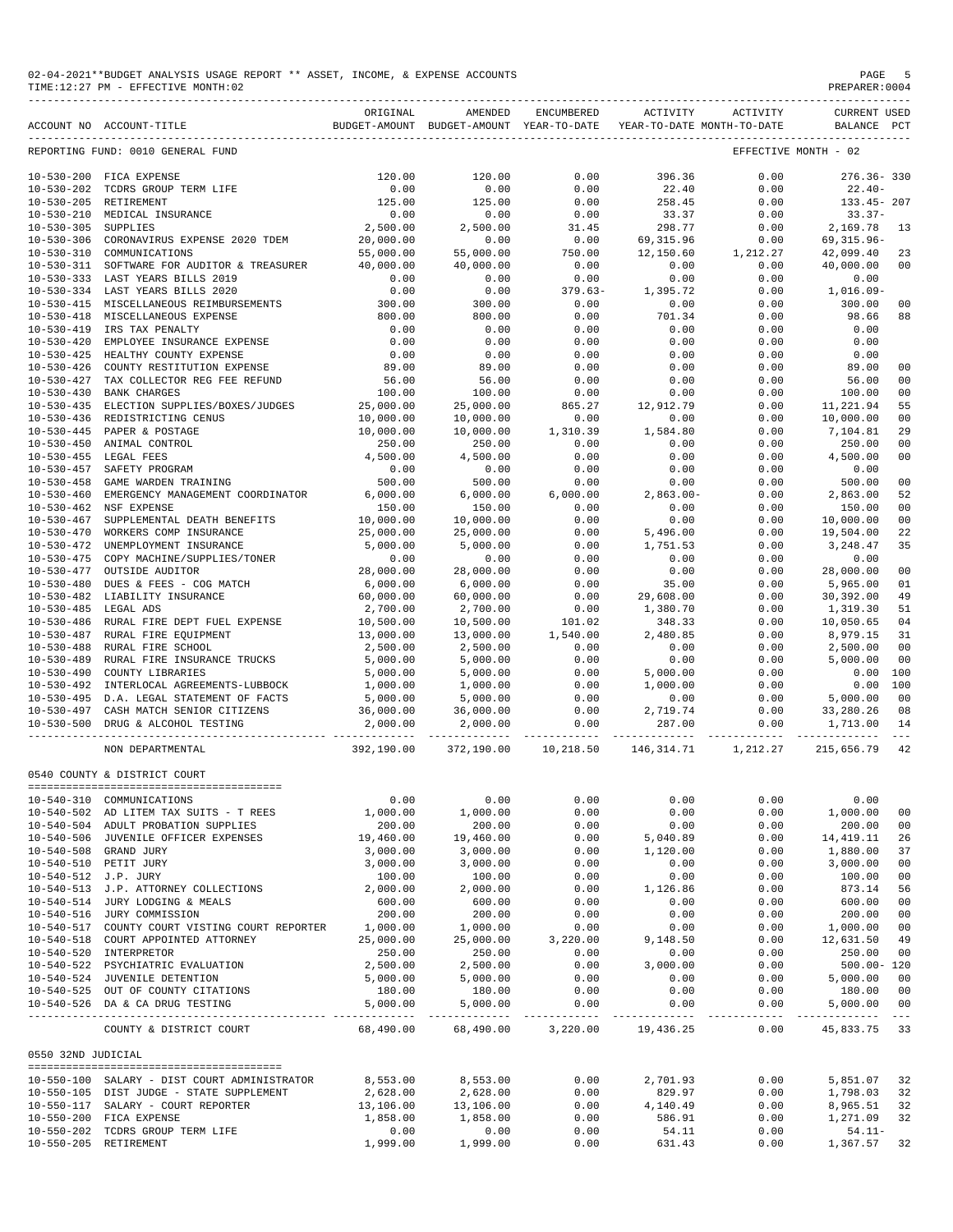| 02-04-2021**BUDGET ANALYSIS USAGE REPORT ** ASSET, INCOME, & EXPENSE ACCOUNTS | PAGE           |
|-------------------------------------------------------------------------------|----------------|
| TIME:12:27 PM - EFFECTIVE MONTH:02                                            | PREPARER: 0004 |

| FREFARER UUUT |  |  |  |  |
|---------------|--|--|--|--|
|               |  |  |  |  |

|                       | ACCOUNT NO ACCOUNT-TITLE                                              | ORIGINAL   | AMENDED<br>BUDGET-AMOUNT BUDGET-AMOUNT YEAR-TO-DATE | ENCUMBERED                       | ACTIVITY             | ACTIVITY<br>YEAR-TO-DATE MONTH-TO-DATE | <b>CURRENT USED</b><br>BALANCE PCT |                           |
|-----------------------|-----------------------------------------------------------------------|------------|-----------------------------------------------------|----------------------------------|----------------------|----------------------------------------|------------------------------------|---------------------------|
|                       | REPORTING FUND: 0010 GENERAL FUND                                     |            |                                                     |                                  |                      |                                        | EFFECTIVE MONTH - 02               |                           |
|                       | 10-550-210 MEDICAL INSURANCE                                          | 2,000.00   | 2,000.00                                            | 1,276.12                         | 0.00                 | 0.00                                   | 723.88                             | 64                        |
| $10 - 550 - 300$      | TRAVEL                                                                | 1,000.00   | 1,000.00                                            | 0.00                             | 0.00                 | 0.00                                   | 1,000.00                           | 00                        |
| 10-550-305 SUPPLIES   |                                                                       | 1,127.00   | 1,127.00                                            | 266.59                           | 0.00                 | 0.00                                   | 860.41                             | 24                        |
| $10 - 550 - 310$      | COMMUNICATIONS                                                        | 0.00       | 0.00                                                | 0.00                             | 0.00                 | 0.00                                   | 0.00                               |                           |
| $10 - 550 - 530$      | 7TH ADM REGION ASSESSMENT                                             | 669.00     | 669.00                                              | 0.00                             | 668.42               | 0.00                                   | $0.58$ 100                         |                           |
|                       | 10-550-532 COURT REPORTER INSURANCE                                   | 1,300.00   | 1,300.00                                            | 0.00                             | 0.00                 | 0.00                                   | 1,300.00                           | 0 <sub>0</sub>            |
|                       | 10-550-534 LUNACY COMMITMENT                                          | 3,500.00   | 3,500.00                                            | 0.00                             | 881.00               | 0.00                                   | 2,619.00                           | 25                        |
|                       | 10-550-536 VISITING JUDGE/COURT REPORTER                              | 2,000.00   | 2,000.00                                            | 0.00                             | 79.35                | 0.00                                   | 1,920.65                           | 04                        |
|                       | 10-550-538 D.J. LEGAL STATEMENT OF FACTS                              | 7,900.00   | 7,900.00<br>--------------                          | 0.00<br>. <u>.</u> .             | 0.00<br>------------ | 0.00<br>$- - - - -$                    | 7,900.00<br>.                      | 0 <sub>0</sub><br>$- - -$ |
|                       | 32ND JUDICIAL                                                         | 47,640.00  | 47,640.00                                           | 1,542.71                         | 10,573.61            | 0.00                                   | 35,523.68                          | 25                        |
| 0560 INDIGENT WELFARE |                                                                       |            |                                                     |                                  |                      |                                        |                                    |                           |
|                       | 10-560-560 CHILD CARE                                                 | 500.00     | 500.00                                              | 0.00                             | 0.00                 | 0.00                                   | 500.00                             | 0 <sub>0</sub>            |
|                       | 10-560-562 DOCTOR'S SERVICES                                          | 5,000.00   | 5,000.00                                            | 0.00                             | 325.00               | 0.00                                   | 4,675.00                           | 07                        |
|                       | 10-560-563 OUT OF COUNTY COURT COST                                   | 400.00     | 400.00                                              | 0.00                             | 0.00                 | 0.00                                   | 400.00                             | 0 <sub>0</sub>            |
| 10-560-564 BURIALS    |                                                                       | 5,000.00   | 5,000.00                                            | 800.00                           | 0.00                 | 0.00                                   | 4,200.00                           | 16                        |
|                       | 10-560-566 EMERGENCY AID                                              | 100.00     | 100.00                                              | 0.00                             | 0.00                 | 0.00                                   | 100.00                             | 00                        |
| 10-560-568 CLOTHING   |                                                                       | 100.00     | 100.00                                              | 0.00                             | 0.00                 | 0.00                                   | 100.00                             | 0 <sub>0</sub>            |
|                       | 10-560-570 MEALS, ROOM, CARE                                          | 100.00     | 100.00                                              | 0.00                             | 0.00                 | 0.00                                   | 100.00                             | 00                        |
| 10-560-572 HOSPITAL   |                                                                       | 100.00     | 100.00                                              | 0.00                             | 0.00                 | 0.00                                   | 100.00                             | 00                        |
|                       | 10-560-574 MEDICAL BILLS                                              | 100.00     | 100.00                                              | 0.00                             | 0.00                 | 0.00                                   | 100.00                             | 0 <sub>0</sub>            |
|                       | 10-560-576 MEDICAL SUPPLIES                                           | 100.00     | 100.00                                              | 0.00                             | 0.00                 | 0.00                                   | 100.00                             | 00                        |
|                       | 10-560-579 AUTOPSY EXPENSE                                            | 7,500.00   | 7,500.00                                            | 0.00                             | 402.50               | 0.00                                   | 7,097.50                           | 05                        |
|                       | INDIGENT WELFARE                                                      | 19,000.00  | 19,000.00                                           | 800.00                           | 727.50               | 0.00                                   | 17,472.50                          | $---$<br>08               |
| 0580 COUNTY SHERIFF   |                                                                       |            |                                                     |                                  |                      |                                        |                                    |                           |
|                       |                                                                       |            |                                                     |                                  |                      |                                        |                                    |                           |
|                       | 10-580-100 SALARY - SHERIFF                                           | 48,485.00  | 48,485.00                                           | 0.00                             | 15,318.08            | 0.00                                   | 33,166.92                          | 32                        |
|                       | 10-580-105 LONGEVITY PAY                                              | 1,500.00   | 1,500.00                                            | 0.00                             | 0.00                 | 0.00                                   | 1,500.00                           | 00                        |
|                       | 10-580-108 SALARY - CHIEF DEPUTY                                      | 45,950.00  | 45,950.00                                           | 0.00                             | 14,302.80            | 0.00                                   | 31,647.20                          | 31                        |
|                       | 10-580-110 SALARY - FULL TIME DEPUTIES                                | 128,257.00 | 128,257.00                                          | 0.00                             | 34,511.60            | 0.00                                   | 93,745.40                          | 27                        |
|                       | 10-580-115 PHONE ALLOWANCE                                            | 1,500.00   | 1,500.00                                            | 0.00                             | 410.27               | 0.00                                   | 1,089.73                           | 27                        |
|                       | 10-580-120 SALARY - PART TIME DEPUTIES                                | 10,000.00  | 10,000.00                                           | 0.00                             | 420.64               | 0.00                                   | 9,579.36                           | 04                        |
| $10 - 580 - 145$      | SALARY - OVERTIME CHIEF DEPUTY                                        | 0.00       | 0.00                                                | 0.00                             | 3,730.43             | 0.00                                   | $3,730.43-$                        |                           |
| $10 - 580 - 146$      | SALARY - OVER TIME                                                    | 0.00       | 0.00                                                | 0.00                             | 3,128.99             | 0.00                                   | $3,128.99-$                        |                           |
| $10 - 580 - 160$      | SALARY - HOLIDAYS CHIEF DEPUTY                                        | 3,206.00   | 3,206.00                                            | 0.00                             | 1,356.30             | 0.00                                   | 1,849.70                           | 42                        |
| $10 - 580 - 161$      | SALARY - HOLIDAYS DEPUTIES FT                                         | 13,000.00  | 13,000.00                                           | 0.00                             | 5,047.68             | 0.00                                   | 7,952.32                           | 39                        |
| $10 - 580 - 200$      | FICA EXPENSE                                                          | 19,000.00  | 19,000.00                                           | 0.00                             | 5,984.40             | 0.00                                   | 13,015.60                          | 31                        |
| $10 - 580 - 202$      | TCDRS GROUP TERM LIFE                                                 | 0.00       | 0.00                                                | 0.00                             | 551.28               | 0.00                                   | $551.28 -$                         |                           |
| $10 - 580 - 205$      | RETIREMENT                                                            | 23,082.00  | 23,082.00                                           | 0.00                             | 6,438.06             | 0.00                                   | 16,643.94                          | 28                        |
| $10 - 580 - 210$      | MEDICAL INSURANCE                                                     | 41,300.00  | 41,300.00                                           | 0.00                             | 10,289.76            | 0.00                                   | 31,010.24                          | 25                        |
| $10 - 580 - 212$      | CHILD SUPPORT                                                         | 0.00       | 0.00                                                | 0.00                             | 0.00                 | 0.00                                   | 0.00                               |                           |
| $10 - 580 - 300$      | TRAVEL                                                                | 2,500.00   | 2,500.00                                            | 0.00                             | 19.00                | 0.00                                   | 2,481.00                           | 01                        |
| $10 - 580 - 305$      | SUPPLIES                                                              | 2,000.00   | 2,000.00                                            | 154.81                           | 0.00                 | 0.00                                   | 1,845.19                           | 08                        |
| $10 - 580 - 310$      | COMMUNICATIONS                                                        | 1,200.00   | 1,200.00                                            | 0.00                             | 315.97               | 0.00                                   | 884.03                             | 26                        |
| $10 - 580 - 315$      | BONDS & NOTARY                                                        | 200.00     | 200.00                                              | 0.00                             | 355.00               | 0.00                                   | 155.00- 178                        |                           |
|                       | 10-580-320 COMPUTER SOFTWARE & REPAIRS                                | 0.00       | 0.00                                                | 0.00                             | 0.00                 | 0.00                                   | 0.00                               |                           |
|                       | 10-580-333 LAST YEARS BILLS 2019                                      | 0.00       | 0.00                                                | 0.00                             | 0.00                 | 0.00                                   | 0.00                               |                           |
|                       | 10-580-334 LAST YEARS BILLS 2020                                      | 0.00       | 0.00                                                | 0.00                             | 797.98               | 0.00                                   | $797.98 -$                         |                           |
|                       | 10-580-475 COPY MACHINE EXPENSE                                       | 0.00       | 0.00                                                | 0.00                             | 0.00                 | 0.00                                   | 0.00                               |                           |
|                       | 10-580-602 REIMBURSEMENT DRUG FORFEITURE EXPEN                        | 0.00       | 0.00                                                | 0.00                             | 0.00                 | 0.00                                   | 0.00                               |                           |
|                       | 10-580-603 SANE TEST CRIM VICTIMS EXPENSE                             | 0.00       | 0.00                                                | 0.00                             | 0.00                 | 0.00                                   | 0.00                               |                           |
|                       | 10-580-604 NEW HIRE PSYCHIATRIC TESTING                               | 0.00       | 0.00                                                | 0.00                             | 0.00                 | 0.00                                   | 0.00                               |                           |
|                       | 10-580-608 VEHICLE EXPENSE                                            | 10,000.00  | 10,000.00                                           | 177.83                           | 1,298.34             | 33.50                                  | 8,523.83 15                        |                           |
|                       | 10-580-609 NEW VEHICLES                                               | 105,000.00 | 105,000.00                                          | 104,567.32                       | 0.00                 | 0.00                                   | 432.68 100                         |                           |
|                       | 10-580-615 BODY ARMOUR GRANT 3511801 2018                             | 0.00       | 0.00                                                | 0.00                             | 0.00                 | 0.00                                   | 0.00                               |                           |
|                       | 10-580-616 VEHICLE GAS                                                | 30,000.00  | 30,000.00                                           | 732.32                           | 6,896.27             | 0.00                                   | 22, 371.41 25                      |                           |
|                       | 10-580-618 VEHICLE TIRES                                              | 0.00       | 0.00                                                | 0.00                             | 0.00                 | 0.00                                   | 0.00                               |                           |
|                       | 10-580-625 BUILDING INSURANCE                                         | 0.00       | 0.00                                                | 0.00                             | 0.00                 | 0.00<br>-------------                  | 0.00                               |                           |
|                       | COUNTY SHERIFF                                                        | 486,180.00 |                                                     | 486,180.00 105,632.28 111,172.85 |                      | 33.50                                  | 269, 374.87 45                     |                           |
|                       | 0585 FC LAW ENFORCEMENT CENTER<br>,,,,,,,,,,,,,,,,,,,,,,,,,,,,,,,,,,, |            |                                                     |                                  |                      |                                        |                                    |                           |
|                       | 10-585-105 LONGEVITY PAY                                              | 0.00       | 0.00                                                | 0.00                             | 0.00                 | 0.00                                   | 0.00                               |                           |
|                       | 10-585-110 SALARY - JAIL ADMINISTRATOR                                | 34,480.00  | 34,480.00                                           | 0.00                             | 9,282.84             | 0.00                                   | 25,197.16                          | 27                        |
|                       | 10-585-111 SALARY - LEC COOK                                          | 27,325.00  | 27,325.00                                           | 0.00                             | 0.00                 | 0.00                                   | 27,325.00                          | 00                        |
|                       | 10-585-115 PHONE ALLOWANCE                                            | 360.00     | 360.00                                              | 0.00                             | 113.69               | 0.00                                   | 246.31                             | 32                        |
|                       | 10-585-142 SALARY - FULL TIME JAILERS                                 | 323,326.00 | 323, 326.00                                         | 0.00                             | 69,285.09            | 0.00                                   | 254,040.91                         | 21                        |
|                       | 10-585-144 SALARY - PART TIME JAILERS                                 | 15,600.00  | 15,600.00                                           | 0.00                             | 0.00                 | 0.00                                   | 15,600.00                          | 00                        |
|                       | 10-585-145 SALARY - OVERTIME JAIL ADMIN                               | 0.00       | 0.00                                                | 0.00                             | 381.65               | 0.00                                   | $381.65 -$                         |                           |
|                       | 10-585-146 SALARY - OVER TIME                                         | 7,900.00   | 7,900.00                                            | 0.00                             | 6,018.98             | 0.00                                   | 1,881.02                           | 76                        |
|                       | 10-585-160 SALARY - HOLIDAY PAY JAIL ADMIN                            | 1,396.00   | 1,396.00                                            | 0.00                             | 1,110.24             | 0.00                                   | 285.76                             | 80                        |

10-585-161 SALARY - HOLIDAY PAY FT JAILERS 15,551.00 15,551.00 0.00 11,278.80 0.00 4,272.20 73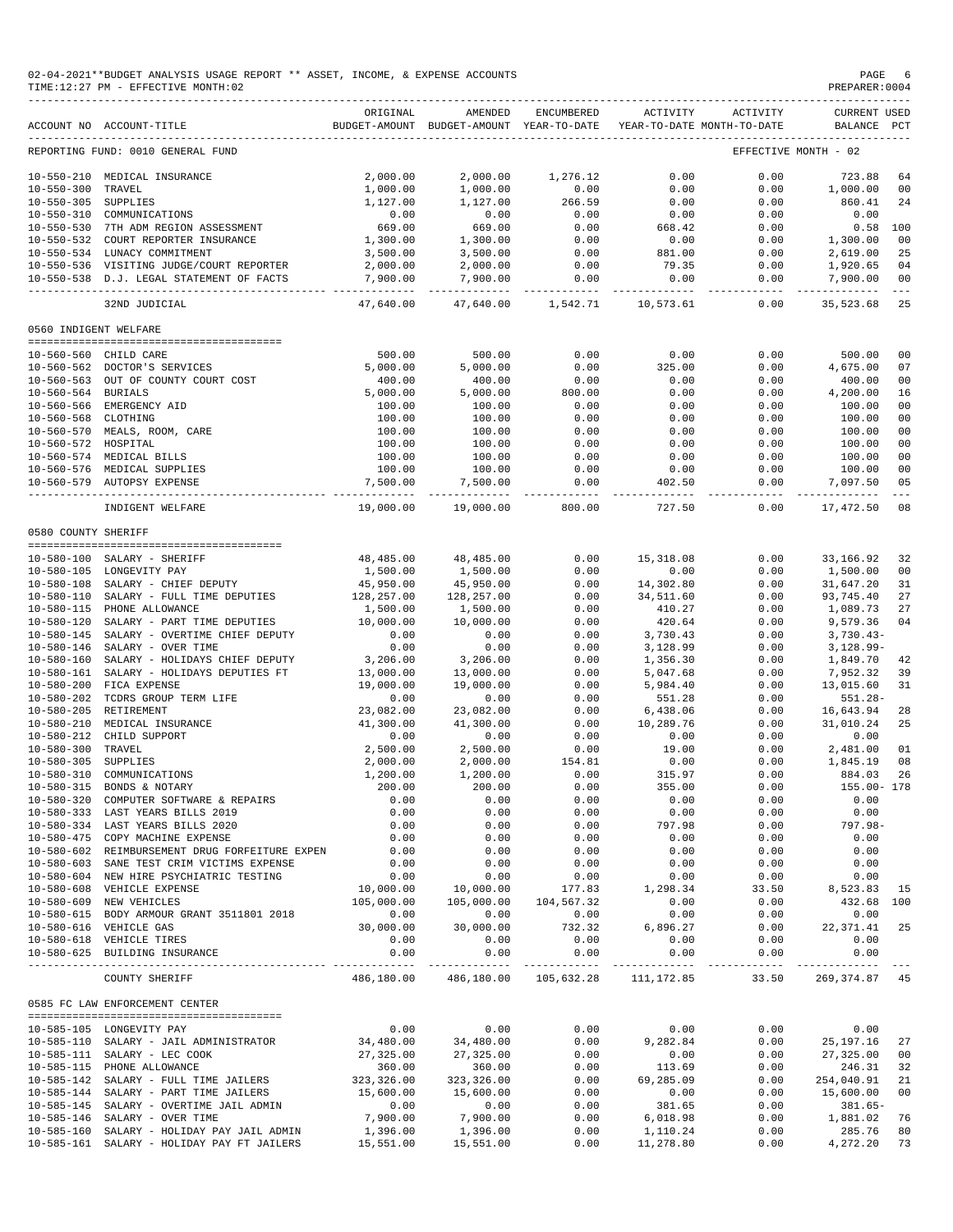| 02-04-2021**BUDGET ANALYSIS USAGE REPORT ** ASSET, INCOME, | PAGE           |
|------------------------------------------------------------|----------------|
| & EXPENSE ACCOUNTS                                         |                |
| TIME:12:27 PM - EFFECTIVE MONTH:02                         | PREPARER: 0004 |

|                                      | ACCOUNT NO ACCOUNT-TITLE                                                                     | ORIGINAL                 | AMENDED<br>BUDGET-AMOUNT BUDGET-AMOUNT YEAR-TO-DATE | ENCUMBERED                                           | ACTIVITY             | ACTIVITY<br>YEAR-TO-DATE MONTH-TO-DATE | <b>CURRENT USED</b><br>BALANCE PCT |                |
|--------------------------------------|----------------------------------------------------------------------------------------------|--------------------------|-----------------------------------------------------|------------------------------------------------------|----------------------|----------------------------------------|------------------------------------|----------------|
|                                      | REPORTING FUND: 0010 GENERAL FUND                                                            |                          |                                                     |                                                      |                      |                                        | EFFECTIVE MONTH - 02               |                |
|                                      |                                                                                              | 29,248.00                | 29,248.00                                           | 0.00                                                 | 7,429.82             | 0.00                                   | 21,818.18                          | 25             |
|                                      | 10-585-200 FICA EXPENSE<br>10-585-202 TCDRS GROUP TERM LIFE<br>10-585-205 DETIDEMENT         | 0.00                     | 0.00                                                | 0.00                                                 | 688.90               | 0.00                                   | 688.90-                            |                |
|                                      | 10-585-205 RETIREMENT                                                                        | 33,873.00                | 33,873.00                                           | 0.00                                                 | 8,022.01             | 0.00                                   | 25,850.99                          | 24             |
|                                      | 10-585-210 MEDICAL INSURANCE                                                                 | 112,860.00               | 112,860.00                                          | 0.00                                                 | 23,924.88            | 0.00                                   | 88,935.12                          | 21             |
| 10-585-300 TRAVEL                    |                                                                                              | 3,000.00                 | 3,000.00                                            | 0.00                                                 | 0.00                 | 0.00                                   | 3,000.00                           | 0 <sub>0</sub> |
| 10-585-305 SUPPLIES                  |                                                                                              | 5,500.00<br>16,000.00    | 5,500.00<br>16,000.00                               | 34.29<br>0.00                                        | 1,221.38<br>2,738.80 | 0.00<br>0.00                           | 4,244.33<br>13,261.20              | 23<br>17       |
|                                      | 10-585-310 COMMUNICATIONS<br>10-585-310 COMMUNICATIONS<br>10-585-313 INSPECTIONS & MAINTENCE | 1,500.00                 | 1,500.00                                            | 0.00                                                 | 1,175.75             | 0.00                                   | 324.25                             | 78             |
| $10 - 585 - 315$                     | BONDS FOR EMPLOYEES                                                                          | 500.00                   | 500.00                                              | 0.00                                                 | 0.00                 | 0.00                                   | 500.00                             | 00             |
| $10 - 585 - 320$                     | COMPUTER SOFTWARE & MAINTENCE                                                                | 12,060.00                | 12,060.00                                           | 0.00                                                 | 1,007.46             | 0.00                                   | 11,052.54                          | 08             |
| $10 - 585 - 325$                     | CERT TRAINING FOR JAIL STAFF                                                                 | 2,000.00                 | 2,000.00                                            | 0.00                                                 | 0.00                 | 0.00                                   | 2,000.00                           | 00             |
| $10 - 585 - 326$                     | TELECOMMUNICATIONS SCHOOL                                                                    | 0.00                     | 0.00                                                | 0.00                                                 | 0.00                 | 0.00                                   | 0.00                               |                |
| $10 - 585 - 333$                     | LAST YEARS BILLS 2019                                                                        | $0.00$<br>$0.00$         | $0.00$<br>$0.00$                                    | 0.00                                                 | 0.00                 | 0.00                                   | $0.00$<br>2,310.25-                |                |
|                                      | 10-585-334 LAST YEARS BILLS 2020                                                             |                          |                                                     | 0.00                                                 | 2,310.25             | 0.00                                   |                                    |                |
| $10 - 585 - 380$                     | UTILITIES FOR LAW CENTER 35,000.00                                                           |                          | 35,000.00                                           | $0.00$<br>$0.00$<br>$0.00$<br>$825.00$<br>$9,880.00$ | 10,096.40            | $383.64$<br>0.00                       | 24,903.60                          | 29             |
| $10 - 585 - 385$                     | LAW CENTER REPAIRS                                                                           | 5,000.00                 | 5,000.00                                            |                                                      | 2,343.00             | 0.00                                   | 2,657.00                           | 47             |
| $10 - 585 - 475$<br>$10 - 585 - 604$ | COPY EXPENSE FOR LAW CENTER<br>NEW HIRE PSYCHIATRIC TESTING                                  | 3,600.00<br>4,200.00     | 3,600.00<br>4,200.00                                |                                                      | $0.00$ $380.00$      | 0.00<br>0.00                           | 3,600.00<br>2,995.00               | 00<br>29       |
| $10 - 585 - 605$                     | OUT OF COUNTY HOUSING                                                                        | 10,000.00                | 10,000.00                                           |                                                      | 14,640.00            | 0.00                                   | 14,520.00-245                      |                |
| 10-585-612                           | INMATE EXPENSE                                                                               | 25,000.00                | 25,000.00                                           | 147.98                                               | 581.32               | 0.00                                   | 24, 270.70                         | 03             |
|                                      | 10-585-614 INMATE MEDICAL                                                                    | 15,000.00                | 15,000.00                                           | 376.22                                               | 766.12               | 0.00                                   | 13,857.66                          | 08             |
|                                      | 15,000.00<br>10-585-625 LAW CENTER BUILDING INSURANCE 20,000.00                              |                          | 20,000.00                                           | 0.00                                                 | 0.00                 | 0.00                                   | 20,000.00                          | 0 <sub>0</sub> |
|                                      | 10-585-626 SB1849 PRISONER SAFETY FUND GRANT                                                 | 0.00                     | 0.00                                                | 0.00                                                 | 0.00                 | 0.00                                   | 0.00                               |                |
|                                      | 10-585-627 NIBRS GRANT                                                                       | 0.00                     | 0.00                                                | 0.00                                                 | 0.00                 | 0.00                                   | 0.00                               |                |
|                                      | FC LAW ENFORCEMENT CENTER                                                                    | 760,279.00               | 760,279.00                                          | 11,263.49                                            | 174,797.38           | 383.64                                 | 574, 218.13                        | 24             |
| 0590 EXTENSION AGENT                 |                                                                                              |                          |                                                     |                                                      |                      |                                        |                                    |                |
|                                      |                                                                                              |                          |                                                     |                                                      |                      |                                        |                                    |                |
|                                      | 10-590-100 SALARY - CEA-AG<br>10-590-110 SALARY - ADMINISTRATIVE ASSISTANT                   | 16,224.00<br>10,000.00   | 16,224.00<br>10,000.00                              | 0.00<br>0.00                                         | 2,012.50             | 5,125.71 0.00<br>0.00                  | 11,098.29<br>7,987.50              | 32<br>20       |
|                                      | 10-590-200 FICA EXPENSE                                                                      | 2,007.00                 |                                                     | 0.00                                                 | 546.12               | 0.00                                   | 1,460.88                           | 27             |
|                                      | 10-590-202 TCDRS GROUP TERM LIFE                                                             | 0.00                     | 2,007.00<br>0.00                                    | 0.00                                                 | 14.33                | 0.00                                   | $14.33-$                           |                |
|                                      | 10-590-205 RETIREMENT                                                                        | 2,159.00                 | 2,159.00                                            | 0.00                                                 | 165.63               | 0.00                                   | 1,993.37                           | 08             |
| 10-590-305 SUPPLIES                  |                                                                                              | 2,750.00                 | 2,750.00                                            | 0.00                                                 | 389.99               | 0.00                                   | 2,360.01                           | 14             |
|                                      | 10-590-310 COMMUNICATIONS                                                                    | 0.00                     | 0.00                                                | 0.00                                                 | 0.00                 | 0.00                                   | 0.00                               |                |
|                                      | 10-590-333 LAST YEARS BILLS 2019                                                             | 0.00                     | 0.00                                                | 0.00                                                 | 0.00                 | 0.00                                   | 0.00                               |                |
|                                      | 10-590-334 LAST YEARS BILLS 2020                                                             | 0.00                     | 0.00                                                |                                                      | $0.00$<br>1,126.44   | 0.00                                   | 0.00                               |                |
|                                      | 10-590-640 CAR ALLOWANCE                                                                     |                          |                                                     |                                                      |                      | 0.00                                   |                                    | 19             |
|                                      | 10-590-642 STOCK SHOW EXPENSE                                                                | $6,000.00$<br>$6,000.00$ | $6,000.00$<br>$6,000.00$                            | $0.00$<br>0.00<br>416.36<br>0.00                     | 723.23               | 0.00                                   | $4,873.56$<br>$4,860.41$<br>$0.00$ | 19             |
|                                      | 10-590-646 CONCESSION STAND                                                                  | 0.00                     | 0.00                                                | ------------                                         | 0.00                 | 0.00<br>. <u>.</u>                     | -----------                        |                |
|                                      | EXTENSION AGENT                                                                              |                          | 45,140.00  45,140.00  416.36  10,103.95  0.00       |                                                      |                      |                                        | 34,619.69 23                       |                |
|                                      | 0600 APPRAISAL DISTRICT                                                                      |                          |                                                     |                                                      |                      |                                        |                                    |                |
|                                      | 10-600-644 APPRAISAL DISTRICT FEES                                                           |                          | 173,529.00 173,529.00                               |                                                      | $0.00$ $42,389.82$   | 0.00                                   | 131,139.18                         | 24             |
|                                      | 10-600-645 APPRAISAL DISTRICT TAX REFUND                                                     | 0.00                     | 0.00                                                | 0.00                                                 | 0.00                 | 0.00                                   | 0.00                               |                |
|                                      | APPRAISAL DISTRICT                                                                           |                          | 173,529.00 173,529.00                               | 0.00                                                 | 42,389.82            | 0.00                                   | 131, 139. 18 24                    |                |
| 0605 GRANTS                          |                                                                                              |                          |                                                     |                                                      |                      |                                        |                                    |                |
|                                      |                                                                                              |                          |                                                     |                                                      |                      |                                        |                                    |                |
|                                      | 10-605-646 HOMELAND SECURITY GRANT EXPENSE                                                   | 0.00                     | 0.00                                                | 0.00                                                 | 0.00                 | 0.00                                   | 0.00                               |                |
|                                      | 10-605-648 HAVA CARES ACT                                                                    | 0.00                     | 0.00                                                | 0.00                                                 | 0.00                 | 0.00                                   | 0.00                               |                |
|                                      | 10-605-649 HAVA SECURITY GRANT<br>10-605-650 SECO-(EECBG) GRANT EXPENSE                      | 0.00<br>0.00             | 0.00<br>0.00                                        | 1,947.50<br>0.00                                     | 5,026.00<br>0.00     | 0.00<br>0.00                           | $6,973.50-$<br>0.00                |                |
|                                      | 10-605-652 SAFE COMMUNITY GRANT EXPENSE                                                      | 0.00                     | 0.00                                                | 0.00                                                 | 0.00                 | 0.00                                   | 0.00                               |                |
|                                      | GRANTS                                                                                       | $- - - - -$<br>0.00      | -----<br>0.00                                       | ---------<br>1,947.50                                | 5,026.00             | 0.00                                   | $6,973.50-$                        |                |
|                                      | 0610 COUNTY COURT AT LAW                                                                     |                          |                                                     |                                                      |                      |                                        |                                    |                |
|                                      |                                                                                              |                          |                                                     |                                                      |                      |                                        |                                    |                |
|                                      | 10-610-654 COUNTY COURT AT LAW JUDGE EXPENSE                                                 | 11,000.00                | 11,000.00                                           | 0.00                                                 | 0.00                 | 0.00                                   | 11,000.00                          | 00             |
|                                      | COUNTY COURT AT LAW                                                                          | 11,000.00                | 11,000.00                                           | 0.00                                                 | 0.00                 | 0.00                                   | 11,000.00 00                       |                |
|                                      | <b>GENERAL FUND</b>                                                                          |                          |                                                     |                                                      |                      |                                        |                                    |                |
|                                      | INCOME TOTALS                                                                                |                          | 3, 318, 128.00 3, 318, 128.00                       |                                                      | 2,380,868.21         |                                        | 777,386.05 937,259.79              | 72             |
|                                      | EXPENSE TOTALS                                                                               |                          | 3,017,216.00 2,997,916.00 147,011.88 806,653.92     |                                                      |                      |                                        | 3,732.72 2,044,250.20              | 32             |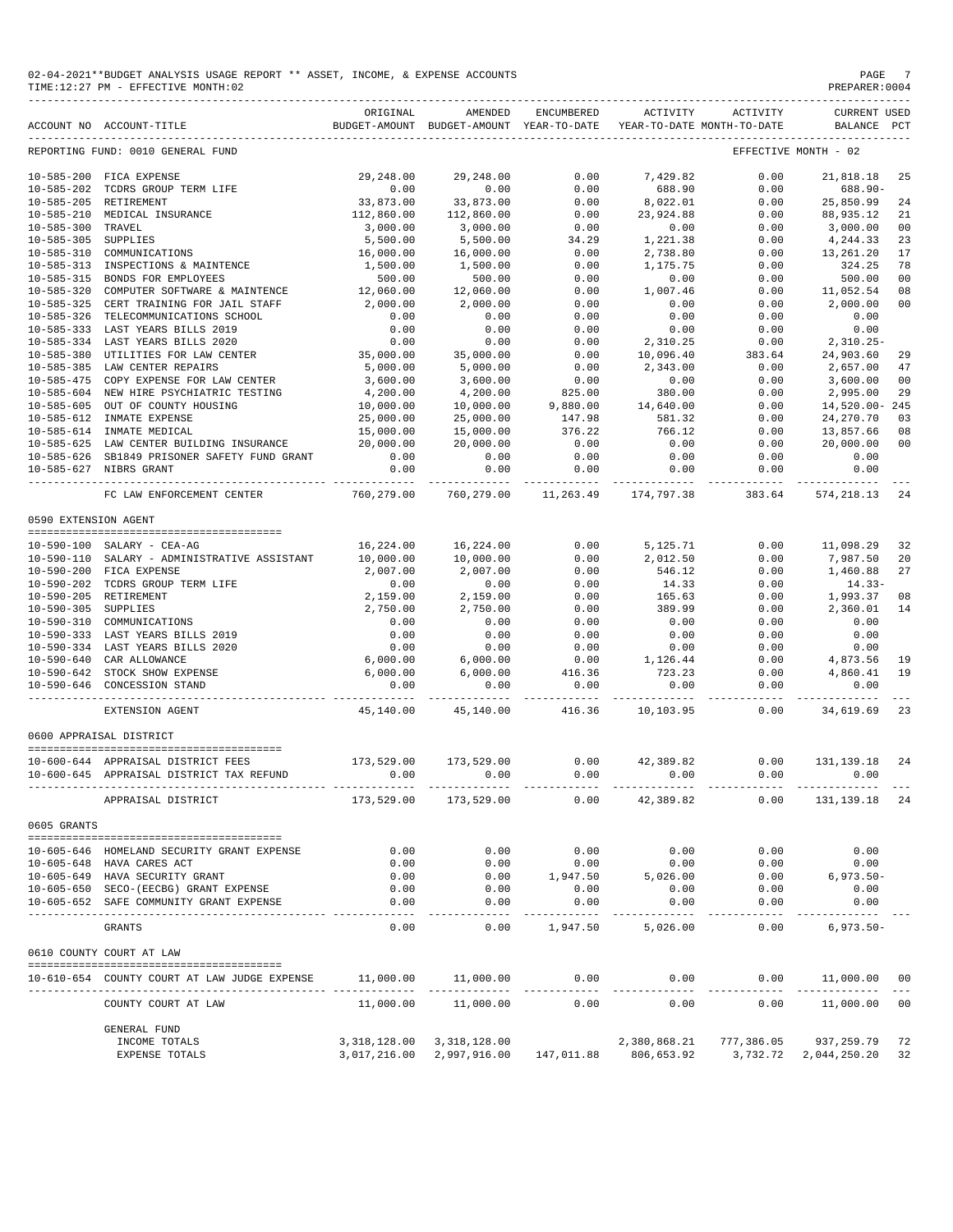|                       | 02-04-2021**BUDGET ANALYSIS USAGE REPORT ** ASSET, INCOME, & EXPENSE ACCOUNTS<br>TIME:12:27 PM - EFFECTIVE MONTH:02                                    |                                                                                 |                                       |                  |                                    |                                           | $\mathop{\mathrm{PAGE}}$<br>PREPARER: 0004 | 8        |
|-----------------------|--------------------------------------------------------------------------------------------------------------------------------------------------------|---------------------------------------------------------------------------------|---------------------------------------|------------------|------------------------------------|-------------------------------------------|--------------------------------------------|----------|
|                       | ACCOUNT NO ACCOUNT-TITLE                                                                                                                               | ORIGINAL<br>BUDGET-AMOUNT BUDGET-AMOUNT YEAR-TO-DATE YEAR-TO-DATE MONTH-TO-DATE | AMENDED                               | ENCUMBERED       | ACTIVITY                           | ACTIVITY                                  | <b>CURRENT USED</b><br>BALANCE PCT         |          |
|                       | REPORTING FUND: 0011 ROAD & BRIDGE PRECINCT 1                                                                                                          |                                                                                 |                                       |                  |                                    |                                           | EFFECTIVE MONTH - 02                       |          |
| 0100 CASH ACCOUNTS    |                                                                                                                                                        |                                                                                 |                                       |                  |                                    |                                           |                                            |          |
|                       | 11-100-100 CFC: ROAD & BRIDGE PRECINCT 1<br>11-100-185 DUE FROM I&S FUND<br>11-100-197 DUE FROM GENERAL FUND<br>11-100-280 DELINQUENT TAXES RECEIVABLE |                                                                                 |                                       |                  | 67,712.68-<br>0.00<br>0.00<br>0.00 | $958.64-$<br>0.00<br>0.00<br>0.00         | 22,948.60<br>0.00<br>0.00<br>2,998.17      |          |
|                       | 11-100-285 ALLOWANCE-UNCOLLECTABLE TAXES<br>11-100-290 DUE FROM APPRAISAL DISTRICT                                                                     |                                                                                 |                                       |                  | 0.00<br>0.00<br>------------- -    | 0.00<br>0.00<br>-----------               | 655.69-<br>0.00<br>-------------           |          |
|                       | CASH ACCOUNTS                                                                                                                                          |                                                                                 |                                       |                  |                                    | $67, 712.68 - 958.64 - 25, 291.08$        |                                            |          |
| 0311 REVENUE ACCOUNTS |                                                                                                                                                        |                                                                                 |                                       |                  |                                    |                                           |                                            |          |
|                       | 11-311-100 ADVALOREM TAXES                                                                                                                             | 170,000.00                                                                      | 170,000.00                            |                  | 0.00                               | 0.00                                      | 170,000.00                                 | 00       |
|                       | 11-311-105 ROAD & BRIDGE                                                                                                                               | 26,767.00                                                                       | 26,767.00                             |                  | 14,510.62                          | 1,642.74                                  | 12,256.38                                  | 54       |
|                       | 11-311-110 MOTOR VEHICLE REGISTRATION                                                                                                                  | 47,000.00                                                                       | 47,000.00                             |                  | 17,227.84                          | 0.00                                      | 29,772.16                                  | 37       |
|                       | 11-311-120 GROSS WEIGHT AND AXLE FEES                                                                                                                  | 14,000.00                                                                       | 14,000.00                             |                  | 6,246.85                           | 0.00                                      | 7,753.15                                   | 45       |
|                       | 11-311-125 I&S REVENUE FOR COMM DEB<br>11-311-130 LONG TERM FINANCING INCOME                                                                           | 19,343.00<br>0.00                                                               | 19,343.00<br>0.00                     |                  | 0.00<br>0.00                       | 0.00<br>0.00                              | 19,343.00<br>0.00                          | 00       |
|                       | 11-311-140 BRIDGE REPAIR INSURANCE                                                                                                                     | 0.00                                                                            | 0.00                                  |                  | 0.00                               | 0.00                                      | 0.00                                       |          |
|                       | 11-311-145 RESERVE FEMA FUNDS                                                                                                                          | 0.00                                                                            | 0.00                                  |                  | 0.00                               | 0.00                                      | 0.00                                       |          |
|                       | 11-311-150 OTHER INCOME                                                                                                                                | 0.00                                                                            | 0.00                                  |                  | 0.00                               | 0.00                                      | 0.00                                       |          |
|                       | 11-311-155 RESERVE FUNDS                                                                                                                               | 0.00                                                                            | 0.00                                  |                  | 0.00                               | 0.00                                      | 0.00                                       |          |
|                       | 11-311-160 SALE OF FIXED ASSETS                                                                                                                        | 0.00                                                                            | 0.00                                  |                  | 0.00                               | 0.00                                      | 0.00                                       |          |
|                       | 11-311-165 RESERVE CERTZ FUNDS                                                                                                                         | 0.00                                                                            | 0.00                                  |                  | 0.00<br>36,500.00                  | 0.00                                      | 0.00                                       |          |
|                       | 11-311-170 INSURANCE PROCEEDS<br>11-311-180 INTEREST EARNED                                                                                            | 0.00<br>0.00                                                                    | 0.00<br>0.00                          |                  | 0.00                               | 0.00<br>0.00                              | $36,500.00+$<br>0.00                       |          |
|                       | REVENUE ACCOUNTS                                                                                                                                       | ------------- -                                                                 | ------------<br>277,110.00 277,110.00 | 0.00             |                                    | 74,485.31    1,642.74    202,624.69    27 |                                            |          |
| 0611 EXPENSE ACCOUNTS |                                                                                                                                                        |                                                                                 |                                       |                  |                                    |                                           |                                            |          |
|                       |                                                                                                                                                        |                                                                                 |                                       |                  |                                    |                                           |                                            |          |
|                       | 11-611-100 SALARY - COMMISSIONER PCT 1                                                                                                                 | 37,415.00                                                                       | 37, 415.00                            | 0.00             | 11,825.45                          | 0.00                                      | 25,589.55                                  | 32       |
|                       | 11-611-105 LONGEVITY PAY                                                                                                                               | 3,750.00                                                                        | 3,750.00                              | 0.00             | 0.00                               | 0.00                                      | 3,750.00                                   | 00       |
|                       | 11-611-110 SALARY - ROAD FOREMAN<br>11-611-112 SALARY - ROAD HAND                                                                                      | 37,216.00<br>31,221.00                                                          | 37,216.00<br>31,221.00                | 0.00<br>0.00     | 11,638.30<br>9,816.54              | 0.00<br>0.00                              | 25,577.70<br>21,404.46                     | 31<br>31 |
|                       | 11-611-115 PHONE ALLOWANCE                                                                                                                             | 720.00                                                                          | 720.00                                | 0.00             | 227.38                             | 0.00                                      | 492.62                                     | 32       |
|                       | 11-611-120 SALARY - OVERTIME & PART TIME                                                                                                               | 10,000.00                                                                       | 10,000.00                             | 0.00             | 3,090.00                           | 0.00                                      | 6,910.00                                   | 31       |
|                       | 11-611-200 FICA EXPENSE                                                                                                                                | 9,205.00                                                                        | 9,205.00                              | 0.00             | 2,788.15                           | 0.00                                      | 6,416.85                                   | 30       |
|                       | 11-611-202 TCDRS GROUP TERM LIFE                                                                                                                       | 0.00                                                                            | 0.00                                  | 0.00             | 258.43                             | 0.00                                      | $258.43-$                                  |          |
|                       | 11-611-205 RETIREMENT                                                                                                                                  | 9,903.00                                                                        | 9,903.00                              | 0.00             | 3,011.97                           | 0.00                                      | 6,891.03                                   | 30       |
|                       | 11-611-210 MEDICAL INSURANCE<br>11-611-212 CHILD SUPPORT                                                                                               | 30,780.00<br>0.00                                                               | 30,780.00<br>0.00                     | 0.00<br>0.00     | 10,253.52<br>0.00                  | 0.00<br>0.00                              | 20,526.48<br>0.00                          | 33       |
|                       | 11-611-300 TRAVEL & SCHOOL                                                                                                                             | 2,500.00                                                                        | 2,500.00                              | 110.00           | 0.00                               | 0.00                                      | 2,390.00                                   | 04       |
| 11-611-305 SUPPLIES   |                                                                                                                                                        | 8,600.00                                                                        | 8,600.00                              | 617.40           | 2,395.78                           | 0.00                                      | 5,586.82                                   | 35       |
|                       | 11-611-310 COMMUNICATIONS                                                                                                                              | 500.00                                                                          | 500.00                                | 0.00             | 151.96                             | 0.00                                      | 348.04                                     | 30       |
| 11-611-315 BONDS      |                                                                                                                                                        | 200.00                                                                          | 200.00                                | 0.00             | 177.50                             | 0.00                                      | 22.50                                      | 89       |
|                       | 11-611-320 REPAIRS & MAINTENANCE                                                                                                                       | 30,000.00                                                                       | 30,000.00                             | 6,151.79         | 4,888.78                           | 0.00                                      | 18,959.43 37                               |          |
|                       | 11-611-333 LAST YEARS BILLS 2019<br>11-611-334 LAST YEARS BILLS 2020                                                                                   | 0.00<br>0.00                                                                    | 0.00<br>0.00                          | 0.00<br>800.00   | 0.00<br>375.00                     | 0.00<br>0.00                              | 0.00<br>$1, 175.00 -$                      |          |
| 11-611-380 UTILITIES  |                                                                                                                                                        | 2,100.00                                                                        | 2,100.00                              | 0.00             | 743.10                             | 0.00                                      | 1,356.90 35                                |          |
|                       | 11-611-620 CAPITAL OUTLAY UNIT COST                                                                                                                    | 0.00                                                                            | 0.00                                  | 0.00             | 0.00                               | 0.00                                      | 0.00                                       |          |
|                       | 11-611-622 DEBT SERVICE - EQUIPMENT PRINCIPAL                                                                                                          | 16,590.00                                                                       | 16,590.00                             | 0.00             | 17,445.42                          | 0.00                                      | 855.42- 105                                |          |
|                       | 11-611-624 DEBT SERVICE - EQUIPMENT INTEREST                                                                                                           | 2,753.00                                                                        | 2,753.00                              | 0.00             | 1,895.81                           | 0.00                                      | 857.19                                     | 69       |
|                       | 11-611-625 NEW EQUIPMENT                                                                                                                               | 0.00                                                                            | 55,900.00                             | 0.00             | 55,900.00                          | 0.00                                      |                                            | 0.00 100 |
|                       | 11-611-700 DIESEL, OIL, AND GASOLINE<br>11-611-705 ROAD MATERIAL & CONSTRUCTION                                                                        | 25,000.00<br>13,000.00                                                          | 25,000.00<br>13,000.00                | 3,567.05<br>0.00 | 4,069.63<br>0.00                   | 0.00<br>0.00                              | 17,363.32<br>13,000.00                     | 31<br>00 |
|                       | 11-611-710 LOCAL MATCHING CETRZ GT                                                                                                                     | 0.00                                                                            | 0.00                                  | 0.00             | 0.00                               | 0.00                                      | 0.00                                       |          |
|                       | 11-611-715 FEE REIMBURSEMENT                                                                                                                           | 0.00                                                                            | 0.00                                  | 0.00             | 0.00                               | 0.00                                      | 0.00                                       |          |
|                       | 11-611-720 BRIDGE REPAIR                                                                                                                               | 0.00                                                                            | 0.00                                  | 0.00             | 0.00                               | 0.00                                      | 0.00                                       |          |
|                       | 11-611-725 TIRES & TUBES                                                                                                                               | 8,000.00                                                                        | 8,000.00                              | 241.98           | 267.50                             | 0.00                                      | 7,490.52                                   | 06       |
|                       | 11-611-730 RESERVE MONEY                                                                                                                               | 0.00                                                                            | 0.00                                  | 0.00             | 0.00                               | 0.00                                      | 0.00                                       |          |
|                       | 11-611-735 CERTZ RESERVE<br>11-611-740 FEMA RESERVE                                                                                                    | 0.00<br>0.00                                                                    | 0.00<br>0.00                          | 0.00<br>0.00     | 0.00<br>0.00                       | 0.00<br>0.00                              | 0.00<br>0.00                               |          |
|                       |                                                                                                                                                        |                                                                                 | ------------                          | ------------     | -------------                      | -----------                               | ----------                                 |          |
|                       | EXPENSE ACCOUNTS                                                                                                                                       | 279,453.00                                                                      | 335, 353.00                           | 11,488.22        | 141,220.22                         | 0.00                                      | 182,644.56                                 | 46       |
|                       | ROAD & BRIDGE PRECINCT 1                                                                                                                               |                                                                                 |                                       |                  |                                    |                                           |                                            |          |
|                       | INCOME TOTALS                                                                                                                                          | 277,110.00                                                                      | 277,110.00                            |                  | 74,485.31                          | 1,642.74                                  | 202,624.69                                 | 27       |
|                       | EXPENSE TOTALS                                                                                                                                         | 279,453.00                                                                      | 335, 353.00                           | 11,488.22        | 141,220.22                         | 0.00                                      | 182,644.56                                 | 46       |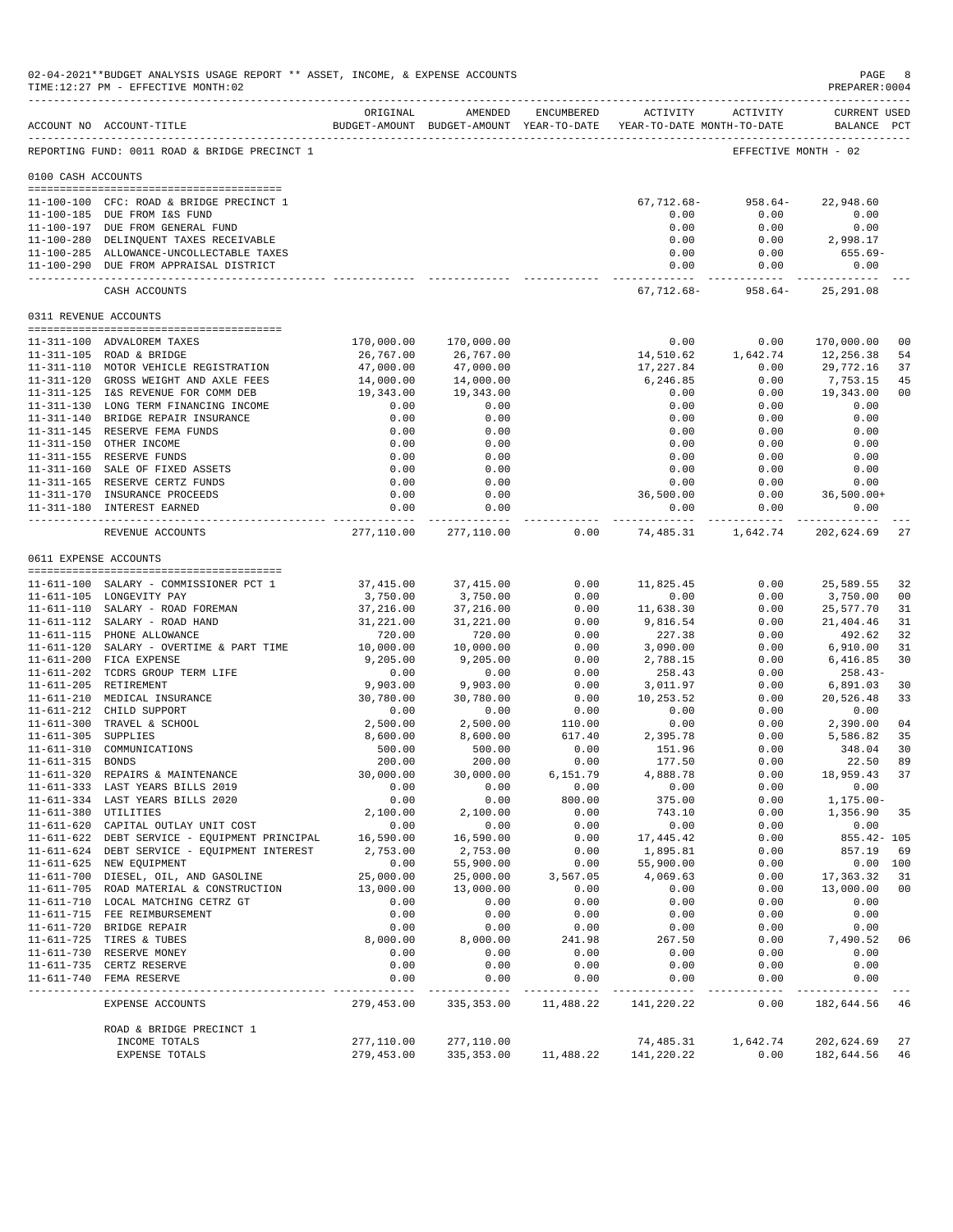| 02-04-2021**BUDGET ANALYSIS USAGE REPORT ** ASSET, INCOME, & EXPENSE ACCOUNTS<br>TIME:12:27 PM - EFFECTIVE MONTH:02 |                                                                                    |                                                                                 |                         |                  |                                |                        |                                    | - 9<br>$\mathop{\mathtt{PAGE}}$<br>PREPARER: 0004 |
|---------------------------------------------------------------------------------------------------------------------|------------------------------------------------------------------------------------|---------------------------------------------------------------------------------|-------------------------|------------------|--------------------------------|------------------------|------------------------------------|---------------------------------------------------|
|                                                                                                                     | ACCOUNT NO ACCOUNT-TITLE                                                           | ORIGINAL<br>BUDGET-AMOUNT BUDGET-AMOUNT YEAR-TO-DATE YEAR-TO-DATE MONTH-TO-DATE | AMENDED                 | ENCUMBERED       |                                | ACTIVITY ACTIVITY      | <b>CURRENT USED</b><br>BALANCE PCT |                                                   |
|                                                                                                                     | REPORTING FUND: 0012 ROAD & BRIDGE PRECINCT 2                                      |                                                                                 |                         |                  |                                |                        | EFFECTIVE MONTH - 02               |                                                   |
| 0100 CASH ACCOUNTS                                                                                                  |                                                                                    |                                                                                 |                         |                  |                                |                        |                                    |                                                   |
|                                                                                                                     | 12-100-100 CFC: ROAD & BRIDGE PRECINCT 2                                           |                                                                                 |                         |                  | 64,148.83-                     | 66.17-                 | 84,308.85                          |                                                   |
|                                                                                                                     | 12-100-185 DUE FROM I&S FUND                                                       |                                                                                 |                         |                  | 0.00                           | 0.00                   | 0.00                               |                                                   |
|                                                                                                                     | 12-100-186 DUE FROM GENERAL FUND                                                   |                                                                                 |                         |                  | 0.00                           | 0.00                   | 0.00                               |                                                   |
|                                                                                                                     | 12-100-280 DELINQUENT TAXES RECEIVABLE                                             |                                                                                 |                         |                  | 0.00                           | 0.00                   | 2,998.17                           |                                                   |
|                                                                                                                     | 12-100-285 ALLOWANCE-UNCOLLECTABLE TAXES<br>12-100-290 DUE FROM APPRAISAL DISTRICT |                                                                                 |                         |                  | 0.00<br>0.00                   | 0.00<br>0.00           | 655.70-<br>0.00                    |                                                   |
|                                                                                                                     | CASH ACCOUNTS                                                                      |                                                                                 |                         |                  | ---------------<br>64, 148.83- | ------------<br>66.17- | ------------<br>86,651.32          |                                                   |
|                                                                                                                     | 0312 REVENUE ACCOUNTS                                                              |                                                                                 |                         |                  |                                |                        |                                    |                                                   |
|                                                                                                                     |                                                                                    |                                                                                 |                         |                  | 0.00                           | 0.00                   |                                    | 0 <sub>0</sub>                                    |
|                                                                                                                     | 12-312-100 ADVALOREM TAXES<br>12-312-105 ROAD & BRIDGE                             | 170,000.00<br>26,767.00                                                         | 170,000.00<br>26,767.00 |                  | 14,510.61                      | 1,642.75               | 170,000.00<br>12,256.39            | 54                                                |
|                                                                                                                     | 12-312-110 MOTOR VEHICLE REGISTRATION                                              | 47,000.00                                                                       | 47,000.00               |                  | 17,227.84                      | 0.00                   | 29,772.16                          | 37                                                |
|                                                                                                                     | 12-312-120 GROSS WEIGHT AND AXLE FEES                                              | 14,000.00                                                                       | 14,000.00               |                  | 6,246.86                       | 0.00                   | 7,753.14                           | 45                                                |
|                                                                                                                     | 12-312-125 I&S REVENUE FOR COMM DEB                                                | 39,896.00                                                                       | 39,896.00               |                  | 0.00                           | 0.00                   | 39,896.00                          | 0 <sub>0</sub>                                    |
|                                                                                                                     | 12-312-130 LONG TERM FINANCING INCOME                                              | 0.00                                                                            | 0.00                    |                  | 0.00                           | 0.00                   | 0.00                               |                                                   |
|                                                                                                                     | 12-312-140 BRIDGE REPAIR INSURANCE                                                 | 0.00                                                                            | 0.00                    |                  | 0.00                           | 0.00                   | 0.00                               |                                                   |
|                                                                                                                     | 12-312-145 RESERVE FEMA FUNDS<br>12-312-150 OTHER INCOME                           | 24,710.66<br>0.00                                                               | 24,710.66<br>0.00       |                  | 0.00<br>0.00                   | 0.00<br>0.00           | 24,710.66<br>0.00                  | 0 <sub>0</sub>                                    |
|                                                                                                                     | 12-312-155 RESERVE FUNDS                                                           | 0.00                                                                            | 0.00                    |                  | 0.00                           | 0.00                   | 0.00                               |                                                   |
|                                                                                                                     | 12-312-160 SALE OF FIXED ASSETS                                                    | 0.00                                                                            | 0.00                    |                  | 0.00                           | 0.00                   | 0.00                               |                                                   |
|                                                                                                                     | 12-312-165 RESERVE CERTZ FUNDS                                                     | 0.00                                                                            | 0.00                    |                  | 0.00                           | 0.00                   | 0.00                               |                                                   |
|                                                                                                                     | 12-312-170 INSURANCE PROCEEDS<br>12-312-180 INTEREST EARNED                        | 0.00<br>0.00                                                                    | 0.00                    |                  | 0.00                           | 0.00<br>0.00           | 0.00<br>0.00                       |                                                   |
|                                                                                                                     |                                                                                    | -------------                                                                   | 0.00<br>. <u>.</u> .    |                  | 0.00<br>------------           | ----------             |                                    |                                                   |
|                                                                                                                     | REVENUE ACCOUNTS                                                                   | 322,373.66                                                                      | 322,373.66              | 0.00             | 37,985.31                      | 1,642.75               | 284,388.35                         | -12                                               |
|                                                                                                                     | 0612 EXPENSE ACCOUNTS                                                              |                                                                                 |                         |                  |                                |                        |                                    |                                                   |
|                                                                                                                     | 12-612-100 SALARY - COMMISSIONER PCT 2                                             | 37,415.00                                                                       | 37, 415.00              | 0.00             | 11,825.45                      | 0.00                   | 25,589.55                          | 32                                                |
|                                                                                                                     | 12-612-105 LONGEVITY PAY                                                           | 0.00                                                                            | 0.00                    | 0.00             | 0.00                           | 0.00                   | 0.00                               |                                                   |
|                                                                                                                     | 12-612-110 SALARY - ROAD FOREMAN                                                   | 37,216.00                                                                       | 37,216.00               | 0.00             | 11,638.30                      | 0.00                   | 25,577.70                          | 31                                                |
|                                                                                                                     | 12-612-112 SALARY - ROAD HAND                                                      | 31,221.00                                                                       | 31,221.00               | 0.00             | 7,054.70                       | 0.00                   | 24, 166. 30                        | 23                                                |
|                                                                                                                     | 12-612-115 PHONE ALLOWANCE                                                         | 720.00                                                                          | 720.00                  | 0.00             | 199.70                         | 0.00                   | 520.30                             | 28                                                |
|                                                                                                                     | 12-612-120 SALARY - OVERTIME & PART TIME                                           | 10,000.00                                                                       | 10,000.00               | 0.00             | 2,505.00                       | 0.00                   | 7,495.00                           | 25                                                |
|                                                                                                                     | 12-612-200 FICA EXPENSE<br>12-612-202 TCDRS GROUP TERM LIFE                        | 8,946.00<br>0.00                                                                | 8,946.00<br>0.00        | 0.00<br>0.00     | 2,541.61<br>234.95             | 0.00<br>0.00           | 6,404.39<br>$234.95-$              | 28                                                |
|                                                                                                                     | 12-612-205 RETIREMENT                                                              | 9,624.00                                                                        | 9,624.00                | 0.00             | 2,734.27                       | 0.00                   | 6,889.73                           | 28                                                |
|                                                                                                                     | 12-612-210 MEDICAL INSURANCE                                                       | 30,780.00                                                                       | 30,780.00               | 0.00             | 8,107.71                       | 0.00                   | 22,672.29                          | 26                                                |
|                                                                                                                     | 12-612-212 CHILD SUPPORT                                                           | 0.00                                                                            | 0.00                    | 0.00             | 0.00                           | 0.00                   | 0.00                               |                                                   |
|                                                                                                                     | 12-612-300 TRAVEL & SCHOOL                                                         | 2,500.00                                                                        | 2,500.00                | 110.00           | 18.80                          | 0.00                   | 2,371.20                           | 05                                                |
| 12-612-305 SUPPLIES                                                                                                 |                                                                                    | 8,600.00                                                                        | 8,600.00                | 655.02           | 1,222.25                       | 0.00                   | 6,722.73                           | 22                                                |
| 12-612-315 BONDS                                                                                                    | 12-612-310 COMMUNICATIONS                                                          | 500.00<br>200.00                                                                | 500.00<br>200.00        | 0.00             | 151.96<br>0.00                 | 0.00<br>0.00           | 348.04<br>200.00                   | 30<br>0 <sub>0</sub>                              |
|                                                                                                                     | 12-612-320 REPAIRS & MAINTENANCE                                                   | 30,000.00                                                                       | 30,000.00               | 0.00<br>3,246.01 | 1,692.38                       | 0.00                   | 25,061.61 16                       |                                                   |
|                                                                                                                     | 12-612-333 LAST YEARS BILLS 2019                                                   | 0.00                                                                            | 0.00                    | 0.00             | 0.00                           | 0.00                   | 0.00                               |                                                   |
|                                                                                                                     | 12-612-334 LAST YEARS BILLS 2020                                                   | 0.00                                                                            | 0.00                    | 0.00             | 428.08                         | 0.00                   | $428.08 -$                         |                                                   |
|                                                                                                                     | 12-612-380 UTILITIES                                                               | 2,550.00                                                                        | 2,550.00                | 30.00            | 678.79                         | 0.00                   | 1,841.21                           | 28                                                |
|                                                                                                                     | 12-612-620 CAPITAL OUTLAY UNIT COST                                                | 0.00                                                                            | 0.00                    | 0.00             | 0.00                           | 0.00                   | 0.00                               |                                                   |
|                                                                                                                     | 12-612-622 DEBT SERVICE - EQUIPMENT PRINICPAL                                      | 39,896.00                                                                       | 39,896.00               | 0.00             | 38, 227.65                     | 0.00                   | 1,668.35                           | 96                                                |
|                                                                                                                     | 12-612-624 DEBT SERVICE - EQUIPMENT INTEREST<br>12-612-625 NEW EQUIPMENT           | 0.00<br>0.00                                                                    | 0.00<br>0.00            | 0.00<br>0.00     | 1,197.61<br>0.00               | 0.00<br>0.00           | $1, 197.61 -$<br>0.00              |                                                   |
|                                                                                                                     | 12-612-700 DIESEL, OIL, AND GASOLINE                                               | 25,000.00                                                                       | 25,000.00               | 1,893.40         | 7,194.82                       | 0.00                   | 15,911.78                          | 36                                                |
|                                                                                                                     | 12-612-705 ROAD MATERIAL & CONSTRUCTION                                            | 12,000.00                                                                       | 12,000.00               | 0.00             | 1,106.00                       | 0.00                   | 10,894.00                          | 09                                                |
|                                                                                                                     | 12-612-710 LOCAL MATCHING CETRZ GT                                                 | 0.00                                                                            | 0.00                    | 0.00             | 0.00                           | 0.00                   | 0.00                               |                                                   |
|                                                                                                                     | 12-612-715 FEE REIMBURSEMENT                                                       | 0.00                                                                            | 0.00                    | 0.00             | 0.00                           | 0.00                   | 0.00                               |                                                   |
|                                                                                                                     | 12-612-720 BRIDGE REPAIR                                                           | 0.00                                                                            | 0.00                    | 0.00             | 0.00                           | 0.00                   | 0.00                               |                                                   |
|                                                                                                                     | 12-612-725 TIRES & TUBES                                                           | 8,000.00                                                                        | 8,000.00                | 337.00           | 2,750.00                       | 0.00                   | 4,913.00                           | 39                                                |
|                                                                                                                     | 12-612-730 RESERVE MONEY<br>12-612-735 CERTZ RESERVE                               | 0.00<br>0.00                                                                    | 0.00<br>0.00            | 0.00<br>0.00     | 0.00<br>0.00                   | 0.00<br>0.00           | 0.00<br>0.00                       |                                                   |
|                                                                                                                     | 12-612-740 FEMA RESERVE                                                            | 24,710.66                                                                       | 24,710.66               | 0.00             | 0.00                           | 0.00                   | 24,710.66                          | 0 <sub>0</sub>                                    |
|                                                                                                                     | EXPENSE ACCOUNTS                                                                   | 319,878.66                                                                      | 319,878.66              | 6,271.43         | . <u>.</u> .<br>101,510.03     | -----------<br>0.00    | --------------<br>212,097.20       | $- - -$<br>34                                     |
|                                                                                                                     | ROAD & BRIDGE PRECINCT 2                                                           |                                                                                 |                         |                  |                                |                        |                                    |                                                   |
|                                                                                                                     | INCOME TOTALS                                                                      | 322, 373.66                                                                     | 322,373.66              |                  | 37,985.31                      | 1,642.75               | 284,388.35                         | 12                                                |
|                                                                                                                     | EXPENSE TOTALS                                                                     | 319,878.66                                                                      | 319,878.66              | 6,271.43         | 101,510.03                     | 0.00                   | 212,097.20                         | 34                                                |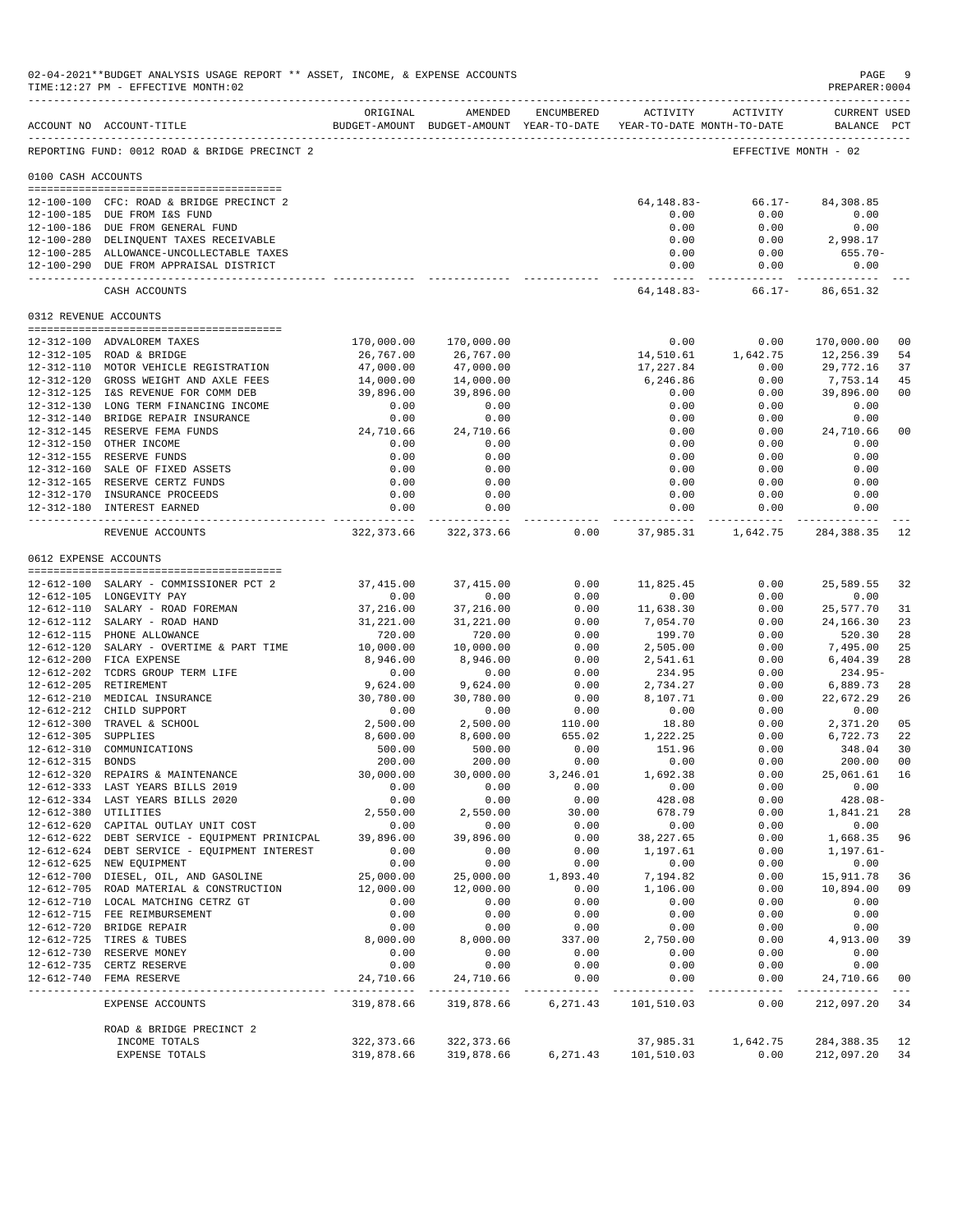|                     | 02-04-2021**BUDGET ANALYSIS USAGE REPORT ** ASSET, INCOME, & EXPENSE ACCOUNTS<br>TIME:12:27 PM - EFFECTIVE MONTH:02 |                       |                                                                                |                  |                       |                                 | PAGE 10<br>PREPARER: 0004          |          |
|---------------------|---------------------------------------------------------------------------------------------------------------------|-----------------------|--------------------------------------------------------------------------------|------------------|-----------------------|---------------------------------|------------------------------------|----------|
|                     | ACCOUNT NO ACCOUNT-TITLE                                                                                            | ORIGINAL              | AMENDED<br>BUDGET-AMOUNT BUDGET-AMOUNT YEAR-TO-DATE YEAR-TO-DATE MONTH-TO-DATE | ENCUMBERED       |                       | ACTIVITY ACTIVITY               | <b>CURRENT USED</b><br>BALANCE PCT |          |
|                     | REPORTING FUND: 0013 ROAD & BRIDGE PRECINCT 3                                                                       |                       |                                                                                |                  |                       |                                 | EFFECTIVE MONTH - 02               |          |
| 0100 CASH ACCOUNTS  |                                                                                                                     |                       |                                                                                |                  |                       |                                 |                                    |          |
|                     | 13-100-100 CFC: ROAD & BRIDGE PRECINCT 3                                                                            |                       |                                                                                |                  | $22,397.05-$          | 1,384.35                        | 63,615.36                          |          |
|                     | 13-100-185 DUE FROM I&S FUND                                                                                        |                       |                                                                                |                  | 0.00                  | 0.00                            | 0.00                               |          |
|                     | 13-100-186 DUE TO GENERAL FUND<br>13-100-280 DELINQUENT TAXES RECEIVABLE                                            |                       |                                                                                |                  | 0.00<br>0.00          | 0.00<br>0.00                    | 0.00<br>2,998.17                   |          |
|                     | 13-100-285 ALLOWANCE-UNCOLLECTABLE TAXES                                                                            |                       |                                                                                |                  | 0.00                  | 0.00                            | $655.70 -$                         |          |
|                     | 13-100-290 DUE FROM APPRAISAL DISTRICT                                                                              |                       |                                                                                |                  | 0.00                  | 0.00                            | 0.00                               |          |
|                     | CASH ACCOUNTS                                                                                                       |                       |                                                                                |                  |                       | 22, 397.05-1, 384.35 65, 957.83 |                                    |          |
|                     | 0313 REVENUE ACCOUNTS                                                                                               |                       |                                                                                |                  |                       |                                 |                                    |          |
|                     | 13-313-100 ADVALOREM TAXES                                                                                          | 170,000.00            | 170,000.00                                                                     |                  | 0.00                  | 0.00                            | 170,000.00                         | 00       |
|                     | 13-313-105 ROAD & BRIDGE                                                                                            | 26,767.00             | 26,767.00                                                                      |                  | 14,510.58             | 1,642.75                        | 12,256.42                          | 54       |
|                     | 13-313-110 MOTOR VEHICLE REGISTRATION                                                                               | 47,000.00             | 47,000.00                                                                      |                  | 17,227.86             | 0.00                            | 29,772.14                          | 37       |
|                     | 13-313-120 GROSS WEIGHT AND AXLE FEES                                                                               | 14,000.00             | 14,000.00                                                                      |                  | 6,246.86              | 0.00                            | 7,753.14                           | 45       |
|                     | 13-313-125 I&S REVENUE FOR COMM DEB<br>13-313-130 LONG TERM FINANCING INCOME                                        | 54,484.00             | 54,484.00                                                                      |                  | 0.00                  | 0.00                            | 54,484.00                          | 00       |
|                     | 13-313-140 BRIDGE REPAIR INSURANCE                                                                                  | 0.00<br>0.00          | 0.00<br>0.00                                                                   |                  | 0.00<br>0.00          | 0.00<br>0.00                    | 0.00<br>0.00                       |          |
|                     | 13-313-145 RESERVE FEMA FUNDS                                                                                       | 0.00                  | 0.00                                                                           |                  | 0.00                  | 0.00                            | 0.00                               |          |
|                     | 13-313-150 OTHER INCOME                                                                                             | 0.00                  | 0.00                                                                           |                  | 0.00                  | 0.00                            | 0.00                               |          |
|                     | 13-313-155 RESERVE FUNDS                                                                                            | 0.00                  | 0.00                                                                           |                  | 0.00                  | 0.00                            | 0.00                               |          |
|                     | 13-313-160 SALE OF FIXED ASSETS                                                                                     | 0.00                  | 0.00                                                                           |                  | 59,292.50             | 0.00                            | 59,292.50+                         |          |
|                     | 13-313-165 RESERVE CERTZ FUNDS<br>13-313-170 INSURANCE PROCEEDS                                                     | 0.00<br>0.00          | 0.00<br>0.00                                                                   |                  | 0.00<br>0.00          | 0.00<br>0.00                    | 0.00<br>0.00                       |          |
|                     | 13-313-180 INTEREST EARNED                                                                                          | 0.00                  | 0.00                                                                           |                  | 0.00                  | 0.00                            | 0.00                               |          |
|                     | 13-313-185 PIPELINE INCOME                                                                                          | 0.00                  | 0.00                                                                           |                  | 2,375.00              | 2,375.00                        | $2,375.00+$                        |          |
|                     | REVENUE ACCOUNTS                                                                                                    |                       | 312, 251.00 312, 251.00                                                        | 0.00             | 99,652.80             |                                 | 4,017.75 212,598.20                | 32       |
|                     | 0613 EXPENSE ACCOUNTS                                                                                               |                       |                                                                                |                  |                       |                                 |                                    |          |
|                     |                                                                                                                     |                       |                                                                                |                  |                       |                                 |                                    |          |
|                     | 13-613-100 SALARY - COMMISSIONER PCT 3                                                                              | 37,415.00             | 37,415.00                                                                      | 0.00             | 11,825.45             | 0.00                            | 25,589.55                          | 32       |
|                     | 13-613-105 LONGEVITY PAY<br>13-613-110 SALARY - ROAD FOREMAN                                                        | 3,300.00<br>37,216.00 | 3,300.00<br>37,216.00                                                          | 0.00<br>0.00     | 0.00<br>11,638.30     | 0.00<br>0.00                    | 3,300.00<br>25,577.70              | 00<br>31 |
|                     | 13-613-112 SALARY - ROAD HAND                                                                                       | 31,221.00             | 31,221.00                                                                      | 0.00             | 9,456.30              | 0.00                            | 21,764.70                          | 30       |
|                     | 13-613-115 PHONE ALLOWANCE                                                                                          | 720.00                | 720.00                                                                         | 0.00             | 227.38                | 0.00                            | 492.62                             | 32       |
|                     | 13-613-120 SALARY - OVERTIME & PART TIME                                                                            | 3,000.00              | 3,000.00                                                                       | 0.00             | 0.00                  | 0.00                            | 3,000.00                           | 00       |
|                     | 13-613-200 FICA EXPENSE                                                                                             | 9,143.00              | 9,143.00                                                                       | 0.00             | 2,518.99              | 0.00                            | 6,624.01                           | 28       |
|                     | 13-613-202 TCDRS GROUP TERM LIFE<br>13-613-205 RETIREMENT                                                           | 0.00<br>9,836.00      | 0.00<br>9,836.00                                                               | 0.00<br>0.00     | 233.61<br>2,728.01    | 0.00<br>0.00                    | $233.61-$<br>7,107.99              | 28       |
|                     | 13-613-210 MEDICAL INSURANCE                                                                                        | 30,780.00             | 30,780.00                                                                      | 0.00             | 10,253.52             | 0.00                            | 20,526.48                          | 33       |
|                     | 13-613-212 CHILD SUPPORT                                                                                            | 0.00                  | 0.00                                                                           | 0.00             | 0.00                  | 0.00                            | 0.00                               |          |
|                     | 13-613-300 TRAVEL & SCHOOL                                                                                          | 2,500.00              | 2,500.00                                                                       | 110.00           | 268.80                | 0.00                            | 2,121.20                           | 15       |
| 13-613-305 SUPPLIES |                                                                                                                     | 15,600.00             | 15,600.00                                                                      | 176.86           | 412.23                | 0.00                            | 15,010.91                          | 04       |
| 13-613-315 BONDS    | 13-613-310 COMMUNICATIONS                                                                                           | 500.00<br>200.00      | 500.00<br>200.00                                                               | 0.00             | 151.96<br>178.00      | 0.00                            | 348.04                             | 30<br>89 |
|                     | 13-613-320 REPAIRS & MAINTENANCE                                                                                    | 30,000.00             | 30,000.00                                                                      | 0.00<br>3,670.94 | 3,404.42              | 0.00<br>15.00                   | 22.00<br>22,924.64                 | 24       |
|                     | 13-613-333 LAST YEARS BILLS 2019                                                                                    | 0.00                  | 0.00                                                                           | 0.00             | 0.00                  | 0.00                            | 0.00                               |          |
|                     | 13-613-334 LAST YEARS BILLS 2020                                                                                    | 0.00                  | 0.00                                                                           | 0.00             | 6,452.06              | 0.00                            | $6,452.06-$                        |          |
|                     | 13-613-380 UTILITIES                                                                                                | 1,500.00              | 1,500.00                                                                       | 32.00            | 264.20                | 0.00                            | 1,203.80                           | 20       |
|                     | 13-613-620 CAPITAL OUTLAY UNIT COST                                                                                 | 0.00                  | 0.00                                                                           | 0.00             | 0.00                  | 0.00                            | 0.00                               |          |
|                     | 13-613-622 DEBT SERVICE - EQUIPMENT PRINICIPAL<br>13-613-624 DEBT SERVICE - EQUIPMENT INTEREST                      | 52,052.00<br>2,432.00 | 52,052.00<br>2,432.00                                                          | 0.00<br>0.00     | 52,747.14<br>1,550.63 | 0.00<br>0.00                    | 695.14- 101<br>881.37              | 64       |
|                     | 13-613-625 NEW EQUIPMENT                                                                                            | 0.00                  | 0.00                                                                           | 0.00             | 0.00                  | 0.00                            | 0.00                               |          |
|                     | 13-613-700 DIESEL, OIL, AND GASOLINE                                                                                | 25,000.00             | 25,000.00                                                                      | 2,005.04         | 6,360.61              | 0.00                            | 16,634.35                          | 33       |
|                     | 13-613-705 ROAD MATERIAL & CONSTRUCTION                                                                             | 12,000.00             | 12,000.00                                                                      | 0.00             | 0.00                  | 0.00                            | 12,000.00                          | 00       |
|                     | 13-613-710 LOCAL MATCHING CETRZ GT                                                                                  | 0.00                  | 0.00                                                                           | 0.00             | 0.00                  | 0.00                            | 0.00                               |          |
|                     | 13-613-715 FEE REIMBURSEMENT<br>13-613-720 BRIDGE REPAIR                                                            | 0.00                  | 0.00                                                                           | 0.00<br>0.00     | 0.00<br>0.00          | 0.00<br>0.00                    | 0.00                               |          |
|                     | 13-613-725 TIRES & TUBES                                                                                            | 0.00<br>8,000.00      | 0.00<br>8,000.00                                                               | 0.00             | 70.00                 | 0.00                            | 0.00<br>7,930.00                   | 01       |
|                     | 13-613-730 RESERVE MONEY                                                                                            | 0.00                  | 0.00                                                                           | 0.00             | 0.00                  | 0.00                            | 0.00                               |          |
|                     | 13-613-735 CERTZ RESERVE                                                                                            | 0.00                  | 0.00                                                                           | 0.00             | 0.00                  | 0.00                            | 0.00                               |          |
|                     | 13-613-740 FEMA RESERVE                                                                                             | 0.00                  | 0.00                                                                           | 0.00             | 0.00                  | 0.00                            | 0.00                               |          |
|                     | EXPENSE ACCOUNTS                                                                                                    | 312,415.00            | 312,415.00                                                                     | 5,994.84         | 120,741.61            | 15.00                           | 185,678.55 41                      |          |
|                     | ROAD & BRIDGE PRECINCT 3                                                                                            |                       |                                                                                |                  |                       |                                 |                                    |          |
|                     | INCOME TOTALS                                                                                                       | 312,251.00            | 312,251.00                                                                     |                  | 99,652.80             | 4,017.75                        | 212,598.20                         | 32       |
|                     | EXPENSE TOTALS                                                                                                      | 312,415.00            | 312, 415.00                                                                    | 5,994.84         | 120,741.61            | 15.00                           | 185,678.55                         | 41       |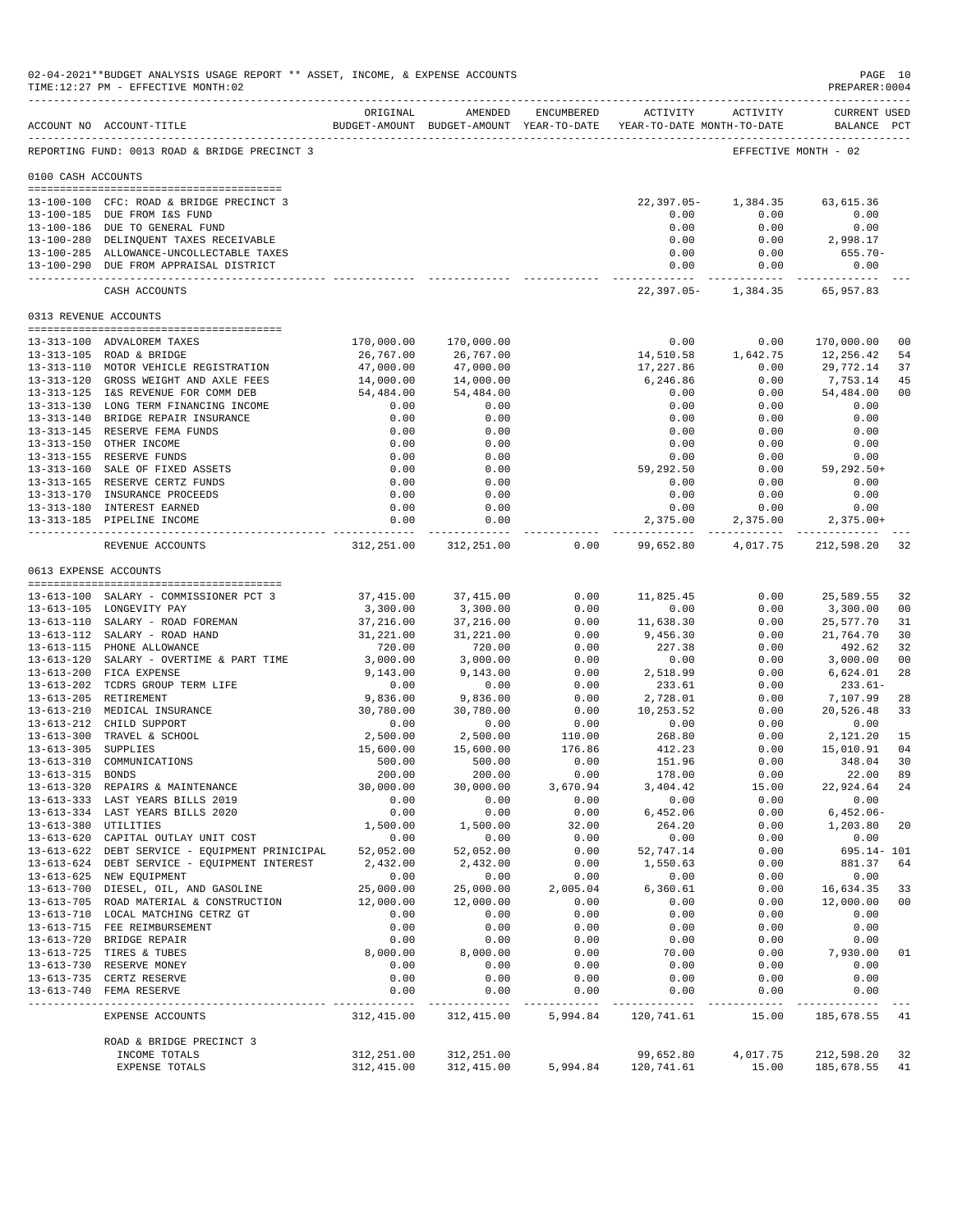| 02-04-2021**BUDGET ANALYSIS USAGE REPORT ** ASSET, INCOME, & EXPENSE ACCOUNTS<br>TIME:12:27 PM - EFFECTIVE MONTH:02 |                                                                                                |                       |                                                                                |                                 |                       |                        |                                    | PAGE 11<br>PREPARER: 0004 |
|---------------------------------------------------------------------------------------------------------------------|------------------------------------------------------------------------------------------------|-----------------------|--------------------------------------------------------------------------------|---------------------------------|-----------------------|------------------------|------------------------------------|---------------------------|
|                                                                                                                     | ACCOUNT NO ACCOUNT-TITLE                                                                       | ORIGINAL              | AMENDED<br>BUDGET-AMOUNT BUDGET-AMOUNT YEAR-TO-DATE YEAR-TO-DATE MONTH-TO-DATE | ENCUMBERED                      |                       | ACTIVITY ACTIVITY      | <b>CURRENT USED</b><br>BALANCE PCT |                           |
|                                                                                                                     | REPORTING FUND: 0014 ROAD & BRIDGE PRECINCT 4                                                  |                       |                                                                                |                                 |                       |                        | EFFECTIVE MONTH - 02               |                           |
| 0100 CASH ACCOUNTS                                                                                                  |                                                                                                |                       |                                                                                |                                 |                       |                        |                                    |                           |
|                                                                                                                     |                                                                                                |                       |                                                                                |                                 | 77,444.45-            | $968.75-$              | 248.60                             |                           |
|                                                                                                                     | 14-100-100 CFC: ROAD & BRIDGE PRECINCT 4<br>14-100-185 DUE FROM I&S FUND                       |                       |                                                                                |                                 | 0.00                  | 0.00                   | 0.00                               |                           |
|                                                                                                                     | 14-100-186 DUE FROM GENERAL FUND                                                               |                       |                                                                                |                                 | 0.00                  | 0.00                   | 0.00                               |                           |
|                                                                                                                     | 14-100-280 DELINQUENT TAXES RECEIVABLE                                                         |                       |                                                                                |                                 | 0.00                  | 0.00                   | 2,998.17                           |                           |
|                                                                                                                     | 14-100-285 ALLOWANCE-UNCOLLECTABLE TAXES                                                       |                       |                                                                                |                                 | 0.00                  | 0.00                   | $655.70 -$                         |                           |
|                                                                                                                     | 14-100-290 DUE FROM APPRAISAL DISTRICT                                                         |                       |                                                                                |                                 | 0.00<br>. <u>.</u>    | 0.00<br>----------     | 0.00                               |                           |
|                                                                                                                     | CASH ACCOUNTS                                                                                  |                       |                                                                                |                                 |                       | $77,444.45 - 968.75 -$ | 2,591.07                           |                           |
|                                                                                                                     | 0314 REVENUE ACCOUNTS                                                                          |                       |                                                                                |                                 |                       |                        |                                    |                           |
|                                                                                                                     | 14-314-100 ADVALOREM TAXES                                                                     | 170,000.00            | 170,000.00                                                                     |                                 | 0.00                  | 0.00                   | 170,000.00                         | 0 <sub>0</sub>            |
|                                                                                                                     | 14-314-105 ROAD & BRIDGE                                                                       | 26,767.00             | 26,767.00                                                                      |                                 | 14,510.60             | 1,642.74               | 12,256.40                          | 54                        |
|                                                                                                                     | 14-314-110 MOTOR VEHICLE REGISTRATION                                                          | 47,000.00             | 47,000.00                                                                      |                                 | 17,227.85             | 0.00                   | 29,772.15                          | 37                        |
|                                                                                                                     | 14-314-120 GROSS WEIGHT AND AXLE FEES                                                          | 14,000.00             | 14,000.00                                                                      |                                 | 6,246.86              | 0.00                   | 7,753.14                           | 45                        |
|                                                                                                                     | 14-314-125 I&S REVENUE FOR COMM DEB                                                            | 43,151.00             | 43,151.00                                                                      |                                 | 0.00                  | 0.00                   | 43,151.00                          | 0 <sub>0</sub>            |
|                                                                                                                     | 14-314-130 LONG TERM FINANCING INCOME                                                          | 0.00                  | 0.00                                                                           |                                 | 0.00                  | 0.00                   | 0.00                               |                           |
|                                                                                                                     | 14-314-140 BRIDGE REPAIR INSURANCE<br>14-314-145 RESERVE FEMA FUNDS                            | 0.00<br>33,984.49     | 0.00<br>33,984.49                                                              |                                 | 0.00<br>0.00          | 0.00<br>0.00           | 0.00<br>33,984.49                  | 0 <sub>0</sub>            |
|                                                                                                                     | 14-314-150 OTHER INCOME                                                                        | 0.00                  | 0.00                                                                           |                                 | 180.00                | 0.00                   | 180.00+                            |                           |
|                                                                                                                     | 14-314-155 RESERVE FUNDS                                                                       | 0.00                  | 0.00                                                                           |                                 | 0.00                  | 0.00                   | 0.00                               |                           |
|                                                                                                                     | 14-314-160 SALE OF FIXED ASSETS                                                                | 0.00                  | 0.00                                                                           |                                 | 24,836.25             | 0.00                   | 24,836.25+                         |                           |
|                                                                                                                     | 14-314-165 RESERVE CERTZ FUNDS                                                                 | 0.00                  | 0.00                                                                           |                                 | 0.00                  | 0.00                   | 0.00                               |                           |
|                                                                                                                     | 14-314-170 INSURANCE PROCEEDS                                                                  | 0.00                  | 0.00                                                                           |                                 | 0.00                  | 0.00                   | 0.00                               |                           |
|                                                                                                                     | 14-314-180 INTEREST EARNED                                                                     | 0.00<br>. <b>.</b>    | 0.00<br>------------                                                           |                                 | 0.00<br>-----------   | 0.00<br>. <u>.</u>     | 0.00<br>-----------                |                           |
|                                                                                                                     | REVENUE ACCOUNTS                                                                               |                       | 334,902.49 334,902.49                                                          | 0.00                            | 63,001.56             | 1,642.74               | 271,900.93                         | 19                        |
|                                                                                                                     | 0614 EXPENSE ACCOUNTS                                                                          |                       |                                                                                |                                 |                       |                        |                                    |                           |
|                                                                                                                     | 14-614-100 SALARY - COMMISSIONER PCT 4                                                         | 37,415.00             | 37, 415.00                                                                     | 0.00                            | 11,825.45             | 0.00                   | 25,589.55                          | 32                        |
|                                                                                                                     | 14-614-105 LONGEVITY PAY                                                                       | 600.00                | 600.00                                                                         | 0.00                            | 0.00                  | 0.00                   | 600.00                             | 00                        |
|                                                                                                                     | 14-614-110 SALARY - ROAD FOREMAN                                                               | 37,216.00             | 37,216.00                                                                      | 0.00                            | 11,671.68             | 0.00                   | 25,544.32                          | 31                        |
|                                                                                                                     | 14-614-112 SALARY - ROAD HAND                                                                  | 31,221.00             | 31,221.00                                                                      | 0.00                            | 9,756.50              | 0.00                   | 21,464.50                          | 31                        |
|                                                                                                                     | 14-614-115 PHONE ALLOWANCE                                                                     | 720.00                | 720.00                                                                         | 0.00                            | 227.38                | 0.00                   | 492.62                             | 32                        |
|                                                                                                                     | 14-614-120 SALARY - OVERTIME & PART TIME<br>14-614-200 FICA EXPENSE                            | 3,000.00              | 3,000.00                                                                       | 0.00<br>0.00                    | 997.22                | 0.00<br>0.00           | 2,002.78                           | 33<br>29                  |
|                                                                                                                     | 14-614-202 TCDRS GROUP TERM LIFE                                                               | 8,992.00<br>0.00      | 8,992.00<br>0.00                                                               | 0.00                            | 2,637.60<br>243.23    | 0.00                   | 6,354.40<br>243.23-                |                           |
|                                                                                                                     | 14-614-205 RETIREMENT                                                                          | 9,673.00              | 9,673.00                                                                       | 0.00                            | 2,837.54              | 0.00                   | 6,835.46                           | 29                        |
|                                                                                                                     | 14-614-210 MEDICAL INSURANCE                                                                   | 30,780.00             | 30,780.00                                                                      | 0.00                            | 10,651.07             | 0.00                   | 20,128.93                          | 35                        |
|                                                                                                                     | 14-614-212 CHILD SUPPORT                                                                       | 0.00                  | 0.00                                                                           | 0.00                            | 0.00                  | 0.00                   | 0.00                               |                           |
|                                                                                                                     | 14-614-300 TRAVEL & SCHOOL                                                                     | 2,500.00              | 2,500.00                                                                       | 110.00                          | 18.80                 | 0.00                   | 2,371.20                           | 05                        |
| 14-614-305 SUPPLIES                                                                                                 |                                                                                                | 15,600.00             | 15,600.00                                                                      | 366.08                          | 541.43                | 0.00                   | 14,692.49                          | 06                        |
| 14-614-315 BONDS                                                                                                    | 14-614-310 COMMUNICATIONS                                                                      | 500.00<br>200.00      | 500.00<br>200.00                                                               | 0.00<br>0.00                    | 151.96<br>0.00        | 0.00<br>0.00           | 348.04<br>200.00                   | 30<br>0 <sub>0</sub>      |
|                                                                                                                     | 14-614-320 REPAIRS & MAINTENANCE                                                               | 30,000.00             | 30,000.00                                                                      | 4,901.13                        | 5,504.42              | 0.00                   | 19,594.45 35                       |                           |
|                                                                                                                     | 14-614-333 LAST YEARS BILLS 2019                                                               | 0.00                  | 0.00                                                                           | 0.00                            | 0.00                  | 0.00                   | 0.00                               |                           |
|                                                                                                                     | 14-614-334 LAST YEARS BILLS 2020                                                               | 0.00                  | 0.00                                                                           | 5,000.00                        | 4,077.33              | 0.00                   | $9,077.33-$                        |                           |
|                                                                                                                     | 14-614-380 UTILITIES                                                                           | 1,500.00              | 1,500.00                                                                       | 0.00                            | 435.67                | 48.11                  | 1,064.33                           | 29                        |
|                                                                                                                     | 14-614-620 CAPITAL OUTLAY UNIT COST                                                            | 0.00                  | 0.00                                                                           | 0.00                            | 0.00                  | 0.00                   | 0.00                               |                           |
|                                                                                                                     | 14-614-622 DEBT SERVICE - EQUIPMENT PRINICIPAL<br>14-614-624 DEBT SERVICE - EQUIPMENT INTEREST | 40,844.00<br>2,307.00 | 40,844.00<br>2,307.00                                                          | 0.00<br>0.00                    | 40,844.00<br>2,306.15 | 0.00<br>0.00           |                                    | 0.00 100<br>$0.85$ 100    |
|                                                                                                                     | 14-614-625 NEW EQUIPMENT                                                                       | 0.00                  | 0.00                                                                           | 0.00                            | 28,250.00             | 0.00                   | $28, 250.00 -$                     |                           |
|                                                                                                                     | 14-614-700 DIESEL, OIL, AND GASOLINE                                                           | 25,000.00             | 25,000.00                                                                      | 1,156.25                        | 4,306.77              | 0.00                   | 19,536.98                          | 22                        |
|                                                                                                                     | 14-614-705 ROAD MATERIAL & CONSTRUCTION                                                        | 12,000.00             | 12,000.00                                                                      | 2,000.00                        | 1,000.80              | 0.00                   | 8,999.20                           | 25                        |
|                                                                                                                     | 14-614-710 LOCAL MATCHING CETRZ GT                                                             | 0.00                  | 0.00                                                                           | 0.00                            | 0.00                  | 0.00                   | 0.00                               |                           |
|                                                                                                                     | 14-614-715 FEE REIMBURSEMENT                                                                   | 0.00                  | 0.00                                                                           | 0.00                            | 0.00                  | 0.00                   | 0.00                               |                           |
|                                                                                                                     | 14-614-720 BRIDGE REPAIR                                                                       | 0.00                  | 0.00                                                                           | 0.00                            | 0.00                  | 0.00                   | 0.00                               |                           |
|                                                                                                                     | 14-614-725 TIRES & TUBES<br>14-614-735 CERTZ RESERVE                                           | 8,000.00<br>0.00      | 8,000.00<br>0.00                                                               | 0.00<br>0.00                    | 1,421.80<br>0.00      | 0.00<br>0.00           | 6,578.20<br>0.00                   | 18                        |
|                                                                                                                     | 14-614-740 FEMA RESERVE                                                                        | 33,984.49             | 33,984.49                                                                      | 0.00                            | 0.00                  | 0.00                   | 33,984.49                          | 0 <sub>0</sub>            |
|                                                                                                                     | EXPENSE ACCOUNTS                                                                               | 332,052.49            | 332,052.49                                                                     | 13,533.46                       | 139,706.80            | 48.11                  | 178,812.23                         | 46                        |
|                                                                                                                     |                                                                                                |                       |                                                                                |                                 |                       |                        |                                    |                           |
|                                                                                                                     | ROAD & BRIDGE PRECINCT 4<br>INCOME TOTALS                                                      | 334,902.49            | 334,902.49                                                                     |                                 | 63,001.56             | 1,642.74               | 271,900.93                         | 19                        |
|                                                                                                                     | EXPENSE TOTALS                                                                                 | 332,052.49            |                                                                                | 332,052.49 13,533.46 139,706.80 |                       | 48.11                  | 178,812.23                         | 46                        |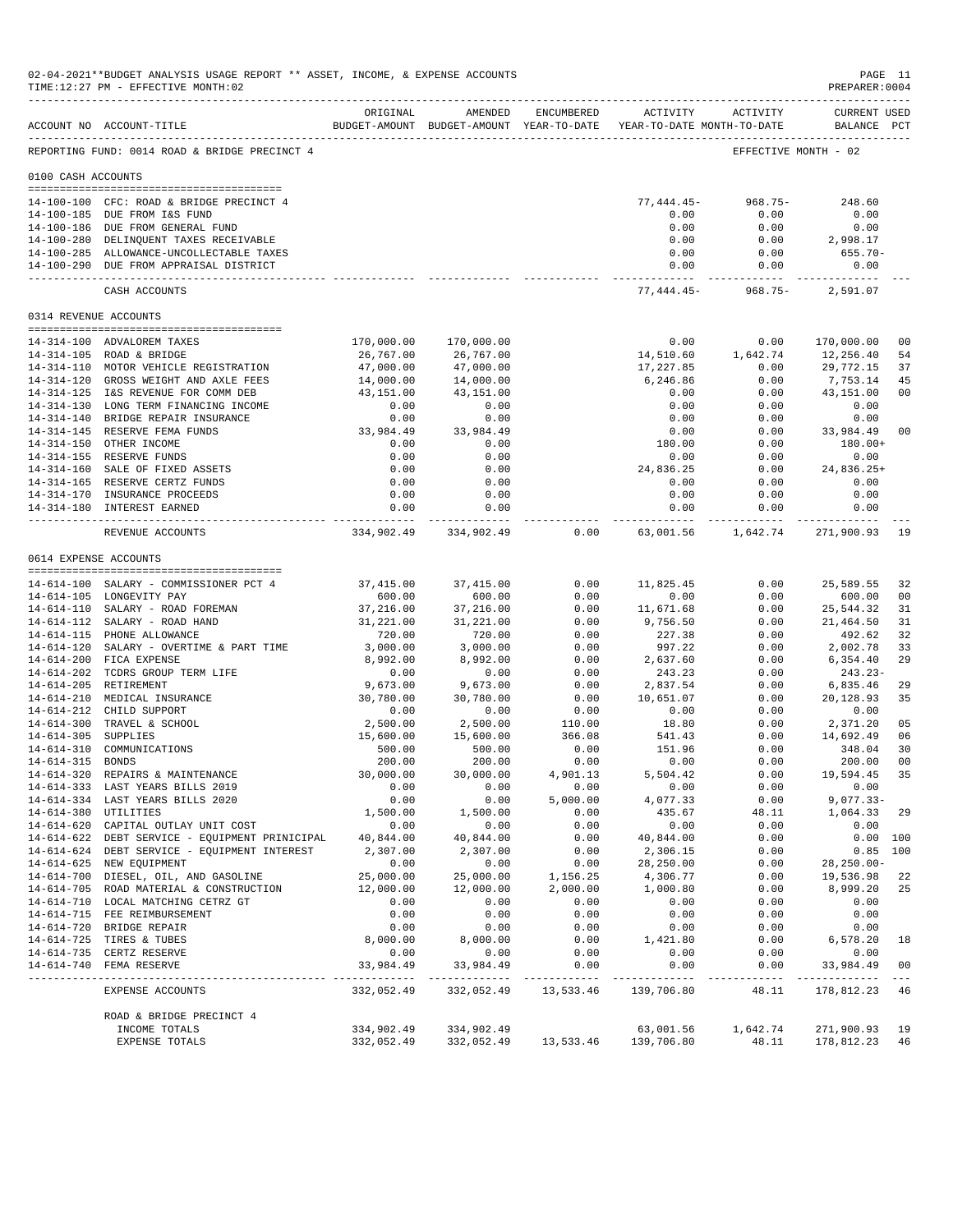|                       | 02-04-2021**BUDGET ANALYSIS USAGE REPORT ** ASSET, INCOME, & EXPENSE ACCOUNTS<br>PAGE 12<br>TIME: 12:27 PM - EFFECTIVE MONTH: 02<br>PREPARER: 0004 |                                                               |                                                     |                |                |                                        |                                          |    |  |  |
|-----------------------|----------------------------------------------------------------------------------------------------------------------------------------------------|---------------------------------------------------------------|-----------------------------------------------------|----------------|----------------|----------------------------------------|------------------------------------------|----|--|--|
|                       | ACCOUNT NO ACCOUNT-TITLE                                                                                                                           | ORIGINAL                                                      | AMENDED<br>BUDGET-AMOUNT BUDGET-AMOUNT YEAR-TO-DATE | ENCUMBERED     | ACTIVITY       | ACTIVITY<br>YEAR-TO-DATE MONTH-TO-DATE | CURRENT USED<br>BALANCE PCT              |    |  |  |
|                       | REPORTING FUND: 0020 JAIL BOND I&S                                                                                                                 |                                                               |                                                     |                |                |                                        | EFFECTIVE MONTH - 02                     |    |  |  |
| 0100 CASH ACCOUNT     |                                                                                                                                                    |                                                               |                                                     |                |                |                                        |                                          |    |  |  |
|                       |                                                                                                                                                    |                                                               |                                                     |                |                |                                        |                                          |    |  |  |
|                       | 20-100-190 I&S ACCOUNT JAIL BOND                                                                                                                   |                                                               |                                                     |                |                | 337, 210. 23 38, 118. 09 664, 509. 39  |                                          |    |  |  |
|                       | 20-100-280 DELINQUENT TAXES RECEIVABLE                                                                                                             |                                                               |                                                     |                | 0.00           | 0.00                                   | 21,178.79                                |    |  |  |
|                       | 20-100-285 ALLOWANCE-UNCOLLETABLE TAXES                                                                                                            |                                                               |                                                     |                | 0.00           | 0.00                                   | 4,635.69-                                |    |  |  |
|                       | 20-100-290 DUE FROM APPRAISAL DISTRICT                                                                                                             |                                                               |                                                     |                | 0.00           | 0.00                                   | 0.00                                     |    |  |  |
|                       | 20-100-295 DUE FROM GENERAL FUND                                                                                                                   |                                                               |                                                     |                | 0.00           | 0.00<br>------------ -------------     | 0.00                                     |    |  |  |
|                       | CASH ACCOUNT                                                                                                                                       |                                                               |                                                     |                |                | 337, 210.23 38, 118.09 681, 052.49     |                                          |    |  |  |
|                       | 0315 JAIL BOND I&S REVENUE                                                                                                                         |                                                               |                                                     |                |                |                                        |                                          |    |  |  |
|                       |                                                                                                                                                    |                                                               |                                                     |                |                |                                        |                                          |    |  |  |
|                       | 20-315-100 BOND TAXES                                                                                                                              | 464, 214.00 464, 214.00 337, 003.16 38, 118.09 127, 210.84 73 |                                                     |                |                |                                        |                                          |    |  |  |
|                       | 20-315-180 BOND TAXES INTEREST                                                                                                                     | 2,500.00                                                      | 2,500.00                                            |                |                | 207.07                                 | $0.00$ 2,292.93 08                       |    |  |  |
|                       | JAIL BOND I&S REVENUE                                                                                                                              |                                                               | 466,714.00 466,714.00                               |                |                |                                        | 0.00 337,210.23 38,118.09 129,503.77 72  |    |  |  |
| 0615 EXPENSE ACCOUNTS |                                                                                                                                                    |                                                               |                                                     |                |                |                                        |                                          |    |  |  |
|                       |                                                                                                                                                    |                                                               |                                                     |                |                |                                        |                                          |    |  |  |
|                       | 20-615-622 BOND PAYMENT PRINCIPAL                                                                                                                  |                                                               | 320,000.00 320,000.00                               | 0.00           | 0.00           | 0.00                                   | 320,000.00                               | 00 |  |  |
|                       | 20-615-624 BOND PAYMENT INTEREST                                                                                                                   | 143,869.00                                                    | 143,869.00                                          | 0.00           | 0.00           | 0.00                                   | 143,869.00                               | 00 |  |  |
| 20-615-625            | BOND WIRE TRANSFER CHARGE                                                                                                                          | 400.00<br>--------------                                      | 400.00                                              | 0.00<br>------ | 0.00<br>------ | 0.00                                   | 400.00                                   | 00 |  |  |
|                       | EXPENSE ACCOUNTS                                                                                                                                   | 464,269.00                                                    | 464,269.00                                          | 0.00           | 0.00           | 0.00                                   | 464,269.00                               | 00 |  |  |
|                       | JAIL BOND I&S                                                                                                                                      |                                                               |                                                     |                |                |                                        |                                          |    |  |  |
|                       | INCOME TOTALS                                                                                                                                      |                                                               | 466,714.00 466,714.00                               |                |                |                                        | 337, 210. 23 38, 118. 09 129, 503. 77 72 |    |  |  |
|                       | <b>EXPENSE TOTALS</b>                                                                                                                              | 464,269.00                                                    | 464,269.00                                          |                | $0.00$ $0.00$  | 0.00                                   | 464,269.00                               | 00 |  |  |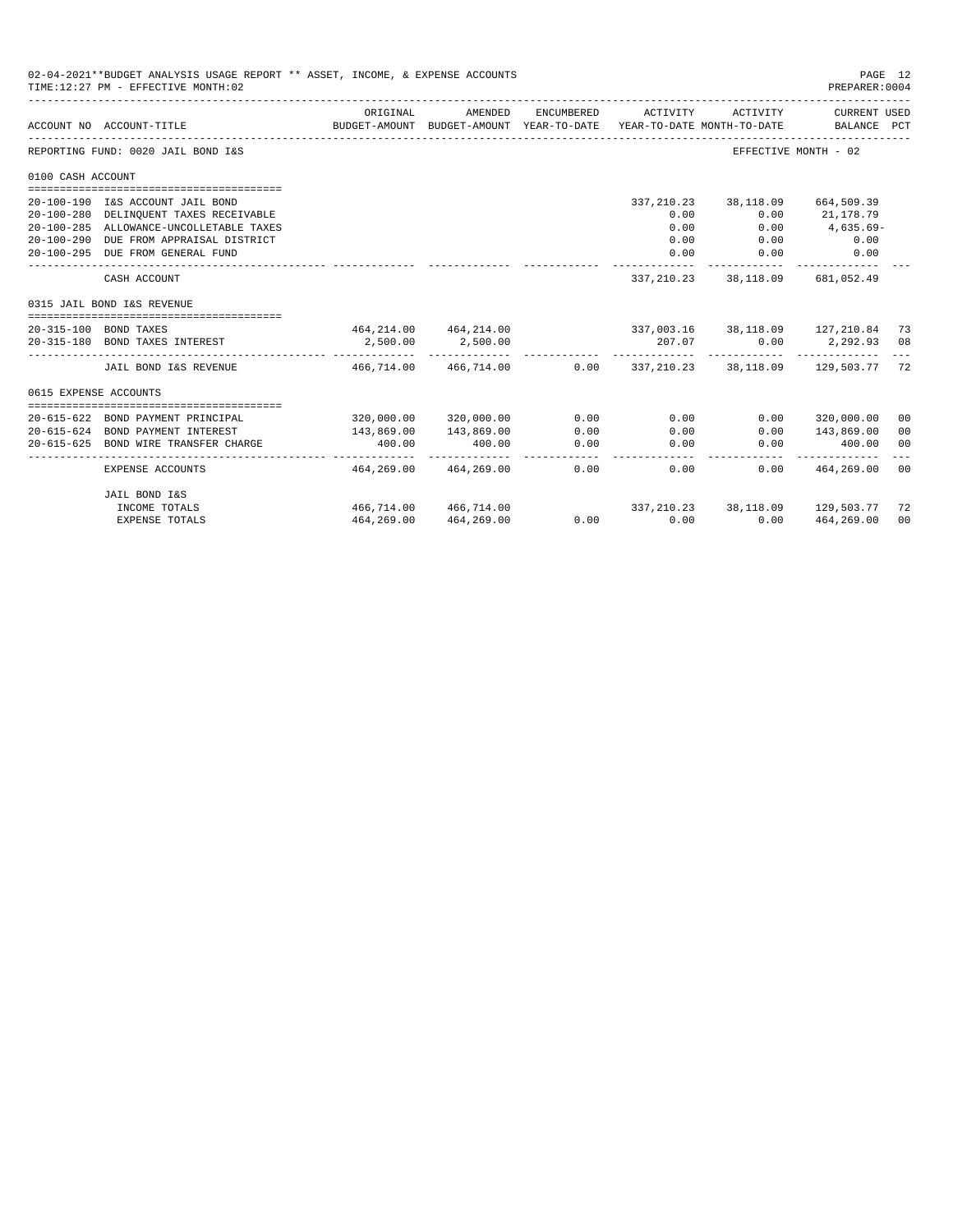|                       | 02-04-2021**BUDGET ANALYSIS USAGE REPORT ** ASSET, INCOME, & EXPENSE ACCOUNTS<br>TIME: 12:27 PM - EFFECTIVE MONTH: 02 |          |                             |      |                                                |              | PREPARER: 0004          | PAGE 13 |
|-----------------------|-----------------------------------------------------------------------------------------------------------------------|----------|-----------------------------|------|------------------------------------------------|--------------|-------------------------|---------|
|                       | ACCOUNT NO ACCOUNT-TITLE CONTROL BUDGET-AMOUNT BUDGET-AMOUNT YEAR-TO-DATE YEAR-TO-DATE MONTH-TO-DATE BALANCE PCT      | ORIGINAL | AMENDED                     |      | ENCUMBERED ACTIVITY ACTIVITY CURRENT USED      |              |                         |         |
|                       | REPORTING FUND: 0021 LATERAL ROAD PRECINCT 1                                                                          |          |                             |      |                                                |              | EFFECTIVE MONTH - 02    |         |
| 0100 CASH ACCOUNTS    |                                                                                                                       |          |                             |      |                                                |              |                         |         |
|                       | 21-100-100 CFC: LATERAL ROAD PRECINCT 1                                                                               |          |                             |      |                                                |              | 5,109.39 0.00 6,422.47  |         |
|                       | CASH ACCOUNTS                                                                                                         |          |                             |      | 5,109.39                                       | 0.00         | 6.422.47                |         |
| 0321 REVENUE ACCOUNTS |                                                                                                                       |          |                             |      |                                                |              |                         |         |
|                       | 21-321-190 STATE ROAD FUND                                                                                            |          | 5, 133.00 5, 133.00         |      |                                                |              | 5,109.39 0.00 23.61 100 |         |
|                       | REVENUE ACCOUNTS                                                                                                      |          |                             |      | 5,133.00 5,133.00 0.00 5,109.39 0.00 23.61 100 |              |                         |         |
| 0621 EXPENSE ACCOUNTS |                                                                                                                       |          |                             |      |                                                |              |                         |         |
|                       | 21-621-333 LAST YEARS BILLS                                                                                           |          | $0.00$ $0.00$ $0.00$ $0.00$ |      | 0.00                                           |              | $0.00$ 0.00             |         |
|                       | 21-621-700 DIESEL, OIL, AND GASOLINE 2,567.00 2,567.00                                                                |          |                             | 0.00 |                                                | 0.00<br>0.00 | 2,567,00 00             |         |
|                       | 21-621-705 ROAD MATERIAL & CONSTRUCTION                                                                               | 2,566.00 | 2,566.00 0.00               |      | 0.00                                           | 0.00         | 2,566.00 00             |         |
|                       | EXPENSE ACCOUNTS                                                                                                      |          | 5, 133, 00 5, 133, 00       |      | 0.00<br>0.00                                   | 0.00         | 5,133.00 00             |         |
|                       | LATERAL ROAD PRECINCT 1                                                                                               |          |                             |      |                                                |              |                         |         |
|                       | INCOME TOTALS                                                                                                         |          | 5,133.00 5,133.00           |      | 5,109,39                                       |              | $0.00$ 23.61 100        |         |
|                       | <b>EXPENSE TOTALS</b>                                                                                                 | 5,133.00 | 5,133.00                    |      | $0.00$ $0.00$                                  | 0.00         | 5,133.00 00             |         |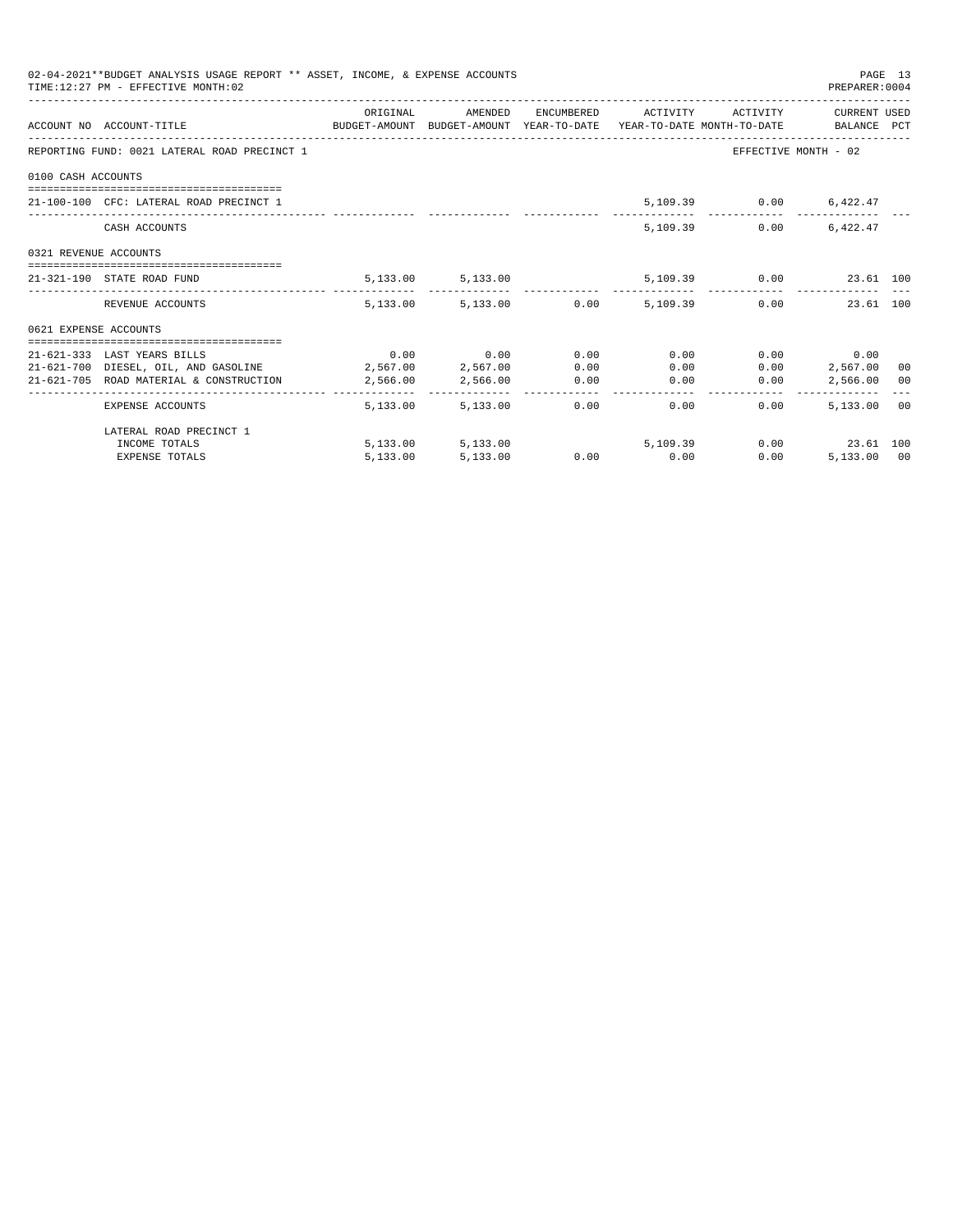|                       | 02-04-2021**BUDGET ANALYSIS USAGE REPORT ** ASSET, INCOME, & EXPENSE ACCOUNTS<br>TIME: 12:27 PM - EFFECTIVE MONTH: 02 |          |                             |      |                                                           |      | PREPARER:0004          | PAGE 14 |
|-----------------------|-----------------------------------------------------------------------------------------------------------------------|----------|-----------------------------|------|-----------------------------------------------------------|------|------------------------|---------|
|                       | ACCOUNT NO ACCOUNT-TITLE CONTROL BUDGET-AMOUNT BUDGET-AMOUNT YEAR-TO-DATE YEAR-TO-DATE MONTH-TO-DATE BALANCE PCT      |          |                             |      | ORIGINAL AMENDED ENCUMBERED ACTIVITY ACTIVITY CURRENTUSED |      |                        |         |
|                       | REPORTING FUND: 0022 LATERAL ROAD PRECINCT 2                                                                          |          |                             |      |                                                           |      | EFFECTIVE MONTH - 02   |         |
| 0100 CASH ACCOUNTS    |                                                                                                                       |          |                             |      |                                                           |      |                        |         |
|                       | 22-100-100 CFC: LATERAL ROAD PRECINCT 2                                                                               |          |                             |      |                                                           |      | 2,543.39 0.00 4,423.82 |         |
|                       | CASH ACCOUNTS                                                                                                         |          |                             |      | 2,543.39                                                  | 0.00 | 4,423.82               |         |
| 0322 REVENUE ACCOUNTS |                                                                                                                       |          |                             |      |                                                           |      |                        |         |
|                       | 22-322-190 STATE ROAD FUND                                                                                            |          |                             |      | $5,133.00$ $5,133.00$ $5,109.39$ $0.00$ $23.61$ $100$     |      |                        |         |
|                       | REVENUE ACCOUNTS                                                                                                      |          |                             |      | 5,133.00 5,133.00 0.00 5,109.39 0.00 23.61 100            |      |                        |         |
| 0622 EXPENSE ACCOUNTS |                                                                                                                       |          |                             |      |                                                           |      |                        |         |
|                       |                                                                                                                       |          |                             |      |                                                           |      |                        |         |
|                       | 22-622-333 LAST YEARS BILLS                                                                                           |          | $0.00$ $0.00$ $0.00$ $0.00$ |      | 0.00                                                      |      | 0.00<br>0.00           |         |
|                       | 22-622-700 DIESEL, OIL, AND GASOLINE 2,567.00 2,567.00                                                                |          |                             |      | $0.00$ 0.00                                               |      | $0.00$ 2,567.00 00     |         |
|                       | 22-622-705 ROAD MATERIAL & CONSTRUCTION 2,566.00 2,566.00 0.00 2,566.00                                               |          |                             |      |                                                           |      | $0.00$ $0.00$ $100$    |         |
|                       | EXPENSE ACCOUNTS                                                                                                      |          | 5,133,00 5,133,00           | 0.00 | 2,566.00                                                  | 0.00 | 2,567,00 50            |         |
|                       | LATERAL ROAD PRECINCT 2                                                                                               |          |                             |      |                                                           |      |                        |         |
|                       | INCOME TOTALS                                                                                                         |          | 5,133.00 5,133.00           |      | 5,109.39                                                  |      | $0.00$ 23.61 100       |         |
|                       | <b>EXPENSE TOTALS</b>                                                                                                 | 5,133.00 | 5,133.00                    |      | $0.00$ $2,566.00$                                         | 0.00 | 2,567.00 50            |         |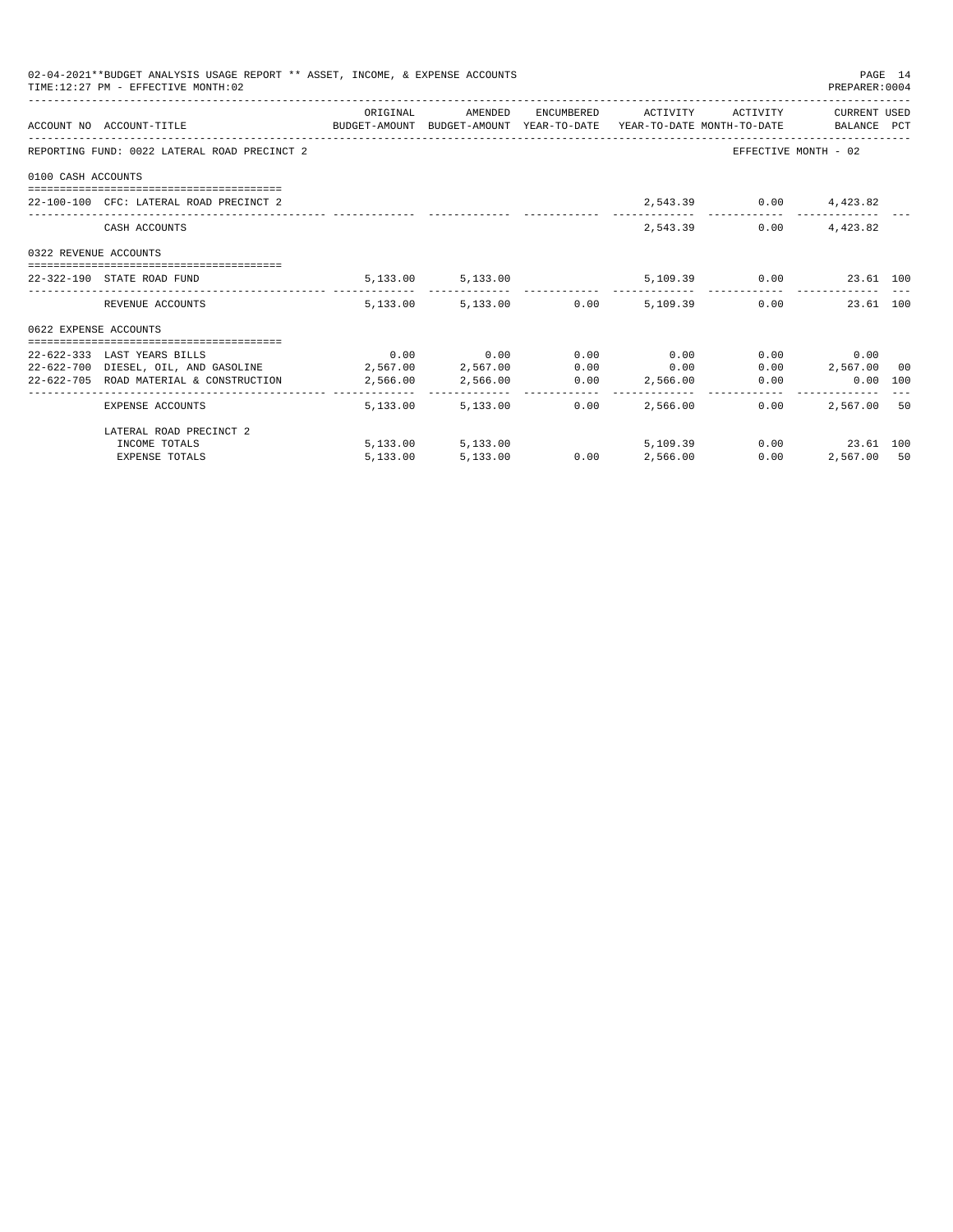|                       | 02-04-2021**BUDGET ANALYSIS USAGE REPORT ** ASSET, INCOME, & EXPENSE ACCOUNTS<br>PAGE 15<br>TIME: 12:27 PM - EFFECTIVE MONTH: 02<br>PREPARER: 0004 |          |                        |  |                                     |                               |                                              |  |  |  |  |
|-----------------------|----------------------------------------------------------------------------------------------------------------------------------------------------|----------|------------------------|--|-------------------------------------|-------------------------------|----------------------------------------------|--|--|--|--|
|                       | ACCOUNT NO ACCOUNT-TITLE COMPUTE SUDGET-AMOUNT BUDGET-AMOUNT YEAR-TO-DATE YEAR-TO-DATE MONTH-TO-DATE BALANCE PCT                                   | ORIGINAL | AMENDED                |  |                                     | ENCUMBERED ACTIVITY ACTIVITY  | CURRENT USED                                 |  |  |  |  |
|                       | REPORTING FUND: 0023 LATERAL ROAD PRECINCT 3                                                                                                       |          |                        |  |                                     |                               | EFFECTIVE MONTH - 02                         |  |  |  |  |
| 0100 CASH ACCOUNTS    |                                                                                                                                                    |          |                        |  |                                     |                               |                                              |  |  |  |  |
|                       | 23-100-100 CFC: LATERAL ROAD PRECINCT 3                                                                                                            |          |                        |  |                                     | 5,109.40   0.00   5,089.49    |                                              |  |  |  |  |
|                       | CASH ACCOUNTS                                                                                                                                      |          |                        |  |                                     | 5,109.40<br>0.00              | 5,089.49                                     |  |  |  |  |
| 0323 REVENUE ACCOUNTS |                                                                                                                                                    |          |                        |  |                                     |                               |                                              |  |  |  |  |
|                       | 23-323-190 STATE ROAD FUND                                                                                                                         |          | 5, 133.00 5, 133.00    |  |                                     | 5,109.40   0.00   23.60   100 |                                              |  |  |  |  |
|                       | REVENUE ACCOUNTS                                                                                                                                   |          | 5,133.00 5,133.00 0.00 |  | 5,109,40                            |                               | 0.00<br>23.60 100                            |  |  |  |  |
| 0623 EXPENSE ACCOUNTS |                                                                                                                                                    |          |                        |  |                                     |                               |                                              |  |  |  |  |
|                       | 23-623-700 DIESEL, OIL, AND GASOLINE $2,567.00$ $2,567.00$ $0.00$ 0.00 0.00                                                                        |          |                        |  |                                     |                               | $0.00$ 2,567.00 00                           |  |  |  |  |
|                       | 23-623-705 ROAD MATERIAL & CONSTRUCTION                                                                                                            | 2.566.00 | 2,566.00 0.00          |  | 0.00                                | 0.00                          | 2,566.00 00                                  |  |  |  |  |
|                       | EXPENSE ACCOUNTS                                                                                                                                   |          | 5,133,00 5,133,00      |  | --------------<br>$0.00$ and $0.00$ | 0.00<br>$0.00 -$              | -----------------------------<br>5,133,00 00 |  |  |  |  |
|                       | LATERAL ROAD PRECINCT 3                                                                                                                            |          |                        |  |                                     |                               |                                              |  |  |  |  |
|                       | INCOME TOTALS                                                                                                                                      |          | 5,133.00 5,133.00      |  |                                     | 5,109,40                      | 0.00 23.60 100                               |  |  |  |  |
|                       | <b>EXPENSE TOTALS</b>                                                                                                                              | 5.133.00 | 5,133.00               |  | $0.00$ 0.00                         | 0.00                          | 5,133,00 00                                  |  |  |  |  |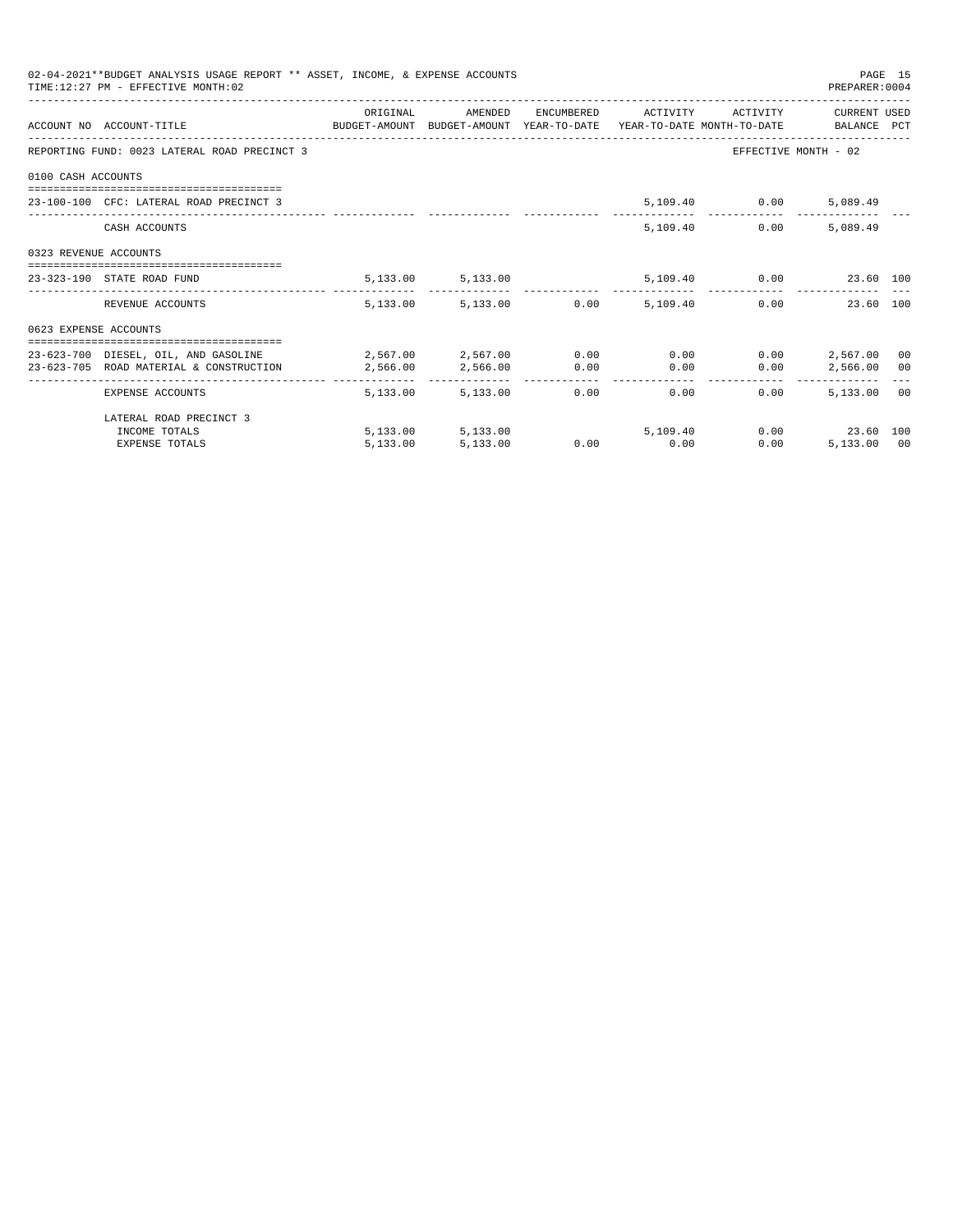|                       | 02-04-2021**BUDGET ANALYSIS USAGE REPORT ** ASSET, INCOME, & EXPENSE ACCOUNTS<br>PAGE 16<br>TIME: 12:27 PM - EFFECTIVE MONTH: 02<br>PREPARER: 0004 |                                         |                                         |  |  |                                      |                      |  |  |  |  |
|-----------------------|----------------------------------------------------------------------------------------------------------------------------------------------------|-----------------------------------------|-----------------------------------------|--|--|--------------------------------------|----------------------|--|--|--|--|
|                       | ACCOUNT NO ACCOUNT-TITLE COMPUTE SUDGET-AMOUNT BUDGET-AMOUNT YEAR-TO-DATE YEAR-TO-DATE MONTH-TO-DATE BALANCE PCT                                   | ORIGINAL                                |                                         |  |  | AMENDED ENCUMBERED ACTIVITY ACTIVITY | CURRENT USED         |  |  |  |  |
|                       | REPORTING FUND: 0024 LATERAL ROAD PRECINCT 4                                                                                                       |                                         |                                         |  |  |                                      | EFFECTIVE MONTH - 02 |  |  |  |  |
| 0100 CASH ACCOUNTS    |                                                                                                                                                    |                                         |                                         |  |  |                                      |                      |  |  |  |  |
|                       | 24-100-100 CFC: LATERAL ROAD PRECINCT 4                                                                                                            |                                         |                                         |  |  | 5,109.39 0.00 8,275.83               |                      |  |  |  |  |
|                       | CASH ACCOUNTS                                                                                                                                      |                                         |                                         |  |  | 5,109.39                             | $0.00$ $8,275.83$    |  |  |  |  |
| 0324 REVENUE ACCOUNTS |                                                                                                                                                    |                                         |                                         |  |  |                                      |                      |  |  |  |  |
|                       | 24-324-190 STATE ROAD FUND                                                                                                                         |                                         | 5, 133.00 5, 133.00                     |  |  | 5,109.39 0.00 23.61 100              |                      |  |  |  |  |
|                       | REVENUE ACCOUNTS                                                                                                                                   |                                         | 5,133.00 5,133.00 0.00 5,109.39         |  |  |                                      | 0.00<br>23.61 100    |  |  |  |  |
| 0624 EXPENSE ACCOUNTS |                                                                                                                                                    |                                         |                                         |  |  |                                      |                      |  |  |  |  |
|                       | 24-624-700 DIESEL, OIL, AND GASOLINE $2,567.00$ $2,567.00$ $0.00$ $0.00$                                                                           |                                         |                                         |  |  |                                      | $0.00$ 2.567.00 00   |  |  |  |  |
|                       | 24-624-705 ROAD MATERIAL & CONSTRUCTION                                                                                                            | $2,566.00$ $2,566.00$ $1,000.00$ $0.00$ |                                         |  |  |                                      | $0.00$ 1,566.00 39   |  |  |  |  |
|                       | EXPENSE ACCOUNTS                                                                                                                                   |                                         | $5.133.00$ $5.133.00$ $1.000.00$ $0.00$ |  |  |                                      | $0.00$ $4.133.00$ 19 |  |  |  |  |
|                       | LATERAL ROAD PRECINCT 4                                                                                                                            |                                         |                                         |  |  |                                      |                      |  |  |  |  |
|                       | INCOME TOTALS                                                                                                                                      |                                         | $5,133.00$ $5,133.00$ $5,109.39$        |  |  |                                      | $0.00$ 23.61 100     |  |  |  |  |
|                       | <b>EXPENSE TOTALS</b>                                                                                                                              |                                         | 5,133.00 5,133.00 1,000.00 0.00         |  |  | 0.00                                 | 4,133.00 19          |  |  |  |  |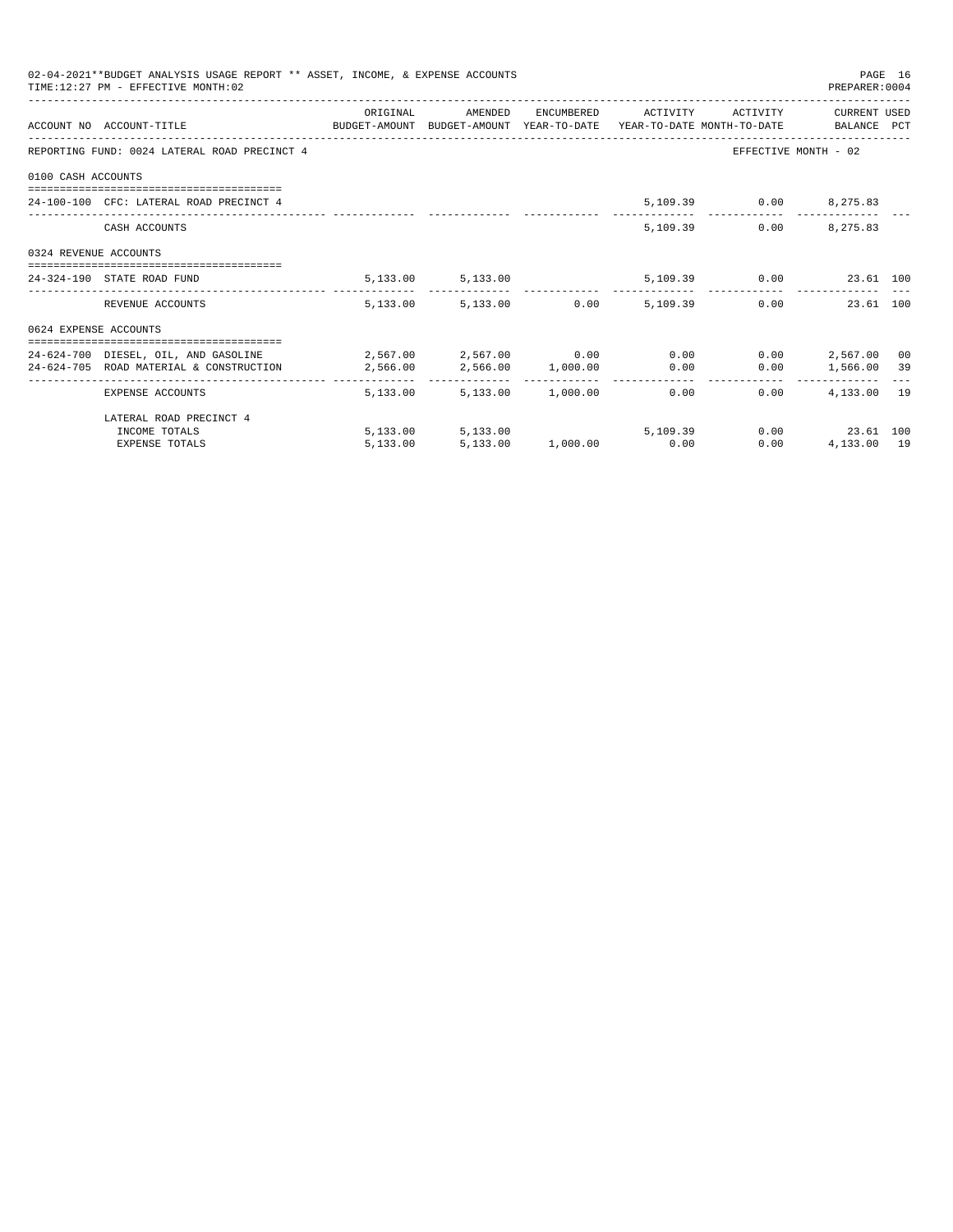|            | 02-04-2021**BUDGET ANALYSIS USAGE REPORT ** ASSET, INCOME, & EXPENSE ACCOUNTS<br>TIME:12:27 PM - EFFECTIVE MONTH:02<br>PREPARER: 0004 |                |                                                     |                   |                                        |                      |                             |                |  |
|------------|---------------------------------------------------------------------------------------------------------------------------------------|----------------|-----------------------------------------------------|-------------------|----------------------------------------|----------------------|-----------------------------|----------------|--|
|            | ACCOUNT NO ACCOUNT-TITLE                                                                                                              | ORIGINAL       | AMENDED<br>BUDGET-AMOUNT BUDGET-AMOUNT YEAR-TO-DATE | ENCUMBERED        | ACTIVITY<br>YEAR-TO-DATE MONTH-TO-DATE | ACTIVITY             | CURRENT USED<br>BALANCE PCT |                |  |
|            | REPORTING FUND: 0026 IT YEARLY SERVICES                                                                                               |                |                                                     |                   |                                        | EFFECTIVE MONTH - 02 |                             |                |  |
|            | 0100 IT YEARLY SERVICES CASH                                                                                                          |                |                                                     |                   |                                        |                      |                             |                |  |
|            | 26-100-100 IT YEARLY SERVICES CASH ACCOUNT                                                                                            |                |                                                     |                   |                                        | 46,014.05- 0.00      | 120,093.55-                 |                |  |
|            | IT YEARLY SERVICES CASH                                                                                                               |                |                                                     |                   | 46,014.05-                             | 0.00                 | $120,093.55-$               |                |  |
|            | 0200 LIABILITY ACCOUNT                                                                                                                |                |                                                     |                   |                                        |                      |                             |                |  |
|            | 26-200-999 SYSTEM ADDED FUND BALANCE                                                                                                  | 0.00           | 0.00                                                | 0.00              | 0.00                                   | 0.00                 | 0.00                        |                |  |
|            | LIABILITY ACCOUNT                                                                                                                     | ------<br>0.00 | - - - - - - -<br>0.00                               | $- - - -$<br>0.00 | 0.00                                   | 0.00                 | 0.00                        |                |  |
|            | 0330 IT YEARLY SERVICES REVENUE                                                                                                       |                |                                                     |                   |                                        |                      |                             |                |  |
|            | 26-330-185 IT YEARLY REVENUE                                                                                                          | 0.00           | 0.00                                                |                   | 0.00                                   | 0.00                 | 0.00                        |                |  |
|            | IT YEARLY SERVICES REVENUE                                                                                                            | 0.00           | 0.00                                                | 0.00              | 0.00                                   | 0.00                 | 0.00                        |                |  |
|            | 0660 IT YEARLY SERVICES EXPENSE                                                                                                       |                |                                                     |                   |                                        |                      |                             |                |  |
|            | 26-660-600 COPIERS & PRINTERS                                                                                                         | 25,000.00      | 25,000.00                                           | 1,858.32          | 10,183.04                              | 0.00                 | 12,958.64                   | 48             |  |
|            | 26-660-601 BACKUP & DISASTER                                                                                                          | 21,780.00      | 21,780.00                                           | 1,815.00          | 7,260.00                               | 0.00                 | 12,705.00                   | 42             |  |
|            | 26-660-602 CORE FIREWALL                                                                                                              | 4,176.00       | 4,176.00                                            | 348.00            | 1,392.00                               | 0.00                 | 2,436.00                    | 42             |  |
|            | 26-660-603 LEC NETWORK                                                                                                                | 6,360.00       | 6,360.00                                            | 530.00            | 2,120.00                               | 0.00                 | 3,710.00                    | 42             |  |
|            | 26-660-604 CH NETWORK                                                                                                                 | 7,920.00       | 7,920.00                                            | 660.00            | 2,640.00                               | 0.00                 | 4,620.00                    | 42             |  |
|            | 26-660-605 LEC SECURITY SOFTWARE                                                                                                      | 6,468.00       | 6,468.00                                            | 408.00            | 1,632.00                               | 0.00                 | 4,428.00                    | 32             |  |
|            | 26-660-606 CH SECURITY SOFTWARE                                                                                                       | 5,760.00       | 5,760.00                                            | 612.00            | 2,448.00                               | 0.00                 | 2,700.00                    | 53             |  |
|            | 26-660-607 NEW SECURE EMAIL                                                                                                           | 6,720.00       | 6,720.00                                            | 616.00            | 2,436.00                               | 0.00                 | 3,668.00                    | 45             |  |
|            | 26-660-608 EXISTING HOST TAC WEBSITE                                                                                                  | 804.00         | 804.00                                              | 0.00              | 0.00                                   | 0.00                 | 804.00                      | 00             |  |
| 26-660-609 | OFFICE 365                                                                                                                            | 4,500.00       | 4,500.00                                            | 462.50            | 1,812.50                               | 0.00                 | 2,225.00                    | 51             |  |
|            | 26-660-610 ADOBE PDF SOFTWARE                                                                                                         | 4,200.00       | 4,200.00                                            | 3,918.75          | 192.92                                 | 0.00                 | 88.33                       | 98             |  |
|            | 26-660-611 LEC MONITOR GENERATOR                                                                                                      | 1,680.00       | 1,680.00                                            | 0.00              | 0.00                                   | 0.00                 | 1,680.00                    | 0 <sub>0</sub> |  |
|            | 26-660-612 EST BACKUP INTERNET                                                                                                        | 2,400.00       | 2,400.00                                            | 160.00            | 640.00                                 | 0.00                 | 1,600.00                    | 33             |  |
|            | 26-660-613 INTERNET FOR PATROL CARS                                                                                                   | 2,280.00       | 2,280.00                                            | 0.00              | 189.95                                 | 0.00                 | 2,090.05                    | 08             |  |
|            | 26-660-614 INTERNET FOR SENIOR CITIZENS                                                                                               | 1,200.00       | 1,200.00                                            | 0.00              | 37.99                                  | 0.00                 | 1,162.01                    | 03             |  |
|            | 26-660-615 AT& FIBER CH                                                                                                               | 9,000.00       | 9,000.00                                            | 0.00              | 0.00                                   | 0.00                 | 9,000.00                    | 0 <sub>0</sub> |  |
|            | 26-660-616 PHONE LINE COST                                                                                                            | 5,400.00       | 5,400.00                                            | 0.00              | 0.00                                   | 0.00                 | 5,400.00                    | 0 <sub>0</sub> |  |
|            | 26-660-617 SPARE SUPPLIES KEPT ON SITE                                                                                                | 1,500.00       | 1,500.00                                            | 0.00              | 229.65                                 | 0.00                 | 1,270.35                    | 15             |  |
|            | 26-660-618 SUPPORT FOR IT SYSTEMS                                                                                                     | 38,400.00      | 38,400.00                                           | 3,200.00          | 12,800.00                              | 0.00                 | 22,400.00                   | 42             |  |
|            | IT YEARLY SERVICES EXPENSE                                                                                                            | 155,548.00     | 155,548.00                                          | 14,588.57         | 46,014.05                              | 0.00                 | 94, 945.38                  | 39             |  |
|            | IT YEARLY SERVICES                                                                                                                    |                |                                                     |                   |                                        |                      |                             |                |  |
|            | INCOME TOTALS                                                                                                                         | 0.00           | 0.00                                                |                   | 0.00                                   | 0.00                 | 0.00                        |                |  |
|            | EXPENSE TOTALS                                                                                                                        | 155,548.00     | 155,548.00                                          | 14,588.57         | 46,014.05                              | 0.00                 | 94, 945.38                  | 39             |  |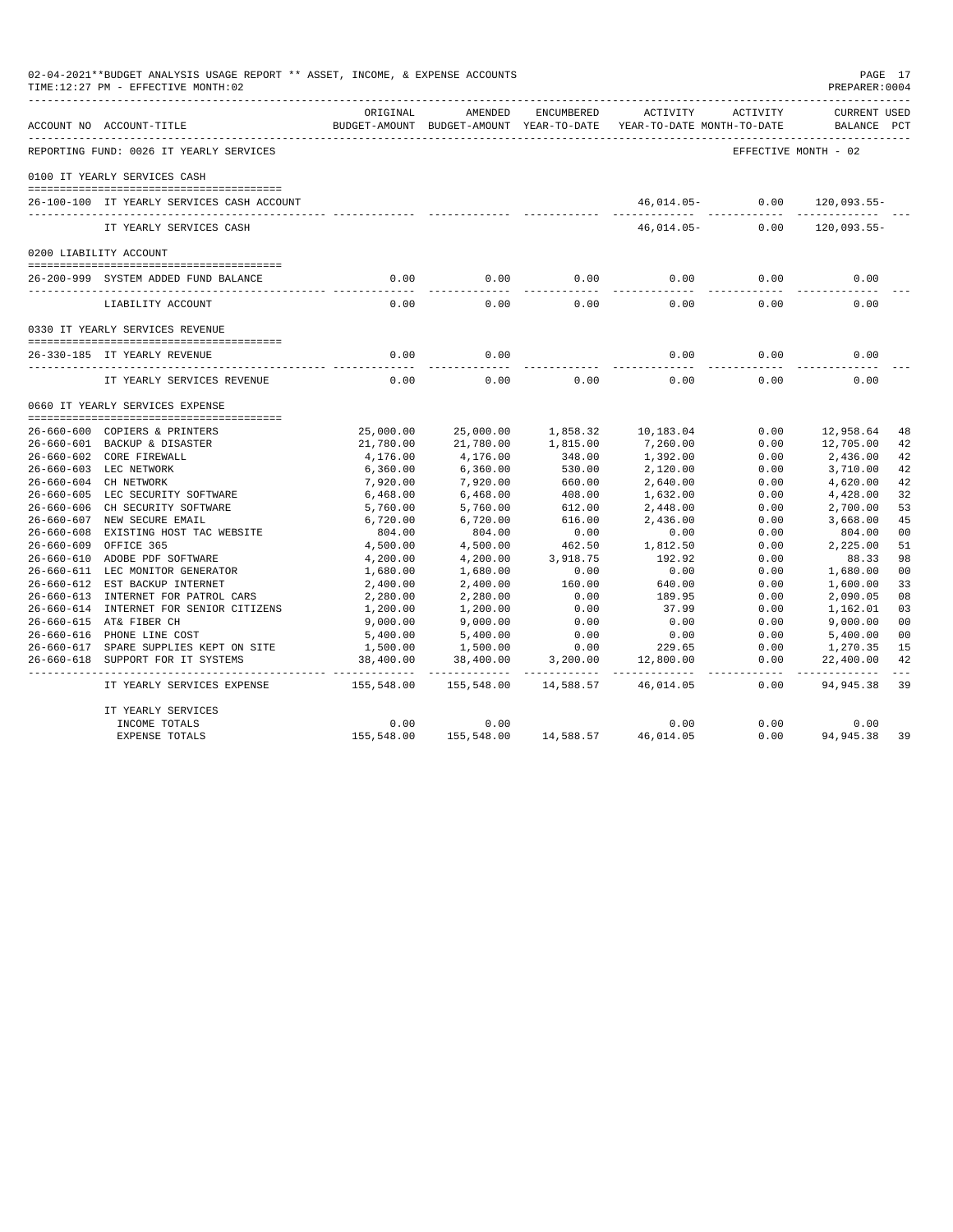|                      | 02-04-2021**BUDGET ANALYSIS USAGE REPORT ** ASSET, INCOME, & EXPENSE ACCOUNTS<br>TIME:12:27 PM - EFFECTIVE MONTH:02 |                           |                          |                            |             |                                        | PAGE 18<br>PREPARER: 0004 |              |
|----------------------|---------------------------------------------------------------------------------------------------------------------|---------------------------|--------------------------|----------------------------|-------------|----------------------------------------|---------------------------|--------------|
|                      | ACCOUNT NO ACCOUNT-TITLE                                                                                            | ORIGINAL<br>BUDGET-AMOUNT | AMENDED<br>BUDGET-AMOUNT | ENCUMBERED<br>YEAR-TO-DATE | ACTIVITY    | ACTIVITY<br>YEAR-TO-DATE MONTH-TO-DATE | CURRENT USED<br>BALANCE   | $_{\rm PCT}$ |
|                      | REPORTING FUND: 0027 IT DEPARTMENT CAPITAL NOV 2019                                                                 |                           |                          |                            |             |                                        | EFFECTIVE MONTH - 02      |              |
| 0100 IT CASH ACCOUNT |                                                                                                                     |                           |                          |                            |             |                                        |                           |              |
|                      | 27-100-100 IT DEPARTMENT CHECKING                                                                                   |                           |                          |                            | 49,211.50-  | 0.00                                   | $228,669.33-$             |              |
|                      | IT CASH ACCOUNT                                                                                                     |                           |                          |                            | 49, 211.50- | 0.00                                   | $228,669.33-$             |              |
|                      | 0200 LIABILITY ACCOUNT                                                                                              |                           |                          |                            |             |                                        |                           |              |
|                      |                                                                                                                     |                           |                          |                            |             |                                        |                           |              |
|                      | 27-200-180 ACCOUNTS PAYABLE                                                                                         |                           |                          |                            | 0.00        | 0.00                                   | $27,910.50 -$             |              |
|                      | 27-200-999 SYSTEM ADDED FUND BALANCE                                                                                | 0.00                      | 0.00                     | 0.00                       | 0.00        | 0.00                                   | 0.00                      |              |
|                      | LIABILITY ACCOUNT                                                                                                   | 0.00                      | 0.00                     | 0.00                       | 0.00        | 0.00                                   | $27,910.50 -$             |              |
|                      | 0327 IT REVENUE ACCOUNT                                                                                             |                           |                          |                            |             |                                        |                           |              |
|                      |                                                                                                                     |                           |                          |                            |             |                                        |                           |              |
|                      | 27-327-180 IT INTEREST                                                                                              | 0.00                      | 0.00                     |                            | 0.00        | 0.00                                   | 0.00                      |              |
|                      | 27-327-181 IT REVENUE                                                                                               | 0.00                      | 0.00                     |                            | 0.00        | 0.00                                   | 0.00                      |              |
|                      | IT REVENUE ACCOUNT                                                                                                  | 0.00                      | 0.00                     | 0.00                       | 0.00        | 0.00                                   | 0.00                      |              |
|                      | 0627 IT EXPENSE ACCOUNT                                                                                             |                           |                          |                            |             |                                        |                           |              |
|                      |                                                                                                                     |                           |                          |                            |             |                                        |                           |              |
|                      | 27-627-333 LAST YEARS BILLS                                                                                         | 0.00                      | 0.00                     | 0.00                       | 0.00        | 0.00                                   | 0.00                      |              |
|                      | 27-627-621 PROJECT MANAGEMENT                                                                                       | 0.00                      | 0.00                     | 0.00                       | 0.00        | 0.00                                   | 0.00                      |              |
|                      | 27-627-622 NTEGRATION & SUPPORT                                                                                     | 0.00                      | 0.00                     | 0.00                       | 0.00        | 0.00                                   | 0.00                      |              |
| 27-627-625 HARDWARE  |                                                                                                                     | 0.00                      | 8,026.99                 | 0.00                       | 538.19      | 0.00                                   | 7,488.80                  | 07           |
| $27 - 627 - 626$     | CABLING                                                                                                             | 0.00                      | 47,000.00                | 0.00                       | 43,427.60   | 0.00                                   | 3,572.40                  | 92           |
| 27-627-627           | PHONE SYSTEM CHANGES<br>27-627-628 ELECTRICAL & HVAC                                                                | 0.00                      | 0.00                     | 0.00                       | 0.00        | 0.00                                   | 0.00                      |              |
|                      |                                                                                                                     | 0.00                      | 0.00                     | 0.00                       | 5,245.71    | 0.00                                   | $5, 245.71 -$             |              |
| $27 - 627 - 629$     | CONTRACT PAY-OFF                                                                                                    | 0.00                      | 1,946.50                 | 0.00                       | 0.00        | 0.00                                   | 1,946.50                  | 00           |
| $27 - 627 - 630$     | PROJECT INTEGRATION & SUPPORT                                                                                       | 0.00                      | 1,325.00                 | 0.00                       | 0.00        | 0.00                                   | 1,325.00                  | 00           |
|                      | IT EXPENSE ACCOUNT                                                                                                  | 0.00                      | 58,298.49                | 0.00                       | 49, 211.50  | 0.00                                   | 9,086.99                  | 84           |
|                      | IT DEPARTMENT CAPITAL NOV 2019                                                                                      |                           |                          |                            |             |                                        |                           |              |
|                      | INCOME TOTALS                                                                                                       | 0.00                      | 0.00                     |                            | 0.00        | 0.00                                   | 0.00                      |              |
|                      | <b>EXPENSE TOTALS</b>                                                                                               | 0.00                      | 58,298.49                | 0.00                       | 49, 211, 50 | 0.00                                   | 9,086.99                  | 84           |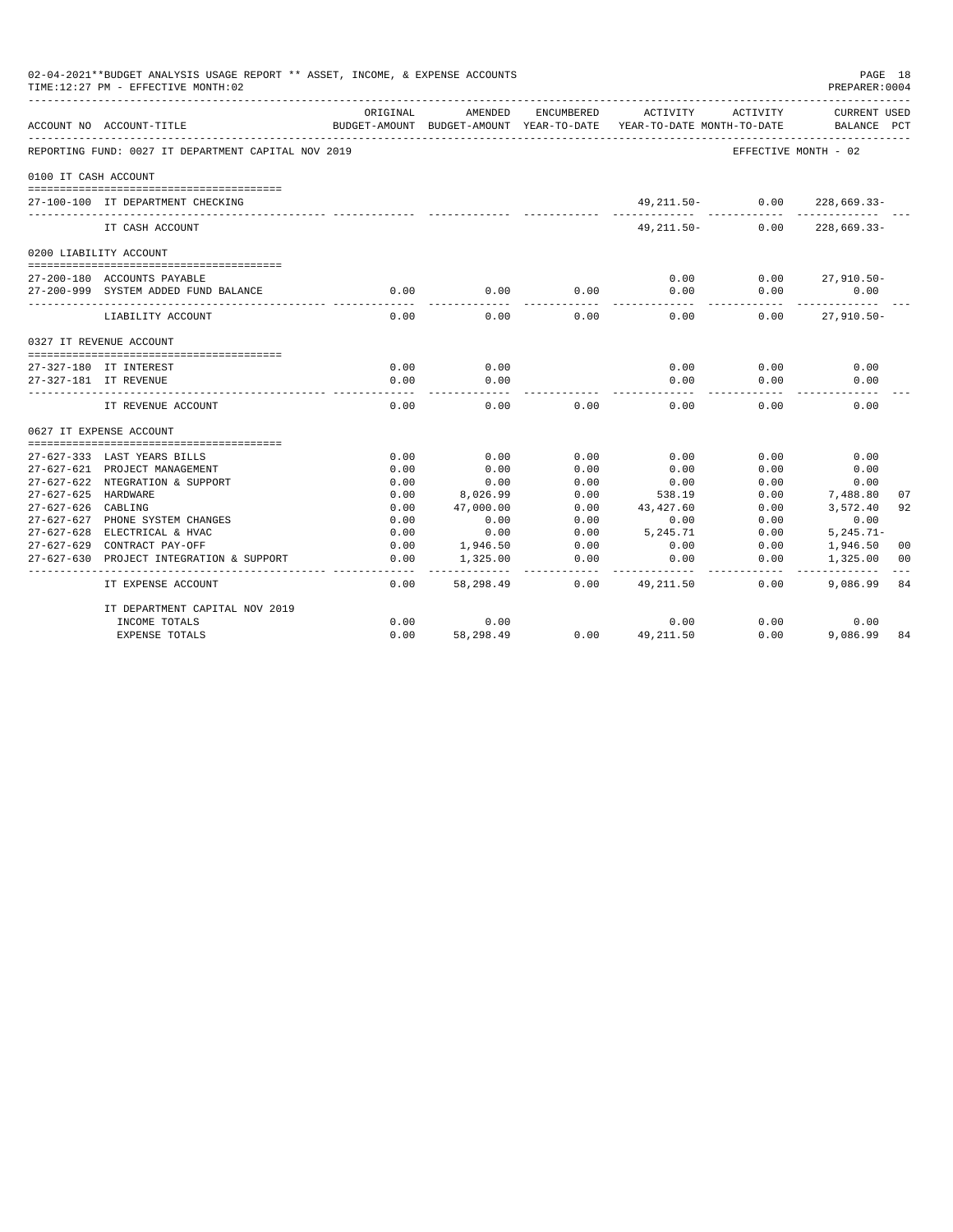|                                                                                                                                                                                                                                                                                                                                                                                                                                                                                                                                                                                    | 02-04-2021**BUDGET ANALYSIS USAGE REPORT ** ASSET, INCOME, & EXPENSE ACCOUNTS |          |                                              |             |                      |          | PREPARER: 0004              | PAGE 19 |
|------------------------------------------------------------------------------------------------------------------------------------------------------------------------------------------------------------------------------------------------------------------------------------------------------------------------------------------------------------------------------------------------------------------------------------------------------------------------------------------------------------------------------------------------------------------------------------|-------------------------------------------------------------------------------|----------|----------------------------------------------|-------------|----------------------|----------|-----------------------------|---------|
|                                                                                                                                                                                                                                                                                                                                                                                                                                                                                                                                                                                    |                                                                               | ORTGINAL | AMENDED                                      | ENCUMBERED  | ACTIVITY             | ACTIVITY | CURRENT USED<br>BALANCE PCT |         |
|                                                                                                                                                                                                                                                                                                                                                                                                                                                                                                                                                                                    |                                                                               |          |                                              |             |                      |          | EFFECTIVE MONTH - 02        |         |
|                                                                                                                                                                                                                                                                                                                                                                                                                                                                                                                                                                                    |                                                                               |          |                                              |             |                      |          |                             |         |
|                                                                                                                                                                                                                                                                                                                                                                                                                                                                                                                                                                                    |                                                                               | 0.00     | 0.00                                         | ----------- | 0.00<br>------------ | 0.00     | 0.00                        |         |
|                                                                                                                                                                                                                                                                                                                                                                                                                                                                                                                                                                                    | CONTINGENCY CASH                                                              | 0.00     | 0.00                                         | 0.00        | 0.00                 | 0.00     | 0.00                        |         |
|                                                                                                                                                                                                                                                                                                                                                                                                                                                                                                                                                                                    |                                                                               |          |                                              |             |                      |          |                             |         |
|                                                                                                                                                                                                                                                                                                                                                                                                                                                                                                                                                                                    |                                                                               | 0.00     | 0.00                                         | 0.00        | 0.00                 | 0.00     | 0.00                        |         |
|                                                                                                                                                                                                                                                                                                                                                                                                                                                                                                                                                                                    | LIABILITY                                                                     | 0.00     | 0.00                                         | 0.00        | 0.00                 | 0.00     | 0.00                        |         |
|                                                                                                                                                                                                                                                                                                                                                                                                                                                                                                                                                                                    |                                                                               |          |                                              |             |                      |          |                             |         |
| TIME:12:27 PM - EFFECTIVE MONTH:02<br>ACCOUNT NO ACCOUNT-TITLE<br>BUDGET-AMOUNT BUDGET-AMOUNT YEAR-TO-DATE YEAR-TO-DATE MONTH-TO-DATE<br>REPORTING FUND: 0028 CONTINGENCY FUND<br>0100 CONTINGENCY CASH<br>28-100-100 CONTINGENCY FUND CHECKING<br>0200 LIABILITY<br>28-200-999 SYSTEM ADDED FUND BALANCE<br>0328 CONTIGENCY REVENUE<br>0.00<br>28-328-100 WIND TAX REVENUE<br>CONTIGENCY REVENUE<br>0.00<br>0628 CONTIGENCY EXPENSE<br>28-628-628 CONTIGENCY MISC EXPENSE<br>CONTIGENCY EXPENSE<br>CONTINGENCY FUND<br>INCOME TOTALS<br>0.00<br>5,967.00<br><b>EXPENSE TOTALS</b> | 0.00                                                                          |          | 0.00                                         | 0.00        | 0.00                 |          |                             |         |
|                                                                                                                                                                                                                                                                                                                                                                                                                                                                                                                                                                                    |                                                                               |          | 0.00                                         | 0.00        | 0.00                 | 0.00     | 0.00                        |         |
|                                                                                                                                                                                                                                                                                                                                                                                                                                                                                                                                                                                    |                                                                               |          |                                              |             |                      |          |                             |         |
|                                                                                                                                                                                                                                                                                                                                                                                                                                                                                                                                                                                    |                                                                               |          | 5,967.00 25,267.00 8,402.13<br>------------- |             | 0.00                 |          | $0.00$ $16,864.87$ 33       |         |
|                                                                                                                                                                                                                                                                                                                                                                                                                                                                                                                                                                                    |                                                                               |          | 5,967.00 25,267.00 8,402.13                  |             | 0.00                 |          | $0.00$ 16,864.87 33         |         |
|                                                                                                                                                                                                                                                                                                                                                                                                                                                                                                                                                                                    |                                                                               |          |                                              |             |                      |          |                             |         |
|                                                                                                                                                                                                                                                                                                                                                                                                                                                                                                                                                                                    |                                                                               |          | 0.00                                         |             | 0.00                 |          | 0.00<br>0.00                |         |
|                                                                                                                                                                                                                                                                                                                                                                                                                                                                                                                                                                                    |                                                                               |          | 25, 267.00 8, 402.13                         |             | 0.00                 |          | $0.00$ 16,864.87            | 33      |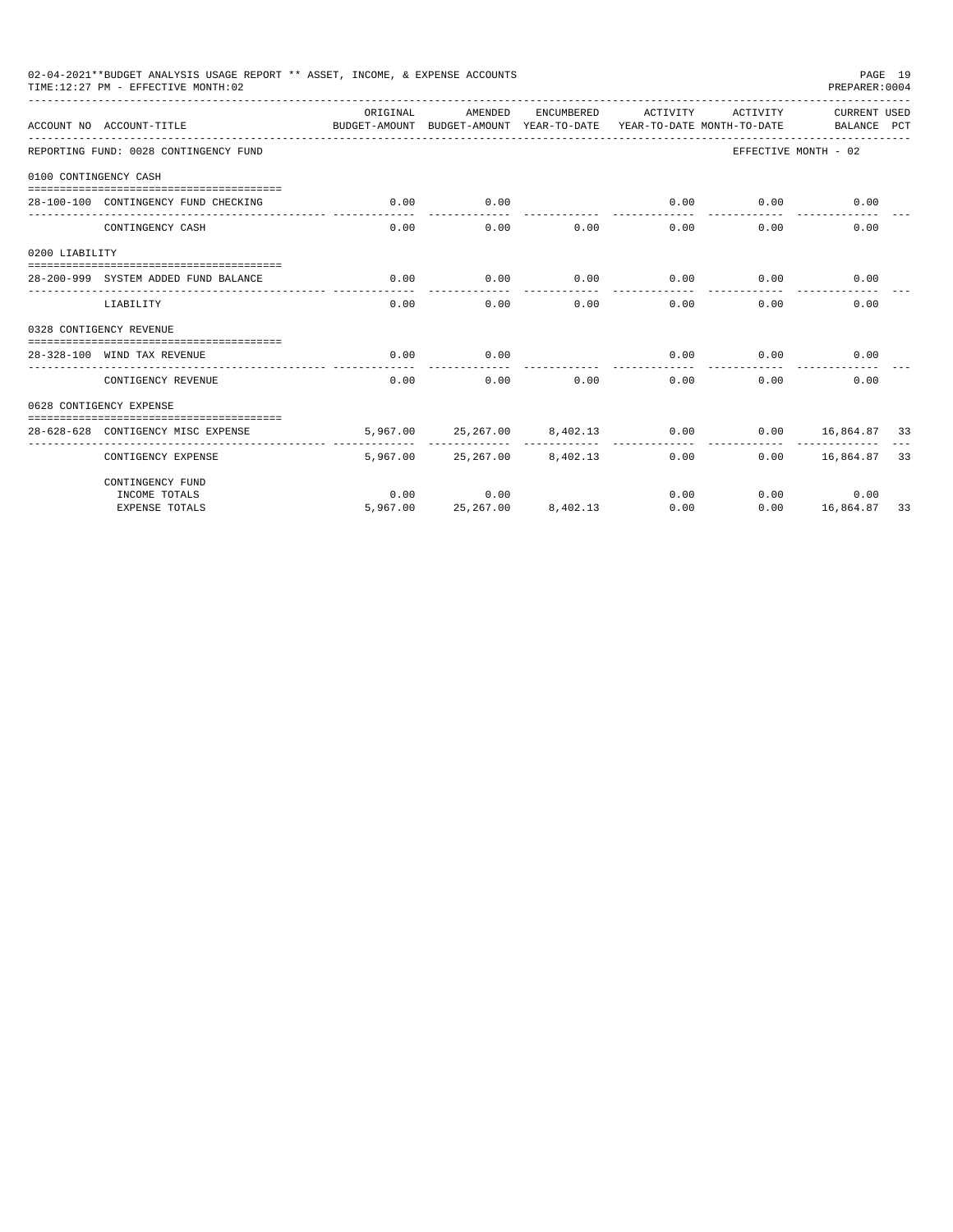|              | 02-04-2021**BUDGET ANALYSIS USAGE REPORT ** ASSET, INCOME, & EXPENSE ACCOUNTS<br>PAGE 20<br>TIME: 12:27 PM - EFFECTIVE MONTH: 02<br>PREPARER: 0004<br>ORIGINAL<br>AMENDED<br>ENCUMBERED ACTIVITY ACTIVITY CURRENT USED<br>BUDGET-AMOUNT BUDGET-AMOUNT YEAR-TO-DATE YEAR-TO-DATE MONTH-TO-DATE BALANCE PCT<br>ACCOUNT NO ACCOUNT-TITLE<br>REPORTING FUND: 0029 COUNTY COURT REPORTER FUND<br>EFFECTIVE MONTH - 02<br>0100 CASH ACCOUNTS<br>$13.89 - 0.00$ 27.22<br>29-100-100 COUNTY COURT REPORTER<br>27.22<br>CASH ACCOUNTS<br>$13.89-$<br>0.00<br>0200 SYSTEM ADDED DEPARTMENT<br>0.00<br>$0.00$ 0.00<br>0.00<br>0.00<br>0.00<br>29-200-999 SYSTEM ADDED FUND BALANCE<br>. _ _ _ _ _ _ _ _ _ _<br>------------<br>-------------<br>0.00<br>0.00<br>$0.00$ and $0.00$<br>$0.00$ and $0.00$<br>$0.00 -$<br>0.00<br>SYSTEM ADDED DEPARTMENT<br>25.00<br>25.00<br>13.89 0.00 11.11 56<br>29-390-390 COUNTY CLERK REPORTER FEES<br>.<br>25.00 0.00 13.89<br>REVENUE<br>25.00<br>0.00<br>11.11<br>56<br>0690 EXPENSE ACCOUNTS<br>0.00<br>0.00<br>0.00<br>0.00<br>0.00<br>0.00<br>29-690-395 COURT REPORTER EXPENSE |       |       |      |       |                           |              |    |
|--------------|----------------------------------------------------------------------------------------------------------------------------------------------------------------------------------------------------------------------------------------------------------------------------------------------------------------------------------------------------------------------------------------------------------------------------------------------------------------------------------------------------------------------------------------------------------------------------------------------------------------------------------------------------------------------------------------------------------------------------------------------------------------------------------------------------------------------------------------------------------------------------------------------------------------------------------------------------------------------------------------------------------------------------------------------------------------------------------------------------------------|-------|-------|------|-------|---------------------------|--------------|----|
|              |                                                                                                                                                                                                                                                                                                                                                                                                                                                                                                                                                                                                                                                                                                                                                                                                                                                                                                                                                                                                                                                                                                                |       |       |      |       |                           |              |    |
|              |                                                                                                                                                                                                                                                                                                                                                                                                                                                                                                                                                                                                                                                                                                                                                                                                                                                                                                                                                                                                                                                                                                                |       |       |      |       |                           |              |    |
|              |                                                                                                                                                                                                                                                                                                                                                                                                                                                                                                                                                                                                                                                                                                                                                                                                                                                                                                                                                                                                                                                                                                                |       |       |      |       |                           |              |    |
|              |                                                                                                                                                                                                                                                                                                                                                                                                                                                                                                                                                                                                                                                                                                                                                                                                                                                                                                                                                                                                                                                                                                                |       |       |      |       |                           |              |    |
|              |                                                                                                                                                                                                                                                                                                                                                                                                                                                                                                                                                                                                                                                                                                                                                                                                                                                                                                                                                                                                                                                                                                                |       |       |      |       |                           |              |    |
|              |                                                                                                                                                                                                                                                                                                                                                                                                                                                                                                                                                                                                                                                                                                                                                                                                                                                                                                                                                                                                                                                                                                                |       |       |      |       |                           |              |    |
|              |                                                                                                                                                                                                                                                                                                                                                                                                                                                                                                                                                                                                                                                                                                                                                                                                                                                                                                                                                                                                                                                                                                                |       |       |      |       |                           |              |    |
|              |                                                                                                                                                                                                                                                                                                                                                                                                                                                                                                                                                                                                                                                                                                                                                                                                                                                                                                                                                                                                                                                                                                                |       |       |      |       |                           |              |    |
| 0390 REVENUE |                                                                                                                                                                                                                                                                                                                                                                                                                                                                                                                                                                                                                                                                                                                                                                                                                                                                                                                                                                                                                                                                                                                |       |       |      |       |                           |              |    |
|              |                                                                                                                                                                                                                                                                                                                                                                                                                                                                                                                                                                                                                                                                                                                                                                                                                                                                                                                                                                                                                                                                                                                |       |       |      |       |                           |              |    |
|              |                                                                                                                                                                                                                                                                                                                                                                                                                                                                                                                                                                                                                                                                                                                                                                                                                                                                                                                                                                                                                                                                                                                |       |       |      |       |                           |              |    |
|              |                                                                                                                                                                                                                                                                                                                                                                                                                                                                                                                                                                                                                                                                                                                                                                                                                                                                                                                                                                                                                                                                                                                |       |       |      |       |                           |              |    |
|              |                                                                                                                                                                                                                                                                                                                                                                                                                                                                                                                                                                                                                                                                                                                                                                                                                                                                                                                                                                                                                                                                                                                |       |       |      |       |                           |              |    |
|              | <b>EXPENSE ACCOUNTS</b>                                                                                                                                                                                                                                                                                                                                                                                                                                                                                                                                                                                                                                                                                                                                                                                                                                                                                                                                                                                                                                                                                        | 0.00  |       | 0.00 | 0.00  | $0.00$ and $0.00$<br>0.00 | 0.00         |    |
|              | COUNTY COURT REPORTER FUND                                                                                                                                                                                                                                                                                                                                                                                                                                                                                                                                                                                                                                                                                                                                                                                                                                                                                                                                                                                                                                                                                     |       |       |      |       |                           |              |    |
|              | INCOME TOTALS                                                                                                                                                                                                                                                                                                                                                                                                                                                                                                                                                                                                                                                                                                                                                                                                                                                                                                                                                                                                                                                                                                  | 25.00 | 25.00 |      | 13.89 |                           | $0.00$ 11.11 | 56 |
|              | <b>EXPENSE TOTALS</b>                                                                                                                                                                                                                                                                                                                                                                                                                                                                                                                                                                                                                                                                                                                                                                                                                                                                                                                                                                                                                                                                                          | 0.00  | 0.00  | 0.00 | 0.00  | 0.00                      | 0.00         |    |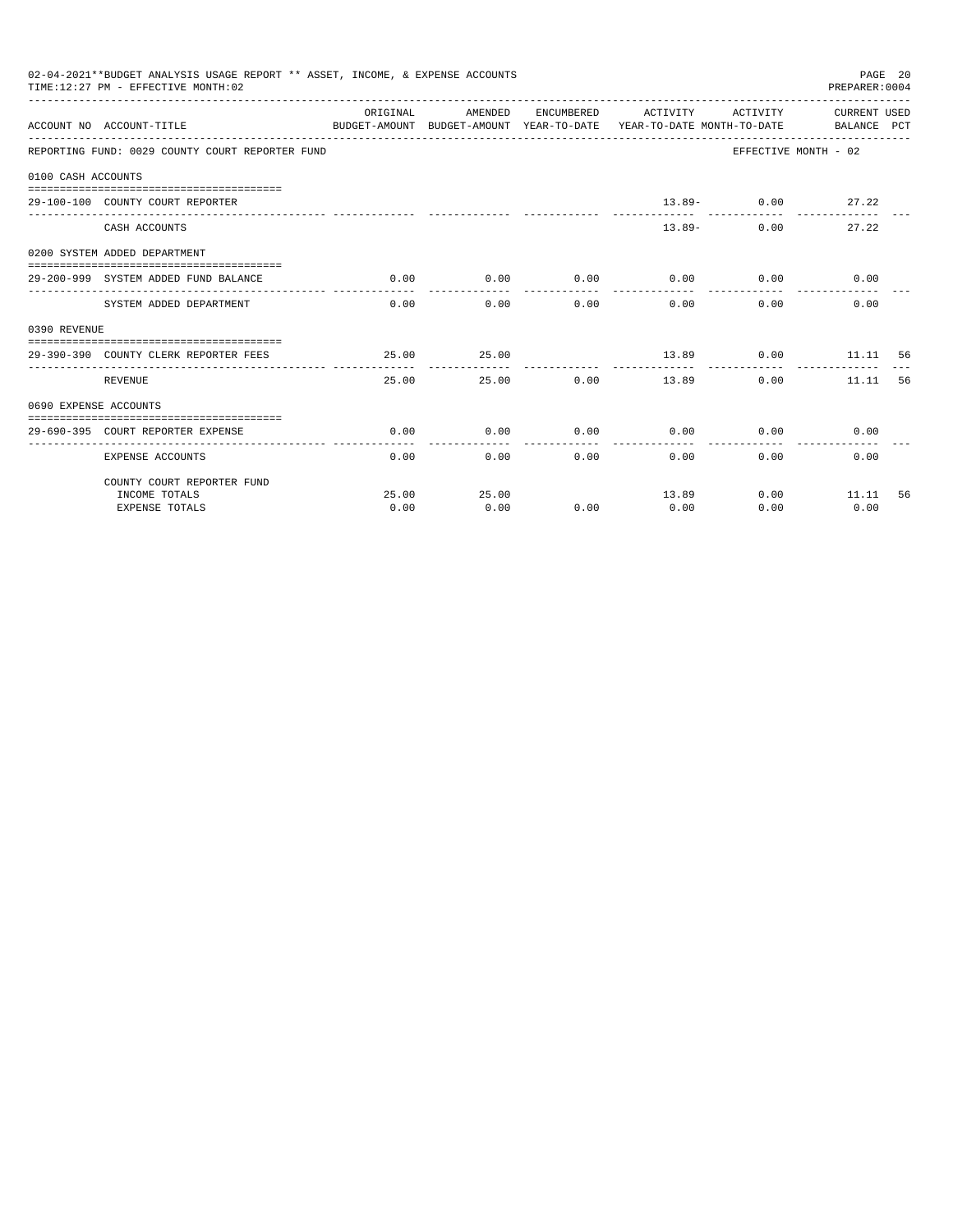| 02-04-2021**BUDGET ANALYSIS USAGE REPORT ** ASSET, INCOME, & EXPENSE ACCOUNTS<br>PAGE 21<br>TIME: 12:27 PM - EFFECTIVE MONTH: 02<br>PREPARER:0004<br>ORIGINAL<br>AMENDED<br>ENCUMBERED ACTIVITY<br>ACTIVITY CURRENT USED<br>ACCOUNT NO ACCOUNT-TITLE CONTROL CONTROLLER TO BUDGET-AMOUNT BUDGET-AMOUNT YEAR-TO-DATE YEAR-TO-DATE MONTH-TO-DATE<br>REPORTING FUND: 0030 COURT RECORDS PRESERVATION FUND<br>EFFECTIVE MONTH - 02<br>0100 CASH ACCOUNTS<br>190.00<br>$0.00$ 5,192.67<br>30-100-100 CFC: COURT RECORDS PRES FUND<br>0.00<br>$50.00 -$<br>0.00<br>30-100-230 DISTRICT CREDIT CARD ACCOUNT<br>10.00<br>30-100-231 COUNTY CLERK CREDIT CARD<br>10.00<br>0.00<br>------------<br>--------------<br>0.00<br>5,202.67<br>150.00<br>CASH ACCOUNTS<br>0330 REVENUE ACCOUNTS<br>0.00<br>0.00<br>$0.00$ 0.00<br>30-330-180 INTEREST EARNED<br>0.00<br>350.00 30<br>0.00<br>30-330-730 RECORDS PRESERVATION FEES<br>500.00<br>500.00<br>150.00<br>.<br>REVENUE ACCOUNTS<br>500.00<br>0.00<br>350.00<br>30<br>0730 EXPENSE ACCOUNTS<br>0.00<br>0.00<br>0.00<br>0.00<br>0.00<br>0.00<br>30-730-730 RECORDS PRES EXPENSES |                |                |      |                |      |               |    |
|-------------------------------------------------------------------------------------------------------------------------------------------------------------------------------------------------------------------------------------------------------------------------------------------------------------------------------------------------------------------------------------------------------------------------------------------------------------------------------------------------------------------------------------------------------------------------------------------------------------------------------------------------------------------------------------------------------------------------------------------------------------------------------------------------------------------------------------------------------------------------------------------------------------------------------------------------------------------------------------------------------------------------------------------------------------------------------------------------------------------------|----------------|----------------|------|----------------|------|---------------|----|
|                                                                                                                                                                                                                                                                                                                                                                                                                                                                                                                                                                                                                                                                                                                                                                                                                                                                                                                                                                                                                                                                                                                         |                |                |      |                |      |               |    |
|                                                                                                                                                                                                                                                                                                                                                                                                                                                                                                                                                                                                                                                                                                                                                                                                                                                                                                                                                                                                                                                                                                                         |                |                |      |                |      |               |    |
|                                                                                                                                                                                                                                                                                                                                                                                                                                                                                                                                                                                                                                                                                                                                                                                                                                                                                                                                                                                                                                                                                                                         |                |                |      |                |      |               |    |
|                                                                                                                                                                                                                                                                                                                                                                                                                                                                                                                                                                                                                                                                                                                                                                                                                                                                                                                                                                                                                                                                                                                         |                |                |      |                |      |               |    |
|                                                                                                                                                                                                                                                                                                                                                                                                                                                                                                                                                                                                                                                                                                                                                                                                                                                                                                                                                                                                                                                                                                                         |                |                |      |                |      |               |    |
|                                                                                                                                                                                                                                                                                                                                                                                                                                                                                                                                                                                                                                                                                                                                                                                                                                                                                                                                                                                                                                                                                                                         |                |                |      |                |      |               |    |
|                                                                                                                                                                                                                                                                                                                                                                                                                                                                                                                                                                                                                                                                                                                                                                                                                                                                                                                                                                                                                                                                                                                         |                |                |      |                |      |               |    |
|                                                                                                                                                                                                                                                                                                                                                                                                                                                                                                                                                                                                                                                                                                                                                                                                                                                                                                                                                                                                                                                                                                                         |                |                |      |                |      |               |    |
|                                                                                                                                                                                                                                                                                                                                                                                                                                                                                                                                                                                                                                                                                                                                                                                                                                                                                                                                                                                                                                                                                                                         |                |                |      |                |      |               |    |
|                                                                                                                                                                                                                                                                                                                                                                                                                                                                                                                                                                                                                                                                                                                                                                                                                                                                                                                                                                                                                                                                                                                         |                |                |      |                |      |               |    |
| <b>EXPENSE ACCOUNTS</b>                                                                                                                                                                                                                                                                                                                                                                                                                                                                                                                                                                                                                                                                                                                                                                                                                                                                                                                                                                                                                                                                                                 | 0.00           | 0.00           | 0.00 | 0.00           | 0.00 | 0.00          |    |
| COURT RECORDS PRESERVATION FUND                                                                                                                                                                                                                                                                                                                                                                                                                                                                                                                                                                                                                                                                                                                                                                                                                                                                                                                                                                                                                                                                                         |                |                |      |                |      | $0.00$ 350.00 |    |
| INCOME TOTALS<br><b>EXPENSE TOTALS</b>                                                                                                                                                                                                                                                                                                                                                                                                                                                                                                                                                                                                                                                                                                                                                                                                                                                                                                                                                                                                                                                                                  | 500.00<br>0.00 | 500.00<br>0.00 | 0.00 | 150.00<br>0.00 | 0.00 | 0.00          | 30 |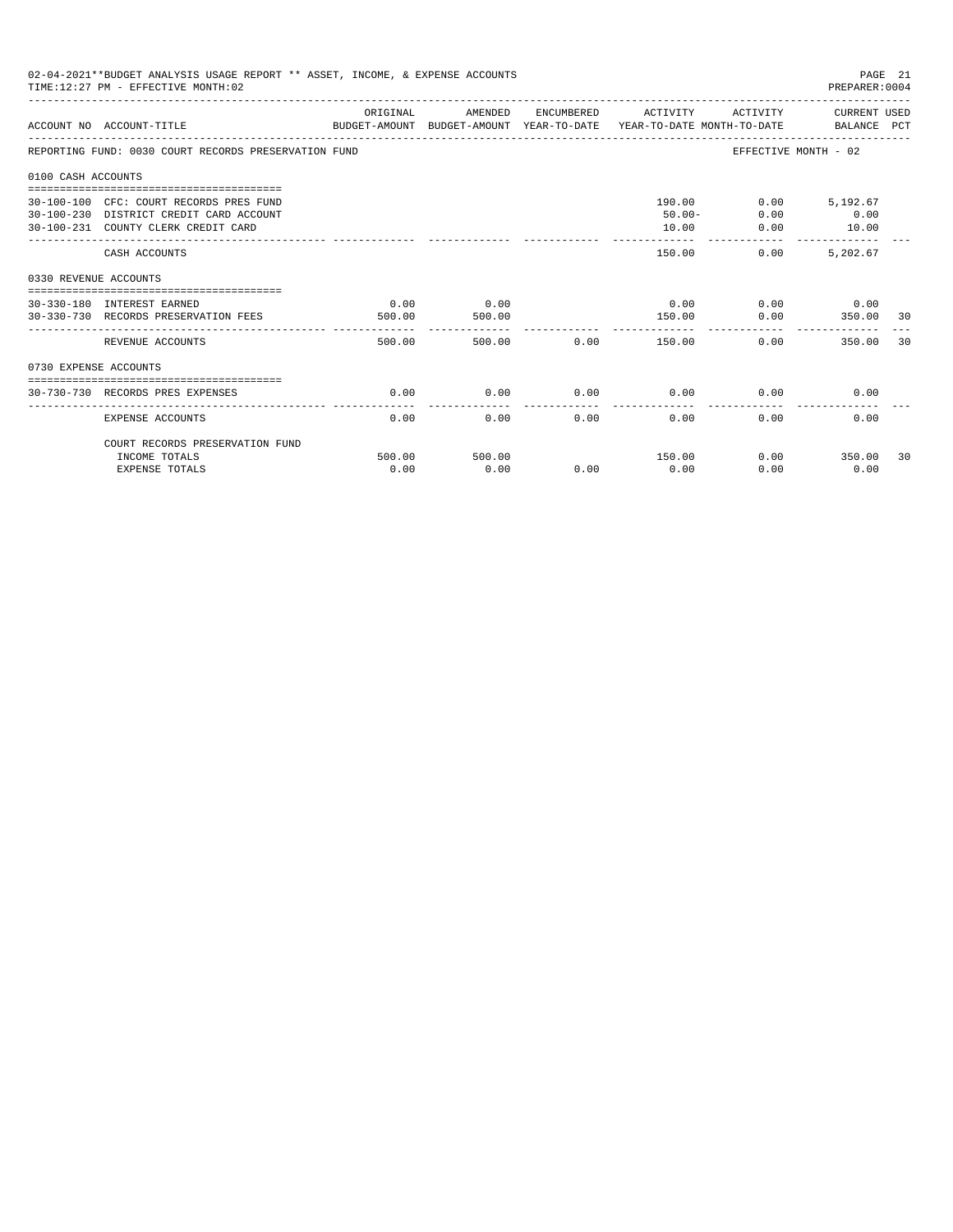|                       | 02-04-2021**BUDGET ANALYSIS USAGE REPORT ** ASSET, INCOME, & EXPENSE ACCOUNTS<br>TIME: 12:27 PM - EFFECTIVE MONTH: 02 |          |                       |              |              |                                                   | PAGE 22<br>PREPARER: 0004 |    |
|-----------------------|-----------------------------------------------------------------------------------------------------------------------|----------|-----------------------|--------------|--------------|---------------------------------------------------|---------------------------|----|
|                       | BUDGET-AMOUNT BUDGET-AMOUNT YEAR-TO-DATE YEAR-TO-DATE_MONTH-TO-DATE BALANCE PCT<br>ACCOUNT NO ACCOUNT-TITLE           | ORIGINAL |                       |              |              | AMENDED ENCUMBERED ACTIVITY ACTIVITY CURRENT USED |                           |    |
|                       | REPORTING FUND: 0031 COUNTY JURY FUND                                                                                 |          |                       |              |              |                                                   | EFFECTIVE MONTH - 02      |    |
| 0100 CASH ACCOUNTS    |                                                                                                                       |          |                       |              |              |                                                   |                           |    |
|                       | 31-100-100 COUNTY CLERK JURY FEES                                                                                     |          |                       |              |              | $4.64$ 0.00                                       | 9.08                      |    |
|                       | CASH ACCOUNTS                                                                                                         |          |                       |              |              | 4.64<br>0.00                                      | 9.08                      |    |
|                       | 0200 SYSTEM ADDED DEPARTMENT                                                                                          |          |                       |              |              |                                                   |                           |    |
|                       | 31-200-999 SYSTEM ADDED FUND BALANCE                                                                                  | 0.00     | 0.00<br>------------- | ------------ | .            | $0.00$ $0.00$ $0.00$ $0.00$<br>-----------        | 0.00                      |    |
|                       | SYSTEM ADDED DEPARTMENT                                                                                               |          | $0.00$ 0.00           |              | 0.00         | $0.00$ and $0.00$<br>0.00                         | 0.00                      |    |
| 0380 REVENUE ACCOUNTS |                                                                                                                       |          |                       |              |              |                                                   |                           |    |
|                       | 31-380-380 COUNTY CLERK JURY FEES                                                                                     | 10.00    | 10.00                 |              |              | $4.64$ 0.00                                       | 5.36 46                   |    |
|                       | REVENUE ACCOUNTS                                                                                                      | 10.00    | 10.00                 |              | 0.00<br>4.64 |                                                   | 0.00<br>5.36              | 46 |
| 0680 EXPENSE ACCOUNTS |                                                                                                                       |          |                       |              |              |                                                   |                           |    |
|                       | 31-680-680 COUNTY PETIT JURY                                                                                          | 0.00     | 0.00                  | 0.00         | 0.00         | 0.00                                              | 0.00                      |    |
|                       | <b>EXPENSE ACCOUNTS</b>                                                                                               | 0.00     |                       | 0.00         | 0.00         | 0.00                                              | 0.00<br>0.00              |    |
|                       | COUNTY JURY FUND                                                                                                      |          |                       |              |              |                                                   |                           |    |
|                       | INCOME TOTALS                                                                                                         | 10.00    | 10.00                 |              |              | 4.64                                              | 5.36<br>0.00              | 46 |
|                       | <b>EXPENSE TOTALS</b>                                                                                                 | 0.00     | 0.00                  | 0.00         | 0.00         | 0.00                                              | 0.00                      |    |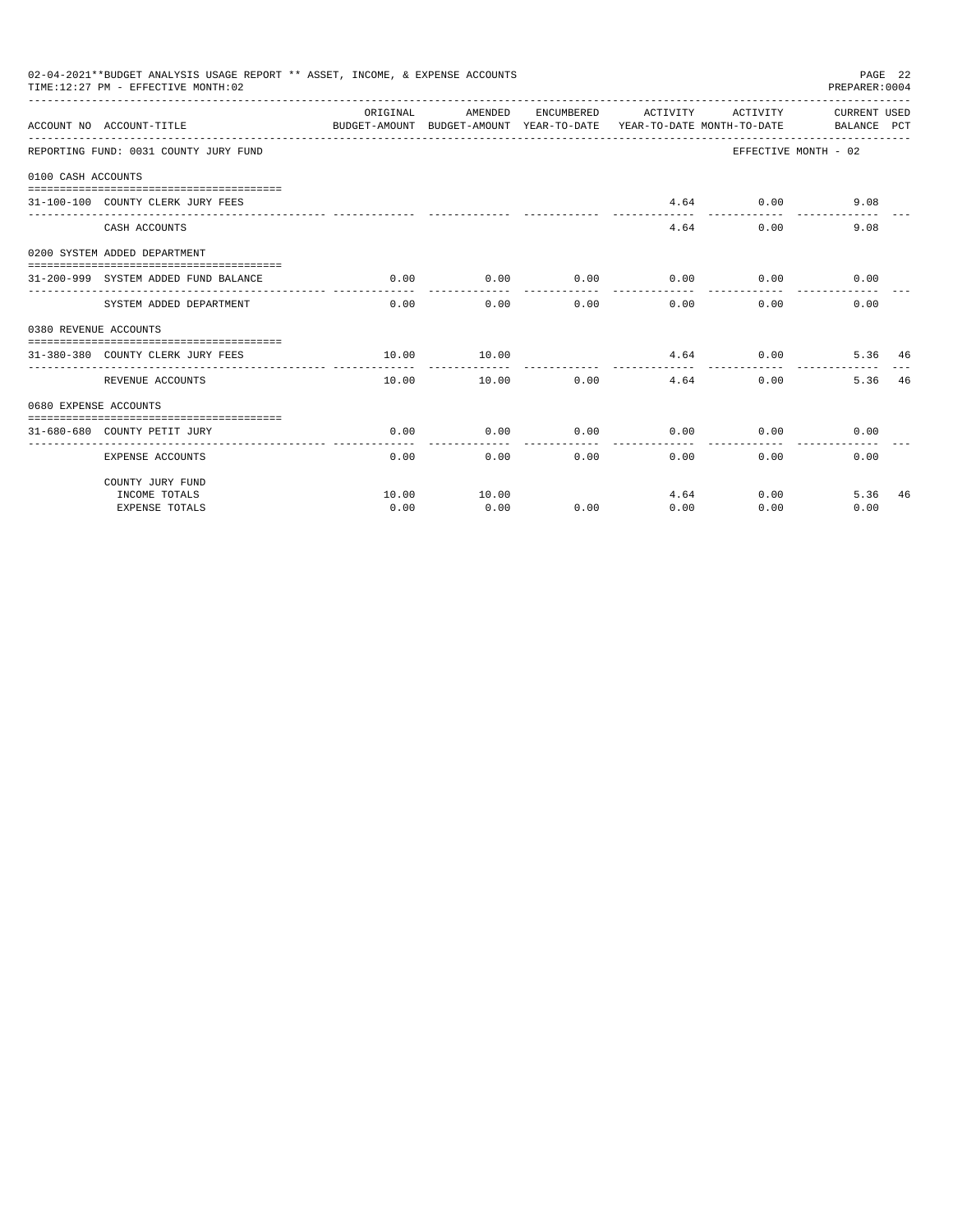| 02-04-2021**BUDGET ANALYSIS USAGE REPORT ** ASSET, INCOME, & EXPENSE ACCOUNTS<br>PAGE 23<br>TIME: 12:27 PM - EFFECTIVE MONTH: 02<br>PREPARER: 0004<br>ACTIVITY CURRENT USED<br>ORIGINAL<br>AMENDED<br>ENCUMBERED ACTIVITY<br>BUDGET-AMOUNT BUDGET-AMOUNT YEAR-TO-DATE  YEAR-TO-DATE MONTH-TO-DATE     BALANCE PCT<br>ACCOUNT NO ACCOUNT-TITLE<br>EFFECTIVE MONTH - 02<br>REPORTING FUND: 0033 C&D COURT TECHNOLOGY FUND<br>0100 CASH ACCOUNTS<br>21.41<br>33-100-100 CFC: C&D COURT TECHNOLOGY FUND<br>$0.00$ 603.12<br>0.00<br>33-100-230 DISTRICT CLERK CC ACCOUNT<br>0.00<br>0.00<br>33-100-231 COUNTY CLERK CC ACCOUNT<br>0.00<br>0.00<br>0.00<br>21.41<br>0.00<br>603.12<br>CASH ACCOUNTS<br>0333 REVENUE ACCOUNTS<br>0.00<br>$0.00$ $0.00$ $0.00$ $0.00$<br>0.00<br>33-333-180 INTEREST EARNED<br>50.00<br>33-333-733 C&D COURT TECH FEES<br>21.41<br>50.00<br>0.00<br>.<br>50.00<br>50.00 0.00<br>21.41<br>0.00<br>REVENUE ACCOUNTS<br>28.59<br>0733 EXPENSE ACCOUNTS<br>50.00<br>$0.00$ $0.00$ $0.00$ $0.00$<br>50.00<br>33-733-733 C&D COURT TECH EXPENSES<br>50.00<br>50.00<br>0.00<br>0.00<br>0.00<br>EXPENSE ACCOUNTS<br>50.00 |                                        |                |                |      |      |               |                                    |
|--------------------------------------------------------------------------------------------------------------------------------------------------------------------------------------------------------------------------------------------------------------------------------------------------------------------------------------------------------------------------------------------------------------------------------------------------------------------------------------------------------------------------------------------------------------------------------------------------------------------------------------------------------------------------------------------------------------------------------------------------------------------------------------------------------------------------------------------------------------------------------------------------------------------------------------------------------------------------------------------------------------------------------------------------------------------------------------------------------------------------------------------|----------------------------------------|----------------|----------------|------|------|---------------|------------------------------------|
|                                                                                                                                                                                                                                                                                                                                                                                                                                                                                                                                                                                                                                                                                                                                                                                                                                                                                                                                                                                                                                                                                                                                            |                                        |                |                |      |      |               |                                    |
|                                                                                                                                                                                                                                                                                                                                                                                                                                                                                                                                                                                                                                                                                                                                                                                                                                                                                                                                                                                                                                                                                                                                            |                                        |                |                |      |      |               |                                    |
|                                                                                                                                                                                                                                                                                                                                                                                                                                                                                                                                                                                                                                                                                                                                                                                                                                                                                                                                                                                                                                                                                                                                            |                                        |                |                |      |      |               |                                    |
|                                                                                                                                                                                                                                                                                                                                                                                                                                                                                                                                                                                                                                                                                                                                                                                                                                                                                                                                                                                                                                                                                                                                            |                                        |                |                |      |      |               |                                    |
|                                                                                                                                                                                                                                                                                                                                                                                                                                                                                                                                                                                                                                                                                                                                                                                                                                                                                                                                                                                                                                                                                                                                            |                                        |                |                |      |      |               |                                    |
|                                                                                                                                                                                                                                                                                                                                                                                                                                                                                                                                                                                                                                                                                                                                                                                                                                                                                                                                                                                                                                                                                                                                            |                                        |                |                |      |      |               |                                    |
|                                                                                                                                                                                                                                                                                                                                                                                                                                                                                                                                                                                                                                                                                                                                                                                                                                                                                                                                                                                                                                                                                                                                            |                                        |                |                |      |      |               | 28.59 43                           |
|                                                                                                                                                                                                                                                                                                                                                                                                                                                                                                                                                                                                                                                                                                                                                                                                                                                                                                                                                                                                                                                                                                                                            |                                        |                |                |      |      |               | 43                                 |
|                                                                                                                                                                                                                                                                                                                                                                                                                                                                                                                                                                                                                                                                                                                                                                                                                                                                                                                                                                                                                                                                                                                                            |                                        |                |                |      |      |               |                                    |
|                                                                                                                                                                                                                                                                                                                                                                                                                                                                                                                                                                                                                                                                                                                                                                                                                                                                                                                                                                                                                                                                                                                                            |                                        |                |                |      |      |               | 50.00 00                           |
|                                                                                                                                                                                                                                                                                                                                                                                                                                                                                                                                                                                                                                                                                                                                                                                                                                                                                                                                                                                                                                                                                                                                            |                                        |                |                |      |      |               | 0 <sub>0</sub>                     |
|                                                                                                                                                                                                                                                                                                                                                                                                                                                                                                                                                                                                                                                                                                                                                                                                                                                                                                                                                                                                                                                                                                                                            | C&D COURT TECHNOLOGY FUND              |                |                |      |      |               |                                    |
|                                                                                                                                                                                                                                                                                                                                                                                                                                                                                                                                                                                                                                                                                                                                                                                                                                                                                                                                                                                                                                                                                                                                            | INCOME TOTALS<br><b>EXPENSE TOTALS</b> | 50.00<br>50.00 | 50.00<br>50.00 | 0.00 | 0.00 | 21.41<br>0.00 | 0.00<br>28.59<br>43<br>50.00<br>00 |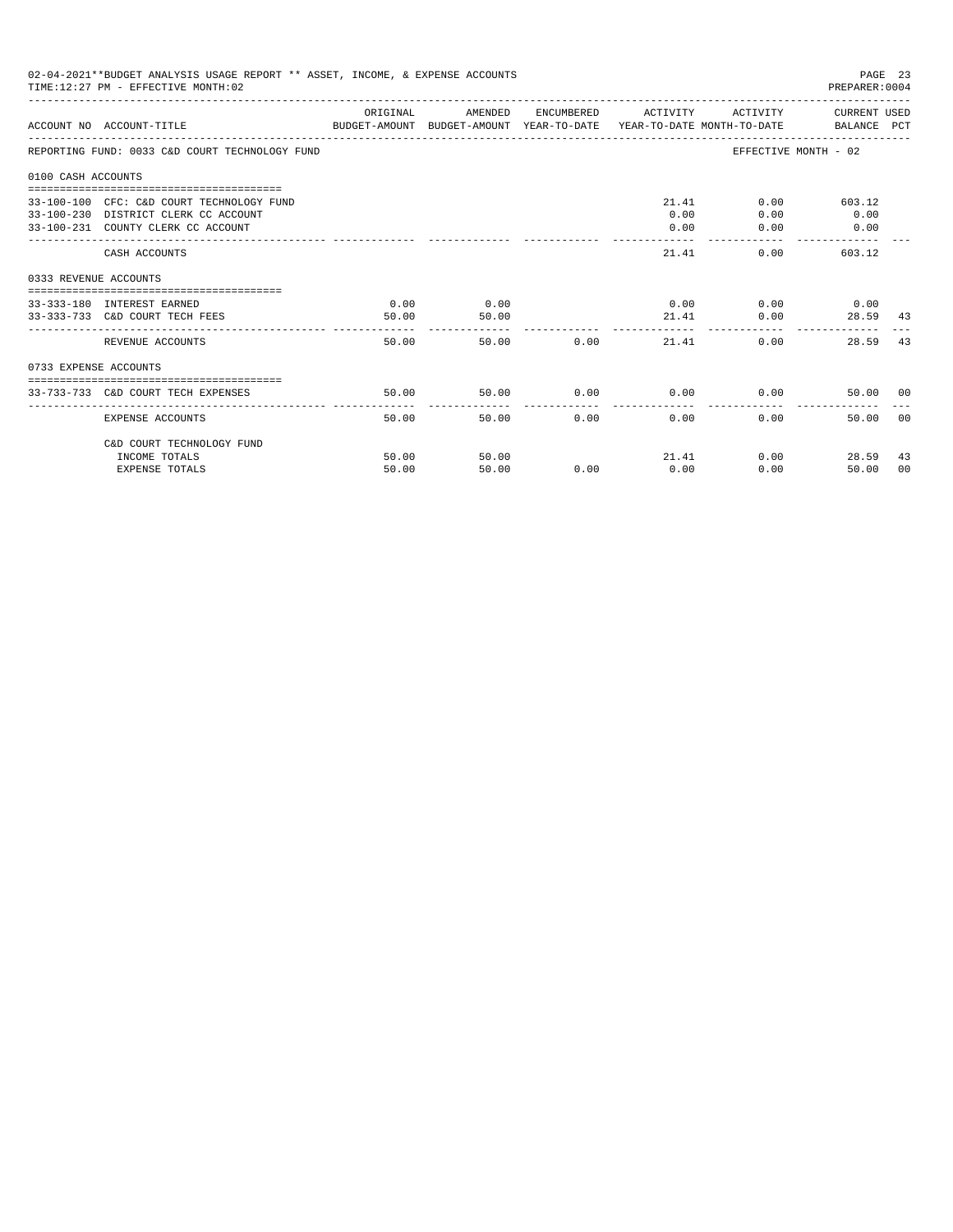|                    | 02-04-2021**BUDGET ANALYSIS USAGE REPORT ** ASSET, INCOME, & EXPENSE ACCOUNTS<br>PAGE 24<br>TIME: 12:27 PM - EFFECTIVE MONTH: 02<br>PREPARER: 0004<br>ENCUMBERED ACTIVITY<br>ACTIVITY CURRENT USED<br>ORIGINAL<br>AMENDED<br>ACCOUNT NO ACCOUNT-TITLE<br>BUDGET-AMOUNT BUDGET-AMOUNT YEAR-TO-DATE  YEAR-TO-DATE MONTH-TO-DATE      BALANCE PCT<br>REPORTING FUND: 0036 DISTRICT COURT RECORDS TECH FUND<br>EFFECTIVE MONTH - 02<br>100.00   0.00   4,511.71<br>36-100-100 CFC: DIST COURT RECORDS TECH FUND<br>36-100-230 DISTRICT CLERK CC ACCOUNT<br>20.00<br>0.00<br>20.00<br>120.00<br>0.00<br>4,531.71<br>CASH ACCOUNTS<br>0336 REVENUE ACCOUNTS<br>$0.00$ 0.00<br>0.00<br>0.00<br>36-336-180 INTEREST EARNED<br>0.00<br>80.00<br>36-336-736 DIST COURT REC TECH FEES<br>400.00<br>400.00<br>0.00<br>320.00<br>-20<br>REVENUE ACCOUNTS<br>400.00<br>0.00<br>320.00<br>400.00<br>80.00<br>0.00<br>20<br>0736 EXPENSE ACCOUNTS |                |                |      |               |      |                       |    |
|--------------------|-----------------------------------------------------------------------------------------------------------------------------------------------------------------------------------------------------------------------------------------------------------------------------------------------------------------------------------------------------------------------------------------------------------------------------------------------------------------------------------------------------------------------------------------------------------------------------------------------------------------------------------------------------------------------------------------------------------------------------------------------------------------------------------------------------------------------------------------------------------------------------------------------------------------------------------|----------------|----------------|------|---------------|------|-----------------------|----|
|                    |                                                                                                                                                                                                                                                                                                                                                                                                                                                                                                                                                                                                                                                                                                                                                                                                                                                                                                                                   |                |                |      |               |      |                       |    |
|                    |                                                                                                                                                                                                                                                                                                                                                                                                                                                                                                                                                                                                                                                                                                                                                                                                                                                                                                                                   |                |                |      |               |      |                       |    |
| 0100 CASH ACCOUNTS |                                                                                                                                                                                                                                                                                                                                                                                                                                                                                                                                                                                                                                                                                                                                                                                                                                                                                                                                   |                |                |      |               |      |                       |    |
|                    |                                                                                                                                                                                                                                                                                                                                                                                                                                                                                                                                                                                                                                                                                                                                                                                                                                                                                                                                   |                |                |      |               |      |                       |    |
|                    |                                                                                                                                                                                                                                                                                                                                                                                                                                                                                                                                                                                                                                                                                                                                                                                                                                                                                                                                   |                |                |      |               |      |                       |    |
|                    |                                                                                                                                                                                                                                                                                                                                                                                                                                                                                                                                                                                                                                                                                                                                                                                                                                                                                                                                   |                |                |      |               |      |                       |    |
|                    |                                                                                                                                                                                                                                                                                                                                                                                                                                                                                                                                                                                                                                                                                                                                                                                                                                                                                                                                   |                |                |      |               |      |                       |    |
|                    |                                                                                                                                                                                                                                                                                                                                                                                                                                                                                                                                                                                                                                                                                                                                                                                                                                                                                                                                   |                |                |      |               |      |                       |    |
|                    |                                                                                                                                                                                                                                                                                                                                                                                                                                                                                                                                                                                                                                                                                                                                                                                                                                                                                                                                   |                |                |      |               |      |                       |    |
|                    | 36-736-736 DIST COURT REC TECH EXPENSES                                                                                                                                                                                                                                                                                                                                                                                                                                                                                                                                                                                                                                                                                                                                                                                                                                                                                           | 0.00           | 0.00           | 0.00 | 0.00          |      | 0.00<br>0.00          |    |
|                    | <b>EXPENSE ACCOUNTS</b>                                                                                                                                                                                                                                                                                                                                                                                                                                                                                                                                                                                                                                                                                                                                                                                                                                                                                                           | 0.00           | 0.00           | 0.00 | 0.00          | 0.00 | 0.00                  |    |
|                    | DISTRICT COURT RECORDS TECH FUND                                                                                                                                                                                                                                                                                                                                                                                                                                                                                                                                                                                                                                                                                                                                                                                                                                                                                                  |                |                |      |               |      |                       |    |
|                    | INCOME TOTALS<br><b>EXPENSE TOTALS</b>                                                                                                                                                                                                                                                                                                                                                                                                                                                                                                                                                                                                                                                                                                                                                                                                                                                                                            | 400.00<br>0.00 | 400.00<br>0.00 | 0.00 | 80.00<br>0.00 | 0.00 | $0.00$ 320.00<br>0.00 | 20 |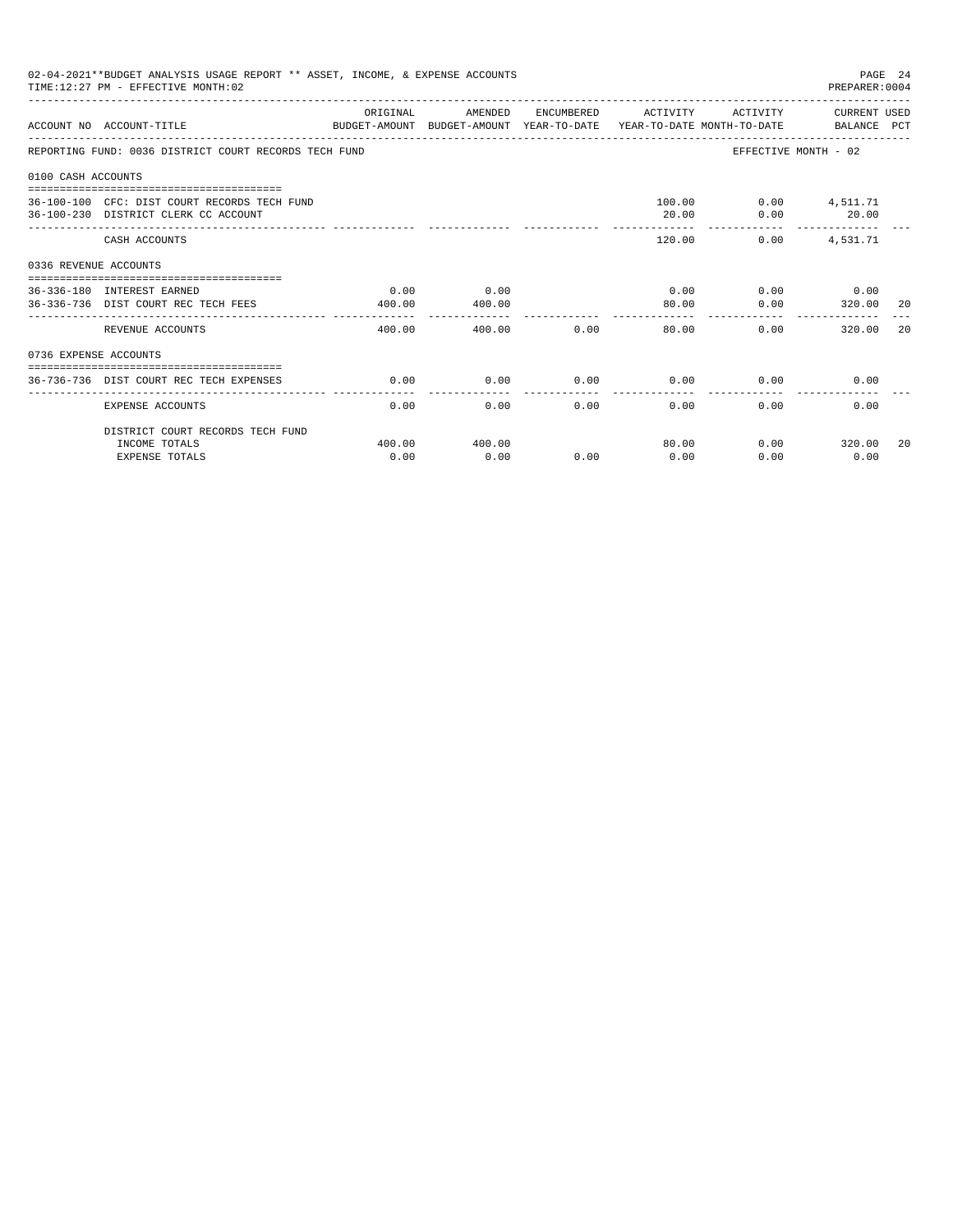|                    | 02-04-2021**BUDGET ANALYSIS USAGE REPORT ** ASSET, INCOME, & EXPENSE ACCOUNTS<br>TIME: 12:27 PM - EFFECTIVE MONTH: 02 |          |                         |      |                     |                      | PAGE 25<br>PREPARER: 0004 |    |
|--------------------|-----------------------------------------------------------------------------------------------------------------------|----------|-------------------------|------|---------------------|----------------------|---------------------------|----|
|                    | ACCOUNT NO ACCOUNT-TITLE CONTROL SUDGET-AMOUNT BUDGET-AMOUNT YEAR-TO-DATE YEAR-TO-DATE MONTH-TO-DATE BALANCE PCT      | ORIGINAL | AMENDED                 |      | ENCUMBERED ACTIVITY | ACTIVITY             | CURRENT USED              |    |
|                    | REPORTING FUND: 0039 COMMISSARY PROFIT ACCOUNT                                                                        |          |                         |      |                     | EFFECTIVE MONTH - 02 |                           |    |
| 0100 CASH ACCOUNTS |                                                                                                                       |          |                         |      |                     |                      |                           |    |
|                    | 39-100-170 COMMISSARY CHECKING                                                                                        |          |                         |      | 1.60                |                      | $0.00$ 3,297.84           |    |
|                    | CASH ACCOUNTS                                                                                                         |          |                         |      | 1.60                | 0.00                 | 3,297.84                  |    |
|                    | 0300 COMMISSARY REVENUE ACCOUNT<br>=====================================                                              |          |                         |      |                     |                      |                           |    |
|                    | 39-300-110 REVENUE COMMISSARY                                                                                         | 700.00   | 700.00                  |      | 0.00                |                      | 0.00 700.00 00            |    |
|                    | 39-300-120 INTEREST EARNED                                                                                            | 22.00    | 22.00                   |      | 1.60                | 0.00                 | 20.40                     | 07 |
|                    | COMMISSARY REVENUE ACCOUNT                                                                                            | 722.00   | -------------<br>722.00 | 0.00 | 1.60                | 0.00                 | 720.40                    | 00 |
|                    | 0400 COMMISSARY EXPENSE                                                                                               |          |                         |      |                     |                      |                           |    |
| 39-400-110 EXPENSE |                                                                                                                       | 0.00     | 0.00                    | 0.00 | 0.00                | 0.00                 | 0.00                      |    |
|                    | COMMISSARY EXPENSE                                                                                                    | 0.00     | 0.00                    | 0.00 | -------<br>0.00     | 0.00                 | 0.00                      |    |
|                    | COMMISSARY PROFIT ACCOUNT                                                                                             |          |                         |      |                     |                      |                           |    |
|                    | INCOME TOTALS                                                                                                         | 722.00   | 722.00                  |      | 1.60                | 0.00                 | 720.40                    | 00 |
|                    | <b>EXPENSE TOTALS</b>                                                                                                 | 0.00     | 0.00                    | 0.00 | 0.00                | 0.00                 | 0.00                      |    |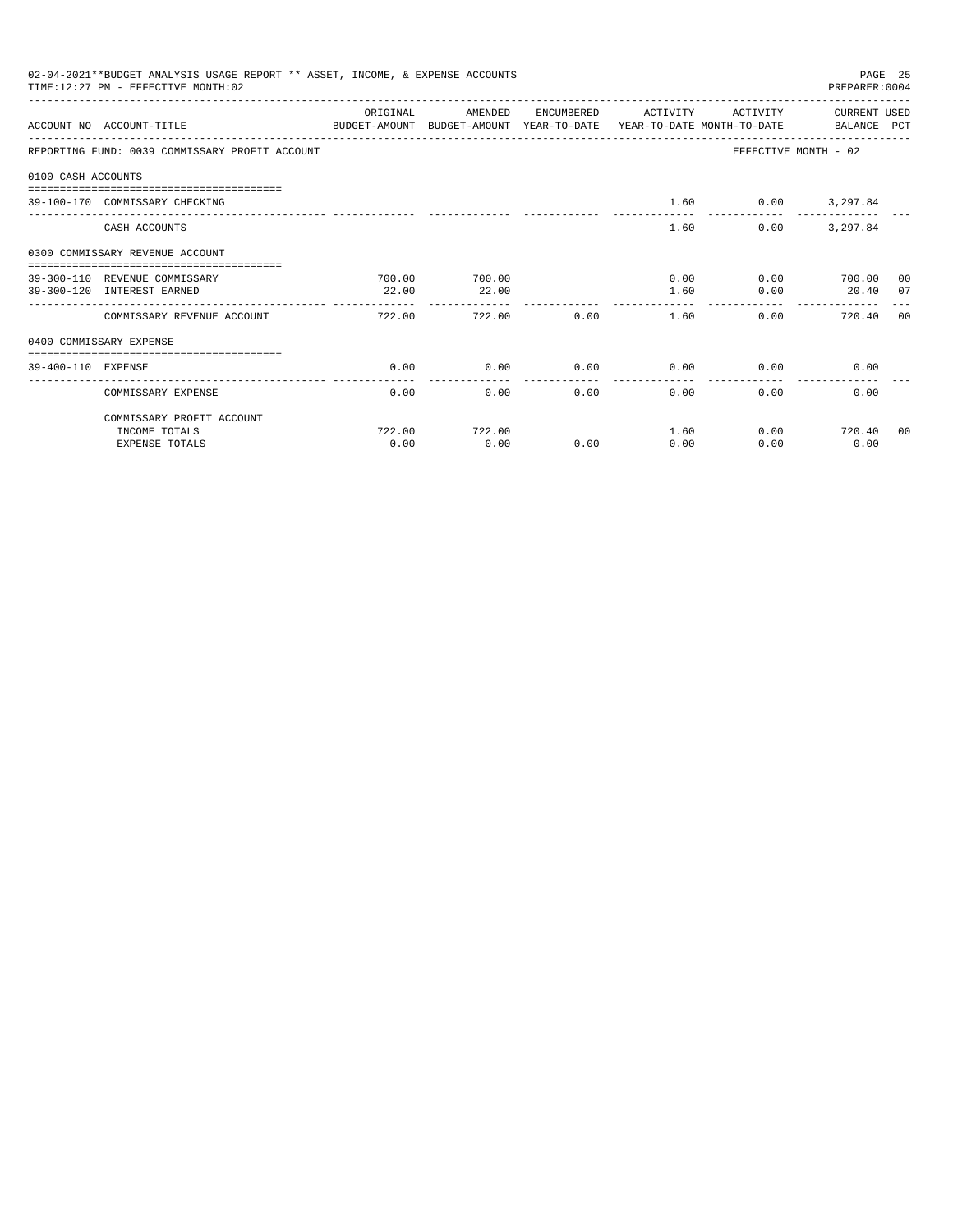| 02-04-2021**BUDGET ANALYSIS USAGE REPORT ** ASSET, INCOME, & EXPENSE ACCOUNTS<br>PAGE 26<br>TIME: 12:27 PM - EFFECTIVE MONTH: 02<br>PREPARER: 0004<br>ORIGINAL<br>AMENDED<br>ENCUMBERED ACTIVITY ACTIVITY<br>CURRENT USED<br>ACCOUNT NO ACCOUNT-TITLE COMPUTE SUDGET-AMOUNT BUDGET-AMOUNT YEAR-TO-DATE YEAR-TO-DATE MONTH-TO-DATE BALANCE PCT<br>REPORTING FUND: 0040 ELECTION SERVICE CONTRACT FUND<br>EFFECTIVE MONTH - 02<br>0100 CASH ACCOUNTS<br>2, 114.90 0.00 3, 197.23<br>40-100-100 CFC: ELECTION SERVICES CONT FUND<br>2,114.90<br>$0.00$ $3.197.23$<br>CASH ACCOUNTS<br>0340 REVENUE ACCOUNTS<br>0.00<br>$0.00$ $0.00$ $0.00$ $0.00$<br>0.00<br>40-340-180 INTEREST EARNED<br>2,114.90   0.00   1,714.90+ 529<br>40-340-740 ELECTION SERVICE REVENUES<br>400.00<br>400.00<br>-------------<br>$0.00$ 2.114.90<br>$0.00$ 1, 714, 90+ 529<br>REVENUE ACCOUNTS<br>400.00<br>400.00<br>0740 EXPENSE ACCOUNTS<br>$1,400.00$ $0.00$ $0.00$ $0.00$ $0.00$ $0.00$ $0.00$ $0.00$ $0.00$ $0.00$ $0.00$ $0.00$ $0.00$ $0.00$<br>----------------<br>$1.400.00$ $1.400.00$<br>0.00<br>0.00<br>$0.00$ 1,400.00 00<br>EXPENSE ACCOUNTS<br>ELECTION SERVICE CONTRACT FUND<br>$400.00$ $400.00$ $2,114.90$<br>$0.00$ 1, 714, 90+ 529 |                       |          |          |             |      |             |  |
|---------------------------------------------------------------------------------------------------------------------------------------------------------------------------------------------------------------------------------------------------------------------------------------------------------------------------------------------------------------------------------------------------------------------------------------------------------------------------------------------------------------------------------------------------------------------------------------------------------------------------------------------------------------------------------------------------------------------------------------------------------------------------------------------------------------------------------------------------------------------------------------------------------------------------------------------------------------------------------------------------------------------------------------------------------------------------------------------------------------------------------------------------------------------------------------------------------------------------------|-----------------------|----------|----------|-------------|------|-------------|--|
|                                                                                                                                                                                                                                                                                                                                                                                                                                                                                                                                                                                                                                                                                                                                                                                                                                                                                                                                                                                                                                                                                                                                                                                                                                 |                       |          |          |             |      |             |  |
|                                                                                                                                                                                                                                                                                                                                                                                                                                                                                                                                                                                                                                                                                                                                                                                                                                                                                                                                                                                                                                                                                                                                                                                                                                 |                       |          |          |             |      |             |  |
|                                                                                                                                                                                                                                                                                                                                                                                                                                                                                                                                                                                                                                                                                                                                                                                                                                                                                                                                                                                                                                                                                                                                                                                                                                 |                       |          |          |             |      |             |  |
|                                                                                                                                                                                                                                                                                                                                                                                                                                                                                                                                                                                                                                                                                                                                                                                                                                                                                                                                                                                                                                                                                                                                                                                                                                 |                       |          |          |             |      |             |  |
|                                                                                                                                                                                                                                                                                                                                                                                                                                                                                                                                                                                                                                                                                                                                                                                                                                                                                                                                                                                                                                                                                                                                                                                                                                 |                       |          |          |             |      |             |  |
|                                                                                                                                                                                                                                                                                                                                                                                                                                                                                                                                                                                                                                                                                                                                                                                                                                                                                                                                                                                                                                                                                                                                                                                                                                 |                       |          |          |             |      |             |  |
|                                                                                                                                                                                                                                                                                                                                                                                                                                                                                                                                                                                                                                                                                                                                                                                                                                                                                                                                                                                                                                                                                                                                                                                                                                 |                       |          |          |             |      |             |  |
|                                                                                                                                                                                                                                                                                                                                                                                                                                                                                                                                                                                                                                                                                                                                                                                                                                                                                                                                                                                                                                                                                                                                                                                                                                 |                       |          |          |             |      |             |  |
|                                                                                                                                                                                                                                                                                                                                                                                                                                                                                                                                                                                                                                                                                                                                                                                                                                                                                                                                                                                                                                                                                                                                                                                                                                 |                       |          |          |             |      |             |  |
|                                                                                                                                                                                                                                                                                                                                                                                                                                                                                                                                                                                                                                                                                                                                                                                                                                                                                                                                                                                                                                                                                                                                                                                                                                 |                       |          |          |             |      |             |  |
|                                                                                                                                                                                                                                                                                                                                                                                                                                                                                                                                                                                                                                                                                                                                                                                                                                                                                                                                                                                                                                                                                                                                                                                                                                 |                       |          |          |             |      |             |  |
|                                                                                                                                                                                                                                                                                                                                                                                                                                                                                                                                                                                                                                                                                                                                                                                                                                                                                                                                                                                                                                                                                                                                                                                                                                 |                       |          |          |             |      |             |  |
|                                                                                                                                                                                                                                                                                                                                                                                                                                                                                                                                                                                                                                                                                                                                                                                                                                                                                                                                                                                                                                                                                                                                                                                                                                 |                       |          |          |             |      |             |  |
|                                                                                                                                                                                                                                                                                                                                                                                                                                                                                                                                                                                                                                                                                                                                                                                                                                                                                                                                                                                                                                                                                                                                                                                                                                 | INCOME TOTALS         |          |          |             |      |             |  |
|                                                                                                                                                                                                                                                                                                                                                                                                                                                                                                                                                                                                                                                                                                                                                                                                                                                                                                                                                                                                                                                                                                                                                                                                                                 | <b>EXPENSE TOTALS</b> | 1,400.00 | 1,400.00 | $0.00$ 0.00 | 0.00 | 1,400.00 00 |  |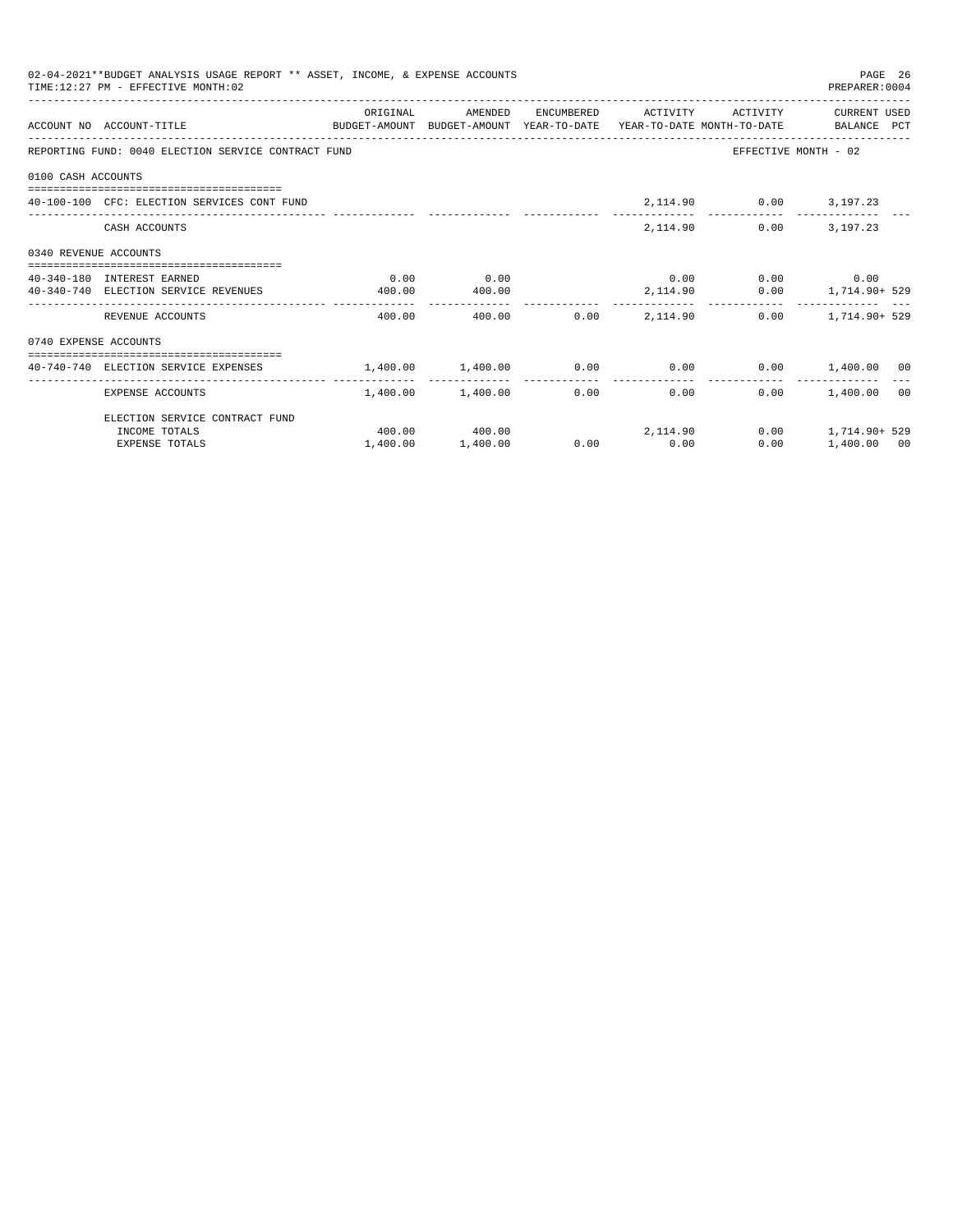| 02-04-2021**BUDGET ANALYSIS USAGE REPORT ** ASSET, INCOME, & EXPENSE ACCOUNTS<br>PAGE 27<br>TIME: 12:27 PM - EFFECTIVE MONTH: 02<br>PREPARER: 0004<br>ORIGINAL<br>ENCUMBERED<br>CURRENT USED<br>AMENDED<br>ACTIVITY<br>ACTIVITY<br>ACCOUNT NO ACCOUNT-TITLE<br>BUDGET-AMOUNT BUDGET-AMOUNT YEAR-TO-DATE<br>YEAR-TO-DATE MONTH-TO-DATE<br>BALANCE PCT<br>REPORTING FUND: 0050 COUNTY CLERK ARCHIVES FUND<br>EFFECTIVE MONTH - 02<br>0100 CASH ACCOUNTS<br>2,973.62 230.00 71,703.65<br>50-100-100 CFC: COUNTY CLERK ARCHIVES FUND<br>130.00<br>20.00 130.00<br>50-100-231 COUNTY CLERK CC ACCOUNT<br>-------------<br>CASH ACCOUNTS<br>3,103.62<br>250.00 71.833.65<br>0350 REVENUE ACCOUNTS<br>0.00<br>$0.00$ $0.00$ $0.00$ $0.00$<br>0.00<br>50-350-180 INTEREST EARNED<br>9,080.00  250.00  5,920.00  61<br>15,000.00<br>50-350-750 COUNTY CLERK ARCHIVE FEES 15,000.00<br>-------------<br>REVENUE ACCOUNTS<br>$15.000.00$ $15.000.00$ $0.00$ $9.080.00$ $250.00$<br>5.920.00<br>0750 EXPENSE ACCOUNTS |                                         |           |                      |      |          |                          |                     |     |
|-----------------------------------------------------------------------------------------------------------------------------------------------------------------------------------------------------------------------------------------------------------------------------------------------------------------------------------------------------------------------------------------------------------------------------------------------------------------------------------------------------------------------------------------------------------------------------------------------------------------------------------------------------------------------------------------------------------------------------------------------------------------------------------------------------------------------------------------------------------------------------------------------------------------------------------------------------------------------------------------------------------|-----------------------------------------|-----------|----------------------|------|----------|--------------------------|---------------------|-----|
|                                                                                                                                                                                                                                                                                                                                                                                                                                                                                                                                                                                                                                                                                                                                                                                                                                                                                                                                                                                                           |                                         |           |                      |      |          |                          |                     |     |
|                                                                                                                                                                                                                                                                                                                                                                                                                                                                                                                                                                                                                                                                                                                                                                                                                                                                                                                                                                                                           |                                         |           |                      |      |          |                          |                     |     |
|                                                                                                                                                                                                                                                                                                                                                                                                                                                                                                                                                                                                                                                                                                                                                                                                                                                                                                                                                                                                           |                                         |           |                      |      |          |                          |                     |     |
|                                                                                                                                                                                                                                                                                                                                                                                                                                                                                                                                                                                                                                                                                                                                                                                                                                                                                                                                                                                                           |                                         |           |                      |      |          |                          |                     |     |
|                                                                                                                                                                                                                                                                                                                                                                                                                                                                                                                                                                                                                                                                                                                                                                                                                                                                                                                                                                                                           |                                         |           |                      |      |          |                          |                     |     |
|                                                                                                                                                                                                                                                                                                                                                                                                                                                                                                                                                                                                                                                                                                                                                                                                                                                                                                                                                                                                           |                                         |           |                      |      |          |                          |                     |     |
|                                                                                                                                                                                                                                                                                                                                                                                                                                                                                                                                                                                                                                                                                                                                                                                                                                                                                                                                                                                                           |                                         |           |                      |      |          |                          |                     |     |
|                                                                                                                                                                                                                                                                                                                                                                                                                                                                                                                                                                                                                                                                                                                                                                                                                                                                                                                                                                                                           |                                         |           |                      |      |          |                          |                     |     |
|                                                                                                                                                                                                                                                                                                                                                                                                                                                                                                                                                                                                                                                                                                                                                                                                                                                                                                                                                                                                           |                                         |           |                      |      |          |                          |                     | 61  |
|                                                                                                                                                                                                                                                                                                                                                                                                                                                                                                                                                                                                                                                                                                                                                                                                                                                                                                                                                                                                           |                                         |           |                      |      |          |                          |                     |     |
|                                                                                                                                                                                                                                                                                                                                                                                                                                                                                                                                                                                                                                                                                                                                                                                                                                                                                                                                                                                                           | 50-750-110 COUNTY CLERK ADMIN ASSISTANT |           | 25,000.00 25,000.00  | 0.00 | 5,341.02 |                          | $0.00$ 19,658.98 21 |     |
| $50 - 750 - 200$                                                                                                                                                                                                                                                                                                                                                                                                                                                                                                                                                                                                                                                                                                                                                                                                                                                                                                                                                                                          | FICA EXPENSE                            | 2,800.00  | 2,800.00             | 0.00 | 408.64   | 0.00                     | 2,391.36 15         |     |
| 50-750-202                                                                                                                                                                                                                                                                                                                                                                                                                                                                                                                                                                                                                                                                                                                                                                                                                                                                                                                                                                                                | TCDRS GROUP TERM LIFE                   | 0.00      | 0.00                 | 0.00 | 37.64    | 0.00                     | $37.64-$            |     |
|                                                                                                                                                                                                                                                                                                                                                                                                                                                                                                                                                                                                                                                                                                                                                                                                                                                                                                                                                                                                           | 50-750-205 RETIREMENT EXPENSE           | 2,800.00  | 2,800.00             | 0.00 | 439.56   | 0.00                     | 2,360.44 16         |     |
| 50-750-750                                                                                                                                                                                                                                                                                                                                                                                                                                                                                                                                                                                                                                                                                                                                                                                                                                                                                                                                                                                                | COUNTY CLERK ARCHIVE EXPENSES           | 0.00      | 0.00                 | 0.00 | 0.00     | 0.00                     | 0.00                |     |
|                                                                                                                                                                                                                                                                                                                                                                                                                                                                                                                                                                                                                                                                                                                                                                                                                                                                                                                                                                                                           | <b>EXPENSE ACCOUNTS</b>                 |           | 30,600.00 30,600.00  | 0.00 | 6,226.86 | 0.00                     | 24, 373, 14         | -20 |
|                                                                                                                                                                                                                                                                                                                                                                                                                                                                                                                                                                                                                                                                                                                                                                                                                                                                                                                                                                                                           | COUNTY CLERK ARCHIVES FUND              |           |                      |      |          |                          |                     |     |
|                                                                                                                                                                                                                                                                                                                                                                                                                                                                                                                                                                                                                                                                                                                                                                                                                                                                                                                                                                                                           | INCOME TOTALS                           |           | 15,000.00  15,000.00 |      |          | 9,080.00 250.00 5,920.00 |                     | 61  |
|                                                                                                                                                                                                                                                                                                                                                                                                                                                                                                                                                                                                                                                                                                                                                                                                                                                                                                                                                                                                           | <b>EXPENSE TOTALS</b>                   | 30,600.00 | 30,600.00            | 0.00 | 6,226.86 | 0.00                     | 24, 373. 14         | 20  |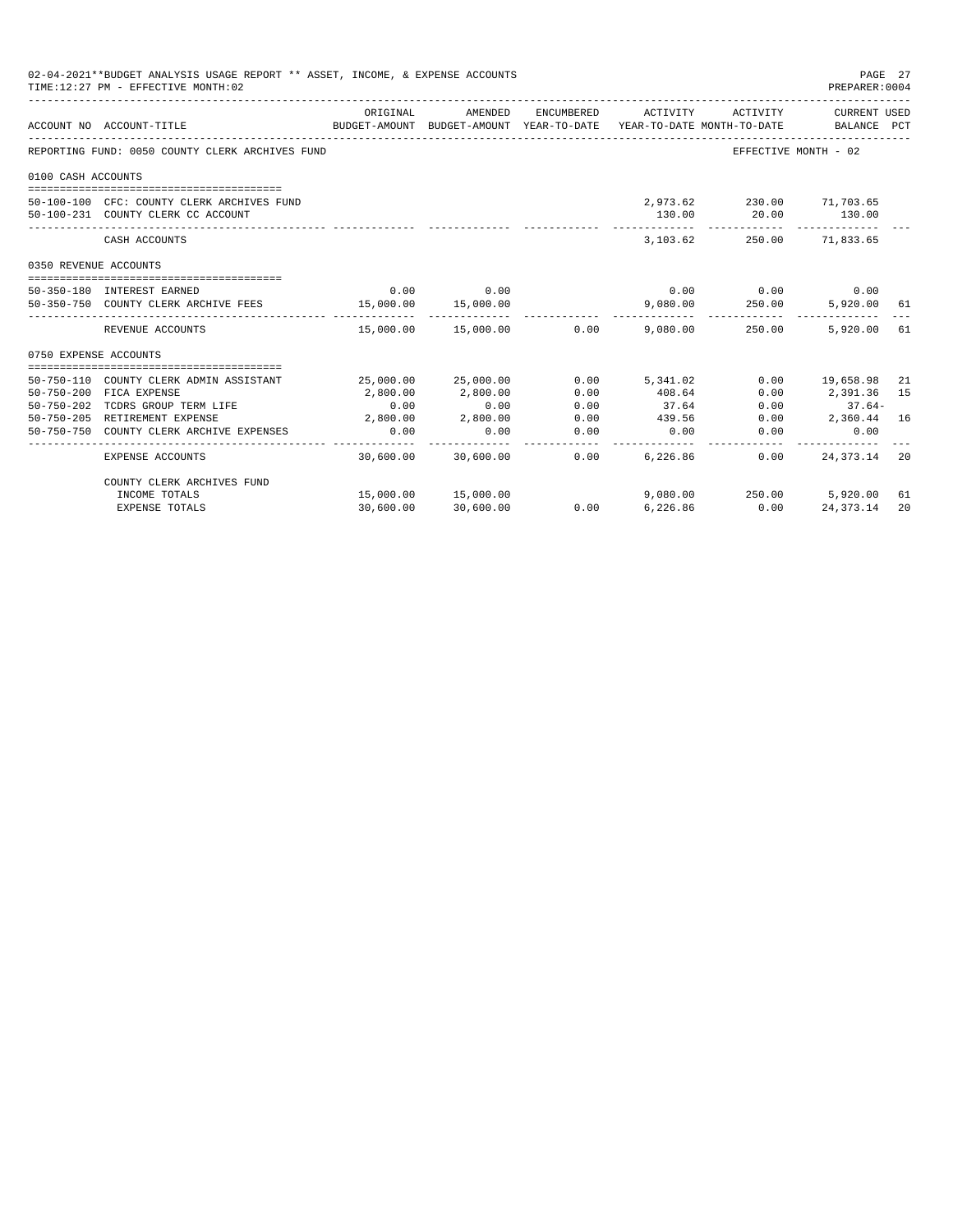|                                                                                                    | 02-04-2021**BUDGET ANALYSIS USAGE REPORT ** ASSET, INCOME, & EXPENSE ACCOUNTS<br>TIME: 12:27 PM - EFFECTIVE MONTH: 02 |                  |         |       |                             | PAGE 28<br>PREPARER: 0004 |                             |       |
|----------------------------------------------------------------------------------------------------|-----------------------------------------------------------------------------------------------------------------------|------------------|---------|-------|-----------------------------|---------------------------|-----------------------------|-------|
|                                                                                                    | ACCOUNT NO ACCOUNT-TITLE CONTROL SUDGET-AMOUNT BUDGET-AMOUNT YEAR-TO-DATE YEAR-TO-DATE MONTH-TO-DATE BALANCE PCT      | ORIGINAL         | AMENDED |       | ENCUMBERED ACTIVITY         |                           | ACTIVITY CURRENT USED       |       |
|                                                                                                    | REPORTING FUND: 0053 JUDICIAL TRAINING FUND                                                                           |                  |         |       |                             |                           | EFFECTIVE MONTH - 02        |       |
|                                                                                                    |                                                                                                                       |                  |         |       |                             |                           |                             |       |
|                                                                                                    |                                                                                                                       |                  |         |       |                             |                           |                             |       |
|                                                                                                    | 53-100-100 JUDICIAL TRAINING FUND                                                                                     |                  |         |       |                             |                           | 55.00 0.00 956.01           |       |
| 0100 CASH ACCOUNTS<br>0353 REVENUE ACCOUNTS<br>53-353-180 INTEREST EARNED<br>0753 EXPENSE ACCOUNTS | 53-100-231 COUNTY CLERK CC ACCOUNT                                                                                    |                  |         |       | 5.00                        | 0.00                      | 5.00                        |       |
|                                                                                                    | CASH ACCOUNTS                                                                                                         |                  |         |       | 60.00                       |                           | $0.00$ and $0.00$<br>961.01 |       |
|                                                                                                    |                                                                                                                       |                  |         |       |                             |                           |                             |       |
|                                                                                                    |                                                                                                                       | 0.00             | 0.00    |       |                             | $0.00$ 0.00               | 0.00                        |       |
|                                                                                                    | 53-353-753 JUDICIAL TRAINING FEES                                                                                     | 55.00            | 55.00   |       | 50.00                       | 0.00                      | 5.00 91                     |       |
|                                                                                                    | REVENUE ACCOUNTS                                                                                                      | -------<br>55.00 |         | 55.00 | 0.00                        | 50.00<br>0.00             | 5.00 91                     |       |
|                                                                                                    |                                                                                                                       |                  |         |       |                             |                           |                             |       |
|                                                                                                    |                                                                                                                       |                  |         |       |                             |                           |                             |       |
|                                                                                                    | 53-753-753 JUDICIAL TRAINING EXPENSES                                                                                 | 55.00            | 55.00   |       | $0.00$ $0.00$ $0.00$ $0.00$ |                           | 55.00 00                    |       |
|                                                                                                    | EXPENSE ACCOUNTS                                                                                                      | 55.00            | 55.00   | 0.00  | 0.00                        | $0.00 -$                  | 55.00                       | - 0.0 |
|                                                                                                    | JUDICIAL TRAINING FUND                                                                                                |                  |         |       |                             |                           |                             |       |
|                                                                                                    | INCOME TOTALS                                                                                                         | 55.00            | 55.00   |       | 50.00                       |                           | $0.00$ and $0.00$<br>5.00   | 91    |
|                                                                                                    | <b>EXPENSE TOTALS</b>                                                                                                 | 55.00            | 55.00   | 0.00  | 0.00                        | 0.00                      | 55.00                       | 00    |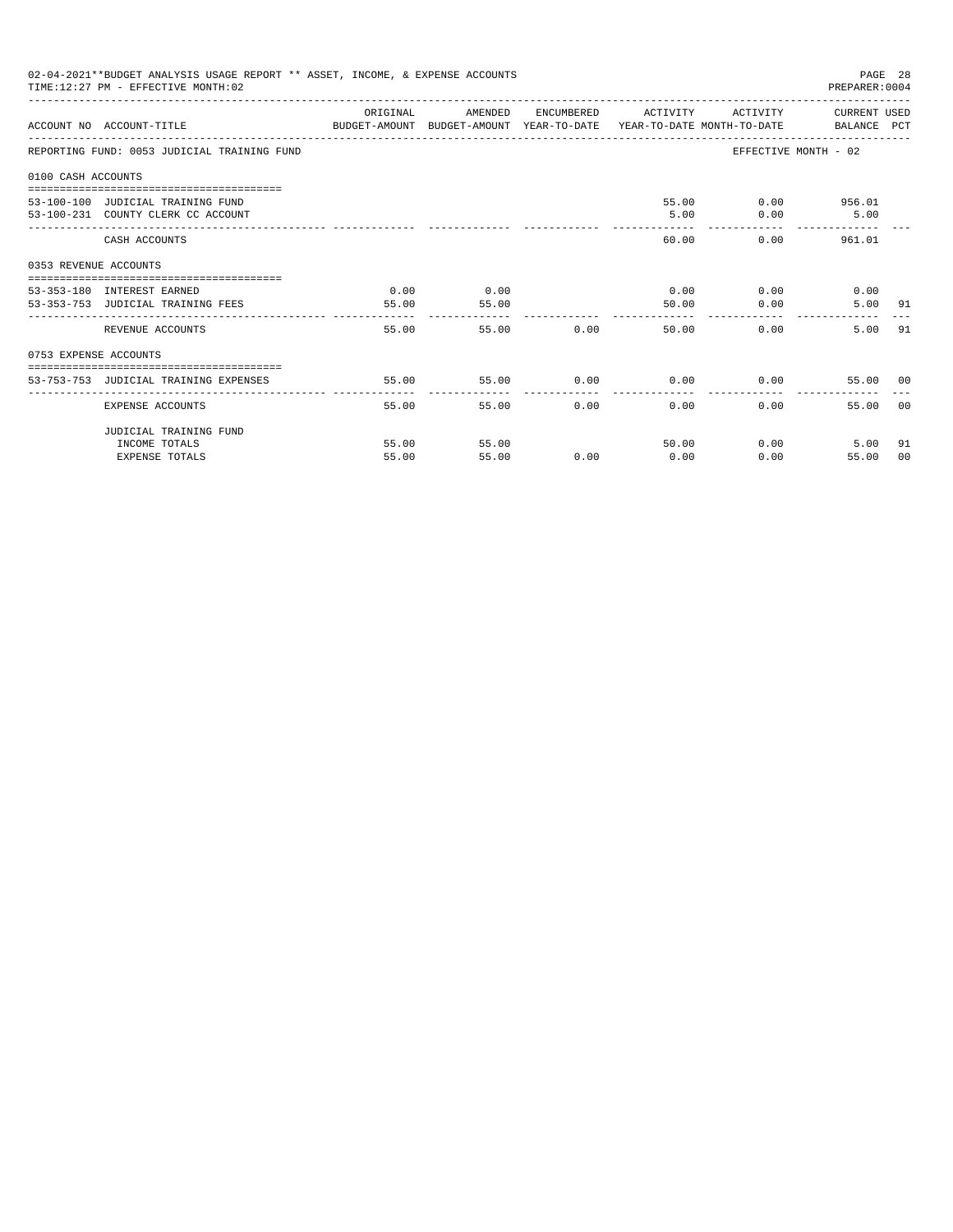|                       | 02-04-2021**BUDGET ANALYSIS USAGE REPORT ** ASSET, INCOME, & EXPENSE ACCOUNTS<br>PAGE 29<br>TIME: 12:27 PM - EFFECTIVE MONTH: 02<br>PREPARER: 0004                                                                                                |           |                                                                                |            |                       |                                                    |                                |                |  |
|-----------------------|---------------------------------------------------------------------------------------------------------------------------------------------------------------------------------------------------------------------------------------------------|-----------|--------------------------------------------------------------------------------|------------|-----------------------|----------------------------------------------------|--------------------------------|----------------|--|
|                       | ACCOUNT NO ACCOUNT-TITLE                                                                                                                                                                                                                          | ORIGINAL  | AMENDED<br>BUDGET-AMOUNT BUDGET-AMOUNT YEAR-TO-DATE YEAR-TO-DATE MONTH-TO-DATE | ENCUMBERED | ACTIVITY              | ACTIVITY                                           | CURRENT USED<br>BALANCE PCT    |                |  |
|                       | REPORTING FUND: 0056 COUNTY CLERK PRESERVATION FUND                                                                                                                                                                                               |           |                                                                                |            |                       | -----------------------------                      | EFFECTIVE MONTH - 02           |                |  |
| 0100 CASH ACCOUNTS    |                                                                                                                                                                                                                                                   |           |                                                                                |            |                       |                                                    |                                |                |  |
|                       |                                                                                                                                                                                                                                                   |           |                                                                                |            |                       |                                                    |                                |                |  |
|                       | 56-100-100 CFC: COUNTY CLERK PRESERVATION                                                                                                                                                                                                         |           |                                                                                |            |                       | 5,740.06 233.00 32,146.84                          |                                |                |  |
|                       | 56-100-231 COUNTY CLERK CC ACCOUNT                                                                                                                                                                                                                |           |                                                                                |            | 124.00<br>----------- | --------------                                     | 20.00 124.00<br>-------------- |                |  |
|                       | CASH ACCOUNTS                                                                                                                                                                                                                                     |           |                                                                                |            |                       | 5,864.06 253.00 32,270.84                          |                                |                |  |
| 0356 REVENUE ACCOUNTS |                                                                                                                                                                                                                                                   |           |                                                                                |            |                       |                                                    |                                |                |  |
|                       |                                                                                                                                                                                                                                                   |           |                                                                                |            |                       |                                                    |                                |                |  |
|                       | 56-356-180 INTEREST EARNED                                                                                                                                                                                                                        | 0.00      | 0.00                                                                           |            |                       | $0.00$ $0.00$ $0.00$                               |                                |                |  |
|                       | 56-356-756 COUNTY CLERK PRESERVATION FEES 18,000.00 18,000.00                                                                                                                                                                                     |           |                                                                                |            |                       | 9, 162.49 250.00 8, 837.51<br>58.00 3.00 164.00    |                                | - 51           |  |
|                       | 56-356-757 PRESERVATION VS HB 1744                                                                                                                                                                                                                | 222.00    | 222.00                                                                         |            |                       | ------------                                       |                                | -26            |  |
|                       | REVENUE ACCOUNTS                                                                                                                                                                                                                                  |           |                                                                                |            |                       | $18,222.00$ $18,222.00$ $0.00$ $9,220.49$ $253.00$ | 9,001.51 51                    |                |  |
| 0756 EXPENSE ACCOUNTS |                                                                                                                                                                                                                                                   |           |                                                                                |            |                       |                                                    |                                |                |  |
|                       |                                                                                                                                                                                                                                                   |           |                                                                                |            |                       |                                                    |                                |                |  |
|                       | 56-756-110 COUNTY CLERK ADMIN ASSISTANT                                                                                                                                                                                                           |           | 15,000.00 15,000.00                                                            | 0.00       | 0.00                  |                                                    | $0.00$ 15,000.00               | 0 <sub>0</sub> |  |
|                       | 56-756-200 FICA EXPENSE                                                                                                                                                                                                                           | 500.00    | 500.00                                                                         | 0.00       | 0.00                  | 0.00                                               | 500.00                         | 0 <sup>0</sup> |  |
|                       | 56-756-205 RETIREMENT EXPENSE                                                                                                                                                                                                                     | 500.00    | 500.00                                                                         | 0.00       | 0.00                  | 0.00                                               | 500.00                         | 0 <sup>0</sup> |  |
|                       |                                                                                                                                                                                                                                                   |           |                                                                                |            | 2,077.93              | 0.00                                               | 2,077.93-                      |                |  |
|                       |                                                                                                                                                                                                                                                   |           |                                                                                |            | 1,305.50              | 0.00                                               | 3,467.78 31                    |                |  |
|                       | $\begin{tabular}{lllllllllllllllllllll} \hline 56-756-756 & \text{COUNTY CLERK PRESERVATION EXPENSE} & 0.00 & 0.00 & 0.00 & 0.00 \\ 56-756-756 & \text{COUNTY CLERK PRESERVATION EXPENSE} & 5,000.00 & 5,000.00 & 226.72 \\ \hline \end{tabular}$ |           |                                                                                |            | 0.00                  | 0.00                                               | 0.00                           |                |  |
|                       | EXPENSE ACCOUNTS                                                                                                                                                                                                                                  |           | 21,000.00 21,000.00 226.72 3,383.43                                            |            |                       | 0.00                                               | 17,389.85 17                   |                |  |
|                       | COUNTY CLERK PRESERVATION FUND                                                                                                                                                                                                                    |           |                                                                                |            |                       |                                                    |                                |                |  |
|                       | INCOME TOTALS                                                                                                                                                                                                                                     |           | 18,222.00 18,222.00                                                            |            |                       | 9,220.49 253.00 9,001.51                           |                                | 51             |  |
|                       | <b>EXPENSE TOTALS</b>                                                                                                                                                                                                                             | 21,000.00 | 21,000.00                                                                      | 226.72     | 3,383.43              | 0.00                                               | 17,389.85                      | 17             |  |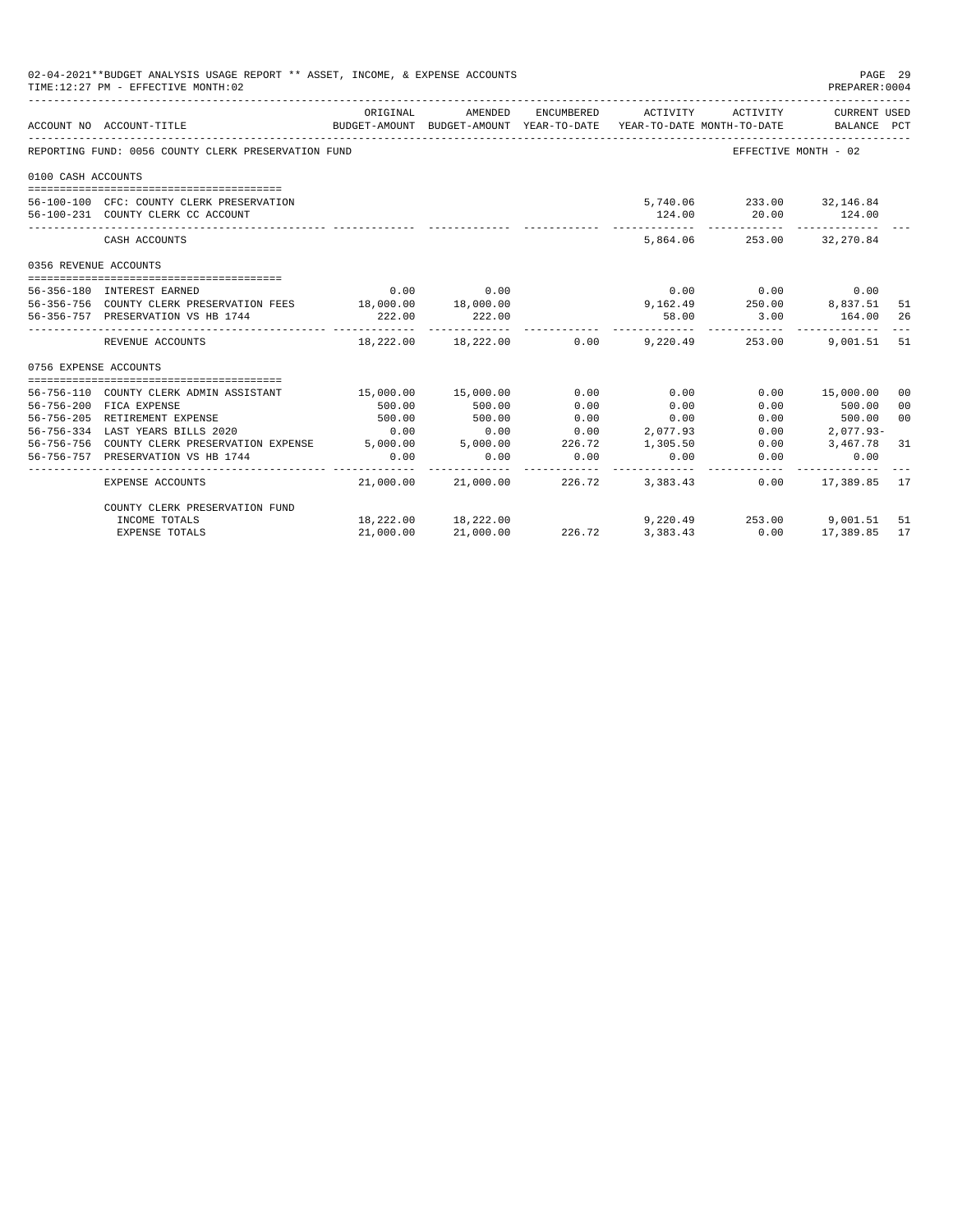| 02-04-2021**BUDGET ANALYSIS USAGE REPORT ** ASSET, INCOME, & EXPENSE ACCOUNTS<br>PAGE 30<br>TIME: 12:27 PM - EFFECTIVE MONTH: 02<br>PREPARER: 0004<br>ORIGINAL<br>ACTIVITY CURRENT USED<br>AMENDED<br>ENCUMBERED ACTIVITY<br>ACCOUNT NO ACCOUNT-TITLE COMPUTER ANOUNT BUDGET-AMOUNT HEAR-TO-DATE YEAR-TO-DATE MONTH-TO-DATE BALANCE PCT<br>REPORTING FUND: 0060 LAW LIBRARY FUND<br>EFFECTIVE MONTH - 02<br>0100 CASH ACCOUNTS<br>60-100-100 CFC: LAW LIBRARY<br>630.00<br>$0.00$ 13,291.51<br>60-100-230 DISTRICT CLERK CC ACCOUNT<br>0.00<br>0.00<br>0.00<br>60-100-231 COUNTY CLERK CC ACCOUNT<br>35.00<br>0.00<br>35.00<br>-------------<br>------------<br>$0.00$ 13,326.51<br>CASH ACCOUNTS<br>665.00<br>0360 REVENUE ACCOUNTS<br>0.00<br>0.00<br>0.00<br>$0.00$ 0.00<br>60-360-180 INTEREST EARNED<br>410.00<br>60-360-760 LAW LIBRARY FEES<br>900.00<br>900.00<br>490.00<br>0.00<br>-54<br>------------<br>900.00<br>900.00<br>0.00<br>490.00<br>0.00<br>410.00<br>REVENUE ACCOUNTS<br>-54<br>0760 EXPENSE ACCOUNTS<br>0.00<br>0.00<br>0.00<br>60-760-760 LAW LIBRARY EXPENSES<br>900.00<br>900.00<br>900.00 00<br>__________________________________ |                       |        |        |                |        |      |               |       |
|---------------------------------------------------------------------------------------------------------------------------------------------------------------------------------------------------------------------------------------------------------------------------------------------------------------------------------------------------------------------------------------------------------------------------------------------------------------------------------------------------------------------------------------------------------------------------------------------------------------------------------------------------------------------------------------------------------------------------------------------------------------------------------------------------------------------------------------------------------------------------------------------------------------------------------------------------------------------------------------------------------------------------------------------------------------------------------------------------------------------------------------------------------------|-----------------------|--------|--------|----------------|--------|------|---------------|-------|
|                                                                                                                                                                                                                                                                                                                                                                                                                                                                                                                                                                                                                                                                                                                                                                                                                                                                                                                                                                                                                                                                                                                                                               |                       |        |        |                |        |      |               |       |
|                                                                                                                                                                                                                                                                                                                                                                                                                                                                                                                                                                                                                                                                                                                                                                                                                                                                                                                                                                                                                                                                                                                                                               |                       |        |        |                |        |      |               |       |
|                                                                                                                                                                                                                                                                                                                                                                                                                                                                                                                                                                                                                                                                                                                                                                                                                                                                                                                                                                                                                                                                                                                                                               |                       |        |        |                |        |      |               |       |
|                                                                                                                                                                                                                                                                                                                                                                                                                                                                                                                                                                                                                                                                                                                                                                                                                                                                                                                                                                                                                                                                                                                                                               |                       |        |        |                |        |      |               |       |
|                                                                                                                                                                                                                                                                                                                                                                                                                                                                                                                                                                                                                                                                                                                                                                                                                                                                                                                                                                                                                                                                                                                                                               |                       |        |        |                |        |      |               |       |
|                                                                                                                                                                                                                                                                                                                                                                                                                                                                                                                                                                                                                                                                                                                                                                                                                                                                                                                                                                                                                                                                                                                                                               |                       |        |        |                |        |      |               |       |
|                                                                                                                                                                                                                                                                                                                                                                                                                                                                                                                                                                                                                                                                                                                                                                                                                                                                                                                                                                                                                                                                                                                                                               |                       |        |        |                |        |      |               |       |
|                                                                                                                                                                                                                                                                                                                                                                                                                                                                                                                                                                                                                                                                                                                                                                                                                                                                                                                                                                                                                                                                                                                                                               |                       |        |        |                |        |      |               |       |
|                                                                                                                                                                                                                                                                                                                                                                                                                                                                                                                                                                                                                                                                                                                                                                                                                                                                                                                                                                                                                                                                                                                                                               |                       |        |        |                |        |      |               |       |
|                                                                                                                                                                                                                                                                                                                                                                                                                                                                                                                                                                                                                                                                                                                                                                                                                                                                                                                                                                                                                                                                                                                                                               |                       |        |        |                |        |      |               |       |
|                                                                                                                                                                                                                                                                                                                                                                                                                                                                                                                                                                                                                                                                                                                                                                                                                                                                                                                                                                                                                                                                                                                                                               |                       |        |        |                |        |      |               |       |
|                                                                                                                                                                                                                                                                                                                                                                                                                                                                                                                                                                                                                                                                                                                                                                                                                                                                                                                                                                                                                                                                                                                                                               |                       |        |        |                |        |      |               |       |
|                                                                                                                                                                                                                                                                                                                                                                                                                                                                                                                                                                                                                                                                                                                                                                                                                                                                                                                                                                                                                                                                                                                                                               |                       |        |        |                |        |      |               |       |
|                                                                                                                                                                                                                                                                                                                                                                                                                                                                                                                                                                                                                                                                                                                                                                                                                                                                                                                                                                                                                                                                                                                                                               |                       |        |        |                |        |      |               |       |
|                                                                                                                                                                                                                                                                                                                                                                                                                                                                                                                                                                                                                                                                                                                                                                                                                                                                                                                                                                                                                                                                                                                                                               |                       |        |        |                |        |      |               |       |
|                                                                                                                                                                                                                                                                                                                                                                                                                                                                                                                                                                                                                                                                                                                                                                                                                                                                                                                                                                                                                                                                                                                                                               |                       |        |        |                |        |      |               |       |
|                                                                                                                                                                                                                                                                                                                                                                                                                                                                                                                                                                                                                                                                                                                                                                                                                                                                                                                                                                                                                                                                                                                                                               | EXPENSE ACCOUNTS      | 900.00 |        | 0.00<br>900.00 | 0.00   | 0.00 | 900.00        | - 0.0 |
|                                                                                                                                                                                                                                                                                                                                                                                                                                                                                                                                                                                                                                                                                                                                                                                                                                                                                                                                                                                                                                                                                                                                                               | LAW LIBRARY FUND      |        |        |                |        |      |               |       |
|                                                                                                                                                                                                                                                                                                                                                                                                                                                                                                                                                                                                                                                                                                                                                                                                                                                                                                                                                                                                                                                                                                                                                               | INCOME TOTALS         | 900.00 | 900.00 |                | 490.00 |      | $0.00$ 410.00 | 54    |
|                                                                                                                                                                                                                                                                                                                                                                                                                                                                                                                                                                                                                                                                                                                                                                                                                                                                                                                                                                                                                                                                                                                                                               | <b>EXPENSE TOTALS</b> | 900.00 | 900.00 | 0.00           | 0.00   | 0.00 | 900.00        | 00    |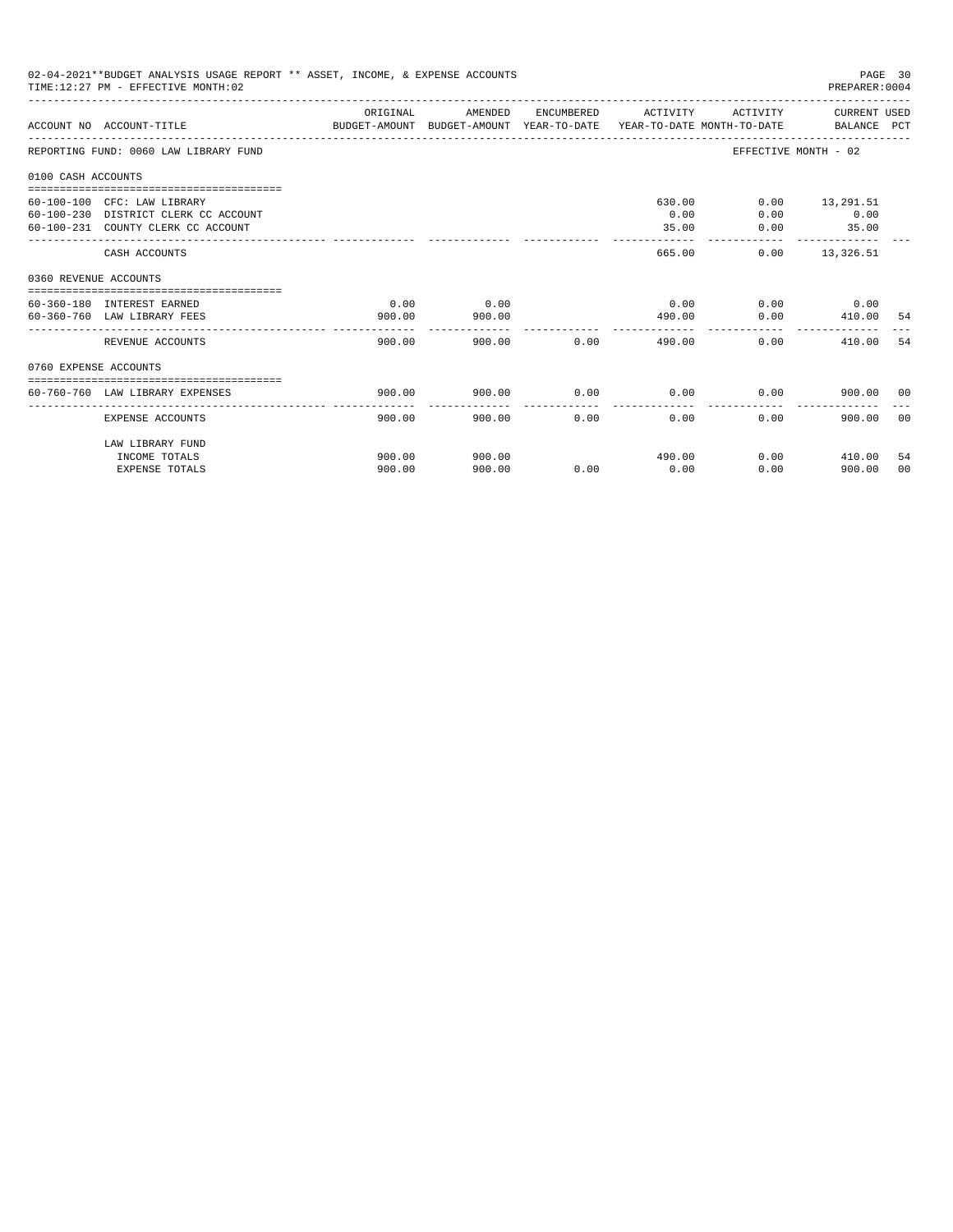|                       | 02-04-2021**BUDGET ANALYSIS USAGE REPORT ** ASSET, INCOME, & EXPENSE ACCOUNTS<br>TIME: 12:27 PM - EFFECTIVE MONTH: 02 |          |                                                                                |                                                                                                                                                                                                                                                                                                                                                                                                      |                       |                             | PAGE 31<br>PREPARER: 0004   |    |
|-----------------------|-----------------------------------------------------------------------------------------------------------------------|----------|--------------------------------------------------------------------------------|------------------------------------------------------------------------------------------------------------------------------------------------------------------------------------------------------------------------------------------------------------------------------------------------------------------------------------------------------------------------------------------------------|-----------------------|-----------------------------|-----------------------------|----|
|                       | ACCOUNT NO ACCOUNT-TITLE                                                                                              | ORIGINAL | AMENDED<br>BUDGET-AMOUNT BUDGET-AMOUNT YEAR-TO-DATE YEAR-TO-DATE MONTH-TO-DATE | ENCUMBERED                                                                                                                                                                                                                                                                                                                                                                                           | ACTIVITY              | ACTIVITY                    | CURRENT USED<br>BALANCE PCT |    |
|                       | REPORTING FUND: 0063 DISTRICT CLERK ARCHIVE FUND                                                                      |          |                                                                                |                                                                                                                                                                                                                                                                                                                                                                                                      |                       | EFFECTIVE MONTH - 02        |                             |    |
| 0100 CASH ACCOUNTS    |                                                                                                                       |          |                                                                                |                                                                                                                                                                                                                                                                                                                                                                                                      |                       |                             |                             |    |
|                       | 63-100-100 CFC: DISTRICT CLERK PRESERVATION<br>63-100-230 DISTRICT CLERK CC ACCOUNT                                   |          |                                                                                |                                                                                                                                                                                                                                                                                                                                                                                                      | 5.00<br>-------       | 44.05 0.00 1,682.37<br>0.00 | 5.00                        |    |
|                       | CASH ACCOUNTS                                                                                                         |          |                                                                                |                                                                                                                                                                                                                                                                                                                                                                                                      | 49.05                 |                             | $0.00$ 1.687.37             |    |
| 0363 REVENUE ACCOUNTS |                                                                                                                       |          |                                                                                |                                                                                                                                                                                                                                                                                                                                                                                                      |                       |                             |                             |    |
|                       |                                                                                                                       |          |                                                                                |                                                                                                                                                                                                                                                                                                                                                                                                      |                       |                             |                             |    |
|                       | 63-363-180 INTEREST EARNED                                                                                            | 0.00     | 0.00                                                                           |                                                                                                                                                                                                                                                                                                                                                                                                      | 0.00                  | 0.00                        | 0.00                        |    |
|                       | 63-363-763 DIST CLERK PRESERVATION FEES                                                                               | 125.00   | 125.00                                                                         |                                                                                                                                                                                                                                                                                                                                                                                                      | 34.05                 | 0.00                        | 90.95                       | 27 |
|                       | 63-363-764 DIST CLERK CHILD SUPPORT                                                                                   | 0.00     | 0.00                                                                           |                                                                                                                                                                                                                                                                                                                                                                                                      | 0.00                  | 0.00                        | 0.00                        |    |
|                       | 63-363-765 UNALLOCATED COURT COSTS BEFORE 03                                                                          | 0.00     | 0.00<br>----------                                                             |                                                                                                                                                                                                                                                                                                                                                                                                      | 0.00<br>$- - - - - -$ | 0.00                        | 0.00                        |    |
|                       | REVENUE ACCOUNTS                                                                                                      | 125.00   | 125.00                                                                         | 0.00                                                                                                                                                                                                                                                                                                                                                                                                 | 34.05                 | 0.00                        | 90.95                       | 27 |
| 0763 EXPENSE ACCOUNTS |                                                                                                                       |          |                                                                                |                                                                                                                                                                                                                                                                                                                                                                                                      |                       |                             |                             |    |
|                       |                                                                                                                       |          |                                                                                |                                                                                                                                                                                                                                                                                                                                                                                                      |                       |                             |                             |    |
|                       | 63-763-763 DIST CLERK PRESERVATION EXPENSE                                                                            | 0.00     | 0.00                                                                           | 0.00                                                                                                                                                                                                                                                                                                                                                                                                 | 0.00                  | 0.00                        | 0.00                        |    |
|                       | 63-763-764 DIST CLERK CHILD SUPPORT                                                                                   | 0.00     | 0.00                                                                           | 0.00                                                                                                                                                                                                                                                                                                                                                                                                 | 0.00                  | 0.00                        | 0.00                        |    |
|                       | 63-763-765 UNALLOCATED COURT COSTS BEFORE 03                                                                          | 0.00     | 0.00                                                                           | 0.00<br>$\frac{1}{2} \frac{1}{2} \frac{1}{2} \frac{1}{2} \frac{1}{2} \frac{1}{2} \frac{1}{2} \frac{1}{2} \frac{1}{2} \frac{1}{2} \frac{1}{2} \frac{1}{2} \frac{1}{2} \frac{1}{2} \frac{1}{2} \frac{1}{2} \frac{1}{2} \frac{1}{2} \frac{1}{2} \frac{1}{2} \frac{1}{2} \frac{1}{2} \frac{1}{2} \frac{1}{2} \frac{1}{2} \frac{1}{2} \frac{1}{2} \frac{1}{2} \frac{1}{2} \frac{1}{2} \frac{1}{2} \frac{$ | 0.00<br>$- - - - -$   | 0.00                        | 0.00                        |    |
|                       | <b>EXPENSE ACCOUNTS</b>                                                                                               | 0.00     | 0.00                                                                           | 0.00                                                                                                                                                                                                                                                                                                                                                                                                 | 0.00                  | 0.00                        | 0.00                        |    |
|                       | DISTRICT CLERK ARCHIVE FUND                                                                                           |          |                                                                                |                                                                                                                                                                                                                                                                                                                                                                                                      |                       |                             |                             |    |
|                       | INCOME TOTALS                                                                                                         | 125.00   | 125.00                                                                         |                                                                                                                                                                                                                                                                                                                                                                                                      | 34.05                 | 0.00                        | 90.95                       | 27 |
|                       | <b>EXPENSE TOTALS</b>                                                                                                 | 0.00     | 0.00                                                                           | 0.00                                                                                                                                                                                                                                                                                                                                                                                                 | 0.00                  | 0.00                        | 0.00                        |    |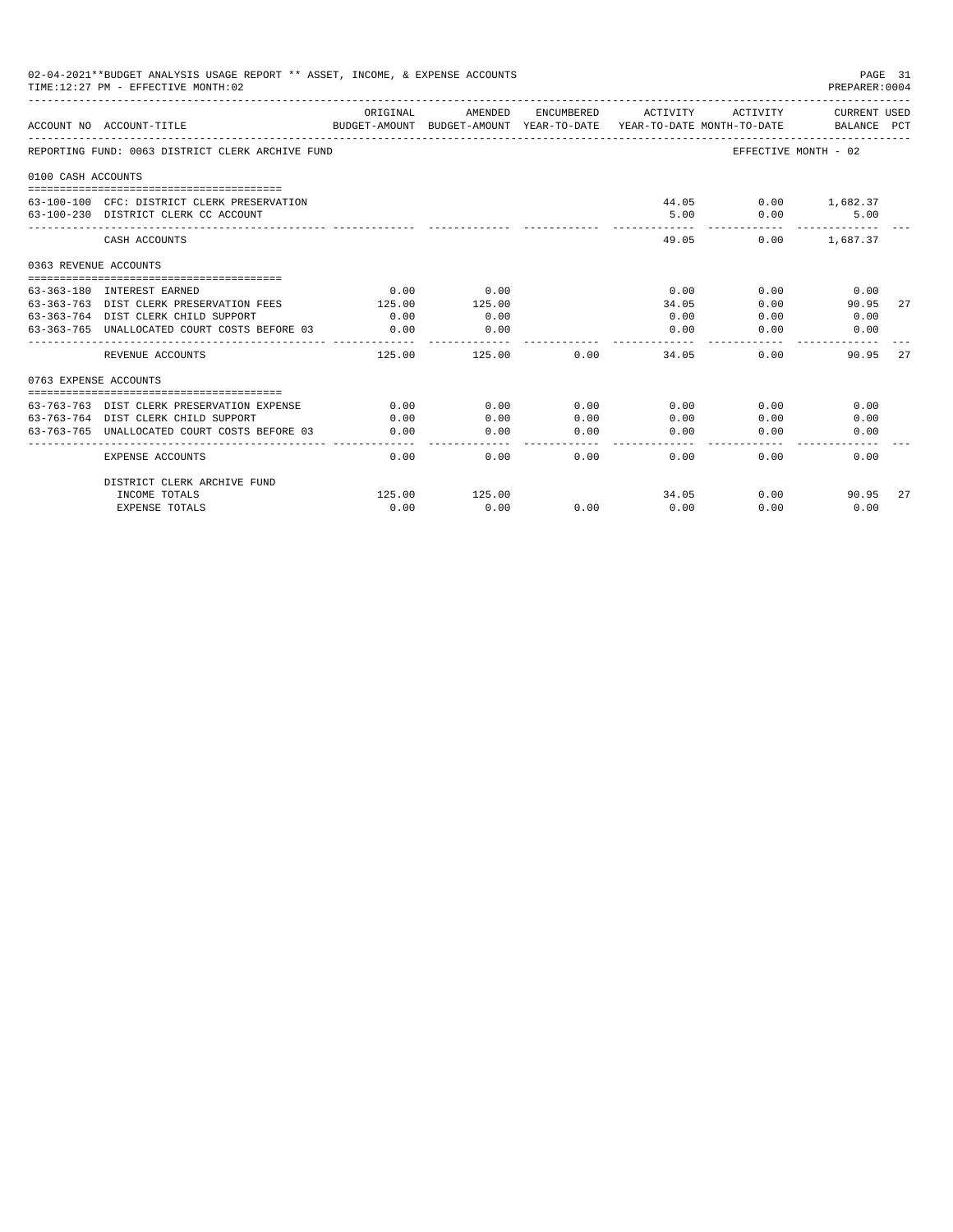|                       | 02-04-2021**BUDGET ANALYSIS USAGE REPORT ** ASSET, INCOME, & EXPENSE ACCOUNTS<br>PAGE 32<br>TIME: 12:27 PM - EFFECTIVE MONTH: 02<br>PREPARER: 0004<br>CURRENT USED<br>ORIGINAL<br>AMENDED<br>ENCUMBERED<br>ACTIVITY<br>ACTIVITY<br>BUDGET-AMOUNT BUDGET-AMOUNT YEAR-TO-DATE YEAR-TO-DATE_MONTH-TO-DATE ________________________________<br>ACCOUNT NO ACCOUNT-TITLE<br>REPORTING FUND: 0066 COURTHOUSE SECURITY FUND<br>EFFECTIVE MONTH - 02<br>0100 CASH ACCOUNTS<br>1,437.56<br>29,672.04<br>66-100-100 CFC: COURTHOUSE SECURITY<br>32.80<br>0.00<br>66-100-230 DISTRICT CLERK CC ACCOUNT<br>0.00<br>0.00<br>17.00<br>66-100-231 COUNTY CLERK CC ACCOUNT<br>17.00<br>2.00<br>24.50<br>191.83<br>66-100-232 JP ACCOUNT<br>191.83 |           |                                          |                       |                     |                             |                             |          |
|-----------------------|-----------------------------------------------------------------------------------------------------------------------------------------------------------------------------------------------------------------------------------------------------------------------------------------------------------------------------------------------------------------------------------------------------------------------------------------------------------------------------------------------------------------------------------------------------------------------------------------------------------------------------------------------------------------------------------------------------------------------------------|-----------|------------------------------------------|-----------------------|---------------------|-----------------------------|-----------------------------|----------|
|                       |                                                                                                                                                                                                                                                                                                                                                                                                                                                                                                                                                                                                                                                                                                                                   |           |                                          |                       |                     |                             |                             |          |
|                       |                                                                                                                                                                                                                                                                                                                                                                                                                                                                                                                                                                                                                                                                                                                                   |           |                                          |                       |                     |                             |                             |          |
|                       |                                                                                                                                                                                                                                                                                                                                                                                                                                                                                                                                                                                                                                                                                                                                   |           |                                          |                       |                     |                             |                             |          |
|                       |                                                                                                                                                                                                                                                                                                                                                                                                                                                                                                                                                                                                                                                                                                                                   |           |                                          |                       |                     |                             |                             |          |
|                       | CASH ACCOUNTS                                                                                                                                                                                                                                                                                                                                                                                                                                                                                                                                                                                                                                                                                                                     |           |                                          |                       | 1,646.39            | 59.30                       | 29,880.87                   |          |
| 0366 REVENUE ACCOUNTS |                                                                                                                                                                                                                                                                                                                                                                                                                                                                                                                                                                                                                                                                                                                                   |           |                                          |                       |                     |                             |                             |          |
|                       | 66-366-180 INTEREST EARNED<br>66-366-766 COURTHOUSE SECURITY FEES 3,000.00                                                                                                                                                                                                                                                                                                                                                                                                                                                                                                                                                                                                                                                        | 0.00      | 0.00<br>3,000.00                         |                       |                     | $0.00$ $0.00$ $0.00$ $0.00$ | 1,509.33 59.30 1,490.67     | 50       |
|                       | REVENUE ACCOUNTS                                                                                                                                                                                                                                                                                                                                                                                                                                                                                                                                                                                                                                                                                                                  |           | 3,000.00 3,000.00                        |                       | $0.00$ 1,509.33     | 59.30                       | 1,490.67                    | 50       |
| 0766 EXPENSE ACCOUNTS |                                                                                                                                                                                                                                                                                                                                                                                                                                                                                                                                                                                                                                                                                                                                   |           |                                          |                       |                     |                             |                             |          |
|                       | 66-766-766 COURTHOUSE SECURITY EXPENSES                                                                                                                                                                                                                                                                                                                                                                                                                                                                                                                                                                                                                                                                                           |           | 60,000.00 60,000.00                      |                       | $0.00$ 0.00         | 0.00                        | 60,000,00 00                |          |
|                       | EXPENSE ACCOUNTS                                                                                                                                                                                                                                                                                                                                                                                                                                                                                                                                                                                                                                                                                                                  |           | -------------<br>$60,000.00$ $60,000.00$ | -------------<br>0.00 | -----------<br>0.00 | 0.00                        | -------------<br>60,000.00  | - 00     |
|                       | COURTHOUSE SECURITY FUND                                                                                                                                                                                                                                                                                                                                                                                                                                                                                                                                                                                                                                                                                                          |           |                                          |                       |                     |                             |                             |          |
|                       | INCOME TOTALS<br><b>EXPENSE TOTALS</b>                                                                                                                                                                                                                                                                                                                                                                                                                                                                                                                                                                                                                                                                                            | 60,000.00 | 3,000.00 3,000.00<br>60,000.00           | 0.00                  | 1,509.33<br>0.00    | 0.00                        | 59.30 1.490.67<br>60,000.00 | 50<br>00 |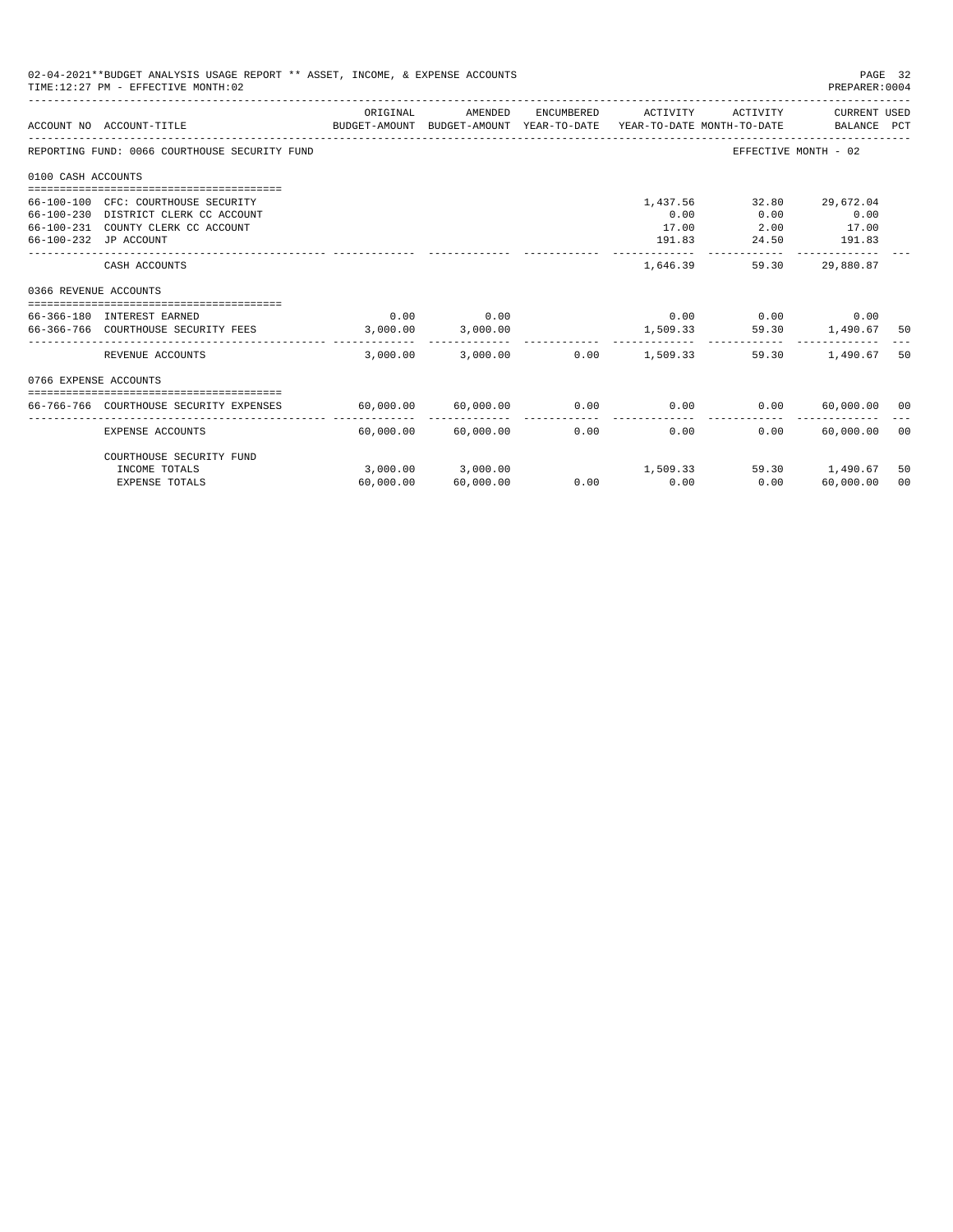| 02-04-2021**BUDGET ANALYSIS USAGE REPORT ** ASSET, INCOME, & EXPENSE ACCOUNTS<br>PAGE 33<br>TIME: 12:27 PM - EFFECTIVE MONTH: 02<br>PREPARER: 0004<br>ACTIVITY CURRENT USED<br>ORIGINAL<br>AMENDED<br>ENCUMBERED ACTIVITY<br>BUDGET-AMOUNT BUDGET-AMOUNT YEAR-TO-DATE  YEAR-TO-DATE MONTH-TO-DATE     BALANCE PCT<br>ACCOUNT NO ACCOUNT-TITLE<br>EFFECTIVE MONTH - 02<br>REPORTING FUND: 0068 COUNTY PRESERVATION FUND<br>0100 CASH ACCOUNTS<br>68-100-100 CFC: COUNTY PRESERVATION<br>131.41<br>$0.00$ 3,825.56<br>68-100-230 DISTRICT CLERK CC ACCOUNT<br>5.00<br>0.00<br>5.00<br>68-100-231 COUNTY CLERK CC ACCOUNT<br>5.00<br>5.00<br>0.00<br>-------------<br>141.41<br>0.00<br>3,835.56<br>CASH ACCOUNTS<br>0368 REVENUE ACCOUNTS<br>$0.00$ $0.00$ $0.00$ $0.00$ |                                                                   |                |                |      |                                    |      |                |    |
|------------------------------------------------------------------------------------------------------------------------------------------------------------------------------------------------------------------------------------------------------------------------------------------------------------------------------------------------------------------------------------------------------------------------------------------------------------------------------------------------------------------------------------------------------------------------------------------------------------------------------------------------------------------------------------------------------------------------------------------------------------------------|-------------------------------------------------------------------|----------------|----------------|------|------------------------------------|------|----------------|----|
|                                                                                                                                                                                                                                                                                                                                                                                                                                                                                                                                                                                                                                                                                                                                                                        |                                                                   |                |                |      |                                    |      |                |    |
|                                                                                                                                                                                                                                                                                                                                                                                                                                                                                                                                                                                                                                                                                                                                                                        |                                                                   |                |                |      |                                    |      |                |    |
|                                                                                                                                                                                                                                                                                                                                                                                                                                                                                                                                                                                                                                                                                                                                                                        |                                                                   |                |                |      |                                    |      |                |    |
|                                                                                                                                                                                                                                                                                                                                                                                                                                                                                                                                                                                                                                                                                                                                                                        |                                                                   |                |                |      |                                    |      |                |    |
|                                                                                                                                                                                                                                                                                                                                                                                                                                                                                                                                                                                                                                                                                                                                                                        |                                                                   |                |                |      |                                    |      |                |    |
|                                                                                                                                                                                                                                                                                                                                                                                                                                                                                                                                                                                                                                                                                                                                                                        |                                                                   |                |                |      |                                    |      |                |    |
|                                                                                                                                                                                                                                                                                                                                                                                                                                                                                                                                                                                                                                                                                                                                                                        | 68-368-180 INTEREST EARNED<br>68-368-768 COUNTY PRESERVATION FEES | 0.00<br>300.00 | 0.00<br>300.00 |      | 116.41                             |      | 0.00 183.59 39 |    |
|                                                                                                                                                                                                                                                                                                                                                                                                                                                                                                                                                                                                                                                                                                                                                                        | REVENUE ACCOUNTS                                                  | 300.00         |                |      | ------------<br>300.00 0.00 116.41 | 0.00 | 183.59         | 39 |
| 0768 EXPENSE ACCOUNTS                                                                                                                                                                                                                                                                                                                                                                                                                                                                                                                                                                                                                                                                                                                                                  |                                                                   |                |                |      |                                    |      |                |    |
|                                                                                                                                                                                                                                                                                                                                                                                                                                                                                                                                                                                                                                                                                                                                                                        | 68-768-768 COUNTY PRESERVATION EXPENSES                           | 0.00           | 0.00           |      | $0.00$ 0.00                        |      | 0.00<br>0.00   |    |
|                                                                                                                                                                                                                                                                                                                                                                                                                                                                                                                                                                                                                                                                                                                                                                        | EXPENSE ACCOUNTS                                                  | 0.00           | 0.00           | 0.00 | 0.00                               | 0.00 | 0.00           |    |
|                                                                                                                                                                                                                                                                                                                                                                                                                                                                                                                                                                                                                                                                                                                                                                        | COUNTY PRESERVATION FUND                                          |                |                |      |                                    |      |                |    |
|                                                                                                                                                                                                                                                                                                                                                                                                                                                                                                                                                                                                                                                                                                                                                                        | INCOME TOTALS                                                     | 300.00         | 300.00         |      | 116.41                             |      | $0.00$ 183.59  | 39 |
|                                                                                                                                                                                                                                                                                                                                                                                                                                                                                                                                                                                                                                                                                                                                                                        | <b>EXPENSE TOTALS</b>                                             | 0.00           | 0.00           | 0.00 | 0.00                               | 0.00 | 0.00           |    |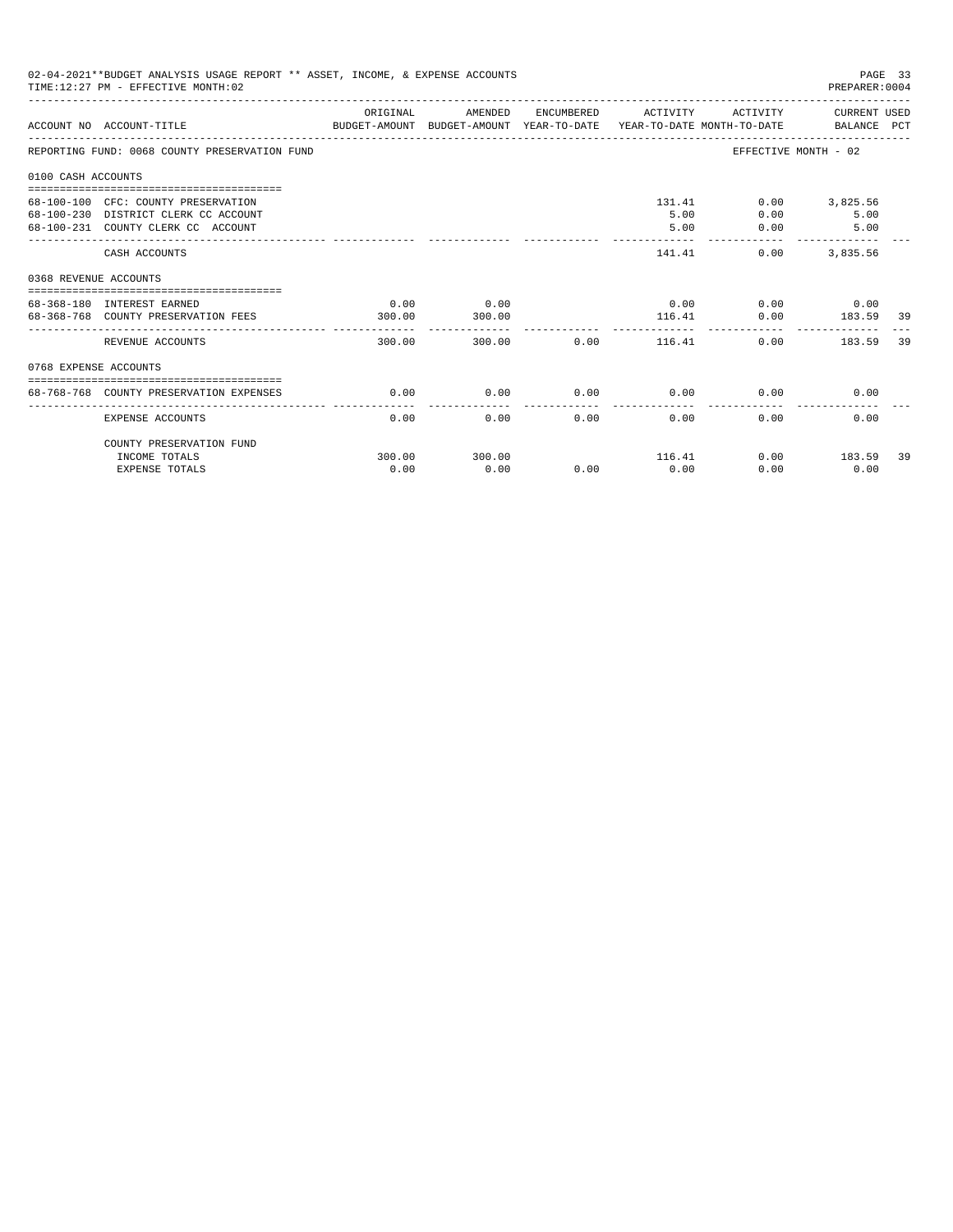| 02-04-2021**BUDGET ANALYSIS USAGE REPORT ** ASSET, INCOME, & EXPENSE ACCOUNTS<br>PAGE 34<br>TIME: 12:27 PM - EFFECTIVE MONTH: 02<br>PREPARER: 0004<br>ORIGINAL<br>ENCUMBERED ACTIVITY<br>ACTIVITY<br>CURRENT USED<br>AMENDED<br>BUDGET-AMOUNT BUDGET-AMOUNT YEAR-TO-DATE YEAR-TO-DATE MONTH-TO-DATE BALANCE PCT<br>ACCOUNT NO ACCOUNT-TITLE<br>REPORTING FUND: 0070 INMATE PHONE FUND PROFIT ACCOUNT<br>EFFECTIVE MONTH - 02<br>0100 CASH ACCOUNTS<br>6,000.00 6,000.00 10,210.36<br>70-100-100 CFC: INMATE PHONE FUND<br>6,000.00 6,000.00 10,210.36<br>CASH ACCOUNTS<br>0370 REVENUE ACCOUNTS<br>$0.00$ 0.00<br>$0.00$ $0.00$ $0.00$ $0.00$<br>70-370-180 INTEREST EARNED<br>$1,200.00$ $1,200.00$<br>$6,000.00$ $6,000.00$ $4,800.00+500$<br>70-370-770 INMATE PHONE REVENUES<br>$1,200.00$ $1,200.00$ $0.00$ $6,000.00$ $6,000.00$ $4,800.00+500$<br>REVENUE ACCOUNTS<br>0770 EXPENSE ACCOUNTS<br>----------------------------------<br>$1.200.00$ $1.200.00$ $0.00$ $0.00$ $0.00$ $1.200.00$ $0.0$<br>70-770-770 INMATE PHONE EXPENSES<br>---------------<br>$1,200.00$ $1,200.00$<br>0.00<br>0.00<br>$0.00$ 1,200.00 00 |          |                      |      |      |      |                                                     |  |
|-------------------------------------------------------------------------------------------------------------------------------------------------------------------------------------------------------------------------------------------------------------------------------------------------------------------------------------------------------------------------------------------------------------------------------------------------------------------------------------------------------------------------------------------------------------------------------------------------------------------------------------------------------------------------------------------------------------------------------------------------------------------------------------------------------------------------------------------------------------------------------------------------------------------------------------------------------------------------------------------------------------------------------------------------------------------------------------------------------------------------------|----------|----------------------|------|------|------|-----------------------------------------------------|--|
|                                                                                                                                                                                                                                                                                                                                                                                                                                                                                                                                                                                                                                                                                                                                                                                                                                                                                                                                                                                                                                                                                                                               |          |                      |      |      |      |                                                     |  |
|                                                                                                                                                                                                                                                                                                                                                                                                                                                                                                                                                                                                                                                                                                                                                                                                                                                                                                                                                                                                                                                                                                                               |          |                      |      |      |      |                                                     |  |
|                                                                                                                                                                                                                                                                                                                                                                                                                                                                                                                                                                                                                                                                                                                                                                                                                                                                                                                                                                                                                                                                                                                               |          |                      |      |      |      |                                                     |  |
|                                                                                                                                                                                                                                                                                                                                                                                                                                                                                                                                                                                                                                                                                                                                                                                                                                                                                                                                                                                                                                                                                                                               |          |                      |      |      |      |                                                     |  |
|                                                                                                                                                                                                                                                                                                                                                                                                                                                                                                                                                                                                                                                                                                                                                                                                                                                                                                                                                                                                                                                                                                                               |          |                      |      |      |      |                                                     |  |
|                                                                                                                                                                                                                                                                                                                                                                                                                                                                                                                                                                                                                                                                                                                                                                                                                                                                                                                                                                                                                                                                                                                               |          |                      |      |      |      |                                                     |  |
|                                                                                                                                                                                                                                                                                                                                                                                                                                                                                                                                                                                                                                                                                                                                                                                                                                                                                                                                                                                                                                                                                                                               |          |                      |      |      |      |                                                     |  |
|                                                                                                                                                                                                                                                                                                                                                                                                                                                                                                                                                                                                                                                                                                                                                                                                                                                                                                                                                                                                                                                                                                                               |          |                      |      |      |      | $6.000.00$ $6.000.00$ $4.800.00+500$<br>1,200.00 00 |  |
|                                                                                                                                                                                                                                                                                                                                                                                                                                                                                                                                                                                                                                                                                                                                                                                                                                                                                                                                                                                                                                                                                                                               |          |                      |      |      |      |                                                     |  |
|                                                                                                                                                                                                                                                                                                                                                                                                                                                                                                                                                                                                                                                                                                                                                                                                                                                                                                                                                                                                                                                                                                                               |          |                      |      |      |      |                                                     |  |
|                                                                                                                                                                                                                                                                                                                                                                                                                                                                                                                                                                                                                                                                                                                                                                                                                                                                                                                                                                                                                                                                                                                               |          |                      |      |      |      |                                                     |  |
| EXPENSE ACCOUNTS                                                                                                                                                                                                                                                                                                                                                                                                                                                                                                                                                                                                                                                                                                                                                                                                                                                                                                                                                                                                                                                                                                              |          |                      |      |      |      |                                                     |  |
| INMATE PHONE FUND PROFIT ACCOUNT                                                                                                                                                                                                                                                                                                                                                                                                                                                                                                                                                                                                                                                                                                                                                                                                                                                                                                                                                                                                                                                                                              |          |                      |      |      |      |                                                     |  |
| INCOME TOTALS                                                                                                                                                                                                                                                                                                                                                                                                                                                                                                                                                                                                                                                                                                                                                                                                                                                                                                                                                                                                                                                                                                                 |          | 1,200.00    1,200.00 |      |      |      |                                                     |  |
| <b>EXPENSE TOTALS</b>                                                                                                                                                                                                                                                                                                                                                                                                                                                                                                                                                                                                                                                                                                                                                                                                                                                                                                                                                                                                                                                                                                         | 1,200.00 | 1,200.00             | 0.00 | 0.00 | 0.00 |                                                     |  |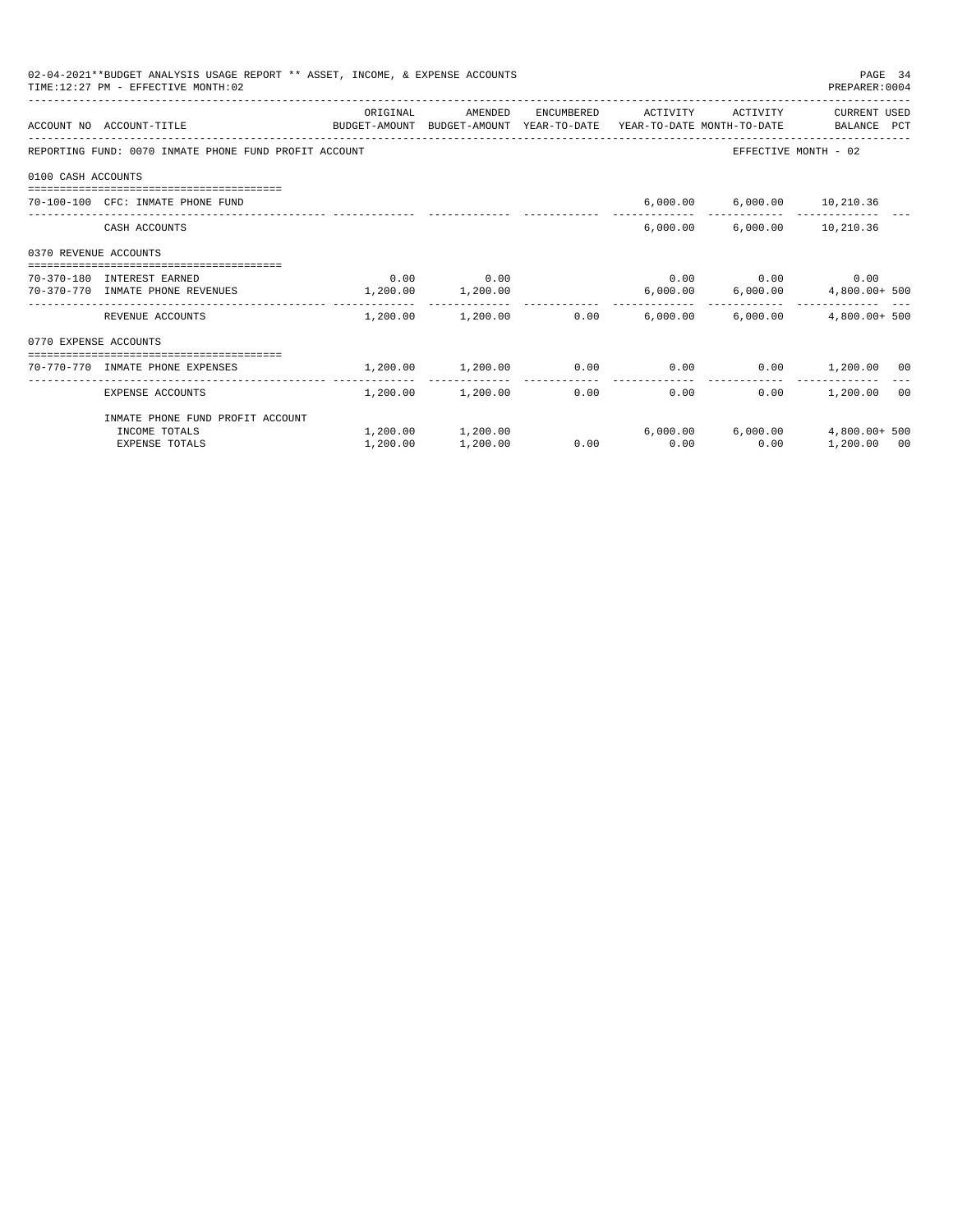| 02-04-2021**BUDGET ANALYSIS USAGE REPORT ** ASSET, INCOME, & EXPENSE ACCOUNTS<br>PAGE 35<br>TIME:12:27 PM - EFFECTIVE MONTH:02<br>PREPARER: 0004<br>ORIGINAL<br>AMENDED<br>ENCUMBERED<br>ACTIVITY<br>ACTIVITY<br>CURRENT USED<br>ACCOUNT NO ACCOUNT-TITLE<br>BUDGET-AMOUNT BUDGET-AMOUNT YEAR-TO-DATE YEAR-TO-DATE MONTH-TO-DATE BALANCE PCT<br>EFFECTIVE MONTH - 02<br>REPORTING FUND: 0072 HOT CHECK FUND<br>0100 CASH ACCOUNTS<br>0.00<br>$0.00$ 2,766.07<br>72-100-100 CFC: HOT CHECK FUND<br>2,766.07<br>CASH ACCOUNTS<br>0.00<br>0.00<br>0372 REVENUE ACCOUNTS<br>0.00<br>0.00<br>$0.00$ 0.00<br>72-372-180 INTEREST EARNED<br>0.00<br>0.00<br>72-372-772 HOT CHECK REVENUES<br>0.00<br>600.00 00<br>600.00<br>600.00<br>600.00 0.00<br>0.00<br>600.00<br>0.00<br>600.00<br>REVENUE ACCOUNTS<br>- 0.0<br>0772 EXPENSE ACCOUNTS<br>=================================<br>$0.00$ 0.00<br>540.00<br>$0.00$ and $0.00$<br>540.00 00<br>72-772-772 HOT CHECK EXPENSES<br>540.00 |               |              |              |                |      |        |       |
|---------------------------------------------------------------------------------------------------------------------------------------------------------------------------------------------------------------------------------------------------------------------------------------------------------------------------------------------------------------------------------------------------------------------------------------------------------------------------------------------------------------------------------------------------------------------------------------------------------------------------------------------------------------------------------------------------------------------------------------------------------------------------------------------------------------------------------------------------------------------------------------------------------------------------------------------------------------------------------|---------------|--------------|--------------|----------------|------|--------|-------|
|                                                                                                                                                                                                                                                                                                                                                                                                                                                                                                                                                                                                                                                                                                                                                                                                                                                                                                                                                                                 |               |              |              |                |      |        |       |
|                                                                                                                                                                                                                                                                                                                                                                                                                                                                                                                                                                                                                                                                                                                                                                                                                                                                                                                                                                                 |               |              |              |                |      |        |       |
|                                                                                                                                                                                                                                                                                                                                                                                                                                                                                                                                                                                                                                                                                                                                                                                                                                                                                                                                                                                 |               |              |              |                |      |        |       |
|                                                                                                                                                                                                                                                                                                                                                                                                                                                                                                                                                                                                                                                                                                                                                                                                                                                                                                                                                                                 |               |              |              |                |      |        |       |
|                                                                                                                                                                                                                                                                                                                                                                                                                                                                                                                                                                                                                                                                                                                                                                                                                                                                                                                                                                                 |               |              |              |                |      |        |       |
|                                                                                                                                                                                                                                                                                                                                                                                                                                                                                                                                                                                                                                                                                                                                                                                                                                                                                                                                                                                 |               |              |              |                |      |        |       |
|                                                                                                                                                                                                                                                                                                                                                                                                                                                                                                                                                                                                                                                                                                                                                                                                                                                                                                                                                                                 |               |              |              |                |      |        |       |
|                                                                                                                                                                                                                                                                                                                                                                                                                                                                                                                                                                                                                                                                                                                                                                                                                                                                                                                                                                                 |               |              |              |                |      |        |       |
|                                                                                                                                                                                                                                                                                                                                                                                                                                                                                                                                                                                                                                                                                                                                                                                                                                                                                                                                                                                 |               |              |              |                |      |        |       |
|                                                                                                                                                                                                                                                                                                                                                                                                                                                                                                                                                                                                                                                                                                                                                                                                                                                                                                                                                                                 |               |              |              |                |      |        |       |
|                                                                                                                                                                                                                                                                                                                                                                                                                                                                                                                                                                                                                                                                                                                                                                                                                                                                                                                                                                                 |               |              |              |                |      |        |       |
|                                                                                                                                                                                                                                                                                                                                                                                                                                                                                                                                                                                                                                                                                                                                                                                                                                                                                                                                                                                 |               |              |              |                |      |        |       |
|                                                                                                                                                                                                                                                                                                                                                                                                                                                                                                                                                                                                                                                                                                                                                                                                                                                                                                                                                                                 | ------------- | ------------ | ------------ | -------------- |      |        |       |
| EXPENSE ACCOUNTS                                                                                                                                                                                                                                                                                                                                                                                                                                                                                                                                                                                                                                                                                                                                                                                                                                                                                                                                                                | 540.00        | 540.00       |              | 0.00<br>0.00   | 0.00 | 540.00 | - 0.0 |
| HOT CHECK FUND                                                                                                                                                                                                                                                                                                                                                                                                                                                                                                                                                                                                                                                                                                                                                                                                                                                                                                                                                                  |               |              |              |                |      |        |       |
| INCOME TOTALS                                                                                                                                                                                                                                                                                                                                                                                                                                                                                                                                                                                                                                                                                                                                                                                                                                                                                                                                                                   | 600.00        | 600.00       |              | 0.00           | 0.00 | 600.00 | 00    |
| <b>EXPENSE TOTALS</b>                                                                                                                                                                                                                                                                                                                                                                                                                                                                                                                                                                                                                                                                                                                                                                                                                                                                                                                                                           | 540.00        | 540.00       | 0.00         | 0.00           | 0.00 | 540.00 | 00    |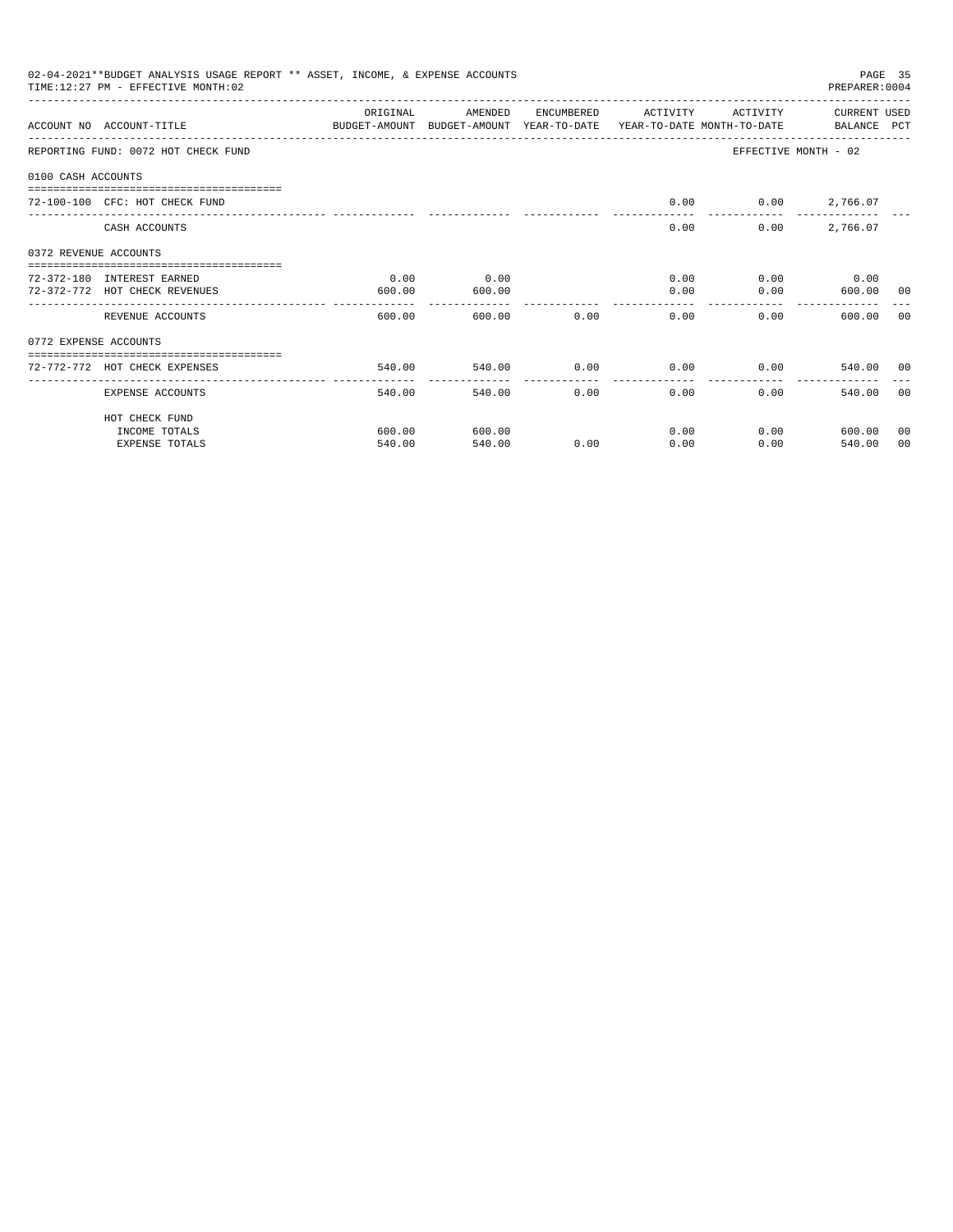|                                                        | 02-04-2021**BUDGET ANALYSIS USAGE REPORT ** ASSET, INCOME, & EXPENSE ACCOUNTS<br>TIME: 12:27 PM - EFFECTIVE MONTH: 02 |          |                   |               |                                                                                 |                          | PAGE 36<br>PREPARER: 0004   |     |
|--------------------------------------------------------|-----------------------------------------------------------------------------------------------------------------------|----------|-------------------|---------------|---------------------------------------------------------------------------------|--------------------------|-----------------------------|-----|
|                                                        | ACCOUNT NO ACCOUNT-TITLE                                                                                              | ORIGINAL | AMENDED           | ENCUMBERED    | ACTIVITY<br>BUDGET-AMOUNT BUDGET-AMOUNT YEAR-TO-DATE YEAR-TO-DATE MONTH-TO-DATE | ACTIVITY                 | CURRENT USED<br>BALANCE PCT |     |
|                                                        | REPORTING FUND: 0074 BAIL BOND FUND                                                                                   |          |                   |               |                                                                                 | EFFECTIVE MONTH - 02     |                             |     |
| 0100 CASH ACCOUNTS                                     |                                                                                                                       |          |                   |               |                                                                                 |                          |                             |     |
|                                                        | 74-100-100 CFC: BAIL BOND FUND                                                                                        |          |                   |               |                                                                                 | 2,915.00- 0.00 31,300.98 |                             |     |
|                                                        | 74-100-232 JP CREDIT CARD ACCOUNT                                                                                     |          |                   |               | 235.00                                                                          | 0.00                     | 235.00                      |     |
|                                                        | CASH ACCOUNTS                                                                                                         |          |                   |               | $2.680.00 -$                                                                    |                          | $0.00$ 31,535.98            |     |
| 0374 REVENUE ACCOUNTS                                  |                                                                                                                       |          |                   |               |                                                                                 |                          |                             |     |
|                                                        |                                                                                                                       |          |                   |               |                                                                                 |                          |                             |     |
|                                                        | 74-374-180 INTEREST EARNED                                                                                            | 0.00     | 0.00              |               | 0.00                                                                            | 0.00                     | 0.00                        |     |
|                                                        |                                                                                                                       | 300.00   | 300.00            |               | 0.00                                                                            | 0.00                     | 300.00                      | 00  |
| 74-374-774 BAIL BOND FEES<br>74-374-775 SALE OF ESTRAY |                                                                                                                       | 0.00     | 0.00              |               | 0.00                                                                            | 0.00                     | 0.00                        |     |
|                                                        | 74-374-776 CASH BOND'S                                                                                                | 6,000.00 | 6,000.00          |               | 600.00                                                                          | 0.00                     | 5,400.00                    | 10  |
|                                                        | REVENUE ACCOUNTS                                                                                                      | 6.300.00 |                   | 6,300.00 0.00 | 600.00                                                                          | 0.00                     | 5,700.00                    | 10  |
| 0774 EXPENSE ACCOUNTS                                  |                                                                                                                       |          |                   |               |                                                                                 |                          |                             |     |
|                                                        |                                                                                                                       |          |                   |               |                                                                                 |                          |                             |     |
|                                                        | 74-774-774 BAIL BOND EXPENSES                                                                                         | 25.00    | 25.00             | 0.00          | 0.00                                                                            | 0.00                     | 25.00 00                    |     |
|                                                        | 74-774-775 SALE OF ESTRAY                                                                                             | 0.00     | 0.00              | 0.00          | 0.00                                                                            | 0.00                     | 0.00                        |     |
|                                                        | 74-774-776 CASH BOND EXPENSES                                                                                         | 6.000.00 | 6.000.00          | 0.00          | 3,280,00                                                                        | 0.00                     | 2,720.00                    | -55 |
|                                                        | EXPENSE ACCOUNTS                                                                                                      | 6.025.00 | 6,025.00          | 0.00          | 3,280,00                                                                        | 0.00                     | 2,745.00                    | -54 |
|                                                        | <b>BAIL BOND FUND</b>                                                                                                 |          |                   |               |                                                                                 |                          |                             |     |
|                                                        | INCOME TOTALS                                                                                                         |          | 6,300.00 6,300.00 |               | 600.00                                                                          | 0.00                     | 5,700.00                    | 10  |
|                                                        | <b>EXPENSE TOTALS</b>                                                                                                 | 6,025.00 | 6,025.00          | 0.00          | 3,280.00                                                                        | 0.00                     | 2,745.00                    | 54  |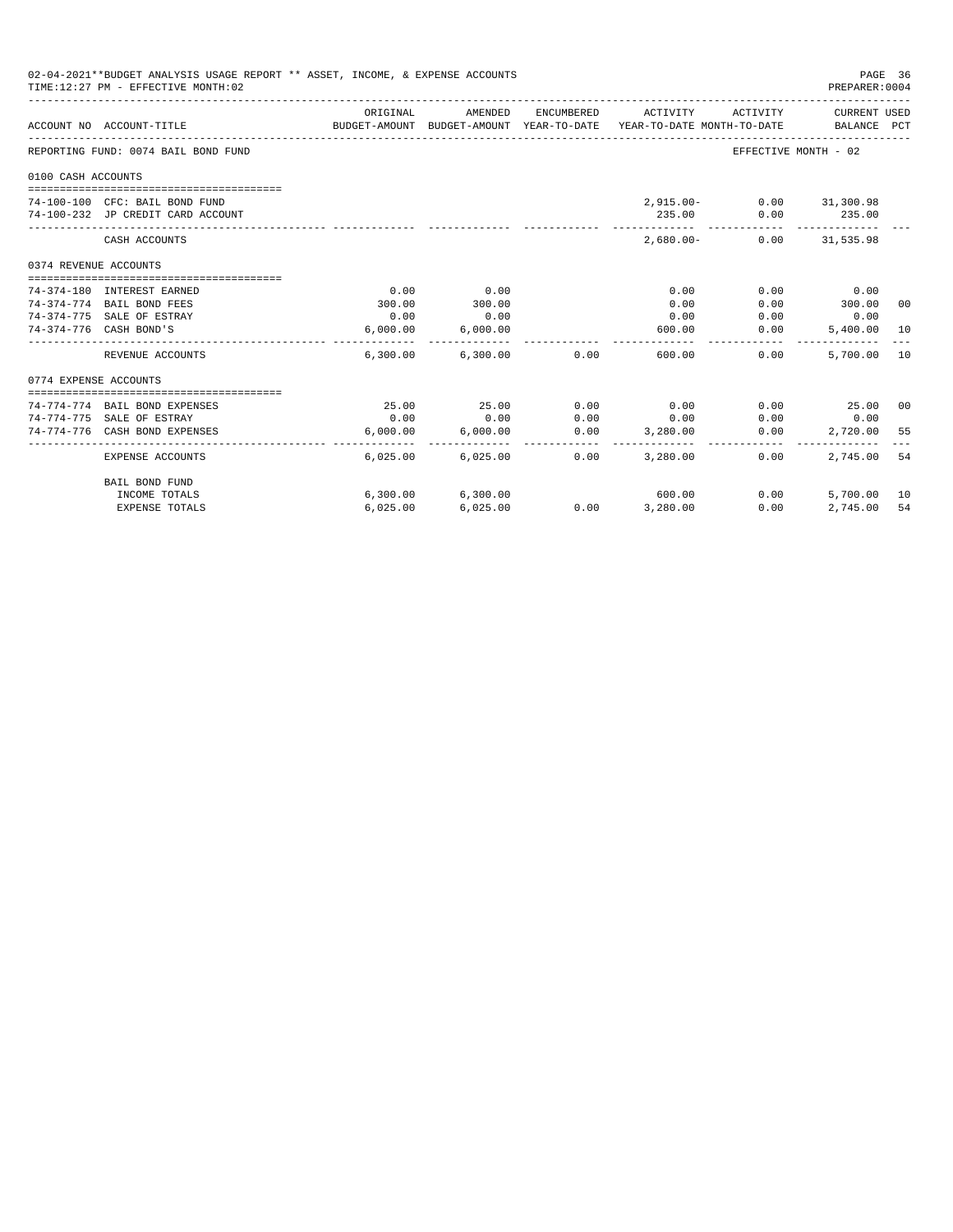| 02-04-2021**BUDGET ANALYSIS USAGE REPORT ** ASSET, INCOME, & EXPENSE ACCOUNTS<br>PAGE 37<br>TIME: 12:27 PM - EFFECTIVE MONTH: 02<br>PREPARER: 0004<br>AMENDED<br>ENCUMBERED<br>ORIGINAL<br>ACTIVITY<br>ACTIVITY<br>CURRENT USED<br>BUDGET-AMOUNT BUDGET-AMOUNT YEAR-TO-DATE YEAR-TO-DATE MONTH-TO-DATE<br>BALANCE PCT<br>ACCOUNT NO ACCOUNT-TITLE<br>REPORTING FUND: 0076 STATE CRIMINAL & CIVIL FEES FUND<br>EFFECTIVE MONTH - 02<br>0100 CASH ACCOUNTS<br>3,028.24- 194.40 74,723.72<br>76-100-100 CFC: STATE CRIMINAL & CIVIL FEES<br>55.00 0.00 55.00<br>76-100-230 DISTRICT CLERK CC ACCOUNT<br>76-100-231 COUNTY CLERK CC ACCOUNT<br>159.20<br>0.00<br>159.20<br>$4,558.79$ $590.00$ $4,558.79$<br>76-100-232 JP CC ACCOUNT<br>-------------<br>------------<br>784.40<br>1,744.75<br>79,496.71<br>CASH ACCOUNTS<br>0376 REVENUE ACCOUNTS<br>0.00<br>0.00<br>0.00<br>0.00<br>0.00<br>76-376-180 INTEREST EARNED<br>0.00<br>76-376-701 DELINQUENT CASES<br>0.00<br>0.00<br>0.00<br>0.00<br>200.00<br>76-376-702 GUARDIANSHIP<br>200.00<br>200.00<br>0.00<br>0.00 100<br>$6.00$<br>500.00<br>$500$<br>500<br>76-376-703 DC-CAR-BVS TO TX VITAL STATISTICS<br>0.00<br>0.00<br>6.00<br>340.30<br>159.70<br>76-376-704 PARKS & WILDLIFE<br>0.00<br>76-376-705 JP OMNI FEE<br>300.00<br>300.00<br>31.83<br>268.17<br>0.00<br>0.00<br>0.00<br>76-376-706 OLD DRUG COURT<br>0.00<br>0.00<br>0.00<br>$92.57$ 0.00 92.57+<br>0.00<br>76-376-707 NEW SPECIALITY COURT 1-1-2020<br>0.00<br>14,934.59<br>784.40<br>76-376-776 STATE FEE CRIMINAL & CIVIL<br>49,000.00<br>49,000.00<br>34,065.41<br>. <u>.</u><br>0.00<br>15,418.69 784.40<br>50,006.00<br>50,006.00<br>34,587.31<br>REVENUE ACCOUNTS<br>0776 EXPENSE ACCOUNTS<br>1,000.00 1,000.00<br>0.00<br>0.00<br>0.00 1,000.00<br>76-776-701 DELINQUENT CASES<br>120.00<br>3.66<br>23.79<br>0.00<br>76-776-703 DC-CAR-BVS TO TX VITAL STATISTICS<br>120.00<br>92.55<br>1,500.00<br>1,500.00<br>76-776-704 PARKS & WILDLIFE<br>1,500.00<br>0.00<br>0.00<br>0.00<br>76-776-705 JP OMNI EXPENSE<br>90.00<br>90.00<br>0.00<br>18.00<br>0.00<br>72.00<br>76-776-706 OLD DRUG COURT<br>0.00<br>0.00<br>0.00<br>0.00<br>0.00<br>0.00<br>76-776-707 NEW SPECIALITY COURT 1-1-2020<br>0.00<br>0.00<br>0.00<br>0.00<br>0.00<br>0.00<br>0.00<br>47,000.00<br>47,000.00<br>15.00<br>76-776-776 STATE FEE CRIMINAL & CIVIL<br>16,974.42<br>30,010.58 |                                  |            |                     |             |                            |              |           |                      |
|---------------------------------------------------------------------------------------------------------------------------------------------------------------------------------------------------------------------------------------------------------------------------------------------------------------------------------------------------------------------------------------------------------------------------------------------------------------------------------------------------------------------------------------------------------------------------------------------------------------------------------------------------------------------------------------------------------------------------------------------------------------------------------------------------------------------------------------------------------------------------------------------------------------------------------------------------------------------------------------------------------------------------------------------------------------------------------------------------------------------------------------------------------------------------------------------------------------------------------------------------------------------------------------------------------------------------------------------------------------------------------------------------------------------------------------------------------------------------------------------------------------------------------------------------------------------------------------------------------------------------------------------------------------------------------------------------------------------------------------------------------------------------------------------------------------------------------------------------------------------------------------------------------------------------------------------------------------------------------------------------------------------------------------------------------------------------------------------------------------------------------------------------------------------------------------------------------------------------------------------------------------------------------------------------------------------------------------------------------------------------------------|----------------------------------|------------|---------------------|-------------|----------------------------|--------------|-----------|----------------------|
|                                                                                                                                                                                                                                                                                                                                                                                                                                                                                                                                                                                                                                                                                                                                                                                                                                                                                                                                                                                                                                                                                                                                                                                                                                                                                                                                                                                                                                                                                                                                                                                                                                                                                                                                                                                                                                                                                                                                                                                                                                                                                                                                                                                                                                                                                                                                                                                       |                                  |            |                     |             |                            |              |           |                      |
|                                                                                                                                                                                                                                                                                                                                                                                                                                                                                                                                                                                                                                                                                                                                                                                                                                                                                                                                                                                                                                                                                                                                                                                                                                                                                                                                                                                                                                                                                                                                                                                                                                                                                                                                                                                                                                                                                                                                                                                                                                                                                                                                                                                                                                                                                                                                                                                       |                                  |            |                     |             |                            |              |           |                      |
|                                                                                                                                                                                                                                                                                                                                                                                                                                                                                                                                                                                                                                                                                                                                                                                                                                                                                                                                                                                                                                                                                                                                                                                                                                                                                                                                                                                                                                                                                                                                                                                                                                                                                                                                                                                                                                                                                                                                                                                                                                                                                                                                                                                                                                                                                                                                                                                       |                                  |            |                     |             |                            |              |           |                      |
|                                                                                                                                                                                                                                                                                                                                                                                                                                                                                                                                                                                                                                                                                                                                                                                                                                                                                                                                                                                                                                                                                                                                                                                                                                                                                                                                                                                                                                                                                                                                                                                                                                                                                                                                                                                                                                                                                                                                                                                                                                                                                                                                                                                                                                                                                                                                                                                       |                                  |            |                     |             |                            |              |           |                      |
|                                                                                                                                                                                                                                                                                                                                                                                                                                                                                                                                                                                                                                                                                                                                                                                                                                                                                                                                                                                                                                                                                                                                                                                                                                                                                                                                                                                                                                                                                                                                                                                                                                                                                                                                                                                                                                                                                                                                                                                                                                                                                                                                                                                                                                                                                                                                                                                       |                                  |            |                     |             |                            |              |           |                      |
|                                                                                                                                                                                                                                                                                                                                                                                                                                                                                                                                                                                                                                                                                                                                                                                                                                                                                                                                                                                                                                                                                                                                                                                                                                                                                                                                                                                                                                                                                                                                                                                                                                                                                                                                                                                                                                                                                                                                                                                                                                                                                                                                                                                                                                                                                                                                                                                       |                                  |            |                     |             |                            |              |           |                      |
|                                                                                                                                                                                                                                                                                                                                                                                                                                                                                                                                                                                                                                                                                                                                                                                                                                                                                                                                                                                                                                                                                                                                                                                                                                                                                                                                                                                                                                                                                                                                                                                                                                                                                                                                                                                                                                                                                                                                                                                                                                                                                                                                                                                                                                                                                                                                                                                       |                                  |            |                     |             |                            |              |           |                      |
|                                                                                                                                                                                                                                                                                                                                                                                                                                                                                                                                                                                                                                                                                                                                                                                                                                                                                                                                                                                                                                                                                                                                                                                                                                                                                                                                                                                                                                                                                                                                                                                                                                                                                                                                                                                                                                                                                                                                                                                                                                                                                                                                                                                                                                                                                                                                                                                       |                                  |            |                     |             |                            |              |           |                      |
|                                                                                                                                                                                                                                                                                                                                                                                                                                                                                                                                                                                                                                                                                                                                                                                                                                                                                                                                                                                                                                                                                                                                                                                                                                                                                                                                                                                                                                                                                                                                                                                                                                                                                                                                                                                                                                                                                                                                                                                                                                                                                                                                                                                                                                                                                                                                                                                       |                                  |            |                     |             |                            |              |           |                      |
|                                                                                                                                                                                                                                                                                                                                                                                                                                                                                                                                                                                                                                                                                                                                                                                                                                                                                                                                                                                                                                                                                                                                                                                                                                                                                                                                                                                                                                                                                                                                                                                                                                                                                                                                                                                                                                                                                                                                                                                                                                                                                                                                                                                                                                                                                                                                                                                       |                                  |            |                     |             |                            |              |           |                      |
|                                                                                                                                                                                                                                                                                                                                                                                                                                                                                                                                                                                                                                                                                                                                                                                                                                                                                                                                                                                                                                                                                                                                                                                                                                                                                                                                                                                                                                                                                                                                                                                                                                                                                                                                                                                                                                                                                                                                                                                                                                                                                                                                                                                                                                                                                                                                                                                       |                                  |            |                     |             |                            |              |           |                      |
|                                                                                                                                                                                                                                                                                                                                                                                                                                                                                                                                                                                                                                                                                                                                                                                                                                                                                                                                                                                                                                                                                                                                                                                                                                                                                                                                                                                                                                                                                                                                                                                                                                                                                                                                                                                                                                                                                                                                                                                                                                                                                                                                                                                                                                                                                                                                                                                       |                                  |            |                     |             |                            |              |           |                      |
|                                                                                                                                                                                                                                                                                                                                                                                                                                                                                                                                                                                                                                                                                                                                                                                                                                                                                                                                                                                                                                                                                                                                                                                                                                                                                                                                                                                                                                                                                                                                                                                                                                                                                                                                                                                                                                                                                                                                                                                                                                                                                                                                                                                                                                                                                                                                                                                       |                                  |            |                     |             |                            |              |           |                      |
|                                                                                                                                                                                                                                                                                                                                                                                                                                                                                                                                                                                                                                                                                                                                                                                                                                                                                                                                                                                                                                                                                                                                                                                                                                                                                                                                                                                                                                                                                                                                                                                                                                                                                                                                                                                                                                                                                                                                                                                                                                                                                                                                                                                                                                                                                                                                                                                       |                                  |            |                     |             |                            |              |           | 0 <sup>0</sup>       |
|                                                                                                                                                                                                                                                                                                                                                                                                                                                                                                                                                                                                                                                                                                                                                                                                                                                                                                                                                                                                                                                                                                                                                                                                                                                                                                                                                                                                                                                                                                                                                                                                                                                                                                                                                                                                                                                                                                                                                                                                                                                                                                                                                                                                                                                                                                                                                                                       |                                  |            |                     |             |                            |              |           | 32                   |
|                                                                                                                                                                                                                                                                                                                                                                                                                                                                                                                                                                                                                                                                                                                                                                                                                                                                                                                                                                                                                                                                                                                                                                                                                                                                                                                                                                                                                                                                                                                                                                                                                                                                                                                                                                                                                                                                                                                                                                                                                                                                                                                                                                                                                                                                                                                                                                                       |                                  |            |                     |             |                            |              |           | 11                   |
|                                                                                                                                                                                                                                                                                                                                                                                                                                                                                                                                                                                                                                                                                                                                                                                                                                                                                                                                                                                                                                                                                                                                                                                                                                                                                                                                                                                                                                                                                                                                                                                                                                                                                                                                                                                                                                                                                                                                                                                                                                                                                                                                                                                                                                                                                                                                                                                       |                                  |            |                     |             |                            |              |           |                      |
|                                                                                                                                                                                                                                                                                                                                                                                                                                                                                                                                                                                                                                                                                                                                                                                                                                                                                                                                                                                                                                                                                                                                                                                                                                                                                                                                                                                                                                                                                                                                                                                                                                                                                                                                                                                                                                                                                                                                                                                                                                                                                                                                                                                                                                                                                                                                                                                       |                                  |            |                     |             |                            |              |           |                      |
|                                                                                                                                                                                                                                                                                                                                                                                                                                                                                                                                                                                                                                                                                                                                                                                                                                                                                                                                                                                                                                                                                                                                                                                                                                                                                                                                                                                                                                                                                                                                                                                                                                                                                                                                                                                                                                                                                                                                                                                                                                                                                                                                                                                                                                                                                                                                                                                       |                                  |            |                     |             |                            |              |           | 30                   |
|                                                                                                                                                                                                                                                                                                                                                                                                                                                                                                                                                                                                                                                                                                                                                                                                                                                                                                                                                                                                                                                                                                                                                                                                                                                                                                                                                                                                                                                                                                                                                                                                                                                                                                                                                                                                                                                                                                                                                                                                                                                                                                                                                                                                                                                                                                                                                                                       |                                  |            |                     |             |                            |              |           | 31                   |
|                                                                                                                                                                                                                                                                                                                                                                                                                                                                                                                                                                                                                                                                                                                                                                                                                                                                                                                                                                                                                                                                                                                                                                                                                                                                                                                                                                                                                                                                                                                                                                                                                                                                                                                                                                                                                                                                                                                                                                                                                                                                                                                                                                                                                                                                                                                                                                                       |                                  |            |                     |             |                            |              |           |                      |
|                                                                                                                                                                                                                                                                                                                                                                                                                                                                                                                                                                                                                                                                                                                                                                                                                                                                                                                                                                                                                                                                                                                                                                                                                                                                                                                                                                                                                                                                                                                                                                                                                                                                                                                                                                                                                                                                                                                                                                                                                                                                                                                                                                                                                                                                                                                                                                                       |                                  |            |                     |             |                            |              |           |                      |
|                                                                                                                                                                                                                                                                                                                                                                                                                                                                                                                                                                                                                                                                                                                                                                                                                                                                                                                                                                                                                                                                                                                                                                                                                                                                                                                                                                                                                                                                                                                                                                                                                                                                                                                                                                                                                                                                                                                                                                                                                                                                                                                                                                                                                                                                                                                                                                                       |                                  |            |                     |             |                            |              |           | 0 <sup>0</sup>       |
|                                                                                                                                                                                                                                                                                                                                                                                                                                                                                                                                                                                                                                                                                                                                                                                                                                                                                                                                                                                                                                                                                                                                                                                                                                                                                                                                                                                                                                                                                                                                                                                                                                                                                                                                                                                                                                                                                                                                                                                                                                                                                                                                                                                                                                                                                                                                                                                       |                                  |            |                     |             |                            |              |           | 23                   |
|                                                                                                                                                                                                                                                                                                                                                                                                                                                                                                                                                                                                                                                                                                                                                                                                                                                                                                                                                                                                                                                                                                                                                                                                                                                                                                                                                                                                                                                                                                                                                                                                                                                                                                                                                                                                                                                                                                                                                                                                                                                                                                                                                                                                                                                                                                                                                                                       |                                  |            |                     |             |                            |              |           | 0 <sup>0</sup><br>20 |
|                                                                                                                                                                                                                                                                                                                                                                                                                                                                                                                                                                                                                                                                                                                                                                                                                                                                                                                                                                                                                                                                                                                                                                                                                                                                                                                                                                                                                                                                                                                                                                                                                                                                                                                                                                                                                                                                                                                                                                                                                                                                                                                                                                                                                                                                                                                                                                                       |                                  |            |                     |             |                            |              |           |                      |
|                                                                                                                                                                                                                                                                                                                                                                                                                                                                                                                                                                                                                                                                                                                                                                                                                                                                                                                                                                                                                                                                                                                                                                                                                                                                                                                                                                                                                                                                                                                                                                                                                                                                                                                                                                                                                                                                                                                                                                                                                                                                                                                                                                                                                                                                                                                                                                                       |                                  |            |                     |             |                            |              |           |                      |
|                                                                                                                                                                                                                                                                                                                                                                                                                                                                                                                                                                                                                                                                                                                                                                                                                                                                                                                                                                                                                                                                                                                                                                                                                                                                                                                                                                                                                                                                                                                                                                                                                                                                                                                                                                                                                                                                                                                                                                                                                                                                                                                                                                                                                                                                                                                                                                                       |                                  |            |                     |             |                            |              |           |                      |
|                                                                                                                                                                                                                                                                                                                                                                                                                                                                                                                                                                                                                                                                                                                                                                                                                                                                                                                                                                                                                                                                                                                                                                                                                                                                                                                                                                                                                                                                                                                                                                                                                                                                                                                                                                                                                                                                                                                                                                                                                                                                                                                                                                                                                                                                                                                                                                                       |                                  | __________ | .                   | --------- - |                            | ------------ | .         | 36                   |
|                                                                                                                                                                                                                                                                                                                                                                                                                                                                                                                                                                                                                                                                                                                                                                                                                                                                                                                                                                                                                                                                                                                                                                                                                                                                                                                                                                                                                                                                                                                                                                                                                                                                                                                                                                                                                                                                                                                                                                                                                                                                                                                                                                                                                                                                                                                                                                                       | EXPENSE ACCOUNTS                 | 49,710.00  | 49,710.00           | 18.66       | 17,016.21                  | 0.00         | 32,675.13 | 34                   |
|                                                                                                                                                                                                                                                                                                                                                                                                                                                                                                                                                                                                                                                                                                                                                                                                                                                                                                                                                                                                                                                                                                                                                                                                                                                                                                                                                                                                                                                                                                                                                                                                                                                                                                                                                                                                                                                                                                                                                                                                                                                                                                                                                                                                                                                                                                                                                                                       | STATE CRIMINAL & CIVIL FEES FUND |            |                     |             |                            |              |           |                      |
|                                                                                                                                                                                                                                                                                                                                                                                                                                                                                                                                                                                                                                                                                                                                                                                                                                                                                                                                                                                                                                                                                                                                                                                                                                                                                                                                                                                                                                                                                                                                                                                                                                                                                                                                                                                                                                                                                                                                                                                                                                                                                                                                                                                                                                                                                                                                                                                       | INCOME TOTALS                    |            | 50,006.00 50,006.00 |             | 15,418.69 784.40 34,587.31 |              |           | 31                   |
|                                                                                                                                                                                                                                                                                                                                                                                                                                                                                                                                                                                                                                                                                                                                                                                                                                                                                                                                                                                                                                                                                                                                                                                                                                                                                                                                                                                                                                                                                                                                                                                                                                                                                                                                                                                                                                                                                                                                                                                                                                                                                                                                                                                                                                                                                                                                                                                       | <b>EXPENSE TOTALS</b>            | 49,710.00  | 49,710.00           |             | 18.66 17,016.21            | 0.00         | 32,675.13 | 34                   |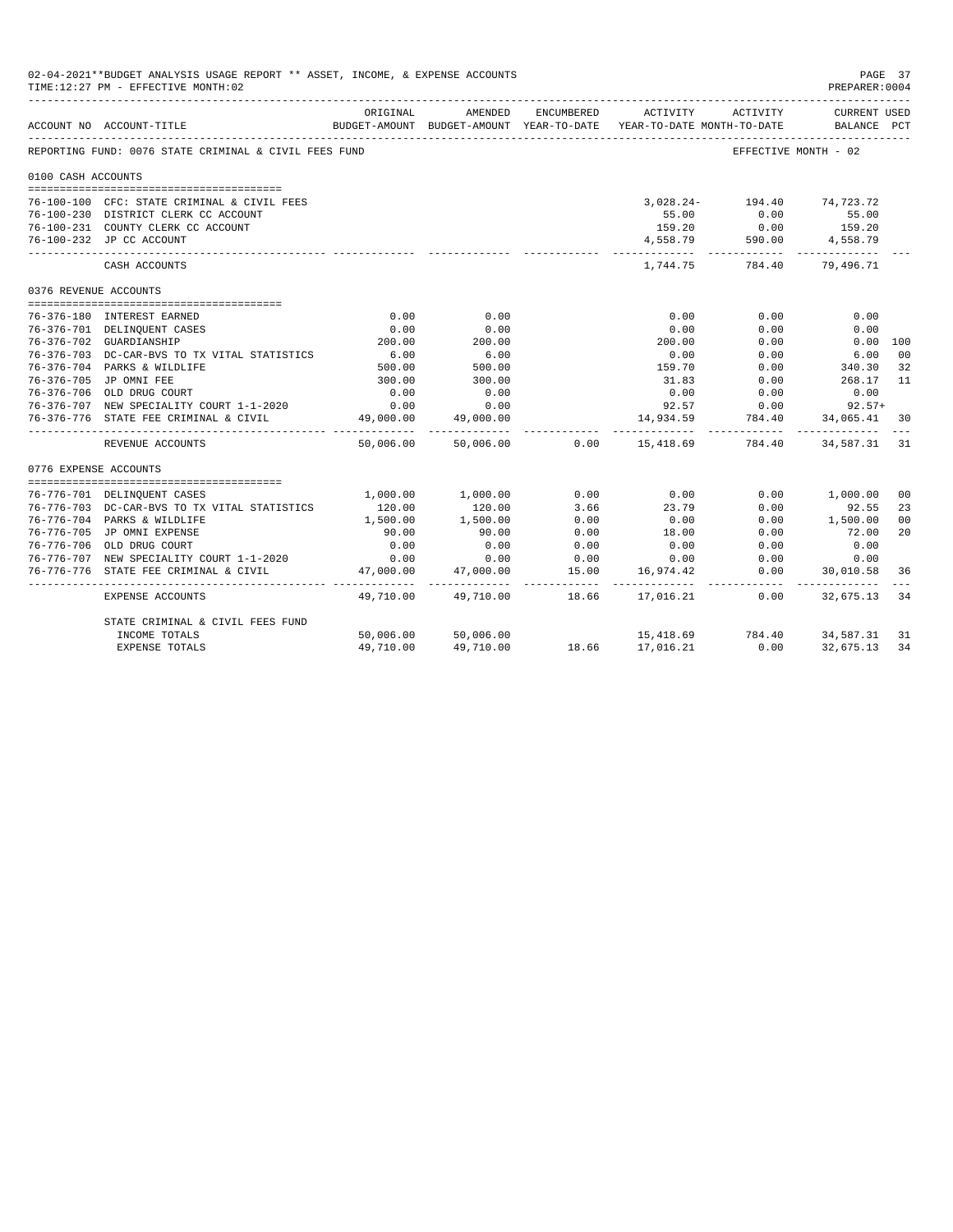|                     | ACCOUNT NO ACCOUNT-TITLE                                         | ORIGINAL   | AMENDED             | ENCUMBERED | BUDGET-AMOUNT BUDGET-AMOUNT YEAR-TO-DATE YEAR-TO-DATE MONTH-TO-DATE | ACTIVITY ACTIVITY    | <b>CURRENT USED</b><br>BALANCE PCT |                |
|---------------------|------------------------------------------------------------------|------------|---------------------|------------|---------------------------------------------------------------------|----------------------|------------------------------------|----------------|
|                     | REPORTING FUND: 0078 SENIOR CITIZENS FUND                        |            |                     |            |                                                                     | EFFECTIVE MONTH - 02 |                                    |                |
| 0100 CASH ACCOUNTS  |                                                                  |            |                     |            |                                                                     |                      |                                    |                |
|                     | 78-100-100 CFC: SENIOR CITIZENS                                  |            |                     |            |                                                                     | $13,813.71-$ 0.00    | 168,224.93-                        |                |
|                     | CASH ACCOUNTS                                                    |            |                     |            | $13,813.71-$                                                        | 0.00                 | 168, 224. 93-                      |                |
|                     |                                                                  |            |                     |            |                                                                     |                      |                                    |                |
|                     | 0200 LIABILITY ACCOUNTS                                          |            |                     |            |                                                                     |                      |                                    |                |
|                     | 78-200-180 ACCOUNTS PAYABLE<br>--------------------------------- |            |                     |            | 7.00<br>$- - - - - -$                                               | 0.00<br>$- - - - -$  | 0.00<br>-----                      |                |
|                     | LIABILITY ACCOUNTS                                               |            |                     |            | 7.00                                                                | 0.00                 | 0.00                               |                |
|                     | 0378 REVENUE ACCOUNTS                                            |            |                     |            |                                                                     |                      |                                    |                |
|                     | 78-378-160 SALE OF FIXED ASSETS                                  | 0.00       | 0.00                |            | 0.00                                                                | 0.00                 | 0.00                               |                |
|                     | 78-378-180 INTEREST EARNED                                       | 0.00       | 0.00                |            | 0.00                                                                | 0.00                 | 0.00                               |                |
|                     | 78-378-710 WCTCOG PROGRAM                                        | 22,000.00  | 22,000.00           |            | 12,032.46                                                           | 0.00                 | 9,967.54                           | 55             |
|                     | 78-378-711 DEPT OF HUMAN RESOURCES                               | 0.00       | 0.00                |            | 0.00                                                                | 0.00                 | 0.00                               |                |
|                     | 78-378-712 FOOD DONATIONS                                        | 6,500.00   | 6,500.00            |            | 1,929.60                                                            | 0.00                 | 4,570.40                           | 30             |
|                     | 78-378-713 BUILDING RENT                                         | 25.00      | 25.00               |            | 0.00                                                                | 0.00                 | 25.00                              | 0 <sub>0</sub> |
|                     | 78-378-714 DEPT OF AGING & DISABILITY                            | 15,000.00  | 15,000.00           |            | 4,131.18                                                            | 0.00                 | 10,868.82                          | 28             |
|                     | 78-378-715 GIFT DONATIONS                                        | 2,500.00   | 2,500.00            |            | 2,170.00                                                            | 0.00                 | 330.00                             | 87             |
|                     | 78-378-716 OTHER INCOME                                          | 50.00      | 50.00               |            | 0.00                                                                | 0.00                 | 50.00                              | 0 <sub>0</sub> |
|                     | 78-378-815 INCOME FROM OTHER FUNDS                               | 0.00       | 0.00<br>$- - - - -$ |            | 0.00<br>$\frac{1}{2}$                                               | 0.00<br>$- - - -$    | 0.00                               |                |
|                     | REVENUE ACCOUNTS                                                 | 46,075.00  | 46,075.00           | 0.00       | 20, 263. 24                                                         | 0.00                 | 25,811.76                          | 44             |
|                     | 0778 EXPENSE ACCOUNTS                                            |            |                     |            |                                                                     |                      |                                    |                |
|                     | 78-778-100 SALARY - GENERAL PAYROLL                              | 23,983.00  | 23,983.00           | 0.00       | 7,576.86                                                            | 0.00                 | 16,406.14                          | 32             |
|                     | 78-778-105 LONGEVITY PAY                                         | 750.00     | 750.00              | 0.00       | 0.00                                                                | 0.00                 | 750.00                             | 0 <sup>0</sup> |
|                     | 78-778-110 SALARY - FULL TIME (PART TIME)                        | 33,813.00  | 33,813.00           | 0.00       | 10,060.50                                                           | 0.00                 | 23,752.50                          | 30             |
|                     | 78-778-200 FICA EXPENSE                                          | 4,757.00   | 4,757.00            | 0.00       | 1,349.22                                                            | 0.00                 | 3,407.78                           | 28             |
|                     | 78-778-202 TCDRS GROUP TERM LIFE                                 | 0.00       | 0.00                | 0.00       | 124.17                                                              | 0.00                 | 124.17-                            |                |
|                     | 78-778-205 RETIREMENT                                            | 4,587.00   | 4,587.00            | 0.00       | 1,451.49                                                            | 0.00                 | 3,135.51                           | 32             |
| 78-778-300 TRAVEL   |                                                                  | 1,500.00   | 1,500.00            | 0.00       | 46.00                                                               | 0.00                 | 1,454.00                           | 03             |
| 78-778-305 SUPPLIES |                                                                  | 2,000.00   | 2,000.00            | 404.46     | 788.96                                                              | 0.00                 | 806.58                             | 60             |
|                     | 78-778-310 COMMUNICATIONS                                        | 1,300.00   | 1,300.00            | 68.70      | 377.35                                                              | 0.00                 | 853.95                             | 34             |
|                     | 78-778-320 REPAIRS & MAINTENANCE                                 | 2,000.00   | 2,000.00            | 0.00       | 75.00                                                               | 0.00                 | 1,925.00                           | 04             |
|                     | 78-778-333 LAST YEARS BILLS                                      | 0.00       | 0.00                | 0.00       | 0.00                                                                | 0.00                 | 0.00                               |                |
|                     | 78-778-334 LAST YEARS BILLS 2020                                 | 0.00       | 0.00                | 125.00     | 242.70                                                              | 0.00                 | $367.70 -$                         |                |
|                     | 78-778-380 UTILITIES                                             | 6,500.00   | 6,500.00            | 0.00       | 1,363.74                                                            | 0.00                 | 5,136.26                           | 21             |
|                     | 78-778-400 NEW EQUIPMENT                                         | 5,450.00   | 5,450.00            | 0.00       | 0.00                                                                | 0.00                 | 5,450.00                           | 0 <sup>0</sup> |
|                     | 78-778-680 VAN EXPENSE                                           | 4,500.00   | 4,500.00            | 278.22     | 1,305.47                                                            | 0.00                 | 2,916.31                           | 35             |
|                     | 78-778-685 NEW VAN - BUDGET AMENDMENT 2019                       | 0.00       | 0.00                | 0.00       | 0.00                                                                | 0.00                 | 0.00                               |                |
|                     | 78-778-690 EDIBLE GOODS                                          | 25,000.00  | 25,000.00           | 1,759.99   | 7,943.07                                                            | 0.00                 | 15,296.94                          | 39             |
|                     | 78-778-692 PAPER GOODS                                           | 7,900.00   | 7,900.00            | 669.09     | 1,180.69                                                            | 0.00                 | 6,050.22                           | 23             |
|                     | 78-778-693 GIFT EXPENSE                                          | 300.00     | 857.54              | 0.00       | 857.54                                                              | 0.00                 | 0.00 100                           |                |
|                     | EXPENSE ACCOUNTS                                                 | 124,340.00 | 124,897.54          | 3,305.46   | 34,742.76                                                           | 0.00                 | 86,849.32                          | 30             |
|                     | SENIOR CITIZENS FUND                                             |            |                     |            |                                                                     |                      |                                    |                |
|                     | INCOME TOTALS                                                    | 46,075.00  | 46,075.00           |            | 20, 263. 24                                                         | 0.00                 | 25,811.76                          | 44             |
|                     | EXPENSE TOTALS                                                   | 124,340.00 | 124,897.54          | 3,305.46   | 34,742.76                                                           | 0.00                 | 86,849.32                          | 30             |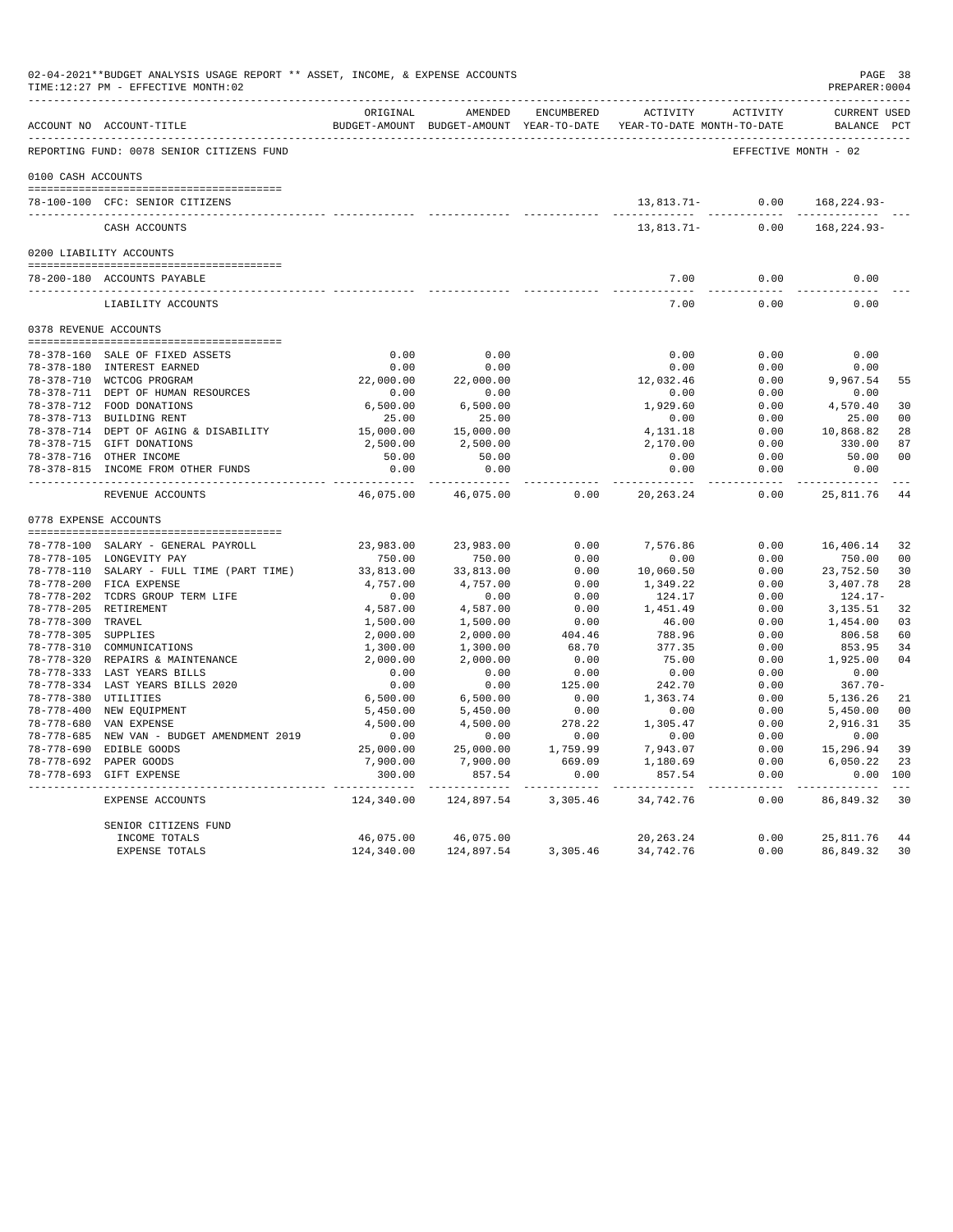|                   | 02-04-2021**BUDGET ANALYSIS USAGE REPORT ** ASSET, INCOME, & EXPENSE ACCOUNTS<br>PAGE 39<br>TIME:12:27 PM - EFFECTIVE MONTH:02<br>PREPARER: 0004<br>ORIGINAL<br>AMENDED<br>ENCUMBERED<br>ACTIVITY<br>ACTIVITY<br><b>CURRENT USED</b> |      |                                                                     |      |      |      |                      |  |  |
|-------------------|--------------------------------------------------------------------------------------------------------------------------------------------------------------------------------------------------------------------------------------|------|---------------------------------------------------------------------|------|------|------|----------------------|--|--|
|                   | ACCOUNT NO ACCOUNT-TITLE                                                                                                                                                                                                             |      | BUDGET-AMOUNT BUDGET-AMOUNT YEAR-TO-DATE YEAR-TO-DATE MONTH-TO-DATE |      |      |      | BALANCE PCT          |  |  |
|                   | REPORTING FUND: 0079 SYLVESTER/MCCAULLEY WATER GRANT                                                                                                                                                                                 |      |                                                                     |      |      |      | EFFECTIVE MONTH - 02 |  |  |
| 0100 CASH ACCOUNT |                                                                                                                                                                                                                                      |      |                                                                     |      |      |      |                      |  |  |
|                   | 79-100-100 WATER GRANT CASH ACCOUNT                                                                                                                                                                                                  |      |                                                                     |      | 0.00 | 0.00 | 0.00                 |  |  |
|                   | CASH ACCOUNT                                                                                                                                                                                                                         |      |                                                                     |      | 0.00 | 0.00 | 0.00                 |  |  |
| 0380 REVENUE      |                                                                                                                                                                                                                                      |      |                                                                     |      |      |      |                      |  |  |
|                   | 79-380-179 WATER GRANT REVENUE                                                                                                                                                                                                       | 0.00 | 0.00                                                                |      | 0.00 | 0.00 | 0.00                 |  |  |
|                   | REVENUE                                                                                                                                                                                                                              | 0.00 | 0.00                                                                | 0.00 | 0.00 | 0.00 | 0.00                 |  |  |
| 0850 EXPENSE      |                                                                                                                                                                                                                                      |      |                                                                     |      |      |      |                      |  |  |
|                   | 79-850-850 WATER GRANT EXPENSE                                                                                                                                                                                                       | 0.00 | 0.00                                                                | 0.00 | 0.00 | 0.00 | 0.00                 |  |  |
|                   | <b>EXPENSE</b>                                                                                                                                                                                                                       | 0.00 | 0.00                                                                | 0.00 | 0.00 | 0.00 | 0.00                 |  |  |
|                   | SYLVESTER/MCCAULLEY WATER GRANT                                                                                                                                                                                                      |      |                                                                     |      |      |      |                      |  |  |
|                   | INCOME TOTALS                                                                                                                                                                                                                        | 0.00 | 0.00                                                                |      | 0.00 | 0.00 | 0.00                 |  |  |
|                   | <b>EXPENSE TOTALS</b>                                                                                                                                                                                                                | 0.00 | 0.00                                                                | 0.00 | 0.00 | 0.00 | 0.00                 |  |  |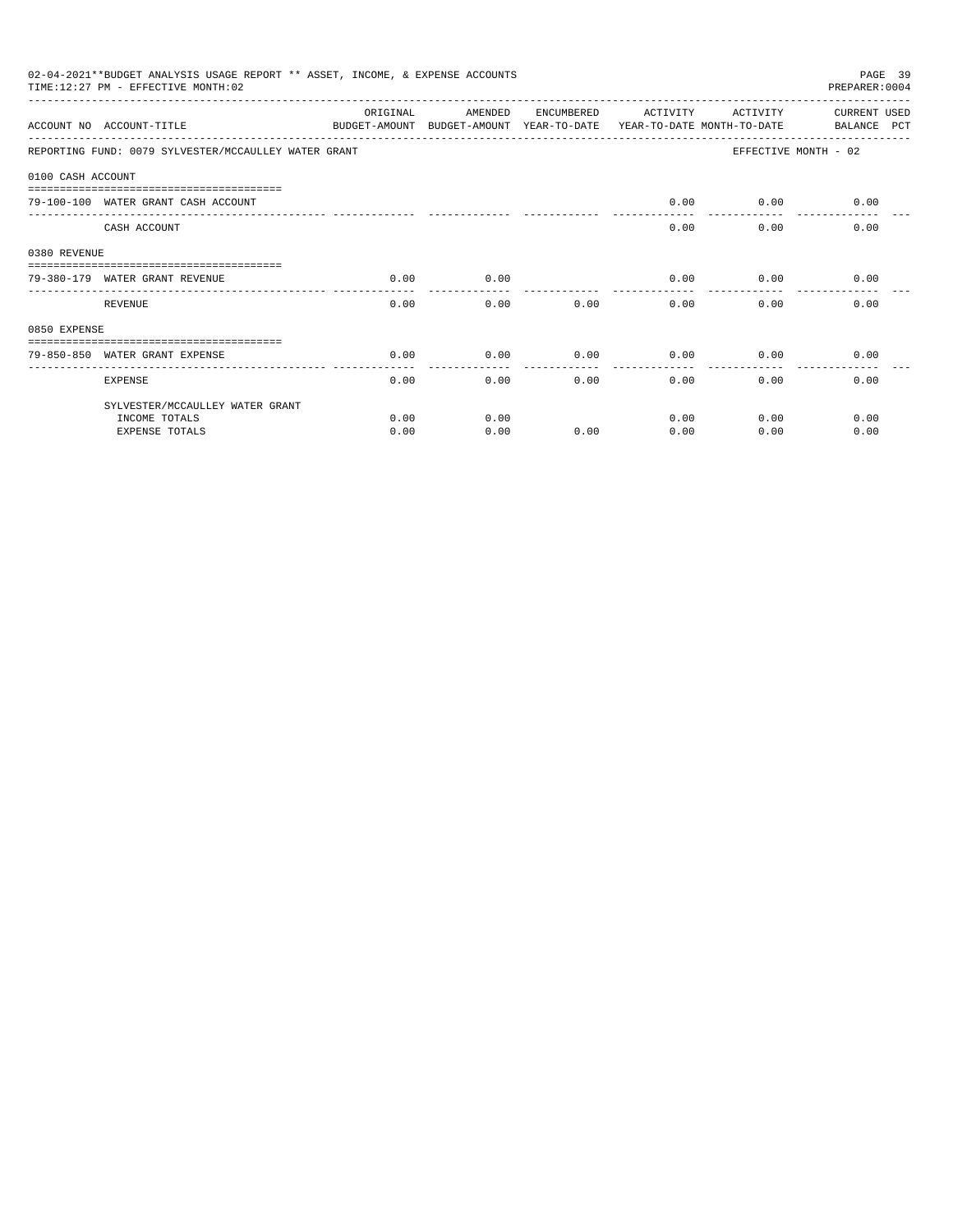| 02-04-2021**BUDGET ANALYSIS USAGE REPORT ** ASSET, INCOME, & EXPENSE ACCOUNTS<br>PAGE 40<br>TIME: 12:27 PM - EFFECTIVE MONTH: 02<br>PREPARER: 0004<br>CURRENT USED<br>ORIGINAL<br>AMENDED<br>ENCUMBERED<br>ACTIVITY<br>ACTIVITY<br>ACCOUNT NO ACCOUNT-TITLE CONTROL SUDGET-AMOUNT BUDGET-AMOUNT YEAR-TO-DATE YEAR-TO-DATE MONTH-TO-DATE BALANCE PCT<br>EFFECTIVE MONTH - 02<br>REPORTING FUND: 0080 LEOSE GRANT FUND<br>0100 CASH ACCOUNTS<br>0.00<br>80-100-100 CFC: LEOSE GRANT CHECKING<br>$0.00$ 3,787.10<br>3,787.10<br>CASH ACCOUNTS<br>0.00<br>0.00 |                                            |          |                        |      |                                 |      |                                                         |                |
|------------------------------------------------------------------------------------------------------------------------------------------------------------------------------------------------------------------------------------------------------------------------------------------------------------------------------------------------------------------------------------------------------------------------------------------------------------------------------------------------------------------------------------------------------------|--------------------------------------------|----------|------------------------|------|---------------------------------|------|---------------------------------------------------------|----------------|
|                                                                                                                                                                                                                                                                                                                                                                                                                                                                                                                                                            |                                            |          |                        |      |                                 |      |                                                         |                |
|                                                                                                                                                                                                                                                                                                                                                                                                                                                                                                                                                            |                                            |          |                        |      |                                 |      |                                                         |                |
|                                                                                                                                                                                                                                                                                                                                                                                                                                                                                                                                                            |                                            |          |                        |      |                                 |      |                                                         |                |
|                                                                                                                                                                                                                                                                                                                                                                                                                                                                                                                                                            |                                            |          |                        |      |                                 |      |                                                         |                |
|                                                                                                                                                                                                                                                                                                                                                                                                                                                                                                                                                            |                                            |          |                        |      |                                 |      |                                                         |                |
| 0380 REVENUE ACCOUNTS                                                                                                                                                                                                                                                                                                                                                                                                                                                                                                                                      |                                            |          |                        |      |                                 |      |                                                         |                |
|                                                                                                                                                                                                                                                                                                                                                                                                                                                                                                                                                            | 80-380-180 INTEREST EARNED                 | 0.00     | 0.00                   |      | 0.00                            |      | $0.00$ 0.00                                             |                |
|                                                                                                                                                                                                                                                                                                                                                                                                                                                                                                                                                            | 80-380-800 LEOSE GRANT REVENUES            | 1,500.00 | 1,500.00               |      | 0.00                            |      | $0.00$ 1,500.00 00<br>_________________________________ |                |
|                                                                                                                                                                                                                                                                                                                                                                                                                                                                                                                                                            | REVENUE ACCOUNTS                           | .        | 1,500.00 1,500.00 0.00 |      | 0.00                            | 0.00 | 1,500.00 00                                             |                |
| 0800 EXPENSE ACCOUNTS                                                                                                                                                                                                                                                                                                                                                                                                                                                                                                                                      |                                            |          |                        |      |                                 |      |                                                         |                |
|                                                                                                                                                                                                                                                                                                                                                                                                                                                                                                                                                            | 80-800-800 LEOSE GRANT EXPENSES            |          | 1,500.00 1,500.00 0.00 |      | 0.00                            |      | $0.00$ 1,500.00 00                                      |                |
|                                                                                                                                                                                                                                                                                                                                                                                                                                                                                                                                                            | -------------------- -<br>EXPENSE ACCOUNTS | .        | 1,500.00 1,500.00      | 0.00 | . _ _ _ _ _ _ _ _ _ _ _<br>0.00 | 0.00 | 1,500.00 00                                             |                |
|                                                                                                                                                                                                                                                                                                                                                                                                                                                                                                                                                            | LEOSE GRANT FUND                           |          |                        |      |                                 |      |                                                         |                |
|                                                                                                                                                                                                                                                                                                                                                                                                                                                                                                                                                            | INCOME TOTALS                              |          | 1,500.00 1,500.00      |      | 0.00                            |      | $0.00$ 1,500.00                                         | 0 <sup>0</sup> |
|                                                                                                                                                                                                                                                                                                                                                                                                                                                                                                                                                            | <b>EXPENSE TOTALS</b>                      | 1,500.00 | 1,500.00               | 0.00 | 0.00                            | 0.00 | 1,500.00                                                | 00             |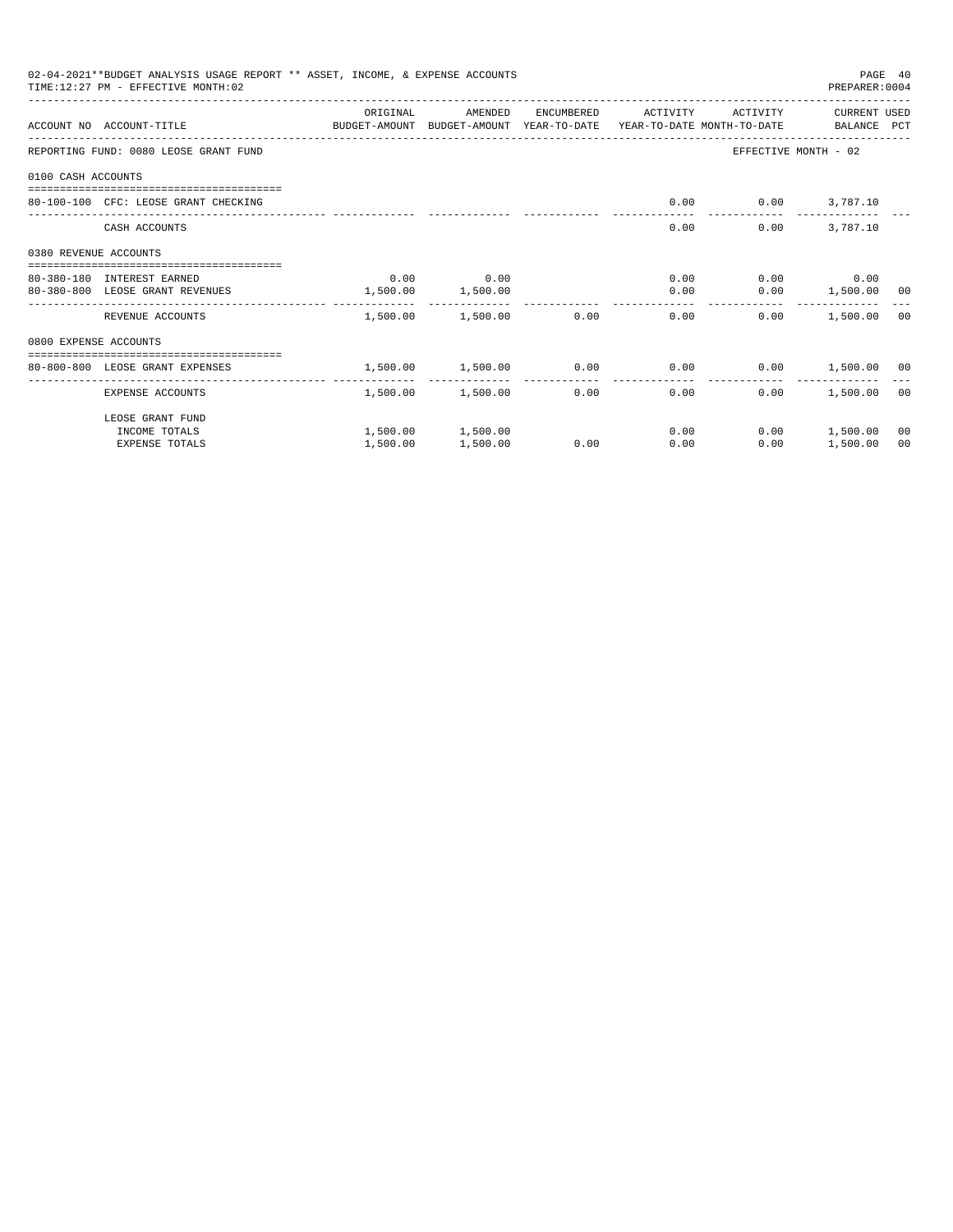|                       | 02-04-2021**BUDGET ANALYSIS USAGE REPORT ** ASSET, INCOME, & EXPENSE ACCOUNTS<br>TIME: 12:27 PM - EFFECTIVE MONTH: 02 |                       |                                                 |             |      |                                             | PREPARER: 0004                  | PAGE 41        |
|-----------------------|-----------------------------------------------------------------------------------------------------------------------|-----------------------|-------------------------------------------------|-------------|------|---------------------------------------------|---------------------------------|----------------|
|                       | ACCOUNT NO ACCOUNT-TITLE COMPUTE BUDGET-AMOUNT BUDGET-AMOUNT YEAR-TO-DATE YEAR-TO-DATE MONTH-TO-DATE BALANCE PCT      | ORIGINAL              | AMENDED                                         |             |      | ENCUMBERED ACTIVITY ACTIVITY CURRENT USED   |                                 |                |
|                       | REPORTING FUND: 0082 JUSTICE COURT TECHNOLOGY FUND                                                                    |                       |                                                 |             |      |                                             | EFFECTIVE MONTH - 02            |                |
| 0100 CASH ACCOUNTS    |                                                                                                                       |                       |                                                 |             |      |                                             |                                 |                |
|                       | 82-100-100 CFC: JUSTICE COURT TECH CHECKING<br>82-100-232 JP CC ACCOUNT                                               |                       |                                                 |             |      | 350.21 8.00 8,097.93<br>156.60 20.00 156.60 |                                 |                |
|                       | CASH ACCOUNTS                                                                                                         |                       |                                                 |             |      | -------------<br>506.81                     | -------------<br>28.00 8,254.53 |                |
| 0380 REVENUE ACCOUNTS |                                                                                                                       |                       |                                                 |             |      |                                             |                                 |                |
|                       | 82-380-180 INTEREST EARNED                                                                                            |                       | $0.00$ 0.00                                     |             |      | $0.00$ $0.00$ $0.00$ $0.00$                 |                                 |                |
|                       | 82-380-820 JUSTICE COURT TECH FEES                                                                                    | $1,200.00$ $1,200.00$ |                                                 |             |      | 410.03 28.00 789.97 34                      |                                 |                |
|                       | REVENUE ACCOUNTS                                                                                                      |                       | --------------<br>$1.200.00$ $1.200.00$ 0.00    |             |      | 410.03                                      | 789.97<br>28.00                 | 34             |
| 0820 EXPENSE ACCOUNTS |                                                                                                                       |                       |                                                 |             |      |                                             |                                 |                |
|                       | -----------------------------------                                                                                   |                       |                                                 |             |      |                                             |                                 |                |
|                       | 82-820-333 LAST YEARS BILLS                                                                                           |                       | $0.00$ 0.00                                     | $0.00$ 0.00 |      |                                             | $0.00$ 0.00                     |                |
|                       | 82-820-820 JUSTICE COURT TECH EXPENSES                                                                                | 1,500.00 1,500.00     |                                                 | 0.00        | 0.00 |                                             | $0.00$ 1,500.00 00              |                |
|                       | EXPENSE ACCOUNTS                                                                                                      |                       | $1.500.00$ $1.500.00$ $0.00$ 0.00 0.00          |             |      | 0.00                                        | 1,500.00 00                     |                |
|                       | JUSTICE COURT TECHNOLOGY FUND                                                                                         |                       |                                                 |             |      |                                             |                                 |                |
|                       | INCOME TOTALS                                                                                                         |                       | $1,200.00$ $1,200.00$ $410.03$ $28.00$ $789.97$ |             |      |                                             |                                 | 34             |
|                       | <b>EXPENSE TOTALS</b>                                                                                                 | 1,500.00              | 1,500.00                                        | 0.00        | 0.00 | 0.00                                        | 1,500.00                        | 0 <sup>0</sup> |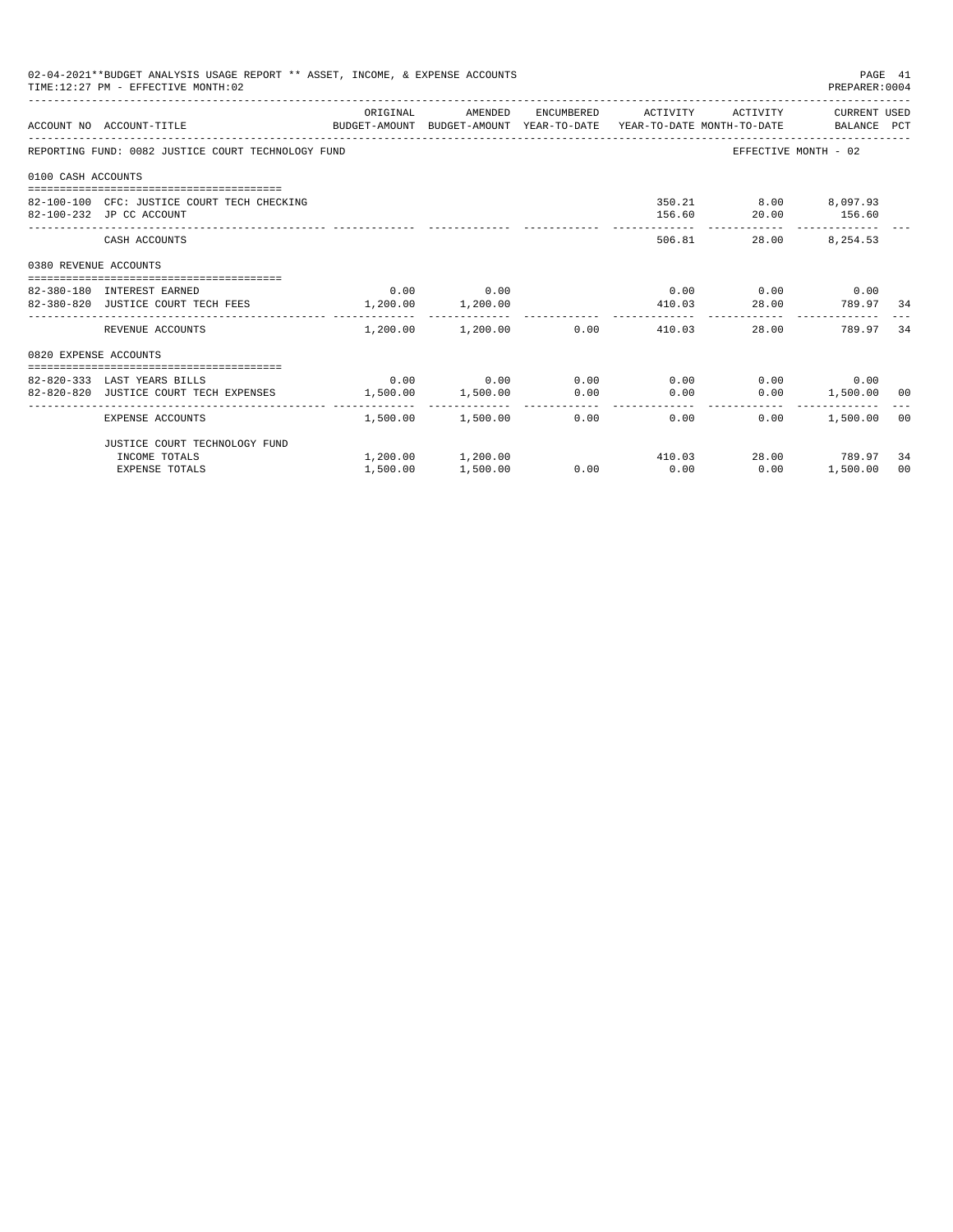| 02-04-2021**BUDGET ANALYSIS USAGE REPORT ** ASSET, INCOME, & EXPENSE ACCOUNTS<br>PAGE 42<br>TIME: 12:27 PM - EFFECTIVE MONTH: 02<br>PREPARER: 0004<br>ENCUMBERED ACTIVITY ACTIVITY CURRENT USED<br>ORIGINAL<br>AMENDED<br>BUDGET-AMOUNT BUDGET-AMOUNT YEAR-TO-DATE YEAR-TO-DATE MONTH-TO-DATE BALANCE PCT<br>ACCOUNT NO ACCOUNT-TITLE<br>REPORTING FUND: 0084 FC DRUG FORFEITURE FUND<br>EFFECTIVE MONTH - 02<br>0100 CASH ACCOUNTS<br>$1,555.20 - 0.00$ 0.00<br>84-100-100 CFC: FC DRUG FORFEITURE CHECKING<br>940.42 0.00 44,774.97<br>84-100-150 CFC: FC DRUG FORFEITURE CHECKING<br>------------- --------------<br>$614.78 -$<br>$0.00$ $44.774.97$<br>CASH ACCOUNTS |                                                            |                         |                                           |                |                        |                        |                                  |     |
|---------------------------------------------------------------------------------------------------------------------------------------------------------------------------------------------------------------------------------------------------------------------------------------------------------------------------------------------------------------------------------------------------------------------------------------------------------------------------------------------------------------------------------------------------------------------------------------------------------------------------------------------------------------------------|------------------------------------------------------------|-------------------------|-------------------------------------------|----------------|------------------------|------------------------|----------------------------------|-----|
|                                                                                                                                                                                                                                                                                                                                                                                                                                                                                                                                                                                                                                                                           |                                                            |                         |                                           |                |                        |                        |                                  |     |
|                                                                                                                                                                                                                                                                                                                                                                                                                                                                                                                                                                                                                                                                           |                                                            |                         |                                           |                |                        |                        |                                  |     |
|                                                                                                                                                                                                                                                                                                                                                                                                                                                                                                                                                                                                                                                                           |                                                            |                         |                                           |                |                        |                        |                                  |     |
|                                                                                                                                                                                                                                                                                                                                                                                                                                                                                                                                                                                                                                                                           |                                                            |                         |                                           |                |                        |                        |                                  |     |
|                                                                                                                                                                                                                                                                                                                                                                                                                                                                                                                                                                                                                                                                           |                                                            |                         |                                           |                |                        |                        |                                  |     |
|                                                                                                                                                                                                                                                                                                                                                                                                                                                                                                                                                                                                                                                                           |                                                            |                         |                                           |                |                        |                        |                                  |     |
|                                                                                                                                                                                                                                                                                                                                                                                                                                                                                                                                                                                                                                                                           |                                                            |                         |                                           |                |                        |                        |                                  |     |
| 0384 REVENUE ACCOUNTS                                                                                                                                                                                                                                                                                                                                                                                                                                                                                                                                                                                                                                                     |                                                            |                         |                                           |                |                        |                        |                                  |     |
|                                                                                                                                                                                                                                                                                                                                                                                                                                                                                                                                                                                                                                                                           | 84-384-180 INTEREST EARNED                                 |                         | 350.00 350.00                             |                |                        | $22.76$ 0.00 327.24 07 |                                  |     |
|                                                                                                                                                                                                                                                                                                                                                                                                                                                                                                                                                                                                                                                                           | 84-384-840 FC DRUG FORFEITURE REVENUES 43,000.00 43,000.00 |                         |                                           |                | 1,555.20               |                        | $0.00$ $41,444.80$ $04$          |     |
|                                                                                                                                                                                                                                                                                                                                                                                                                                                                                                                                                                                                                                                                           |                                                            | . <u>.</u> .            |                                           |                |                        |                        | ___________________________      |     |
|                                                                                                                                                                                                                                                                                                                                                                                                                                                                                                                                                                                                                                                                           | REVENUE ACCOUNTS                                           |                         | $43.350.00$ $43.350.00$ $0.00$ $1.577.96$ |                |                        |                        | $0.00$ $41,772.04$ 04            |     |
| 0840 EXPENSE ACCOUNTS                                                                                                                                                                                                                                                                                                                                                                                                                                                                                                                                                                                                                                                     |                                                            |                         |                                           |                |                        |                        |                                  |     |
|                                                                                                                                                                                                                                                                                                                                                                                                                                                                                                                                                                                                                                                                           |                                                            |                         |                                           |                |                        |                        |                                  |     |
|                                                                                                                                                                                                                                                                                                                                                                                                                                                                                                                                                                                                                                                                           | 84-840-110 ADMIN ASSISTANT - SUPPLEMENT                    | 0.00                    | 0.00                                      | 0.00           | 0.00                   | 0.00                   | 0.00                             |     |
|                                                                                                                                                                                                                                                                                                                                                                                                                                                                                                                                                                                                                                                                           | 84-840-200 FICA EXPENSE                                    | 0.00                    | 0.00                                      | 0.00           | 0.00                   | 0.00                   | 0.00                             |     |
| 84-840-205                                                                                                                                                                                                                                                                                                                                                                                                                                                                                                                                                                                                                                                                | RETIREMENT EXPENSE                                         | 0.00                    | 0.00                                      | 0.00           | 0.00                   | 0.00                   | 0.00                             |     |
| $84 - 840 - 210$                                                                                                                                                                                                                                                                                                                                                                                                                                                                                                                                                                                                                                                          | MEDICAL INSURANCE                                          | 0.00                    | 0.00                                      | 0.00           | 0.00                   | 0.00                   | 0.00                             |     |
|                                                                                                                                                                                                                                                                                                                                                                                                                                                                                                                                                                                                                                                                           | 84-840-333 LAST YEARS BILLS                                | 0.00                    | 0.00                                      | 0.00           | 0.00                   | 0.00                   | 0.00                             |     |
|                                                                                                                                                                                                                                                                                                                                                                                                                                                                                                                                                                                                                                                                           | 84-840-840 FC DRUG FORFEITURE EXPENSES                     | 43,000.00<br>---------- | 43,000.00<br>-------------                | 0.00<br>------ | 2,192.74<br>. <u>.</u> | --------------         | 0.00 40,807.26<br>-------------- | 05  |
|                                                                                                                                                                                                                                                                                                                                                                                                                                                                                                                                                                                                                                                                           | EXPENSE ACCOUNTS                                           |                         | 43,000.00 43,000.00                       | 0.00           | 2,192.74               | 0.00                   | 40,807.26                        | 0.5 |
|                                                                                                                                                                                                                                                                                                                                                                                                                                                                                                                                                                                                                                                                           | FC DRUG FORFEITURE FUND                                    |                         |                                           |                |                        |                        |                                  |     |
|                                                                                                                                                                                                                                                                                                                                                                                                                                                                                                                                                                                                                                                                           | INCOME TOTALS                                              |                         | 43,350.00 43,350.00                       |                | 1,577.96               |                        | $0.00$ $41.772.04$ 04            |     |
|                                                                                                                                                                                                                                                                                                                                                                                                                                                                                                                                                                                                                                                                           | EXPENSE TOTALS                                             | 43,000.00               | 43,000.00                                 | 0.00           | 2,192.74               | 0.00                   | 40,807.26                        | 05  |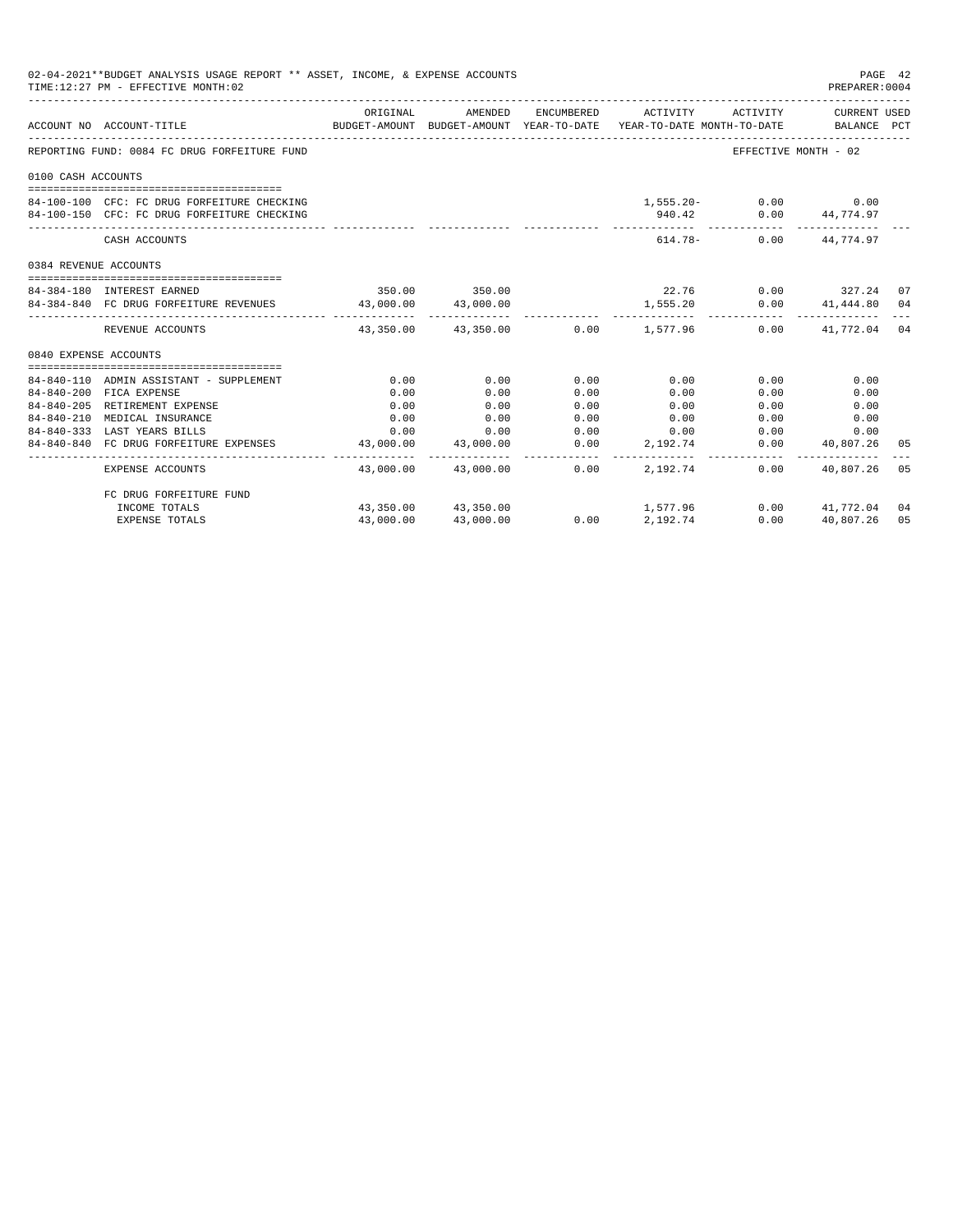| 02-04-2021**BUDGET ANALYSIS USAGE REPORT ** ASSET, INCOME, & EXPENSE ACCOUNTS<br>TIME:12:27 PM - EFFECTIVE MONTH:02 |                                        |                                                                                             |                                     |      |                            |                                           |                      | PAGE 43<br>PREPARER: 0004 |  |
|---------------------------------------------------------------------------------------------------------------------|----------------------------------------|---------------------------------------------------------------------------------------------|-------------------------------------|------|----------------------------|-------------------------------------------|----------------------|---------------------------|--|
|                                                                                                                     | ACCOUNT NO ACCOUNT-TITLE               | ORIGINAL<br>BUDGET-AMOUNT BUDGET-AMOUNT YEAR-TO-DATE YEAR-TO-DATE MONTH-TO-DATE BALANCE PCT | AMENDED                             |      |                            | ENCUMBERED ACTIVITY ACTIVITY CURRENT USED |                      |                           |  |
|                                                                                                                     | REPORTING FUND: 0088 AIRPORT FUND      |                                                                                             |                                     |      |                            |                                           | EFFECTIVE MONTH - 02 |                           |  |
| 0100 CASH ACCOUNTS                                                                                                  |                                        |                                                                                             |                                     |      |                            |                                           |                      |                           |  |
|                                                                                                                     | 88-100-100 CFC - AIRPORT FUND          |                                                                                             |                                     |      |                            | 595.35 1,125.00                           | $9,220.39 -$         |                           |  |
|                                                                                                                     | CASH ACCOUNTS                          |                                                                                             |                                     |      |                            | 595.35 1,125.00                           | $9.220.39 -$         |                           |  |
| 0380 REVENUE ACCOUNTS                                                                                               |                                        |                                                                                             |                                     |      |                            |                                           |                      |                           |  |
|                                                                                                                     | 88-380-180 INTEREST EARNED             | 0.00                                                                                        | 0.00                                |      |                            | $0.00$ $0.00$ $0.00$ $0.00$               |                      |                           |  |
|                                                                                                                     | 88-380-810 AIRPORT REVENUES            |                                                                                             | 5,500.00 5,500.00                   |      |                            | 2,775.00 1,125.00                         | 2,725.00 50          |                           |  |
|                                                                                                                     | REVENUE ACCOUNTS                       |                                                                                             |                                     |      |                            | 5,500.00 5,500.00 0.00 2,775.00 1,125.00  | 2,725.00             | 50                        |  |
| 0800 EXPENSE ACCOUNTS                                                                                               |                                        |                                                                                             |                                     |      |                            |                                           |                      |                           |  |
|                                                                                                                     |                                        |                                                                                             |                                     |      |                            |                                           |                      |                           |  |
|                                                                                                                     | 88-800-120 PART TIME SALARY            | 0.00                                                                                        | 0.00                                | 0.00 | 0.00                       | 0.00                                      | 0.00                 |                           |  |
|                                                                                                                     | 88-800-200 FICA - EMPLOYER MATCH       | 0.00                                                                                        | 0.00<br>$0.00$ $0.00$ $0.00$ $0.00$ | 0.00 | 0.00                       | 0.00                                      | 0.00                 |                           |  |
|                                                                                                                     | 88-800-205 RETIREMENT - EMPLOYER MATCH | 0.00                                                                                        | 5,500.00 5,500.00 1,321.77 2,179.65 |      |                            |                                           | 0.00<br>0.00         |                           |  |
|                                                                                                                     | 88-800-810 AIRPORT EXPENSES            |                                                                                             |                                     |      |                            |                                           | $0.00$ 1,998.58 64   |                           |  |
|                                                                                                                     | EXPENSE ACCOUNTS                       | 5,500.00                                                                                    |                                     |      | 5,500.00 1,321.77 2,179.65 | 0.00                                      | 1,998.58 64          |                           |  |
|                                                                                                                     | AIRPORT FUND                           |                                                                                             |                                     |      |                            |                                           |                      |                           |  |
|                                                                                                                     | INCOME TOTALS                          |                                                                                             |                                     |      |                            | 5,500.00 5,500.00 2,775.00 1,125.00       | 2,725.00             | 50                        |  |
|                                                                                                                     | <b>EXPENSE TOTALS</b>                  | 5,500.00                                                                                    |                                     |      | 5,500.00 1,321.77 2,179.65 | 0.00                                      | 1,998.58             | 64                        |  |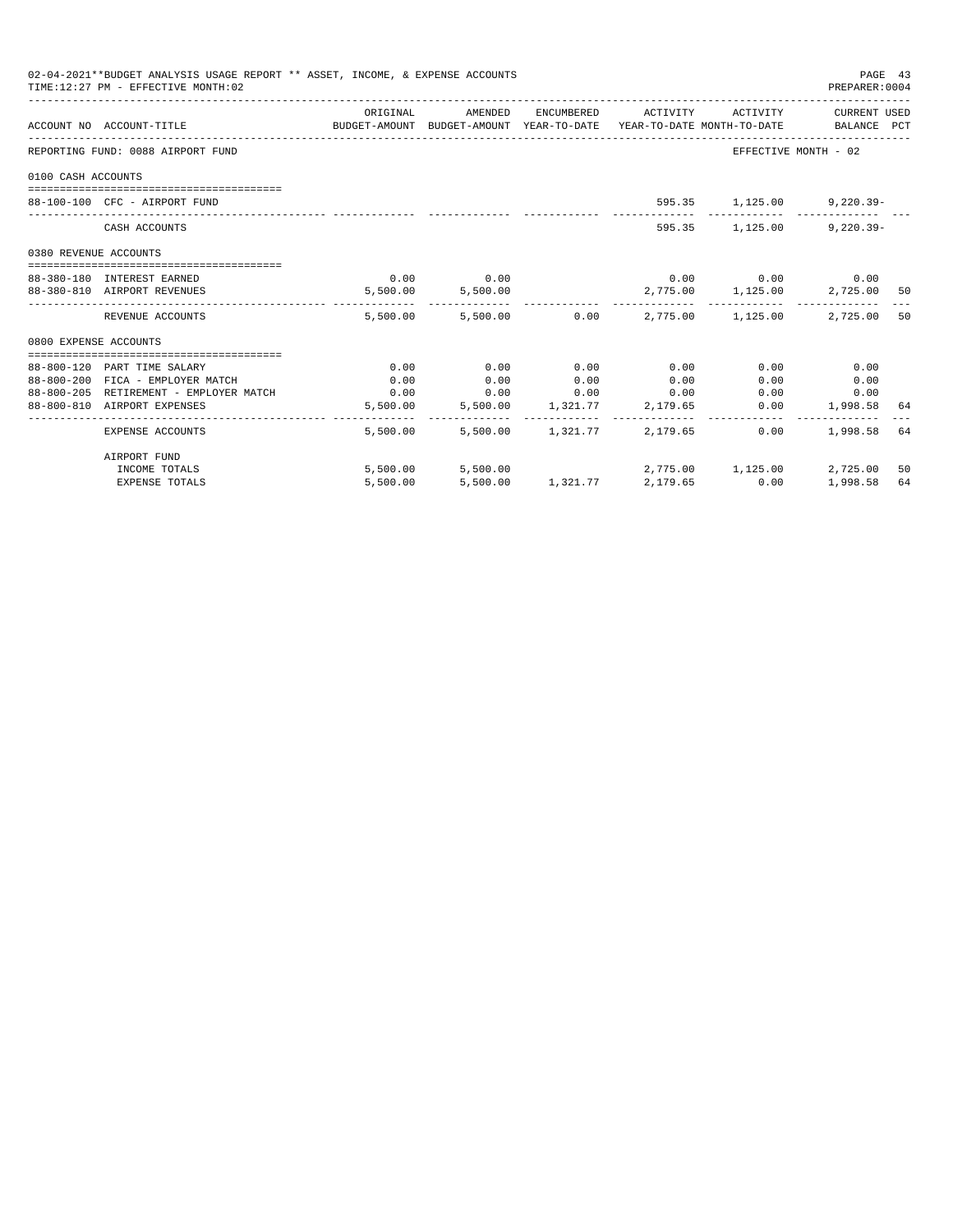| 02-04-2021**BUDGET ANALYSIS USAGE REPORT ** ASSET, INCOME, & EXPENSE ACCOUNTS<br>TIME: 12:27 PM - EFFECTIVE MONTH: 02<br>PREPARER: 0004 |                                                                                                                  |                      |                           |            |          |                               |                      | PAGE 44 |
|-----------------------------------------------------------------------------------------------------------------------------------------|------------------------------------------------------------------------------------------------------------------|----------------------|---------------------------|------------|----------|-------------------------------|----------------------|---------|
|                                                                                                                                         | ACCOUNT NO ACCOUNT-TITLE CONTROL SUDGET-AMOUNT BUDGET-AMOUNT YEAR-TO-DATE YEAR-TO-DATE MONTH-TO-DATE BALANCE PCT | ORIGINAL             | AMENDED                   | ENCUMBERED | ACTIVITY | ACTIVITY                      | CURRENT USED         |         |
|                                                                                                                                         | REPORTING FUND: 0092 PRE-TRIAL DIVERSION PROGRAM                                                                 |                      |                           |            |          |                               | EFFECTIVE MONTH - 02 |         |
| 0100 CASH ACCOUNTS                                                                                                                      |                                                                                                                  |                      |                           |            |          |                               |                      |         |
|                                                                                                                                         |                                                                                                                  |                      |                           |            |          |                               |                      |         |
|                                                                                                                                         | 92-100-100 PRE-TRIAL CHECKING                                                                                    |                      |                           |            |          | $0.00$ $0.00$ $0.00$          |                      |         |
|                                                                                                                                         | 92-100-222 PRE-TRIAL CHECKING                                                                                    |                      |                           |            |          | $1,016.25$ $0.00$ $32,663.85$ | --------------       |         |
|                                                                                                                                         | CASH ACCOUNTS                                                                                                    |                      |                           |            |          | 1,016.25                      | $0.00$ 32,663.85     |         |
| 0399 REVENUE ACCOUNTS                                                                                                                   |                                                                                                                  |                      |                           |            |          |                               |                      |         |
|                                                                                                                                         | 92-399-180 INTEREST EARNED                                                                                       |                      | 200.00 200.00             |            |          | 16.25 0.00 183.75 08          |                      |         |
|                                                                                                                                         |                                                                                                                  |                      |                           |            |          |                               |                      |         |
|                                                                                                                                         | 92-399-920 PRE-TRIAL FEES                                                                                        | 7,000.00<br>-------- | 7,000.00<br>_____________ |            | 1,000.00 | 0.00                          | $6,000.00$ 14        |         |
|                                                                                                                                         | REVENUE ACCOUNTS                                                                                                 |                      | 7,200.00 7,200.00         | 0.00       | 1,016.25 | 0.00                          | 6,183.75 14          |         |
| 0929 EXPENSE ACCOUNT                                                                                                                    |                                                                                                                  |                      |                           |            |          |                               |                      |         |
|                                                                                                                                         |                                                                                                                  |                      |                           |            |          |                               |                      |         |
|                                                                                                                                         | 92-929-929 PRE-TRIAL EXPENSE                                                                                     | 0.00                 | 0.00                      | 0.00       | 0.00     | 0.00                          | 0.00                 |         |
|                                                                                                                                         | EXPENSE ACCOUNT                                                                                                  | 0.00                 | 0.00                      | 0.00       | 0.00     | 0.00                          | 0.00                 |         |
|                                                                                                                                         | PRE-TRIAL DIVERSION PROGRAM                                                                                      |                      |                           |            |          |                               |                      |         |
|                                                                                                                                         | INCOME TOTALS                                                                                                    |                      | 7,200.00 7,200.00         |            | 1,016.25 |                               | 0.00<br>6,183.75 14  |         |
|                                                                                                                                         | <b>EXPENSE TOTALS</b>                                                                                            | 0.00                 | 0.00                      | 0.00       | 0.00     | 0.00                          | 0.00                 |         |